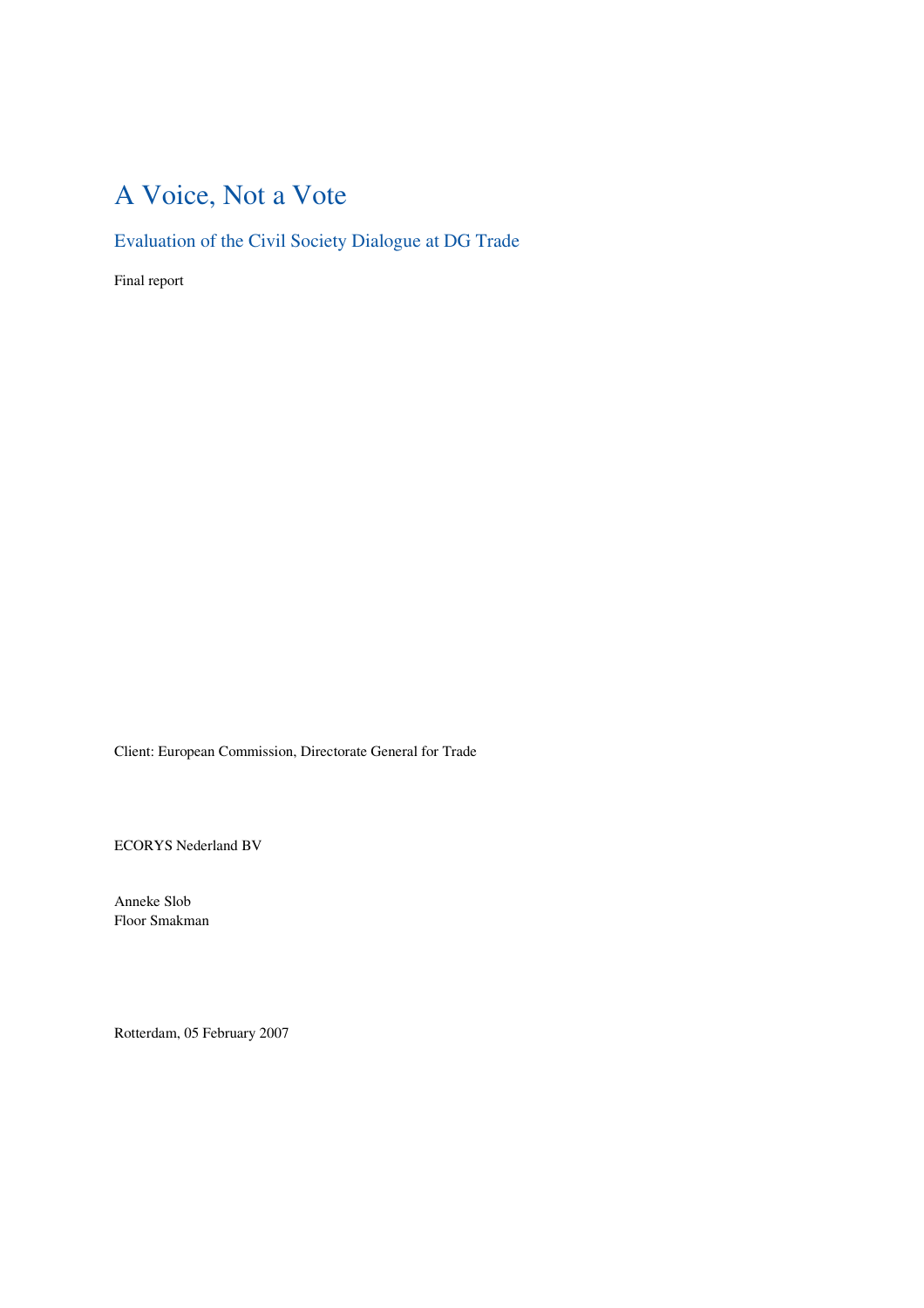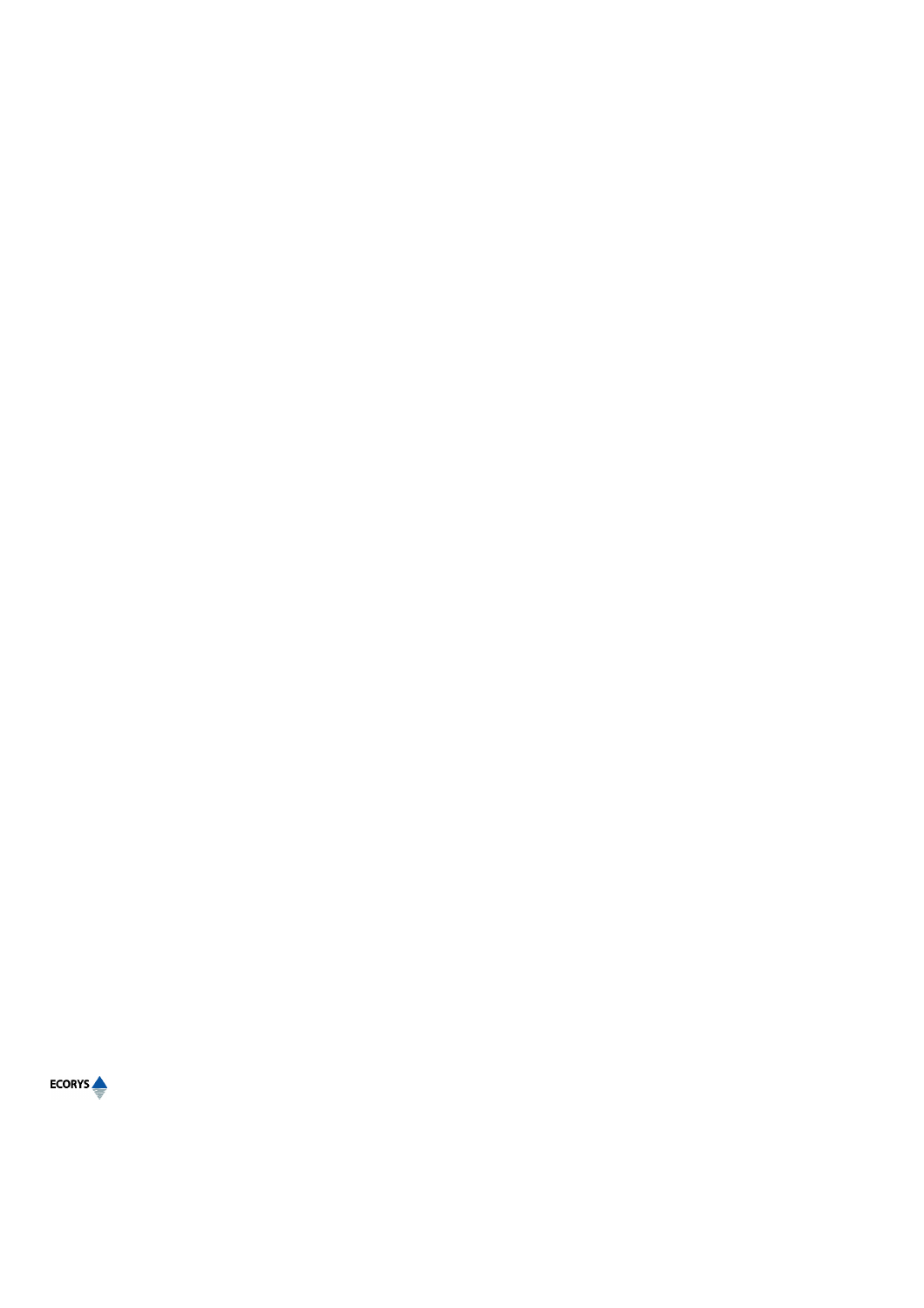ECORYS Nederland BV P.O. Box 4175 3006 AD Rotterdam Watermanweg 44 3067 GG Rotterdam The Netherlands

T +31 (0)10 453 88 00 F +31 (0)10 453 07 68 E netherlands@ecorys.com W www.ecorys.com Registration no. 24316726

ECORYS Macro & Sector Policies T +31 (0)31 (0)10 453 87 53 F +31 (0)10 452 36 60



AC13926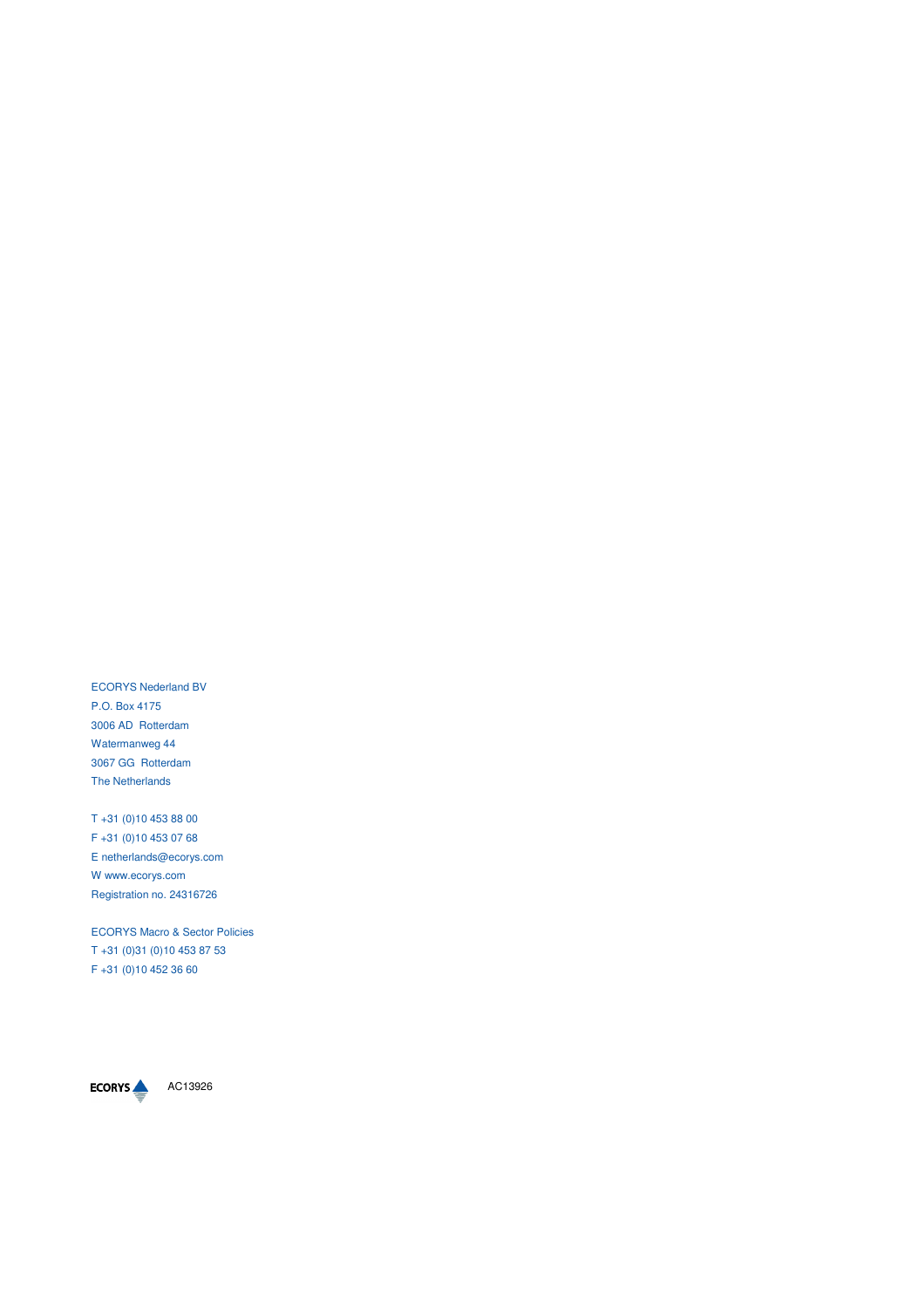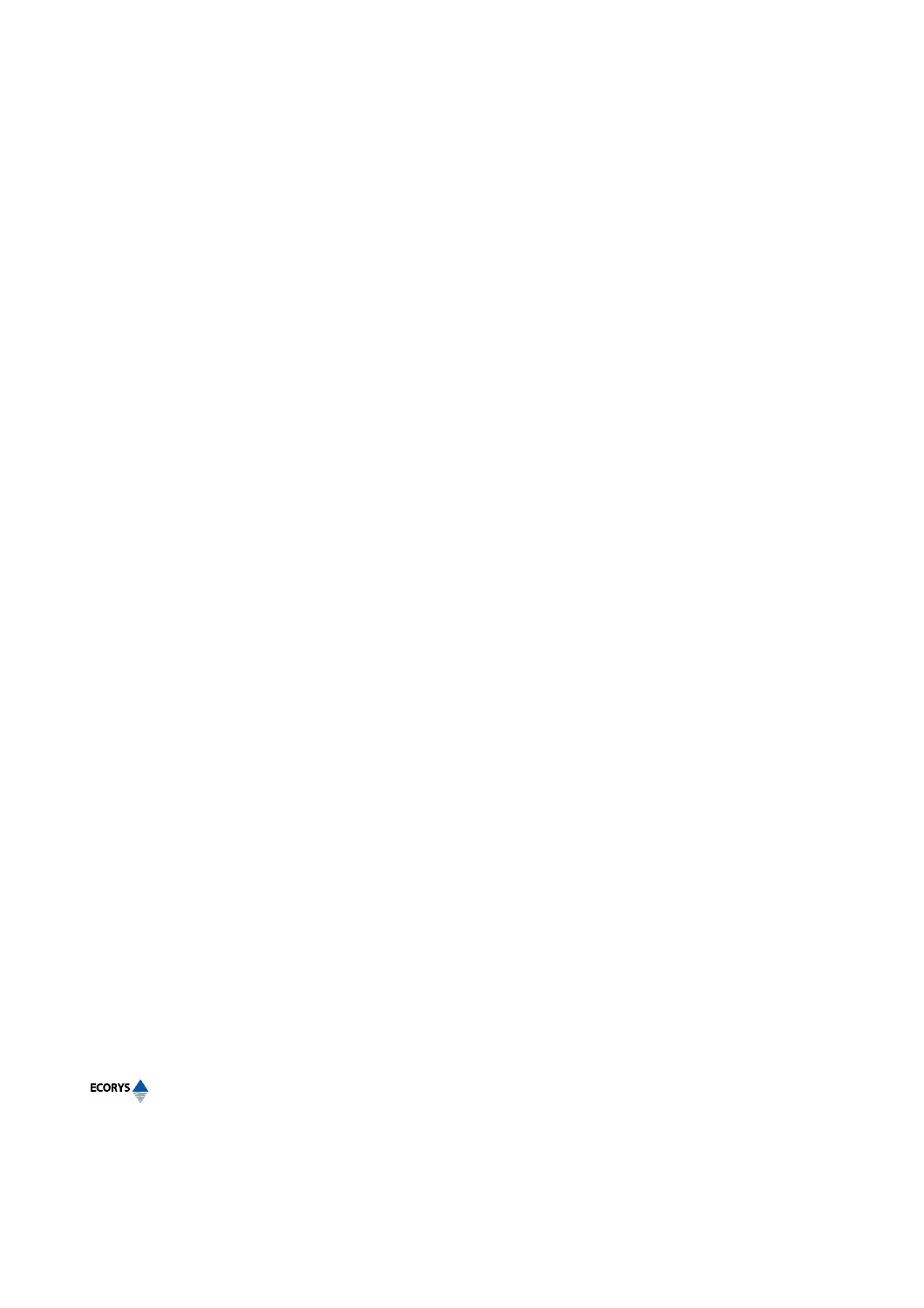## Table of contents

|   | <b>Preface</b><br>7               |                                                                       |    |  |  |
|---|-----------------------------------|-----------------------------------------------------------------------|----|--|--|
|   | <b>List of Abbreviations</b><br>9 |                                                                       |    |  |  |
| 1 | <b>Introduction</b>               |                                                                       |    |  |  |
|   |                                   | 1.1 Background of the Evaluation                                      | 21 |  |  |
|   |                                   | 1.2 Objective, Focus and Main Questions of the Evaluation             | 21 |  |  |
|   |                                   | 1.2.1 Objectives                                                      | 21 |  |  |
|   |                                   | 1.2.2 Focus of the evaluation                                         | 22 |  |  |
|   |                                   | 1.2.3 Intervention logic: Hypotheses and evaluation questions         | 22 |  |  |
|   |                                   | 1.3 Approach and Organisation of the Evaluation                       | 23 |  |  |
|   |                                   | 2 DG Trade's Civil Society Dialogue: Policy and Procedures            | 25 |  |  |
|   |                                   | 2.1 History and Context                                               | 25 |  |  |
|   |                                   | 2.1.1 The international trade arena                                   | 25 |  |  |
|   |                                   | 2.1.2 Developments in the EU: The Democratic Deficit and Trade policy | 27 |  |  |
|   |                                   | 2.1.3 Commission response: The need for dialogue in DG Trade          | 28 |  |  |
|   |                                   | 2.2 General policy framework                                          | 29 |  |  |
|   |                                   | 2.3 Objectives                                                        | 32 |  |  |
|   |                                   | 2.4 Organisation and Activities                                       | 33 |  |  |
|   |                                   | 2.4.1 Organisation within DG Trade                                    | 33 |  |  |
|   |                                   | 2.4.2 Meetings and topics                                             | 34 |  |  |
|   |                                   | 2.4.3 Facilities                                                      | 37 |  |  |
|   |                                   | 2.5 Participants                                                      | 39 |  |  |
|   |                                   | 2.5.1 Registered participants                                         | 40 |  |  |
|   |                                   | 2.5.2 Participation of new member states                              | 41 |  |  |
|   |                                   | 2.6 Contact Group                                                     | 41 |  |  |
|   |                                   | 3 Assessment of Civil Society Dialogue Policy and Procedures          | 45 |  |  |
|   |                                   | 3.1 Relevance                                                         | 45 |  |  |
|   |                                   | 3.1.1 Perceptions of objectives                                       | 45 |  |  |
|   |                                   | 3.1.2 EC policies                                                     | 54 |  |  |
|   |                                   | 3.1.3 Civil society needs                                             | 58 |  |  |
|   |                                   | 3.1.4 Trade officials' needs                                          | 59 |  |  |
|   |                                   | 3.1.5 Ownership                                                       | 60 |  |  |
|   |                                   | 3.1.6 Topics                                                          | 61 |  |  |
|   |                                   | 3.2 Effectiveness                                                     | 62 |  |  |
|   |                                   | 3.2.1 Perceptions of the process                                      | 62 |  |  |
|   |                                   | 3.2.2 Accessibility and participation                                 | 66 |  |  |

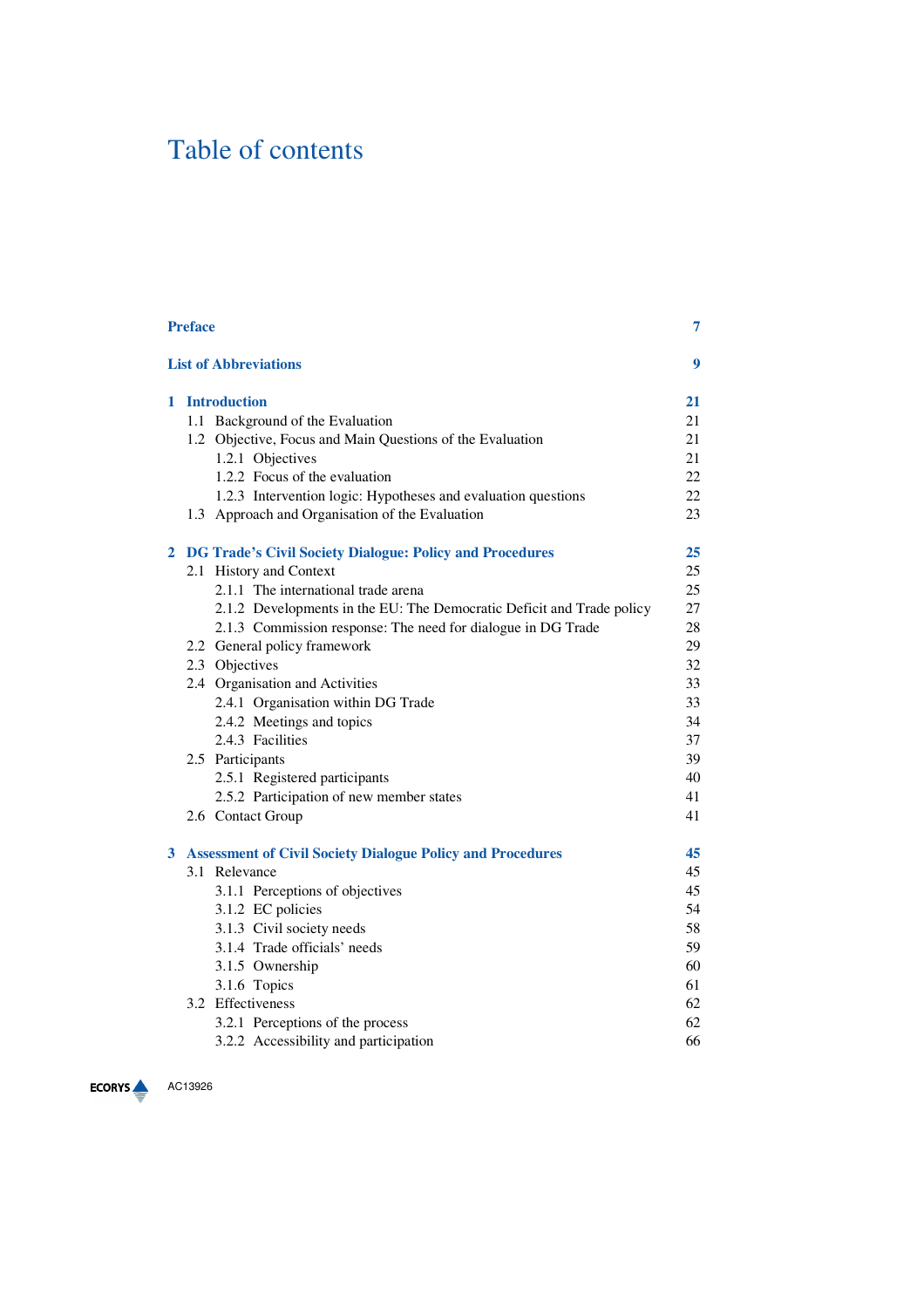|                  | 3.2.3 Perceptions of the outcomes: Exchange of information and outcomes                 | 68  |
|------------------|-----------------------------------------------------------------------------------------|-----|
|                  | 3.2.4 Perceptions of the outcomes: Feedback and policy influencing                      | 72  |
|                  | 3.3 Efficiency                                                                          | 76  |
|                  | 3.3.1 Resources                                                                         | 77  |
|                  | 3.3.2 Organisation                                                                      | 79  |
|                  | 3.3.3 Monitoring of the process                                                         | 83  |
|                  | 3.4 Participation of Civil Society Organisations from New Member States                 | 83  |
|                  | 3.4.1 Main constraints for participation                                                | 83  |
|                  | 3.4.2 Options for improvement as seen by NMS CSOs                                       | 84  |
|                  | 3.5 Conclusion                                                                          | 85  |
|                  |                                                                                         |     |
|                  | <b>4 Analogous Consultation Processes</b>                                               | 87  |
|                  | 4.1 Introduction                                                                        | 87  |
|                  | 4.2 DG Health and Consumer Protection (SANCO) – EU Health Forum                         | 88  |
|                  | 4.3 WTO                                                                                 | 90  |
|                  | 4.4 World Bank                                                                          | 92  |
|                  | 4.5 Sweden                                                                              | 94  |
|                  | 4.6 Conclusion: Comparison of Analogous Processes with the DG Trade CSD                 | 96  |
|                  | 5 Validation of Hypotheses and Conclusions                                              | 99  |
|                  | 5.1 Validation of Hypotheses                                                            | 99  |
|                  | 5.2 Main Conclusions                                                                    | 102 |
|                  | 5.2.1 Relevance:                                                                        | 102 |
|                  | 5.2.2 Effectiveness                                                                     | 102 |
|                  | 5.2.3 Main issues/weaknesses                                                            | 104 |
|                  | 5.3 Explanatory Factors                                                                 | 104 |
|                  | 5.3.1 External factors                                                                  | 104 |
|                  | 5.3.2 Internal factors                                                                  | 105 |
|                  | 5.4 Comparison of Analogous Processes with the CSD Process                              | 106 |
|                  | 6 Recommendations for Further Development of the Civil Society Dialogue                 | 109 |
|                  | 6.1 Strategic recommendations                                                           | 109 |
|                  | 6.2 Specific recommendations                                                            | 110 |
|                  |                                                                                         |     |
|                  | <b>References</b>                                                                       | 113 |
| <b>Annex I</b>   | <b>Terms of Reference</b>                                                               | 115 |
|                  |                                                                                         |     |
| <b>Annex II</b>  | <b>Intervention Logic: Assumptions, Hypotheses &amp; Evaluation</b><br><b>Questions</b> | 129 |
|                  |                                                                                         |     |
| <b>Annex III</b> | <b>Lists of Interviewed People and Organisations</b>                                    | 135 |
| <b>Annex IV</b>  | <b>DG Trade Organisation Chart</b>                                                      | 139 |
| <b>Annex V</b>   | <b>Online Questionnaires</b>                                                            | 143 |
|                  |                                                                                         |     |

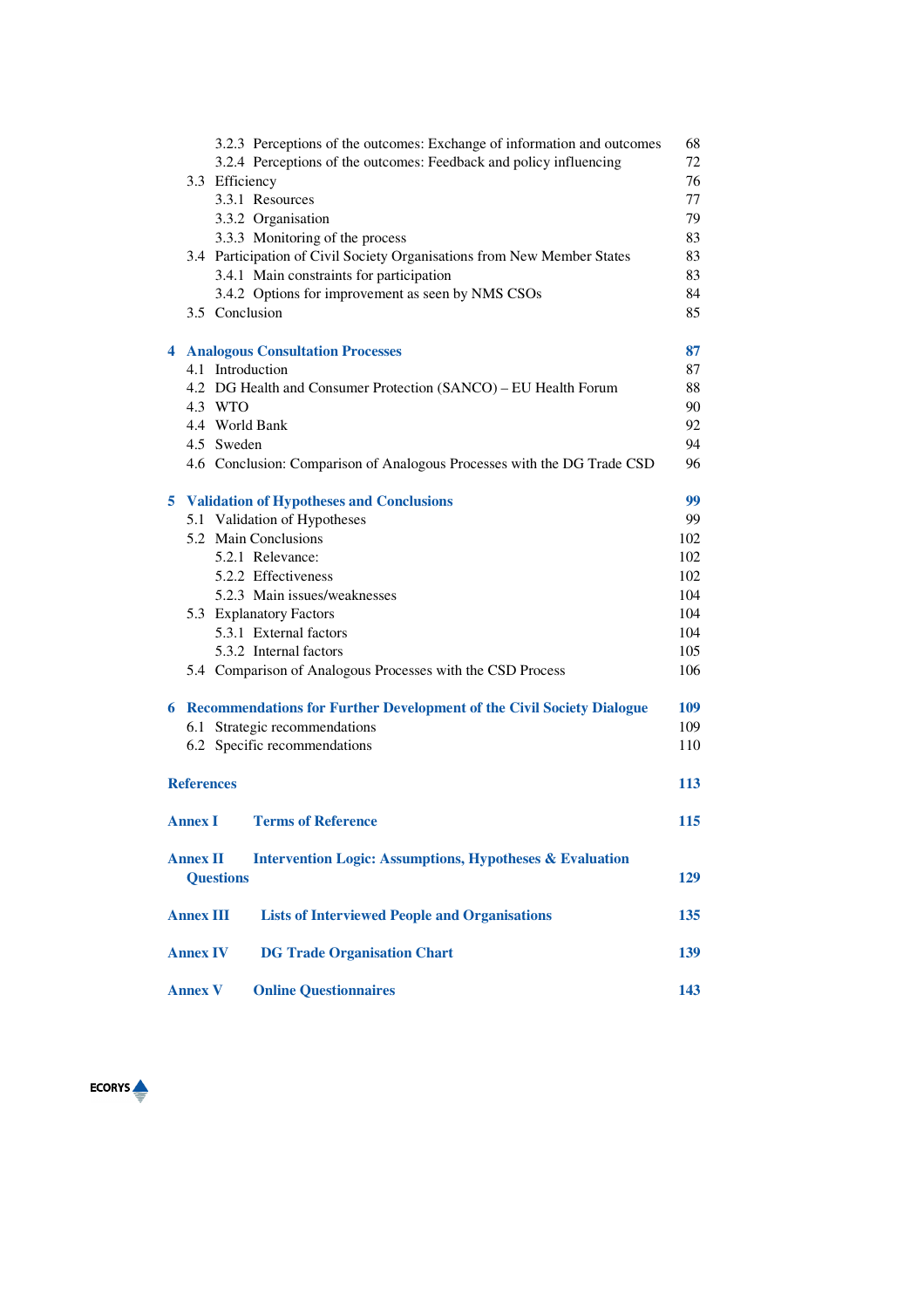## Preface

The practice of consultation of civil society actors in EU policy making has by now become a common feature of the EU democracy. However, this has not always been the case and even today there is no Commission wide approach to consultation processes.

DG Trade was one of the forerunners in establishing a structured dialogue with civil society: In 1998 it launched the Civil Society Dialogue (CSD). With few examples to build on, the process has been a work in progress with unique features and a broad base of participants. Now in its  $8<sup>th</sup>$  year of operation, the Commission decided to commission an evaluation of the process, to assess its relevance, effectiveness and efficiency. The outcomes of this evaluation will be used to improve where possible the CSD, but might also serve as benchmark for a Commission wide approach from which other DGs may learn lessons.

The evaluation was conducted by a team of consultants from ECORYS Netherlands between February and October 2006, and based on dossier studies, in-depth interviews, two online questionnaires and participatory observations of meetings. This document contains the results of the evaluation, including recommendations for the further development of the CSD.

The evaluation team would like to thank Ms. Manuela Geleng, Ms. Anne Simon and Mr. Rupert Schlegelmilch of DG Trade Unit G3 for their assistance with the organisation and implementation of the evaluation.

The team is grateful for the contributions of all interviewed participants, DG Trade officials, and officials from DG Development, DG Fisheries & Maritime Affairs, DG SANCO and DG Agriculture, without whom this evaluation could not have taken place.

In addition the team would like to thank the representatives/participants from the WTO, WB, Sweden and DG SANCO for their contributions, and the Civil Society Contact Group and College of Europe for making available the reports from their respective projects, which were closely related to the current project.

Finally we would like to thank the organisations and individuals who provided comments and suggestions to the draft final report. These have been taken up in this final version.

Rotterdam, November 20, 2006

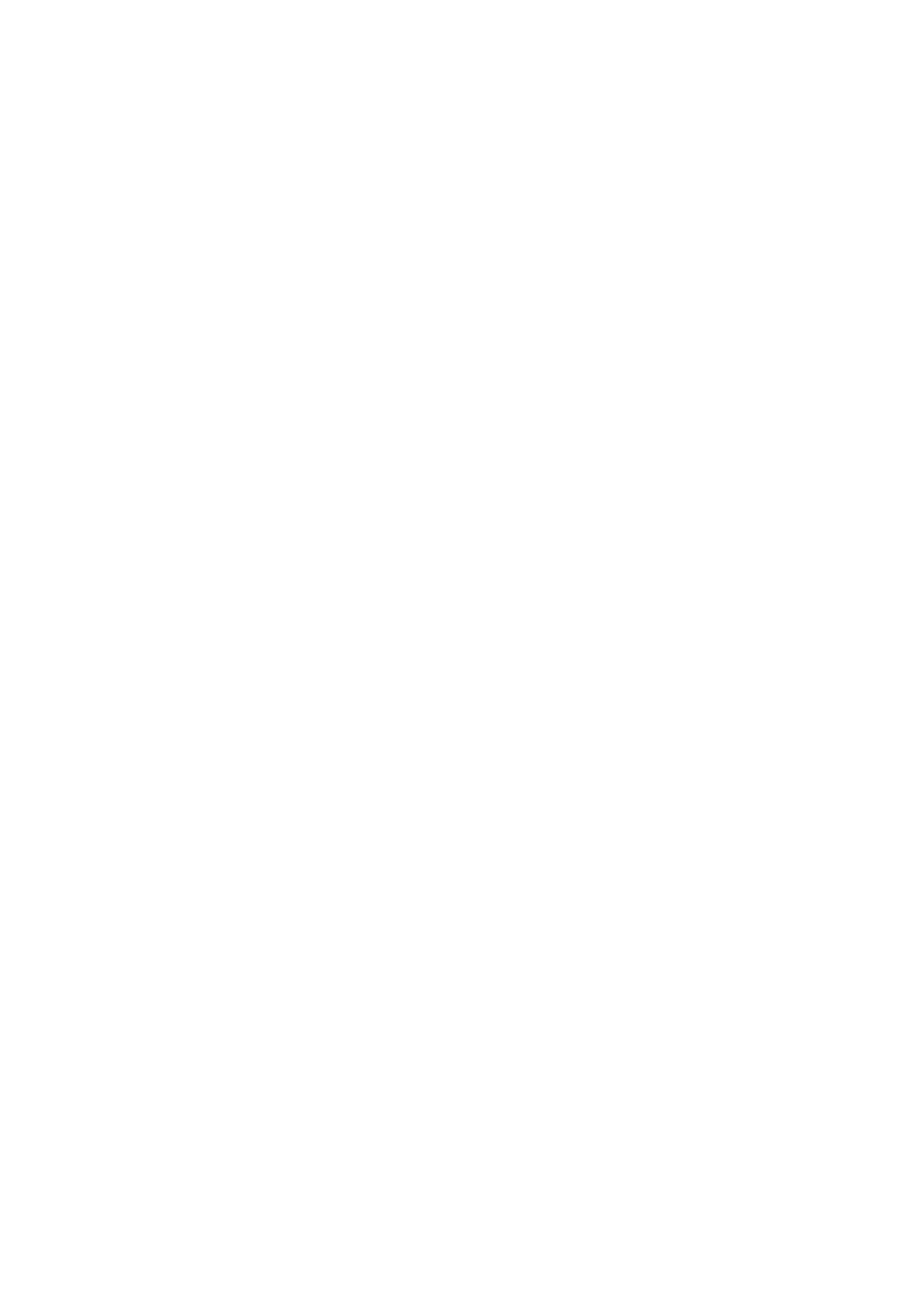# List of Abbreviations

| Civil Society Dialogue                                 |
|--------------------------------------------------------|
| Civil Society Organisation                             |
| Doha Development Agenda                                |
| Directorate General for Agriculture                    |
| Directorate General for Development                    |
| Directorate General for Health and Consumer Protection |
| Directorate General for Trade                          |
| European Commission                                    |
| European Parliament                                    |
| European Union                                         |
| Multilateral Agreement on Investments                  |
| Member of the European Parliament                      |
| Non-Governmental Organisation                          |
| New Member State(s)                                    |
| World Bank                                             |
| World Trade Organisation                               |
|                                                        |

**ECORYS**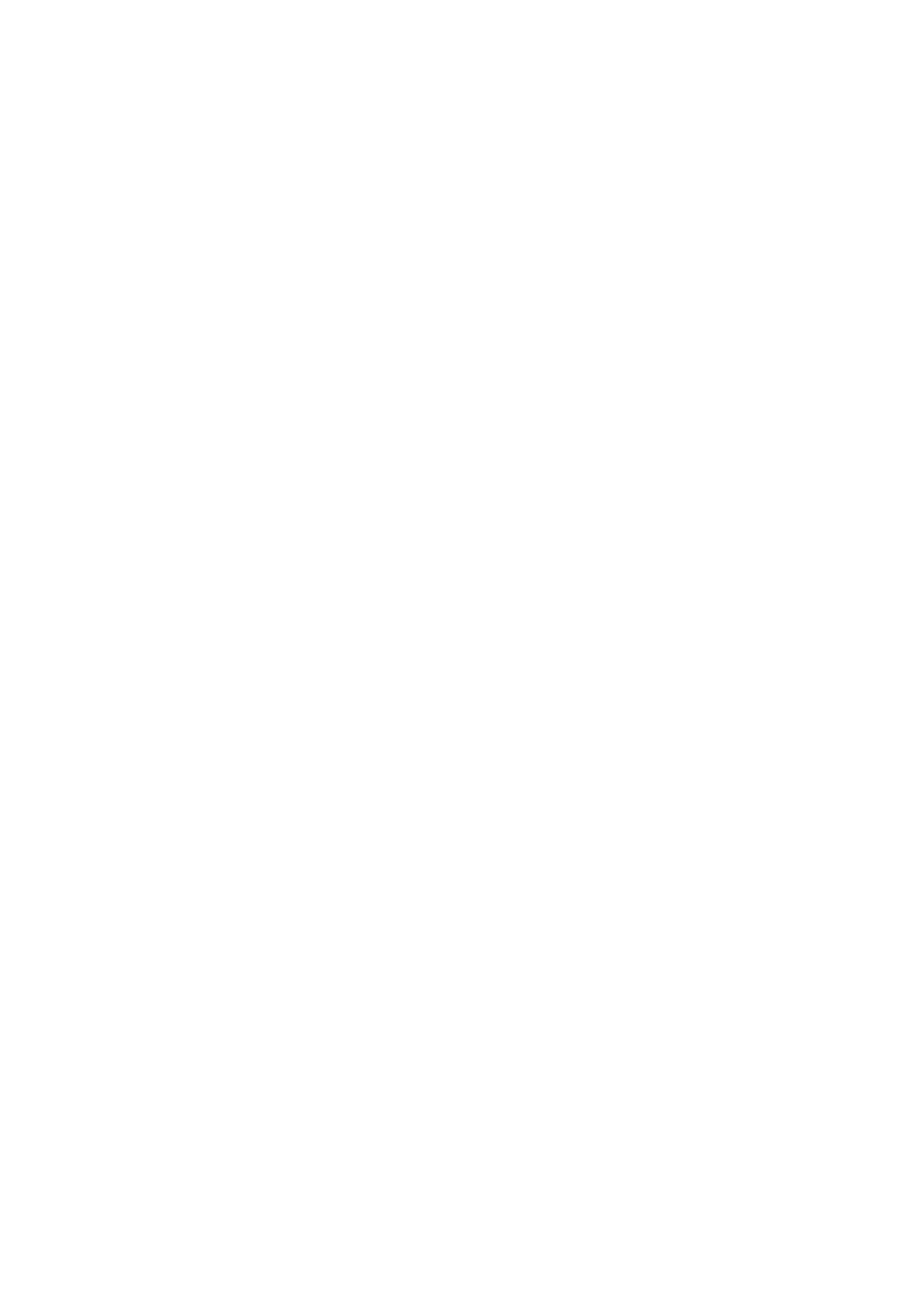## Executive Summary

## I Background

#### **DG Trade's Civil Society Dialogue**

The dialogue, that is subject of this evaluation, was officially launched in 1998. Prior to this moment, DG Trade consulted Civil Society Organisations (CSO's) on an informal, bilateral basis. The set-up of this dialogue was triggered by external factors, such as the developments in the international trade arena; and internal factors within the European Commission, such as the perceived alienation of the Commission from the wider public. In a way DG Trade has been a forerunner in a Commission wide process and evolving policy framework for governance and communication. The legal framework in place states that "The Commission should [….] consult widely before proposing legislation and, wherever appropriate, publish consultation documents."<sup>1</sup>

The dialogue is open to EU not-for-profit civil society organisations and to participants from acceding and candidate countries as well as to their affiliates in developing countries.

Some 350 CSOs attended approximately 150 meetings in the period 2002-2006.

#### **Main characteristics**

DG Trade is responsible for organising the process, and encourages colleagues from all Commission services to participate. A so-called Contact Group, consisting of a selected number of CSO's representing the main constituencies, was established in 2000 as a mechanism by which to help structure and organise the dialogue. The Contact Group functions as a facilitator and sounding board for DG Trade. The dialogue consists mainly of a series of different meetings. Over the years the number of meetings increased to a maximum of 38 meetings in 2004. Topics chosen for the CSD meetings do not follow a pre-set pattern and vary widely, from updates of the Doha Development Agenda (DDA) to Trade Sustainability Impact Assessments (SIAs) for specific regional trade agreements such as EU-MERCOSUR (Latin America) and Euromed (Mediterranean region). One of the more distinctive features is that it provides for a continuous process of communication, dialogue and consultation. More than 800 organisations are registered in the participant's database, while approximately 350 organisations attended the meeting during the period 2002-2006.

Evaluation objective: accountability and focus on possible improvements of the process

#### **Evaluation approach**

In 2005 DG Trade launched an evaluation of the Civil Society Dialogue, which was to contribute to the Commission's strategic objectives of improving openness and

COM(2002) 704 final: Towards a reinforced culture of consultation and dialogue – Proposal – for general principles and minimum standards for consultation of interested parties by the Commission.



 $\overline{a}$ 1

A Voice, Not a Vote Evaluation of the Civil Society Dialogue at DG Trade 11

DG Trade has been one of the fore-runners in the set-up of a Civil Society Dialogue (1998) as well as in the evaluation of such a dialogue.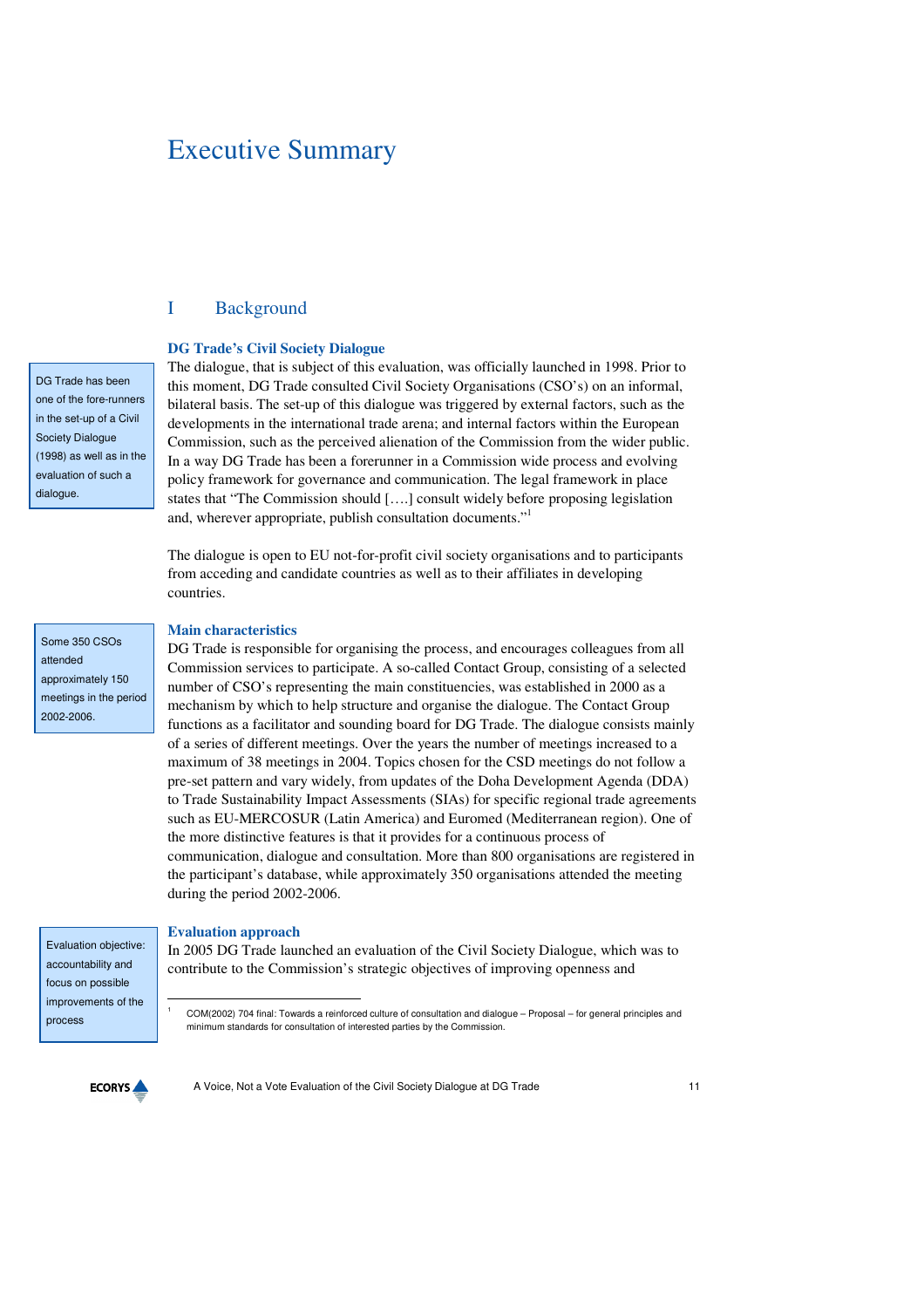accountability of policy processes. According to the Terms of Reference (ToR), which were shared with the participating CSOs, the evaluation should provide feedback to DG Trade on what the EU is doing right and recommendations about what might be done to adapt or improve the process. To this end a series of evaluation questions were formulated. ECORYS was contracted after an open tender procedure to carry out the evaluation, which it launched in February 2006. The evaluation was guided by a Steering Committee consisting of Commission officials. The methodology was outlined in detail in the inception report, presented to the Steering Committee on April 7, 2006.

Over a period of eight months altogether more than 45 interviews were held, two online questionnaires were launched, six CSD meetings were attended and desk studies of relevant documentation and reports were conducted. The results are presented in the final report.

The draft final report was shared with the Steering Committee and participating CSOs

The evaluation assessed relevance, effectiveness and efficiency of the CSD policy & procedures, analogue processes and the question of participation of new member states

The CSD is considered relevant by all main stakeholders and meets basic needs of interaction and information

### **Finalisation of the report after consultations with all stakeholders**

In the inception report the evaluators raised the issue of involvement of the CSOs in the evaluation process, as none were represented in the Steering Committee. The inception report was submitted for comments to the Contact Group. The feedback from civil society during the evaluation process thus remained limited to interviews with key informants and the response of CSOs to one of the online questionnaires,. We are therefore pleased that a special CSD meeting was organised on October 23, 2006, to discuss the draft final report and particularly the main findings and recommendations of the evaluation. In addition the draft final report was discussed with the Steering Committee. All comments on the draft final report have been taken into account in the final report.

## II Findings and Conclusions

One of the main objectives of the evaluation was to test the relevance, effectiveness and efficiency of the CSD. In addition analogue processes were considered in order to try and find best practices that may be useful to the CSD at DG Trade, and the question was addressed whether the current model remains adequate for an EU expanded to 25 member states.

## **Relevance of the CSD is rated as good**

- The CSD fits very well into DG Trade and overall EC policies on governance (minimum standards) and communication;
	- The CSD meets basic needs of CSOs of information and interaction with the Commission, but expectations of some organisations are higher;
- The CSD is one of the instruments to keep DG Trade informed on the views of civil society (finger on the pulse);
- The CSD is mainly owned by DG Trade and to a lesser extent by the Contact Group; • The topics chosen are considered appropriate and a good mix of general updates and more specific issues.

The guiding principle for the Commission is to give interested parties **a voice,** but **not a vote**. The DG Trade Civil Society Dialogue fits very well into these overall policies and lessons drawn are relevant to further shape these policies. It also fits very well in the

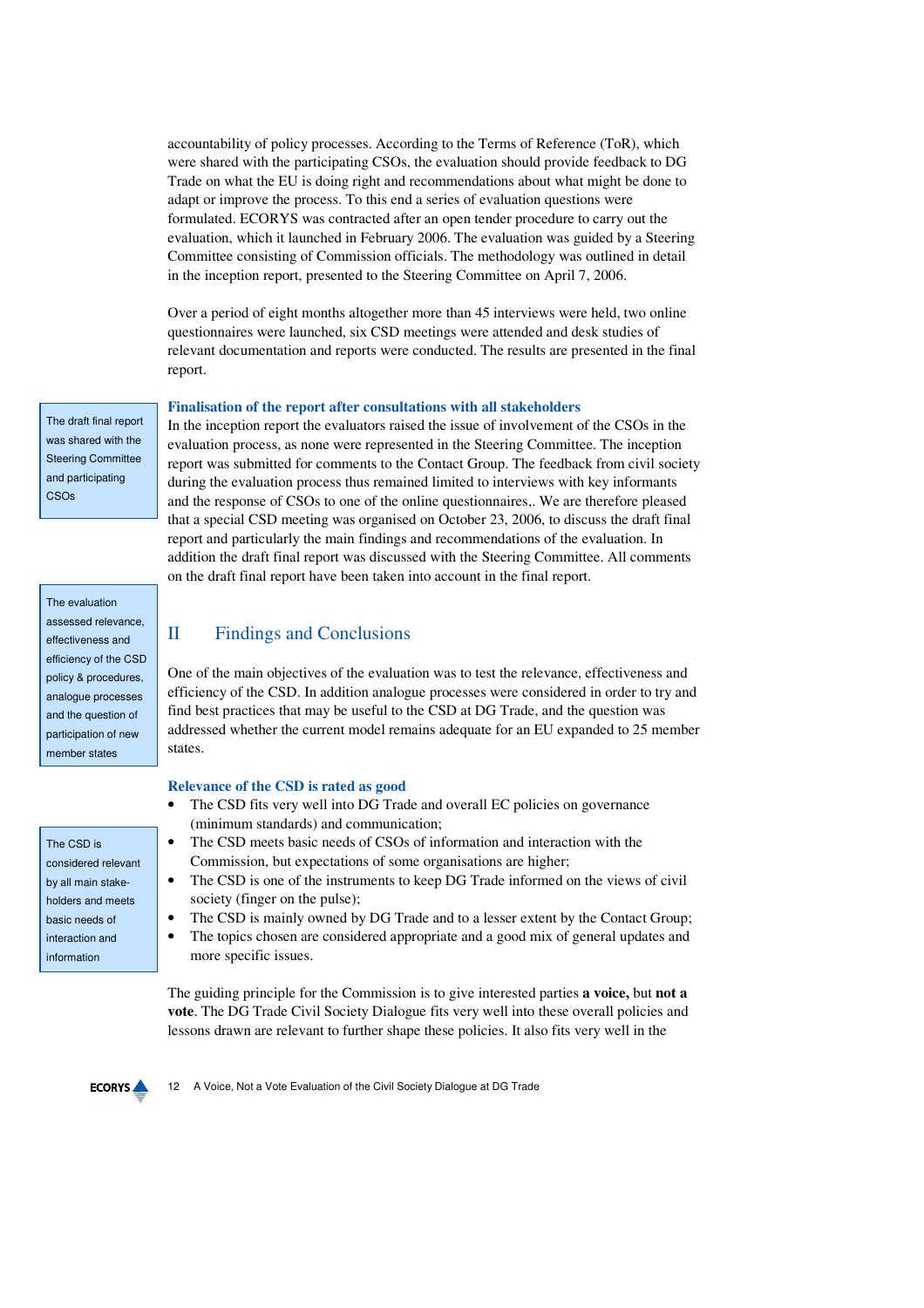ongoing debate on the democratic deficit in the EU. It meets most of the EC minimum standards for consultation with the exception of feedback, which is considered by the participants as limited and inadequate. The openness of the process is highly appreciated. Most participants consider the CSD to be useful for staying updated and getting an overview of general trade policy and ongoing negotiations, and for learning about the general EU position in these. However, the dialogue is considered less useful as a channel for more detailed discussions, actual dialogue and policy influencing.

Some issues with regard to relevance remain. These involve mainly the perceptions of the objectives

Stakeholders have different perceptions and expectations of the objectives of the process

**Objectives are not shared: is it about information exchange or a real dialogue?** 

One of the problems related to relevance is the fact that the objectives are not perceived as clear or shared by all actors involved. This is mainly due to different ideas on the actual definition of dialogue, which seems to hinge on two views: dialogue as an exchange of ideas or opinions, or as a way to come to a resolution. About one third of the participants questioned the real objectives of the Commission: does the Commission really want to exchange and take our view into account or is it just exchange of information? Particularly NGOs seem to expect more from the process in terms of it becoming a more interactive dialogue.

The main reasons for participants to attend CSD meetings are: "to gain a better understanding of the policy process at DG Trade" and "to gain a better understanding of the main issues at play in trade (negotiations)." These answers point to the main function of information exchange for the participants. DG Trade officials, on the other hand, responded that they saw it as part of their job and wanted to inform the participants about their position in trade policy making and negotiations, but also to learn more about the views of civil society and take these into account. Apparently their perception is more that of an interactive process and DG Trade officials see it as "keeping a finger on the pulse of civil society".

There is a tension between the technicalities of trade negotiations and the political and strategic directions taken by the Commission, as some CSOs feel that DG Trade sometimes hides behind the technicalities and the constraints of negotiating tactics.

The CSD is effective as a platform for info exchange, however, trust among stakeholders remains an issue while feedback is considered weak

## **Effectiveness of the CSD is rated as satisfactory**

- The process is perceived as open, transparent and accessible, however, actual participation appears limited to a number of 'usual suspects';
- The awareness of, and participation in, the CSD by DG Trade officials is still relatively limited to those directly involved and/or at high levels of the organisation; • The main function, as agreed by most stakeholders is that of a platform for
- information exchange;
- It is generally not considered an effective platform for policy influencing;
- Overall, effect/outcome of the dialogue has been on the one hand a culture change within DG Trade and on the other hand increased knowledge and expertise on trade issues of participants, as well as general mainstreaming of CSO voices within DG Trade.

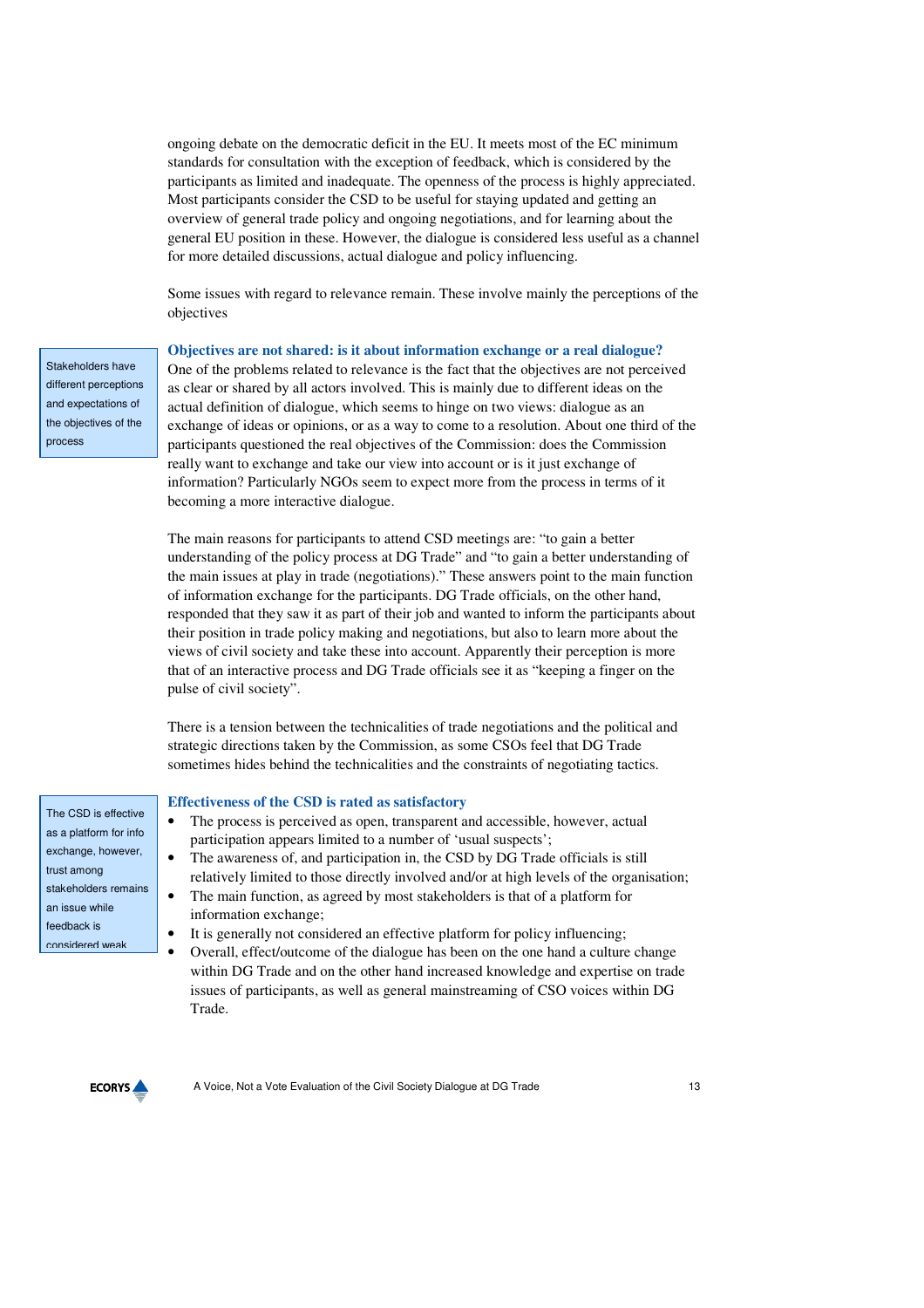### **Achievement of objectives of the CSD**

The *overall objective* of the CSD was formulated as follows: "to develop a confident working relationship between all of the (many) civil society actors interested in trade policy, enabling civil society actors to make known their views directly to policymakers and contributing to a better understanding of the issues at stake on both sides." Achievement of this overall objective is rated as **satisfactory**. Although the process has undoubtedly contributed to a better understanding of the issues on both sides the question of a *confident* working relationship between all actors remains debatable as there is still a considerable amount of distrust between the participants and the Commission and among the two main groups (business and NGOs) among the participants.

As regards the *specific objectives*:

- 1. To consult widely: **good**; the process is open and transparent and covers a very broad cross section of civil society, all registered organisation have the opportunity to engage in the consultations;
- 2. To address CS concerns: **satisfactory**; DG Trade has managed to demystify trade and give more insight into the policy making process. However, DG Trade is not always successful in making known to CSO how their inputs have been used;
- 3. To improve policy: **unclear**; although the CSD has clearly made the Commission more aware of the main issues raised by CSOs and this has led to taking up some of these issues in their policies (e.g. the access to medicine issue, trade SIAs and generally the larger role of development issues in trade policies and negotiations, witness the increased emphasis on behind the border issues), it is hard to attribute this to the CSD alone. It should be seen more as one of the elements – next to more general international trends and developments and bilateral contacts with CSOs – contributing to changes in policy while 'improvement' of policy as such is in the eye of the beholder. It is also unclear to which extent the CSD has contributed to improving public acceptance of trade policy;
- 4. To improve transparency: **satisfactory**; although necessarily limited by the nature of trade negotiations, there is undoubtedly increased transparency of the policy making process in comparison to the past, when this was done mostly behind closed doors and even consultation took place predominantly through informal, bilateral meetings (behind closed doors). However, feed-back remains a relative weakness.

#### **Efficiency of the CSD is rated as satisfactory**

- Underutilisation of resources for travel reimbursement, and stretched human resources;
- So far adequate number of meetings and well selected topics;
- Role and mandate of Contact Group not entirely clear to other CSOs;
- Limited structured monitoring of the process and outcomes.

The general organisation of the process and available facilities were deemed by the majority of interviewed and surveyed participants to be good. The website is considered to be user friendly and facilitating the process. There is two way commitment to the CSD process. The large majority of the participants found the number and types of meetings to be adequate. The format of the meetings is quite uniform, consisting of a speech (by a DG

**ECORYS** 

14 A Voice, Not a Vote Evaluation of the Civil Society Dialogue at DG Trade

Efficiency of the process is considered good in terms of organisations & logistical aspects, but weak with regards to involving non-Brussels based organisations, utilisation of travel reimbursements and monitoring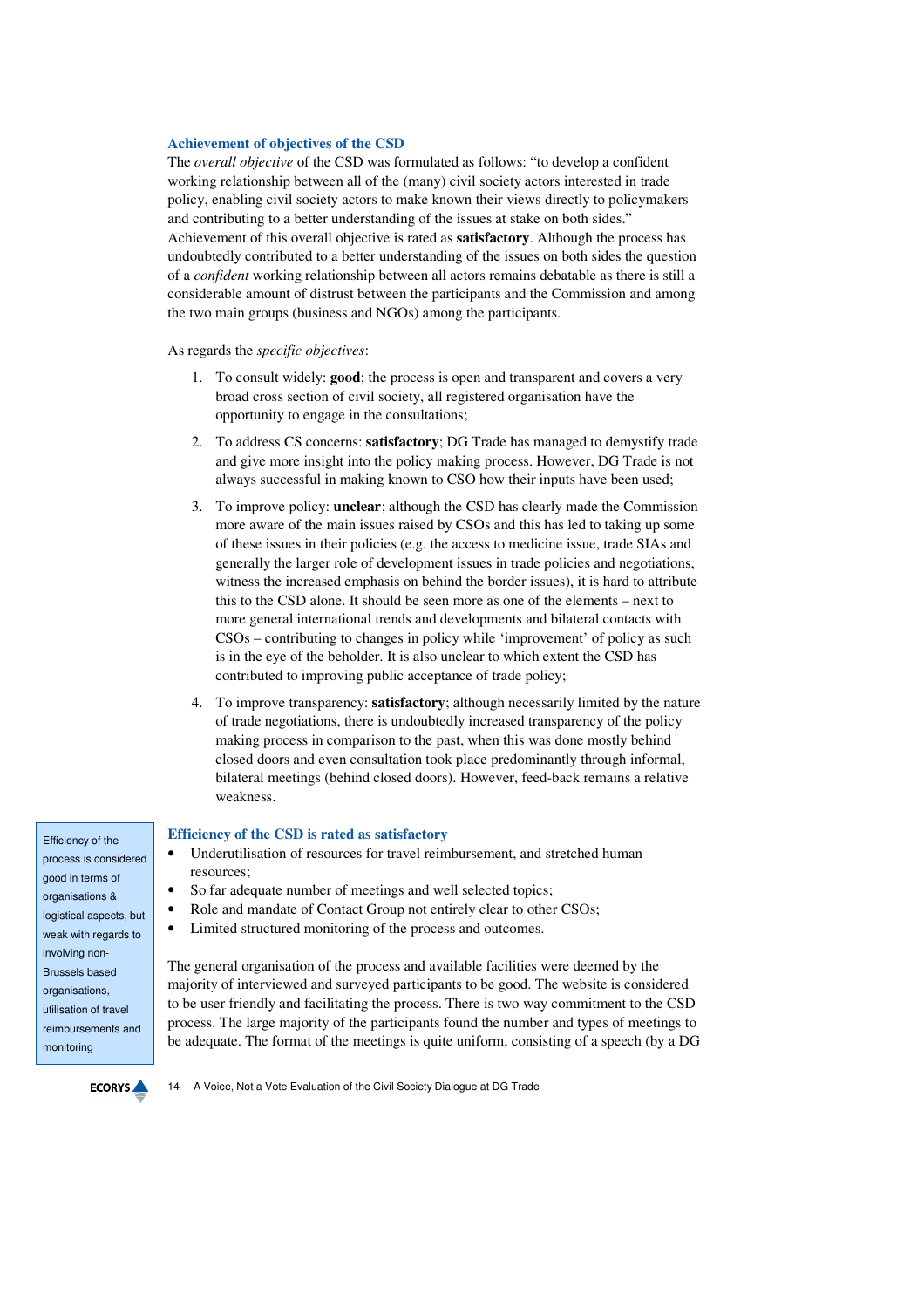Trade official or relevant official from another DG) followed by a Q&A session. Some new formats have been tested. The participation of non-Brussels based organisations is limited.

The elements presented above for the assessment of efficiency seem to include some contradictions. On the one hand there are no high administrative barriers and participants are mainly satisfied with the organisation, while on the other hand there is underutilization of resources and actual participation in the process is relatively limited. The main explanation seems to lie in the stretched human resources. Persons in charge of organisation of the CSD are quite busy with their regular tasks of organising meetings, keeping the website up-to-date, etc., which leaves them with little time for other tasks and initiatives that could further improve the effectiveness and efficiency of the process, such as providing detailed feedback, evaluation and monitoring, reaching out in different ways to non-Brussels based organisations, etc..

Some general issues arising from the analysis of the CSD process relate not just to relevance effectiveness or efficiency per se, but should be seen more as cross-cutting issues.

#### **Issues of ownership, representativeness and trust**

From the start there was high-level commitment to the CSD process from DG Trade, but many of the participants seem to be of the opinion that this commitment was higher in the past than at present. The role of civil society in the organisation and preparation is limited, which also limits the sense of ownership of the process by CSOs. A certain lack of trust between the two main constituencies engaged in the dialogue (business representatives and NGOs) appears to affect the dialogue in a negative way. Parties do not want to give their positions away and therefore do not always actively engage in the dialogue. This is related to the wider issues of representativeness and legitimacy that refer to the sometimes unclear 'constituencies' of NGOs without a membership basis and questions on the appropriateness of inclusion in the process of economic actors (such as business representative organisations).

In addition, participants question the role and composition of the Contact Group of CSOs that has officially a logistical role in the process, but sometimes goes beyond that. The survey findings confirm the uncertainty over the role of the Contact Group and only one third of the participants are of the opinion that this role is clear, while 44% does not have a clear picture of this role.

#### **Dialogue fatigue?**

The interviews as well as an analysis of the attendance lists, made it clear that there is a danger of consultation fatigue or "death by consultation." This can in part be explained by the main stakeholders seemingly performing the same act. Bringing new élan to the dialogue, not just through procedures and formats but through more active engagement by all stakeholders could break this routine in order to regain momentum.

#### **Analogous processes**

As the CSD process has rather unique features, it is not easy to compare it directly to analogue processes and impossible to directly adopt specific features of such processes:



A Voice, Not a Vote Evaluation of the Civil Society Dialogue at DG Trade 15

DG Trade, while civil society ownership is limited. Lack of trust among the various groups of CSOs negatively affects the performance

Ownership of the dialogue remains with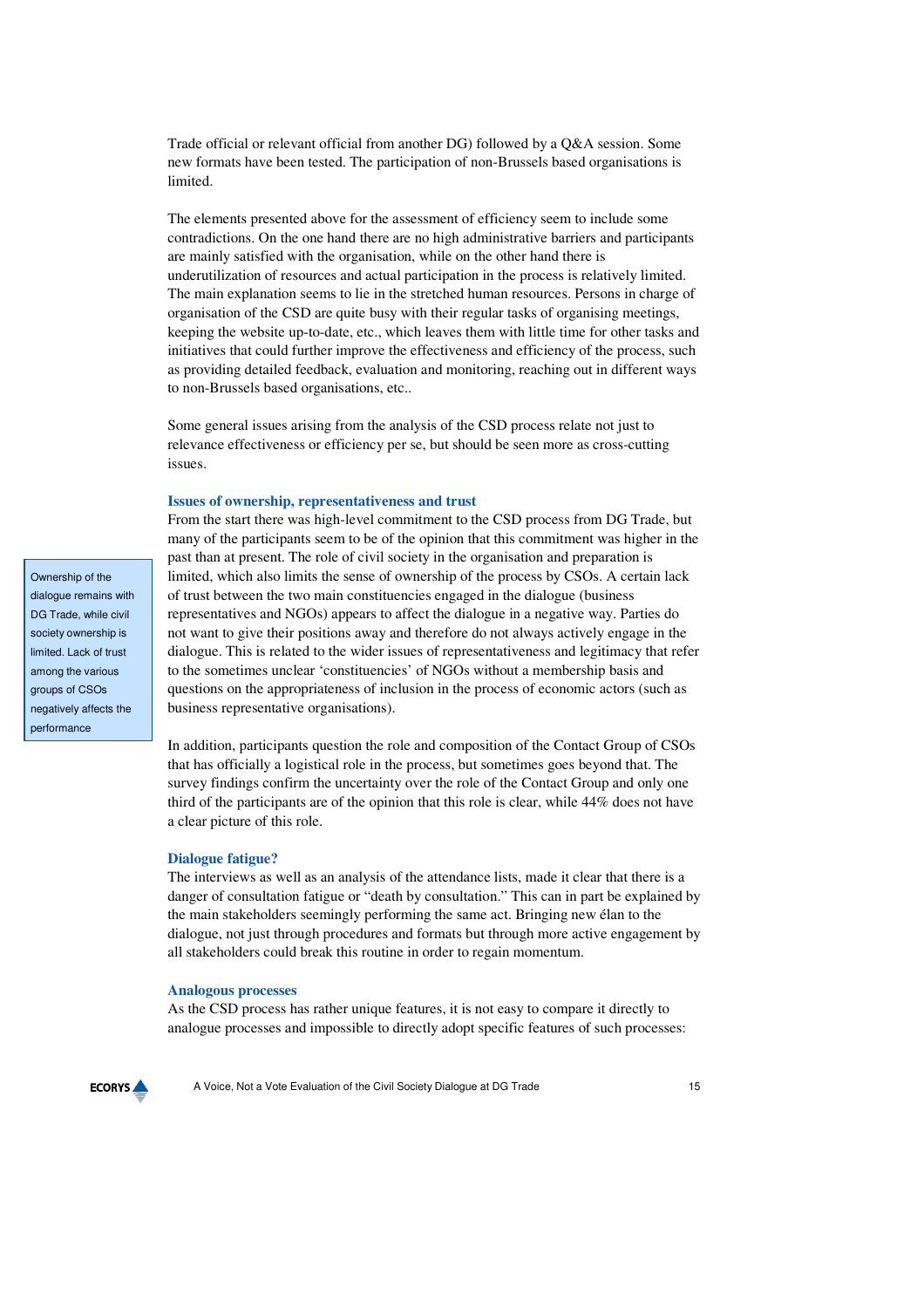What works for other organisations, is not necessarily appropriate for the process at DG Trade. Four similar processes were considered, at DG SANCO, the World Bank and in Sweden. Despite not resulting in direct recommendations in terms of best practices, several of the issues encountered by DG Trade and the CSD participants, were encountered by the organisers and participants of the processes elsewhere as well. Therefore exchange of experience and ideas may be useful.

### **Participation of organisations from New Member States**

The level of participation of CSOs from NMS in the meetings is very low, with only 26 organisations from these countries being registered, while actual participation is even lower. Main constraints for participation can roughly be grouped in three categories: 1) Capacity constraints; 2) Knowledge and awareness constraints; and 3) Institutional constraints at the national level.

## III Recommendations

While considering the recommendations, it should be kept in mind that evaluators formulate recommendations based on the analysis made, but it is up to the decision makers and stakeholders to decide whether they agree with the recommendations and how they are going to implement them. Hence, an evaluation should not be considered as an unequivocal prescription for the way forward, but as a starting point for a new implementation period.

On the basis of the conclusions we want to make a distinction between two groups of recommendations: strategic recommendations of a more general nature and specific recommendations to further improve and renew the process. Although the process is considered to be relevant, effective and efficient, the CSD is gradually loosing some momentum and there is a definite need for change. It is up to DG Trade and the other stakeholders involved in the process to decide on the basis of our recommendations what type of changes is required and desirable.

## Strategic recommendations

## **1. Open a period of reflection and orientation on the way forward**

The conclusions indicate that DG Trade is the main 'owner' of the civil society dialogue and decides on the way forward. More ownership of the process by civil society should be encouraged. However, it should be realised that the civil society organisations participating in the process do not constitute a homogeneous group, but have different interests. All actors involved should recognise the need for change, and the need for a common interpretation of the key terms guiding the process such as 'dialogue', 'consultation', 'representation', and 'legitimacy'. Moreover, the issue of trust among the actors should be addressed. The evaluation report and its recommendations could be taken as the point of departure for this period of reflection. The period of reflection should end with a concrete Plan of Action with specific action items accompanied by an implementation schedule, and a monitoring and evaluation planning to keep track of the implementation.

#### **ECORYS** 16 A Voice, Not a Vote Evaluation of the Civil Society Dialogue at DG Trade

There is a clear need for change, because the dialogue is losing momentum. This evaluation indicates new ways forward. However, an evaluation cannot unilaterally prescribe new policies and strategies. The main stakeholders need to decide on the basis of the conclusions and recommendations if and how they want to change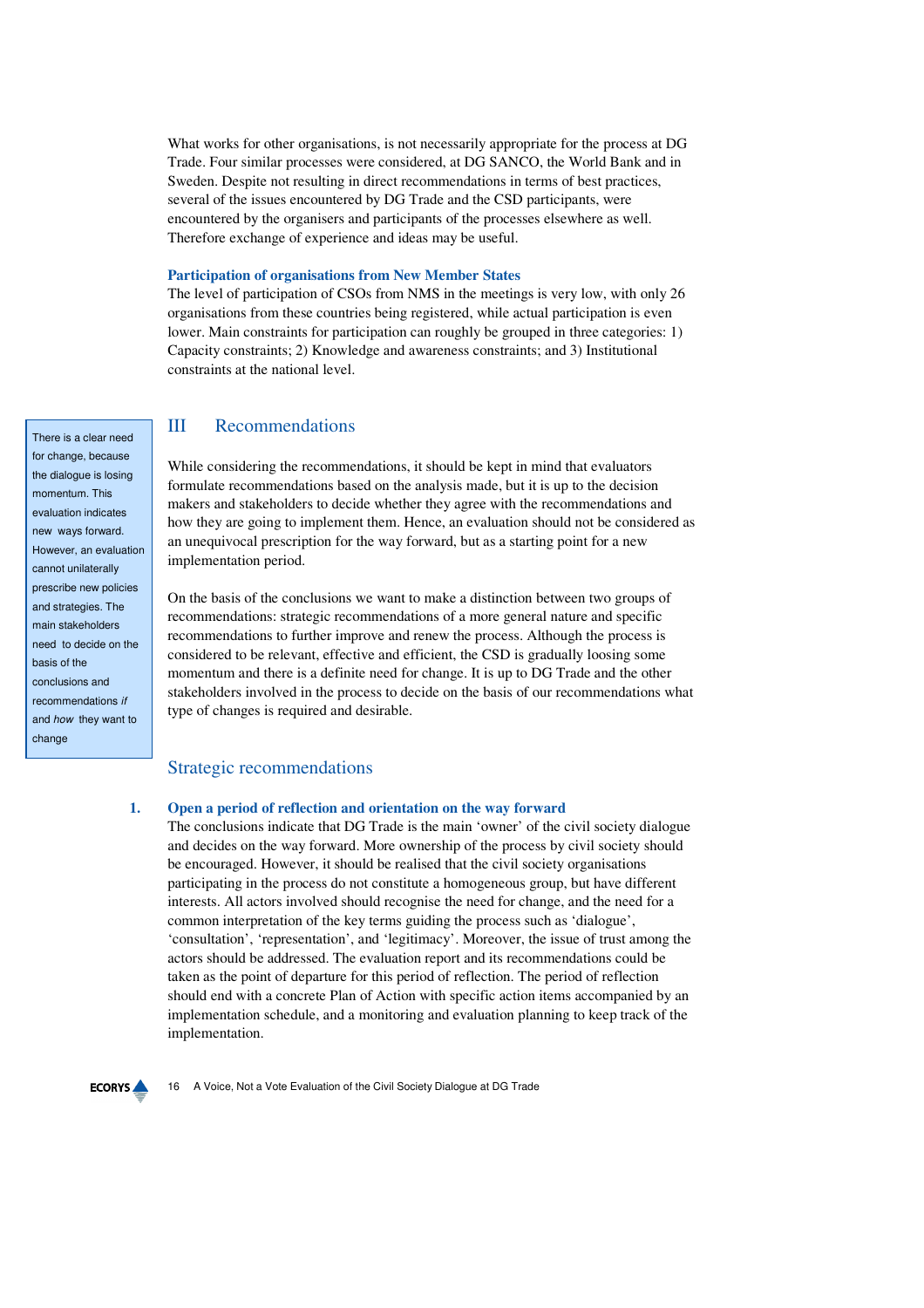### **2. Reconsider the objectives**

The present objectives are not considered to be very transparent and realistic (see conclusion on relevance and main issues), and are interpreted in different ways by the various actors involved. We recommended that in the proposed reflection period actors agree on a common terminology. On the basis of this common terminology, the discussions on the objectives should be initiated. In fact, there are two options for the dialogue to be more result-oriented in the future:

- 1. Reformulate the objectives: make the objectives more specific and less ambitious (i.e. main focus on information exchange);
- 2. Do not fundamentally change the present ambitious objectives, but prepare an action plan with clear targets how the objectives will be achieved.

## **3. Organise one or several meetings to draw (mutual) lessons from analogue processes**  It is important not to isolate this civil society dialogue from other similar processes that aim to fill the democratic deficit. So far this civil society dialogue has concentrated on trade issues only. In the process of reformulation it is important to draw lessons from other processes as studied in this evaluation.

Several issues that were raised during this evaluation were also subject of debate in other DGs Exchange of information within the EC, particularly with DG SANCO and DG Development, is a first requirement. It is recommended to organise a joint EC seminar, involving various DGs including DG Trade, to exchange information and draw lessons. Within the European Commission the Secretariat General has a role to play in the information exchange and knowledge sharing between various DGs on civil society dialogue. Given the growing attention within the Commission for civil society dialogues this role could be further enhanced. DG Trade just as other DGs could suggest topics for discussion in order to learn lessons from each other.

In a later stage also lessons could be drawn from other civil society dialogue processes outside the European Commission.

## **4. (Encourage) a more pro-active attitude from civil society**

Currently DG Trade is mainly responsible for the organisation of the dialogue, while civil society reacts mainly to the initiatives of the Commission and is internally divided (see conclusion on relevance and internal explanatory factors). CSOs take some initiatives, but these have so far been incidental. A more pro-active attitude from participants is required to keep the dialogue lively and interesting. In this context it is very encouraging that some civil society actors have immediately taken action upon presentation of the draft report to reflect on the recommendation and the role they can play in the future orientation of the dialogue.

## Specific recommendations

#### **1. Reconsider the role and membership of the Contact Group**

The functioning of the Contact Group is not completely transparent at the moment, although the Contact Group definitely fulfils a useful role. This lack of transparency of the Contact Group is linked to the issue of representativeness. We recommend paying more attention to the functioning and membership of the Contact Group. Criteria for

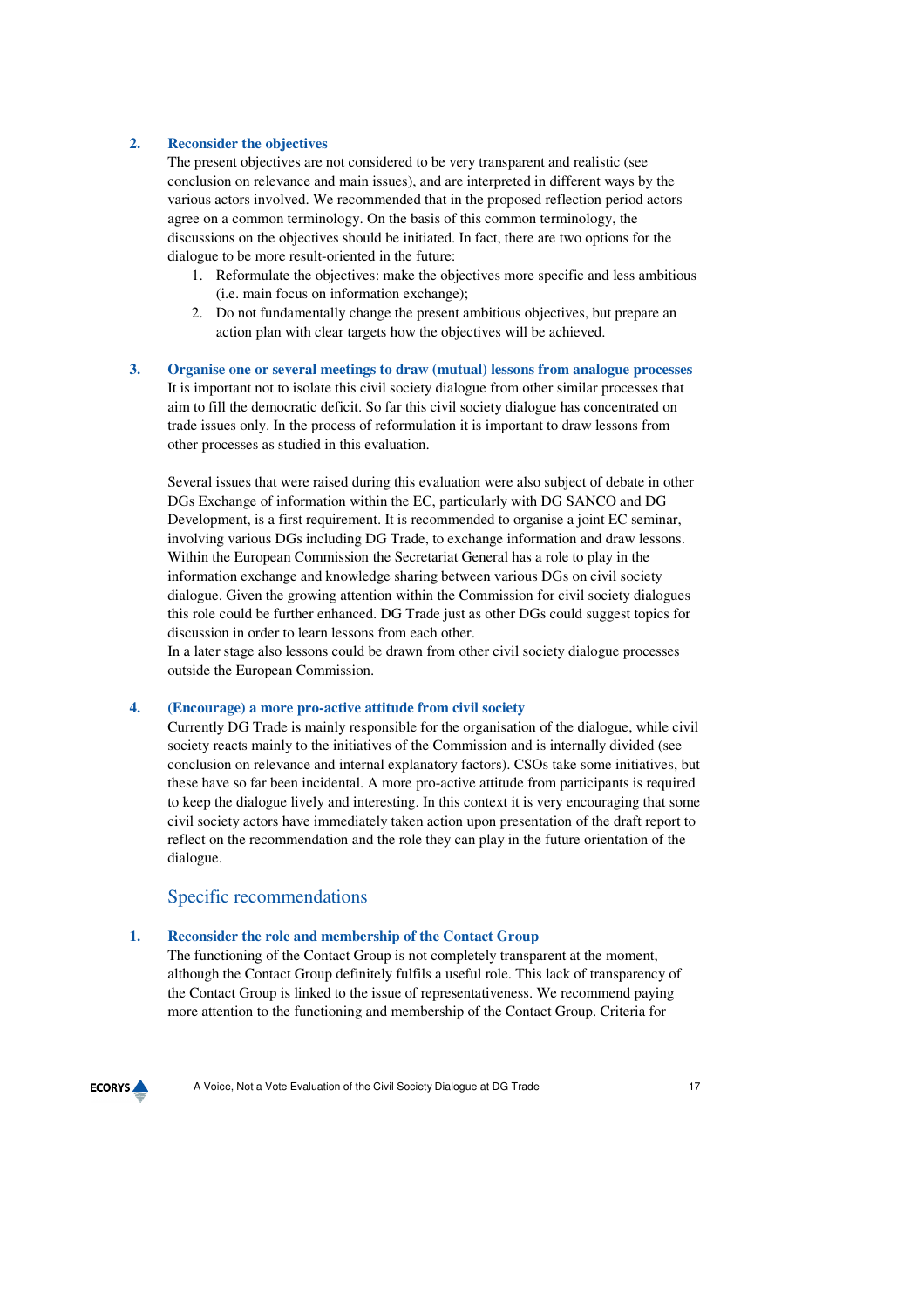membership of the Contact Group need to be (re) defined. Rotating membership is one option to be considered.

### **2. Diversify the type and formats of meetings**

The format of the meetings is still quite uniform and more diversification is required. The standard format now consists of a speech followed by reactions, although recently some more interactive formats have been observed as well<sup>2</sup>. More interactive meetings with facilitators could be set up. This would require different types of preparation and involvement of specific participants. Participants should be involved in the preparation of meetings and should show commitment in doing so. For example, the purpose and main function of each meeting (information exchange, consultation on policy issues, knowledge development on specific issues) should be clearly defined and will be decisive for the format.

## **3. Start other ways of communicating and interacting**

Meetings are now the one and only instrument of the civil society dialogue, while the website is focused mostly on the facilitation of these meetings. Better use of the internet can be made to have different types of discussions. In this way internet can serve as a forum for information exchange and discussions on content. DG SANCO's initiative with a virtual forum may provide an interesting example in this respect. Moreover, better use of internet could also be a way to diminish the Brussels based bias of the participants and to get new member states involved.

### **4. Pay more attention to follow-up**

Currently insufficient attention is paid to follow-up and this should be improved in the near future. The complaints about the lack of feedback are still quite general and further specification of the needs is required. Therefore, the starting point should be an inventory of priority feedback needs of civil society. Subsequently, various possibilities to improve the feedback by DG Trade might be identified and implemented, for example through the website and meetings with an appropriate format (see above). The implementation of this recommendation should take into consideration the available DG Trade capacity. An increase of human resources might be required.

## **5 Encourage involvement of participants from new member states by engaging in capacity building and out-reach programs**

Limited participation of new member states is to a certain extent a consequence of the fact that dialogue with civil society by governments in these countries is also limited. In order to involve the new member states DG Trade could consider starting with national level consultations as a first step before these countries and organisations are linked to the EU level. This would involve some capacity building. Existing CSO participating in the process should also play their part in these initiatives. In addition, adjusted topics or formats of meetings may be necessary to include this group of (potential) participants, while in general creating awareness of the existence and relevance (as well as possibility for travel reimbursement) of the CSD for CSOs in these recently acceded member states should continue after the seminar series organised by DG Trade this year.

18 A Voice, Not a Vote Evaluation of the Civil Society Dialogue at DG Trade **ECORYS** 

 $\overline{\phantom{0}}$ 

 $2^2$  For instance the ad hoc meeting on EU-China Trade Relations in the 21<sup>st</sup> Century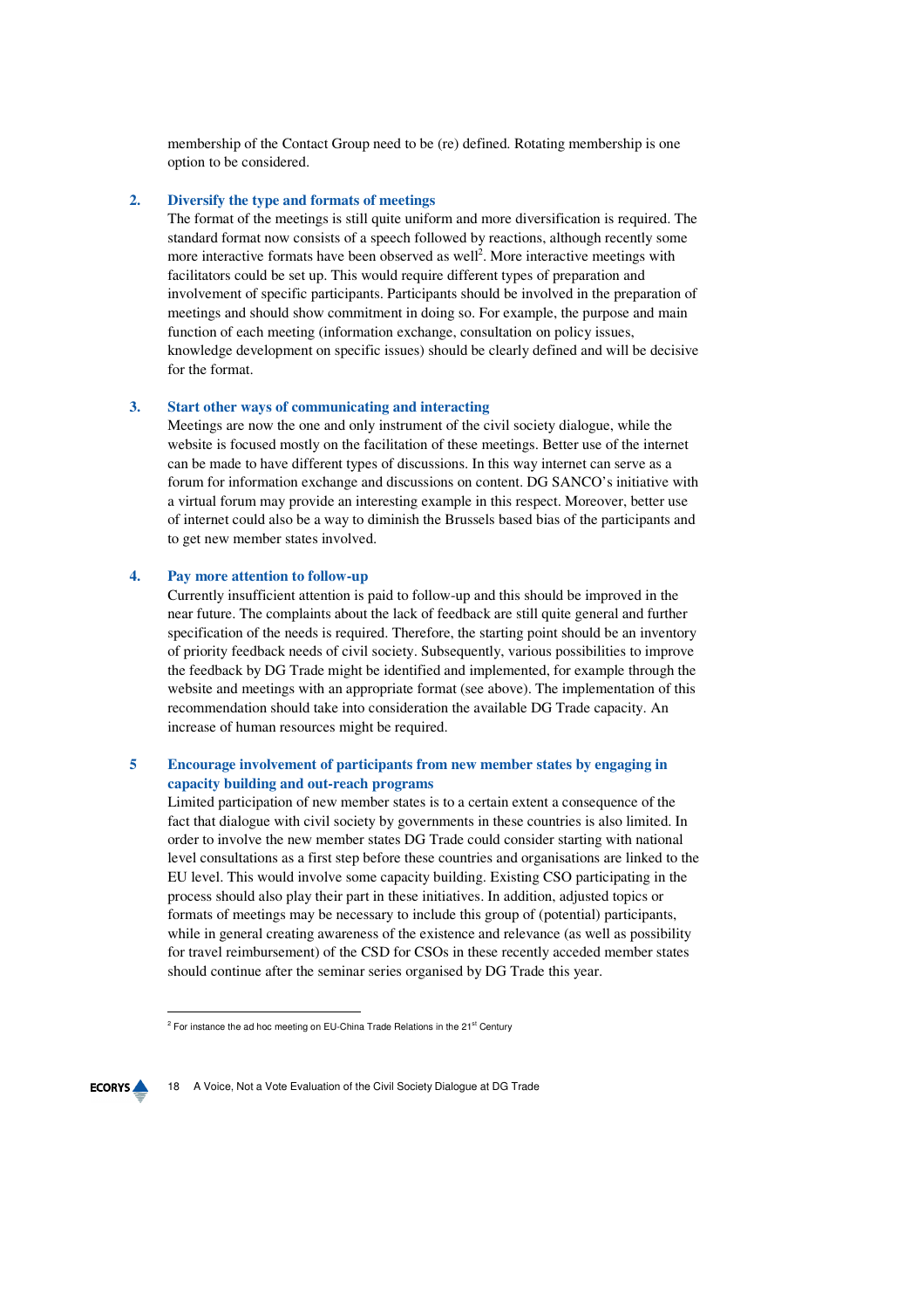## **6. Broaden the attendance and diminish the Brussels-bias by engaging more DG Trade officials and organising different meetings.**

DG Trade attendance of the CSD is still quite limited and therefore, it is recommended that attendance be more widespread among DG Trade officials (even if they don't provide direct inputs). Moreover, part of the budget could be used to organise meetings outside Brussels. E.g. 'familiarisation meetings' could be organised to further encourage the active participation in the CSD. Finally, also external speakers could be invited from time to time.

## **7. Readjust and align the funding strategy and resources to changes made in the structure and activities of the dialogue.**

An appropriate funding strategy should be formulated to follow and facilitate the possible changes that DG Trade in consultation with the stakeholders decides to make in the process. Several options may be considered, with the main question being whether the Commission wants a budget neutral option, or whether it wishes to increase available funding/resources.

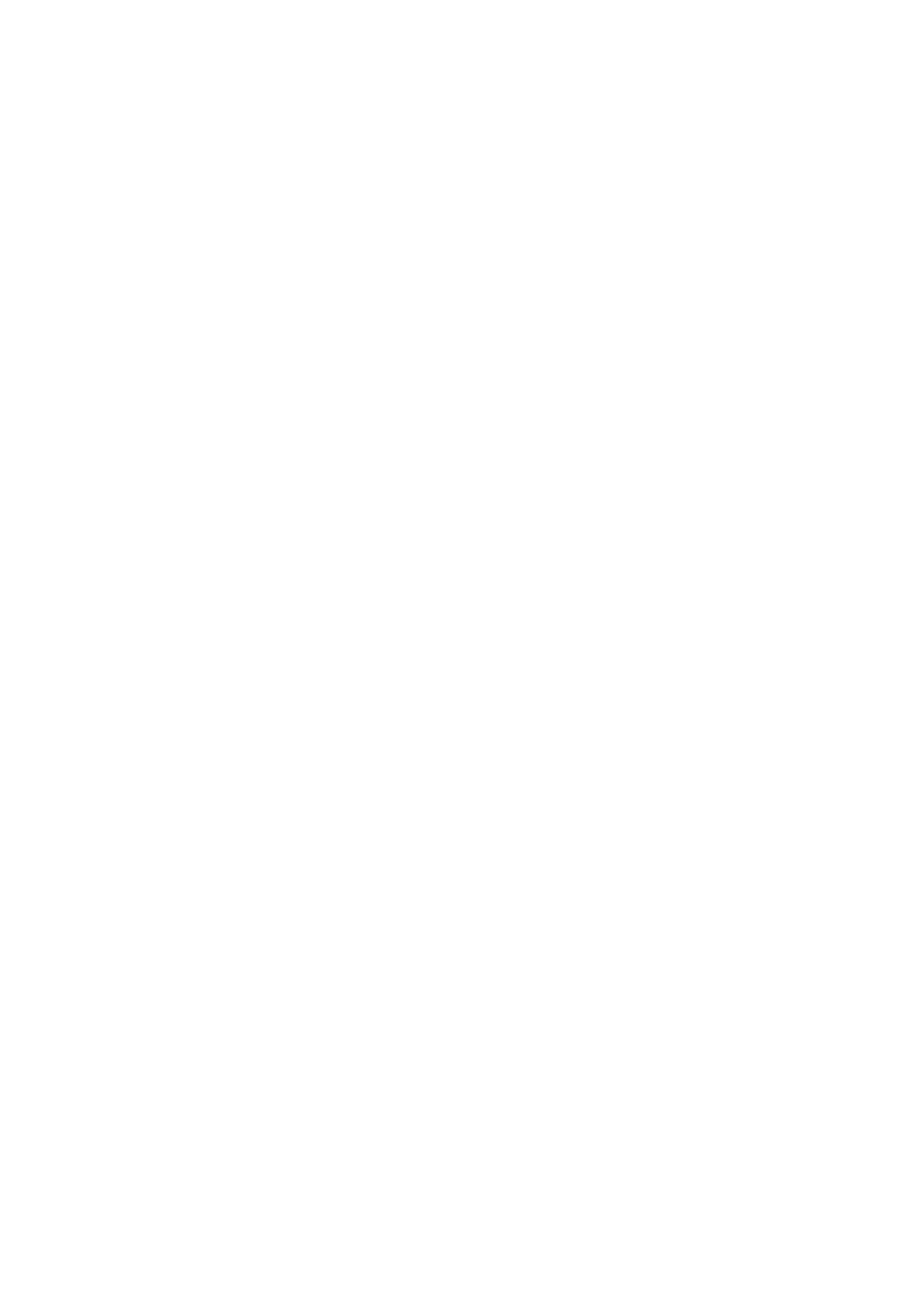## 1 Introduction

## 1.1 Background of the Evaluation

Evaluations are an inherent part of the process set in motion by the Commission White paper on Governance reform<sup>3</sup>. The evaluation presented in this report therefore directly contributes to the Commission's strategic objectives of improving openness and accountability of policy processes.

The fact that the CSD at DG Trade has been in operation for more than one full Commission term and the requirement by the Commission to evaluate policy activities on a regular basis, further warranted an evaluation of the process at this point in time. In addition other Commission services as well as outside parties appeared interested in the process for reasons of wanting to implement or improve similar processes in their own organisations. In other words the process is seen to potentially form an important benchmark for other organisations. Before it can serve as such, an in-depth evaluation of the process in terms of its efficiency, effectiveness and relevance was deemed necessary.

Although an internal assessment had already taken place in 2004, by 2005 an independent evaluation was seen as necessary, opportune and timely. According to the Terms of Reference (see annex I) of this evaluation, which were shared with the participating CSOs, the evaluation should provide feedback to DG Trade on what the EU is doing right and recommendations about what might be done to adapt or improve the process. ECORYS was contracted to conduct the evaluation in February of 2006. Over a period of eight months interviews were held, two online questionnaires were launched, six CSD meetings were attended and desk studies of relevant documentation and reports were conducted. These activities took place in Brussels and from ECORYS' office in Rotterdam, the Netherlands.

## 1.2 Objective, Focus and Main Questions of the Evaluation

## 1.2.1 Objectives

The objectives of the evaluation were formulated as follows:

a) to evaluate the extent to which the CSD process is satisfying the *objectives* that have been set for it, and delivering *results*;

**ECORYS** 

 3 COM(2001) 428 final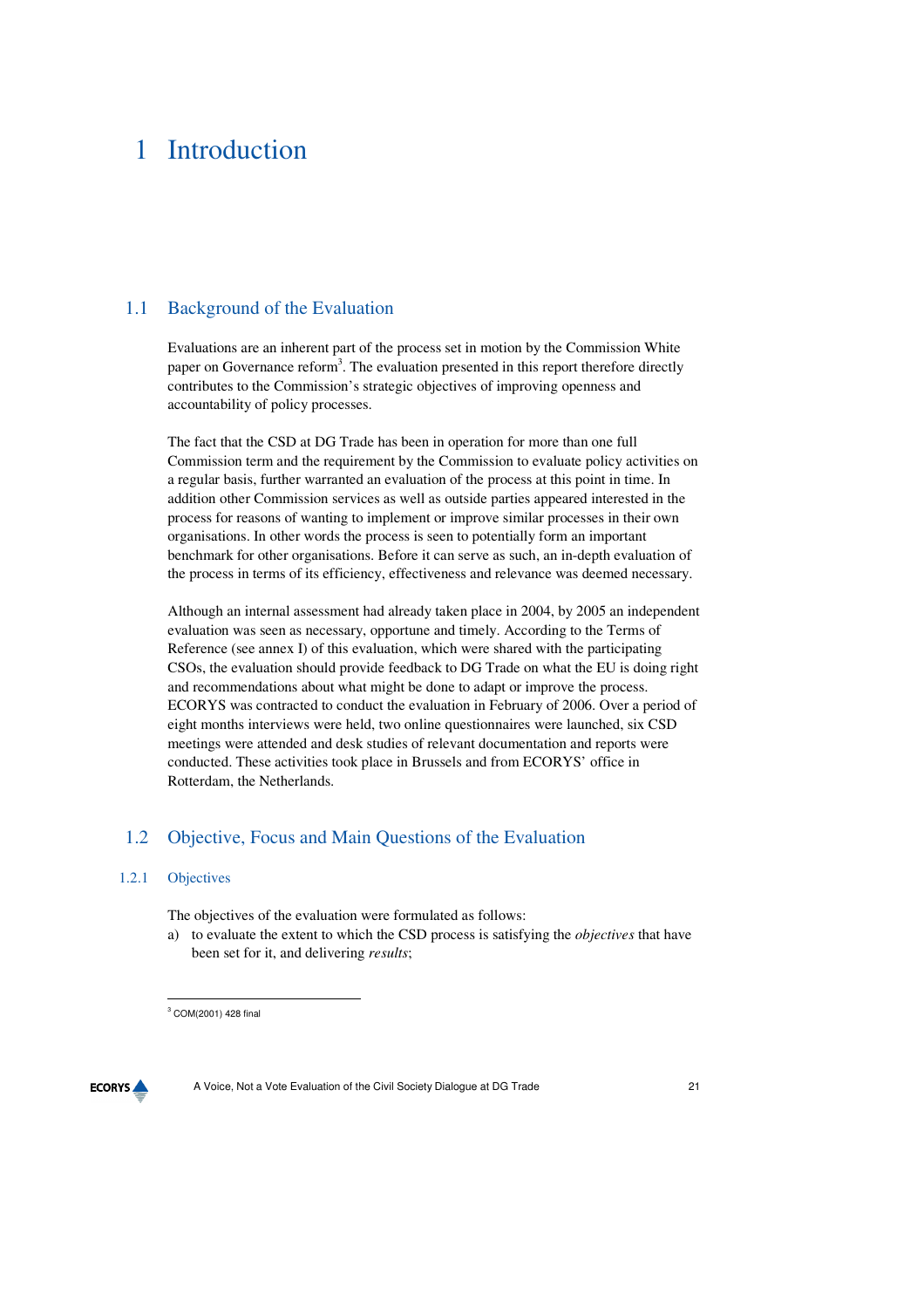- b) to ascertain how analogous processes operate elsewhere, and look for *examples of good/best practice*;
- c) to make *recommendations* for developing and improving the DG Trade approach.

In addition the evaluation addressed the question whether the current model remains appropriate and sufficiently user-friendly for an EU expanded to 25.

## 1.2.2 Focus of the evaluation

The evaluation focused on the one hand on the CSD *process* and on the other hand on the *outcome* or *results* of this process.

Both these elements were considered by the evaluators through observations of the meetings and analysis of existing documentation and reports, and from the vantage point of all main stakeholders through structured interviews and two online questionnaires.

With regard to the process the overall organisation, the types and topics of the meetings, participation of all stakeholders, the role of the Contact Group, the funding/financing related to the process and the extent to which stakeholders of the new Member States are included in the process were assessed.

Outcome / results were considered in relation to the objectives set for the process (as formulated on the website), but also in relation to the parties involved in the process, i.e. what they saw as the main outcomes / results of the process.

The evaluation did not include the wider impact of the Dialogue, such as its contribution to the improvement of the situation of the target groups or constituencies represented by the different stakeholders.

## 1.2.3 Intervention logic: Hypotheses and evaluation questions

As a starting point of the evaluation, the subject of evaluation was analysed in order to deconstruct the intervention logic. This involved a closer analysis of the objectives set for the process. Based on these a number of assumptions and hypotheses were formulated. The hypotheses and the relation between the objectives, assumptions and hypotheses are presented in annex II

Subsequently the key evaluation questions were formulated. These relate to the relevance, effectiveness and efficiency of the process and procedures (for detailed questions see annex II).

Evaluation questions formulated under *Relevance* involved the relevance of the process in relation to:

- EC policy and procedures;
- Civil Society needs;
- Trade officials' needs;

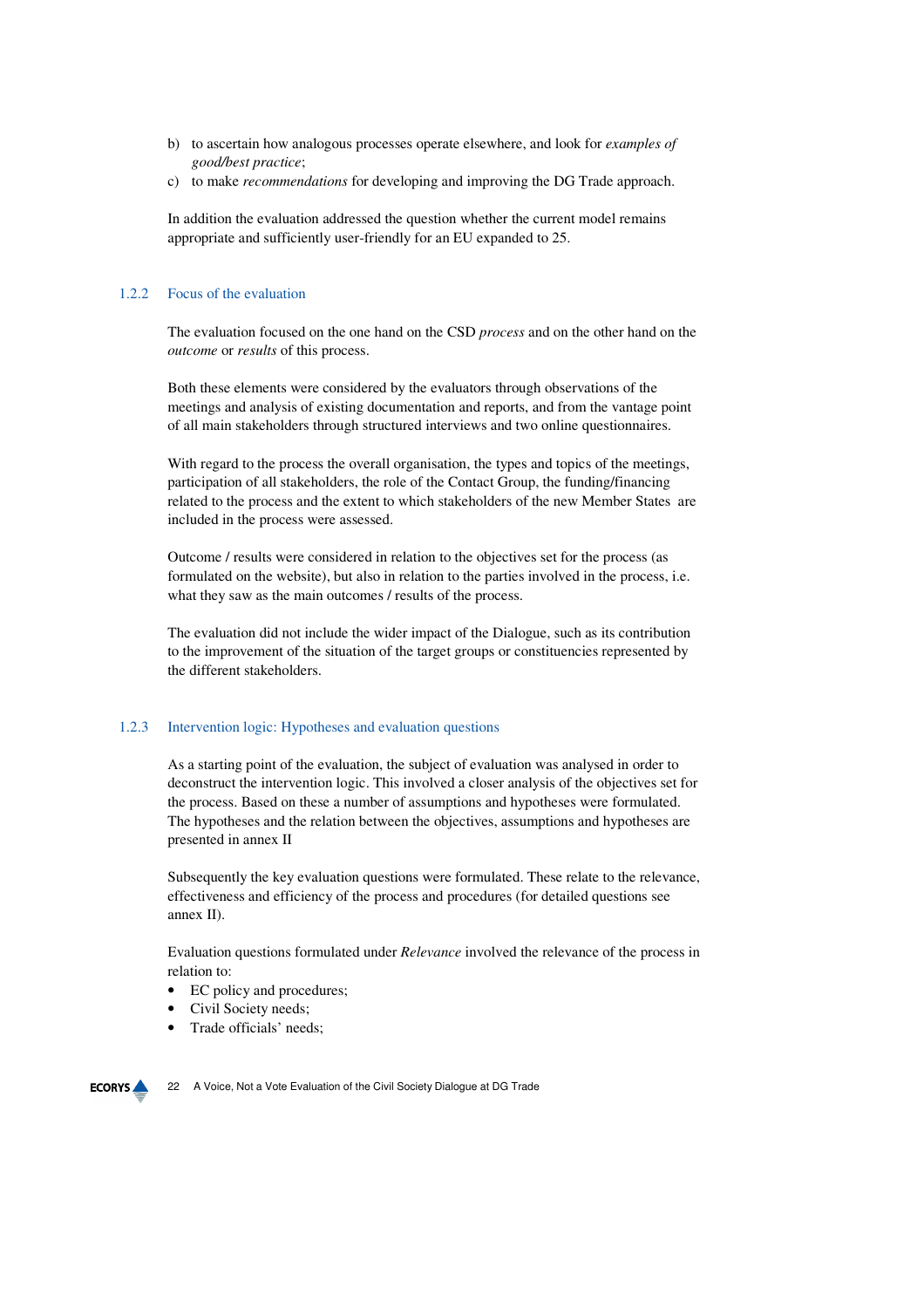- Ownership and objectives;
- Topics.

Evaluation questions on *effectiveness* addressed:

- Perceptions of the process;
- Accessibility of the process;
- Perceptions of the outcomes of the process, both in terms of information exchange and in terms of policy influencing.

Evaluation questions on *efficiency*, finally, involved the resources, organisation and monitoring of the process.

Next to these key questions two additional questions were formulated addressing best practice examples and the level of participation of CSOs from the new EU member states:

- How does the CSD compare to consultation processes in similar organisations? Is it possible to identify examples of good/best practice?
- To what extent is the current model appropriate and sufficiently user-friendly for an EU expanded to 25?

The relationship between the hypotheses and the evaluation questions are presented in annex II.

## 1.3 Approach and Organisation of the Evaluation

The evaluation took place in three phases: an inception, implementation and synthesis phase. Next to an inception report that completed the first phase, a preliminary findings report was presented after the second phase and going into the third.

The evaluation has emphasised inclusion of all main stakeholders from the start, particularly since the terms of reference for the evaluation were formulated without consultation of the participants, nor were any CSOs included in the Steering Committee. In order to ensure their ownership and support of the outcomes and recommendations of the evaluation, it was therefore considered paramount that in the approach of the evaluation the CSOs be included in all its stages.

## *Inception phase*

In the inception phase the evaluation design was further developed. Several interviews were held with a number of participants from the Contact Group. These were exploratory interviews, which complemented the input from the Steering Committee during the kickoff meeting and desk studies conducted by the evaluation team. Based on this information an inception report was written and presented to the Steering Committee. In the inception report an analysis of the subject of evaluation and reconstruction of the intervention logic were presented. In addition the report included a description of the methodology and analytical tools to be used.

## **ECORYS**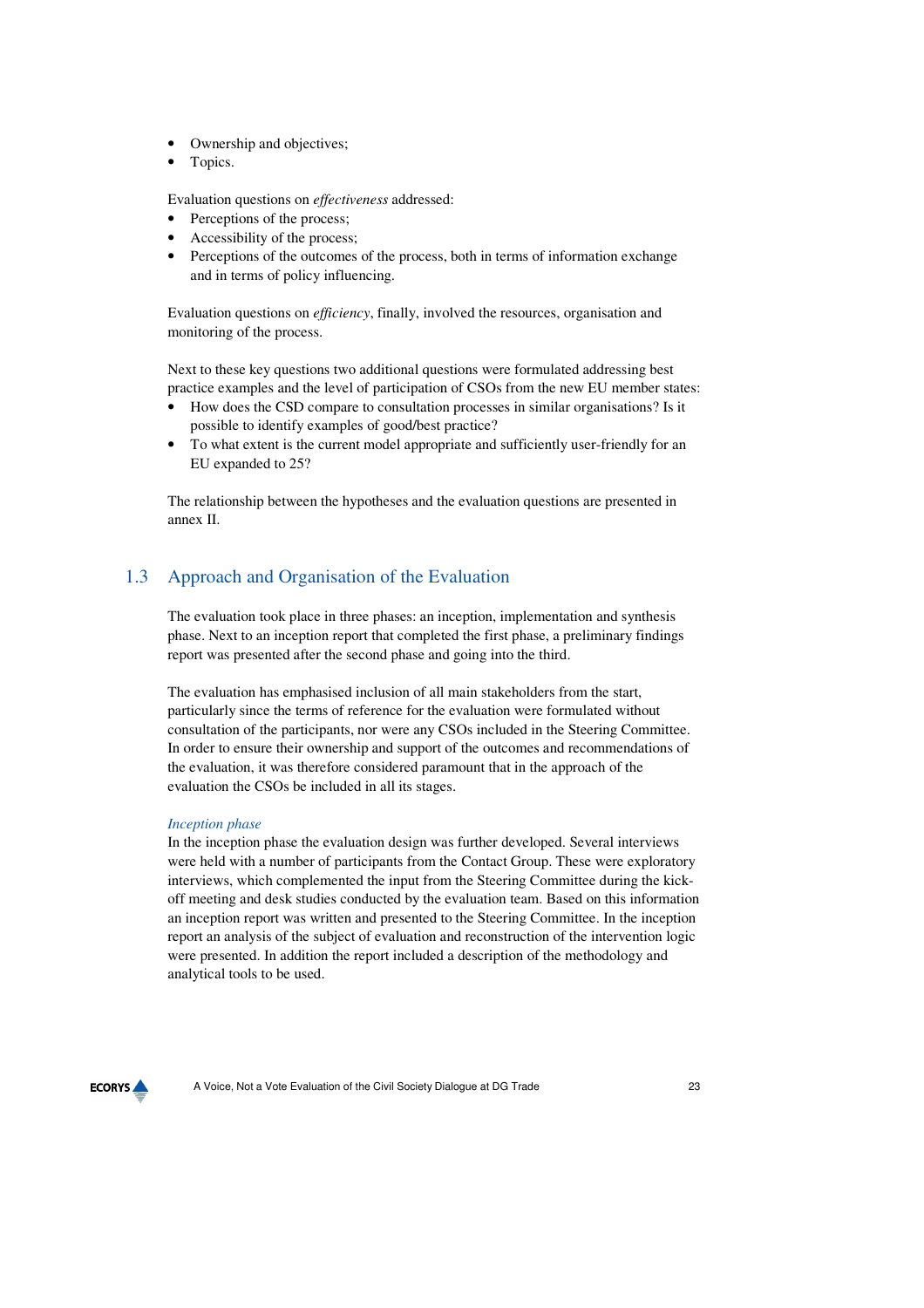### *Implementation phase*

In the implementation phase first in-depth interviews were held with selected main stakeholders, including the most active participants and the directly involved DG Trade officials, as well as a number of officials from other DGs that had previously been involved in the process, or provided occasional inputs on specific issues. In addition several CSD meetings were attended by one or two of the evaluators and desk studies continued. Next an online questionnaire for participants was launched and all participants were invited to fill out this questionnaire.

The preliminary findings from the interviews, attendance of meetings, desk studies and online questionnaire for participants were presented to the Steering Committee in a report and during a meeting.

Three more activities were conducted in the final stage of the implementation phase:

- An online questionnaire for DG Trade officials was launched and all officials (i.e.
- administrators and management, but not support staff) were invited to fill this out;
- Four analogous processes were assessed in comparison to DG Trade's approach;
- A short questionnaire was sent out to CSOs from new member states, which had attended one of the two seminars organised by DG Trade in Malta (18-19 May, 2006) and Budapest (14-15 September, 2006).

#### *Synthesis phase*

The synthesis phase comprised of an analysis of all data gathered and consideration of all comments received after the presentation of the preliminary findings. Table 1.1 below presents an overview of all activities undertaken for this evaluation.

| <b>Activity planned</b>                          | Progress / result                                                        |  |  |
|--------------------------------------------------|--------------------------------------------------------------------------|--|--|
| 25 interviews with key stakeholders              | Completed: 34 interviews (21 CSOs, 9 DG Trade officials, and             |  |  |
|                                                  | 5 officials from other DGs) <sup>1</sup>                                 |  |  |
| Attendance of CSD meetings                       | Attended 6 meetings                                                      |  |  |
| Online questionnaire for participants            | Sent to 1291 participants registered with DG Trade; response             |  |  |
|                                                  | by 128 participants, of which 105 completed questionnaire <sup>2</sup> . |  |  |
| Online questionnaire for DG Trade officials      | Sent to 198 officials; response by 75 officials, of which 63             |  |  |
|                                                  | completed questionnaire.                                                 |  |  |
| Interviews with CSO's from New Member            | 55 short questionnaires sent by e-mail, of which 6 completed             |  |  |
| <b>States</b>                                    | and returned; 9 telephone interviews.                                    |  |  |
| Comparison with analogous processes              | 4 processes selected in inception phase: WTO, World Bank,                |  |  |
|                                                  | DG SANCO and Phorum (UK). Phorum replaced by Sweden                      |  |  |
|                                                  | due to lack of information.                                              |  |  |
| Presentation of preliminary findings to SC       | Comments included in draft report                                        |  |  |
| Presentation of draft report to SC               | Comments included in final report                                        |  |  |
| Presentation of draft report to CSD participants | Comments included in final report                                        |  |  |
| Submission final report                          |                                                                          |  |  |
|                                                  |                                                                          |  |  |

#### Table 1.1 Planned and completed activities

1 A list of interviewed organisations and persons is included in annex III

2 Although this may appear to be an extremely low response rate a closer analysis of the mailing list as well as the participants list indicates that this is in fact a response rate of approximately 20% (see annex V)

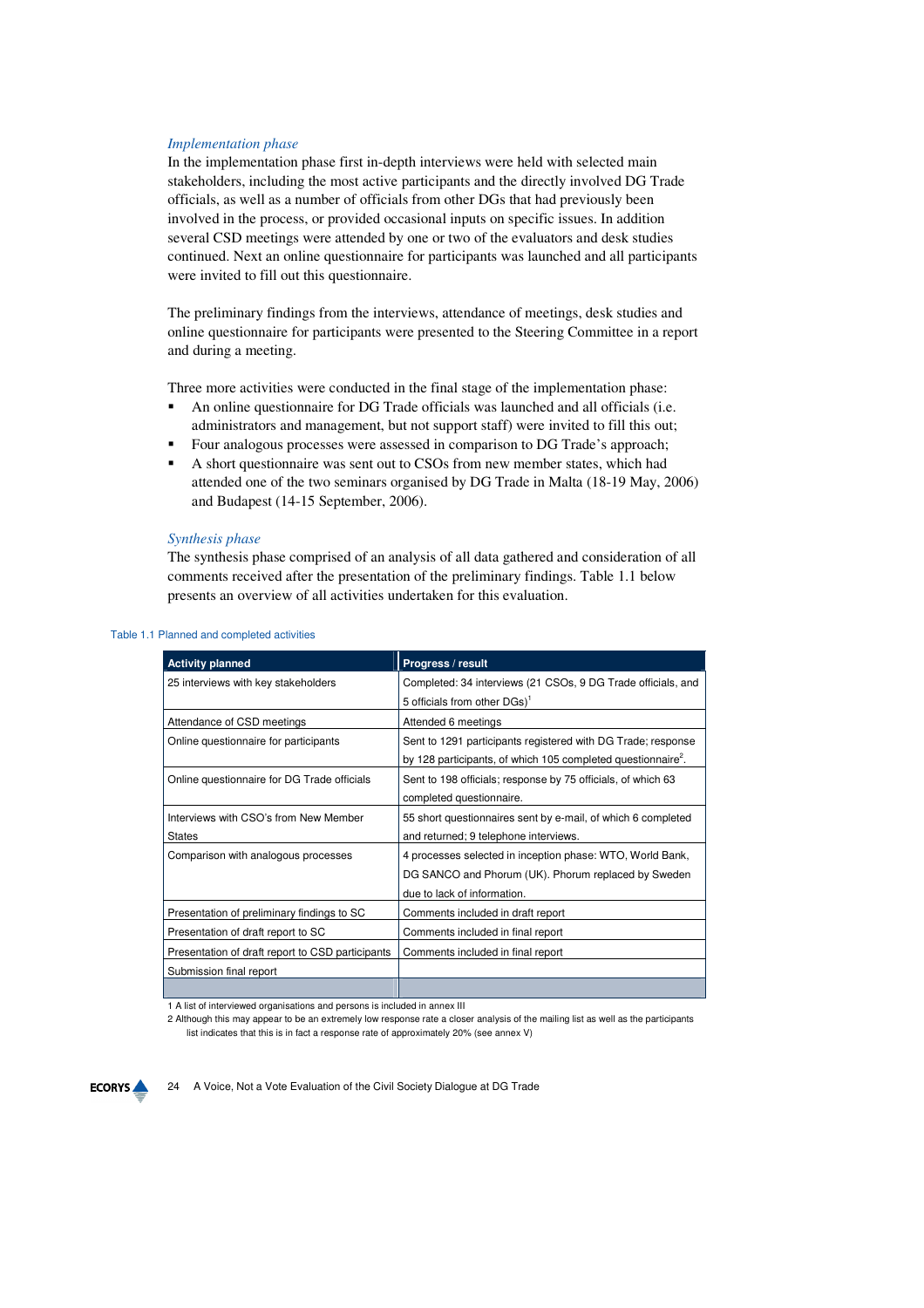## 2 DG Trade's Civil Society Dialogue: Policy and Procedures

## 2.1 History and Context

Although informal consultations with CSOs already existed within DG Trade, it was not until 1998 that a formal process was established: the Civil Society Dialogue. The establishment of the CSD must be seen in the light of external forces and – in part as a reaction to these forces – internal processes within the Commission.

External forces include most notably:

- 1. Developments in the international trade arena, especially those surrounding the Multilateral Agreement on Investments (MAI) and WTO negotiations;
- 2. Developments in Europe, particularly the perceived alienation of the Commission from the wider public.

Internal processes concerned policy developments within the Commission and the realisation within DG Trade that, with an increasingly complex international trade agenda, which shifted from a focus on primarily tariff issues, to beyond the border issues (touching on national policy domains), the interface between trade and development became more important and needed to be integrated into trade policy and negotiations.

## 2.1.1 The international trade arena

In 1995 the WTO was established as a successor to the General Agreement of Tariffs and Trade (GATT). It is the only international organisation dealing with the rules of trade between nations, through a number of agreements, negotiated and signed by the members and ratified in their parliaments. The goal of the WTO is "to help producers of goods and services, exporters, and importers conduct their business."<sup>4</sup>

The top level decision making body of the WTO is the Ministerial Conference, which meets at least once every two years. These meetings are the pivotal element of the WTO negotiations, and determine the pace and progress of the negotiating rounds.

As an increasing number of issues and agreements were added to the WTO trade agenda, such as the Agreement on Agriculture or AoA (agriculture was not a part of the GATT), the General Agreement on Trade in Services (GATS) and agreement on Trade and

 $\overline{\phantom{0}}$ 

**ECORYS** 

<sup>4</sup> www.wto.org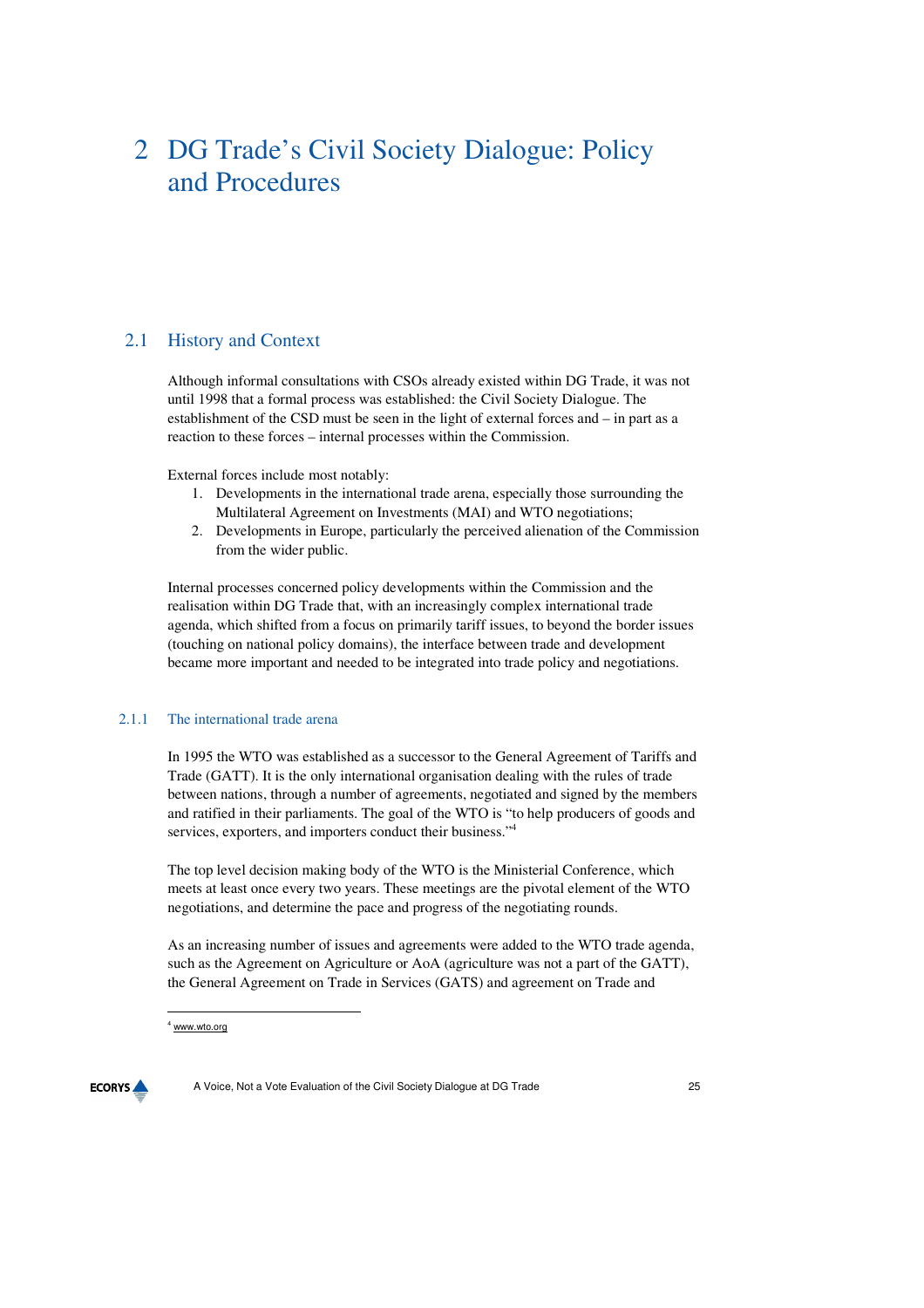Intellectual Property Rights (TRIPS), the negotiating process became more complex. Moreover, developing countries as a group were becoming more vocal in the process. As a consequence the WTO started attracting the interest of a larger number of actors, including an increasing number of civil society organisations highlighting and often opposing the effects of international trade agreements on developing countries, sectors, groups or even individuals in societies. They demanded a greater say in the policy process.

Around the same time of the establishment of the WTO, the Organisation for Economic Co-operation and Development (OECD) started negotiations on the Multilateral Agreement on Investments. The MAI was a free-standing investment treaty being negotiated among the 29 OECD member states and the European Communities. It was to be a comprehensive, high-standards agreement establishing a legally-binding multilateral framework for investment liberalisation and investor protection. The intended completion date was the 1997 OECD Ministerial. However, this target date was never met due to growing internal dissent and widespread civil society opposition to the draft MAI. After intense negotiations during a three-year period until May 1998 and a six-month halt in negotiations to allow for a "period of assessment" and national consultation with civil society, negotiations finally collapsed on December 3, 1998<sup>5</sup>.

The collapse of the MAI was followed by a failure to agree on a new Millennium Round of trade talks at the WTO Ministerial in Seattle in late 1999. Generally this collapse was explained by the interplay between three different factors:

- 1. Political impasses. These concerned most notably agriculture negotiations, implementation issues, market liberalisation and labour and environmental standards;
- 2. Process aberration. The US, as host and chair of the Ministerial was accused of a lack of proper information on the logistics and planning of meeting, but more seriously it was accused of organising the process in an undemocratic and nontransparent way. The most important negotiations were held behind closed doors and only included a selection of WTO members, mostly the developed countries. As a consequence, the developing countries, headed by the African nations issued a statement in which they declared their intent to withhold consensus from any ministerial statement unless their issues were adequately addressed;
- 3. Civil society. The large presence of members of civil society in the streets of Seattle and in the halls of the meeting attracted a lot of media attention and made the WTO a public political issue in the U.S. and the rest of the world. They reenforced the complaints of the excluded governments and created political space for greater public dialogue on the issues of trade and globalization and thus are seen to have contributed to the collapse of the meeting (ICTSD et al., 2000).

Although trade policy makers and negotiators were at first perhaps not sensitive to the issues brought to the fore by civil society actors, the collapse of these two high level multilateral investment and trade negotiations and the ensuing media attention for the role of NGOs in this collapse, impressed on the Commission the fact that these actors could no longer be ignored.

 $\overline{\phantom{0}}$ 

**ECORYS** 

<sup>&</sup>lt;sup>5</sup> For more information on the MAI, see www1.oecd.org/daf/mai/intro.htm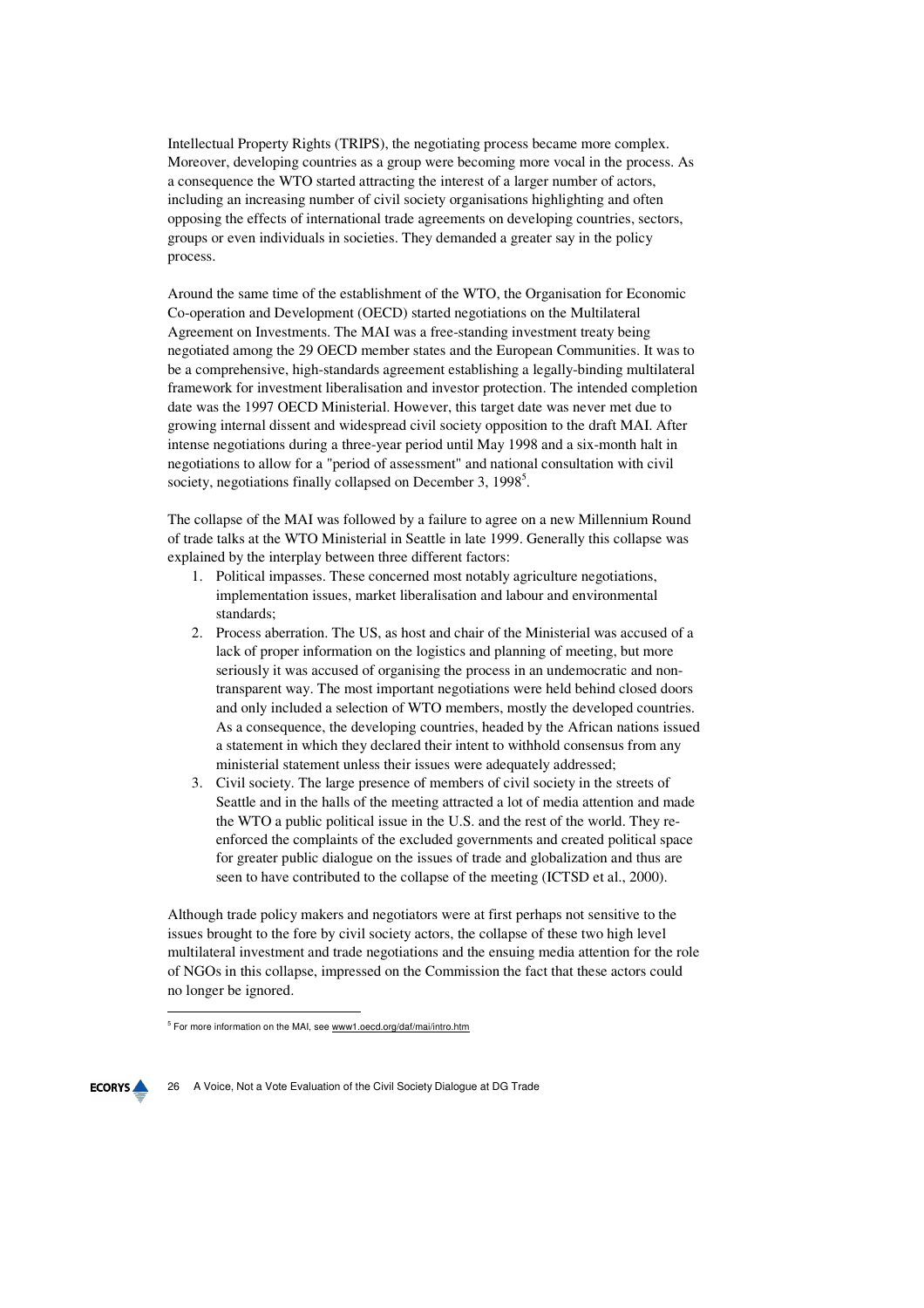At the following meeting in Doha (2001), many countries had included NGOs in their official delegations and the plight of the developing countries was placed more prominently on the agenda. The new round that was subsequently launched was named the Doha Development Round (DDR). The DDR signified the emergence of the developing countries as a bloc, represented in the so-called G20 group<sup>6</sup>.

## 2.1.2 Developments in the EU: The Democratic Deficit and Trade policy

The European Democracy has been described as an "evolving mix of different democratic models" (Fazi & Smith, 2006, p.13). The EU representative democracy is based on essentially three mechanisms, which constitute the so-called constitutional triangle:

- Technocracy (technical knowledge and planning as one of the founding principles of the European Commission);
- Inter-governmentalism (based on the interests of democratically elected member states' governments represented in the Council of Ministers and the European Council);
- Parliamentarism (based on direct representation of European citizens through the European Parliament (EP)).

The balance between these mechanisms has evolved over time. In addition it has been complemented by other mechanisms, such as the social dialogue (between the social partners) and civil dialogue through the Economic and Social Commission<sup>7</sup>. These mechanisms have been labelled 'participatory democracy'.

However, despite the increased participation of European citizens over time, particularly due to the increased powers of the EP, there appeared in the 1990s and increasing feeling of alienation on the part of European citizens from the work of policy makers and frustration with the perceived lack of real influence particularly at supra-national levels. The EU was seen to suffer from a democratic deficit, although some have referred to this as an information or legitimacy deficit (Fazi  $&$  Smith, 2006). The Commission is often seen as a closed institution, a 'black box' in which decisions are taken in obscurity. The perception of this democratic deficit was exacerbated by scandals in the Commission in the late 1990s. Therefore the European Commission set out to reform European governance, to follow more closely the principles of good governance: openness, participation, accountability, effectiveness and coherence. These principles were further elaborated in the 2001 White Paper on this topic.

Including more explicitly the views and voices of civil society in policy making through consultation processes became an important element of addressing the Democratic

 $^7$  As early as 1957 the Economic and Social Committee was set up by the Rome Treaties in order to "involve economic and social interest groups in the establishment of the common market and to provide institutional machinery for briefing the European Commission and the Council of Ministers on European Union issues" (www.esc.eu.int/index\_en.asp )



 $\overline{a}$ 

 $^6$  The G20 is a bloc of developing nations established on 20 August, 2003. The Group emerged at the 5th Ministerial WTO conference, held in Cancún, Mexico in September 2003. In trade negotiations, the Group has pressed for rich countries to end subsidies to their farmers and opposed liberalisation of their own agricultural sectors. In March 2005, the Group consisted of 21 nations: Argentina, Brazil, Bolivia, Chile, China, Cuba, Egypt, Guatemala, India, Indonesia, Mexico, Nigeria, Pakistan, Paraguay, Philippines, South Africa, Tanzania, Thailand, Uruguay, Venezuela and Zimbabwe. The G-20 accounts for 65% of the world population, 72% of its farmers and 22% of its agricultural output (http://g20.mindbit.com).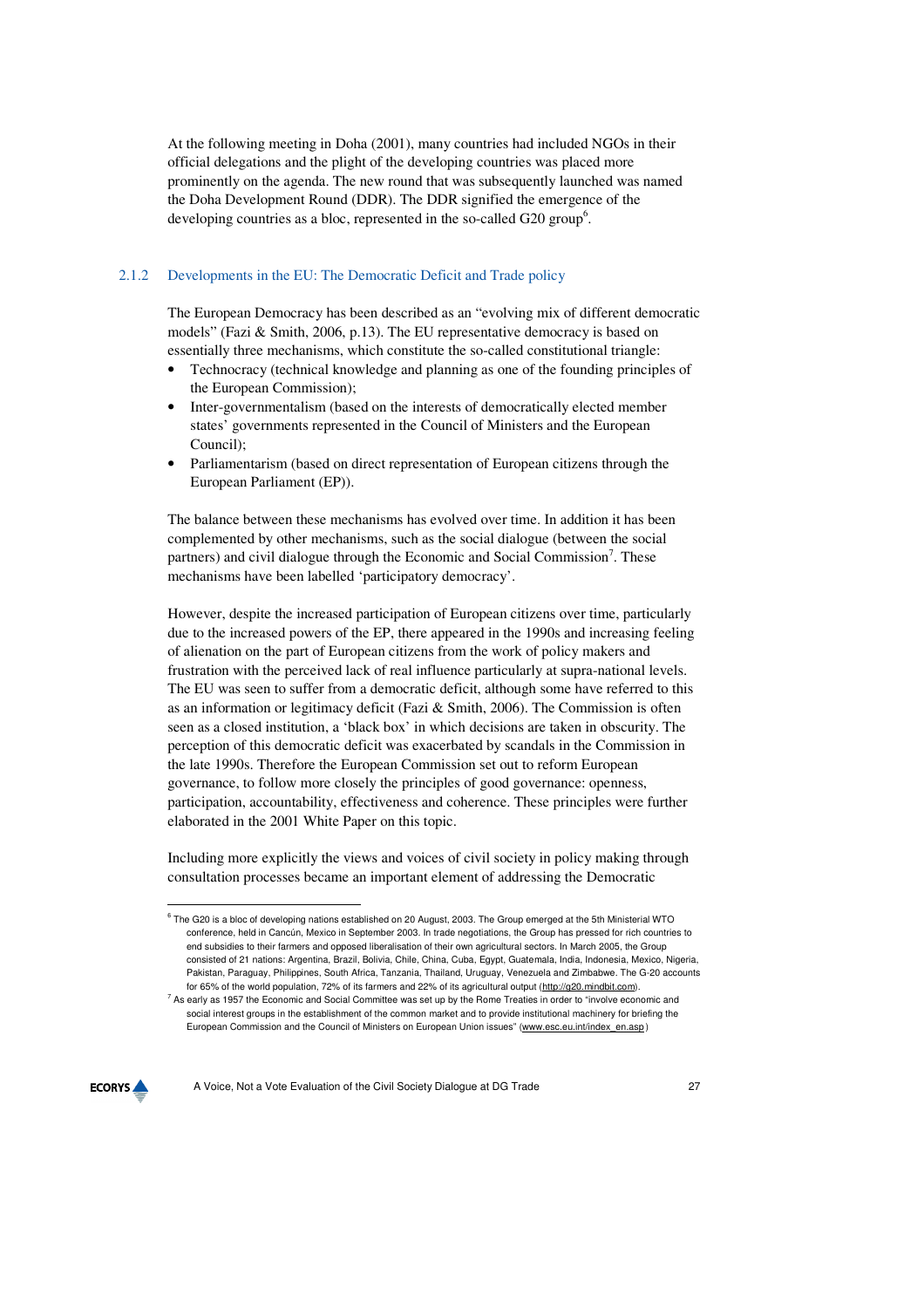Deficit. However, despite these initiatives, the EU did not succeed immediately in turning the tide and the scale of the feeling of disconnection did not become completely clear until the French and Dutch no-votes against the EU Constitution in 2005. This set-back caused the European Council to call for a 'period of reflection' in which debates in member states should be started on the values and methods of the EU. Simultaneously the European Commission launched the *Plan-D for Democracy, Dialogue and Debate*, which was complemented by a *White Paper on European Communication Policy*. Moreover, the Commission launched the *European Transparency Initiative* on 9 November 2005. This initiative is aimed at the consultation of stakeholders on three issues of transparency: 1) transparency and interest representation; 2) the Commission's minimum standards for consultation, and 3) publication of data on beneficiaries of EU funds. All these initiatives seek to further enhance the EU's efforts at greater transparency, openness and responsiveness.

Trade policy making was one of the EU domains seen as particularly closed, due particularly to the high technical complexity of the issues dealt with (the technocracy mechanism) and the important role for the Council of Ministers and the European Commission (together represented in the so-called Committee 133), trade being an exclusive Community competence<sup>8</sup>. Yet trade and trade policies were increasingly seen as directly influencing the lives of European citizens, as their economies became more open, globalisation more prominent and the scope of trade negotiations wider, touching on issues such as the environment and employment. Thus, as the democratic deficit debate unrolled in Europe, discontent with the undemocratic nature of trade policy making became especially strong, fuelled by developments at the international level. As Meunier (2003) notes:

"For almost four decades, trade policy was the matter of complex, technical deals between obscure negotiators, and as such raised little media and public interest. But this has been changing in the EU, as it has been changing at the Global level since Seattle in 1999. Today, the legitimacy of trade policy is becoming a political issue" (Meunier, 2006, p. 2)

### 2.1.3 Commission response: The need for dialogue in DG Trade

After the collapse of the MAI, then trade Commissioner Pascal Lamy was one of the first to emphasise the need for enhanced dialogue with civil society and to appoint a member of his cabinet to take responsibility for civil society liaison. There were already regular contacts with a number of CSOs, but Lamy broke new ground when he managed to persuade the Council of Ministers that a group of these CSOs should be included in the EU's delegation to Seattle (several national delegations already included such CSO members) (Fazi & Smith, 2006).

<sup>8</sup> Trade policy at the EU level is seen to involve two levels of delegation: first the 1957 Treaty of Rome formally transferred the competence to negotiate and conclude international agreements on trade in goods from the individual Member States to the collective entity; second, the practical competence was transferred from the Council of Ministers to the European Commission, which elaborates proposals for the initiation and content of international trade agreements. Key policy discussions take place in the Committee 133, composed of senior civil servants and trade experts from the member states as well as Commission representatives. (Meunier, 2002)



 $\overline{a}$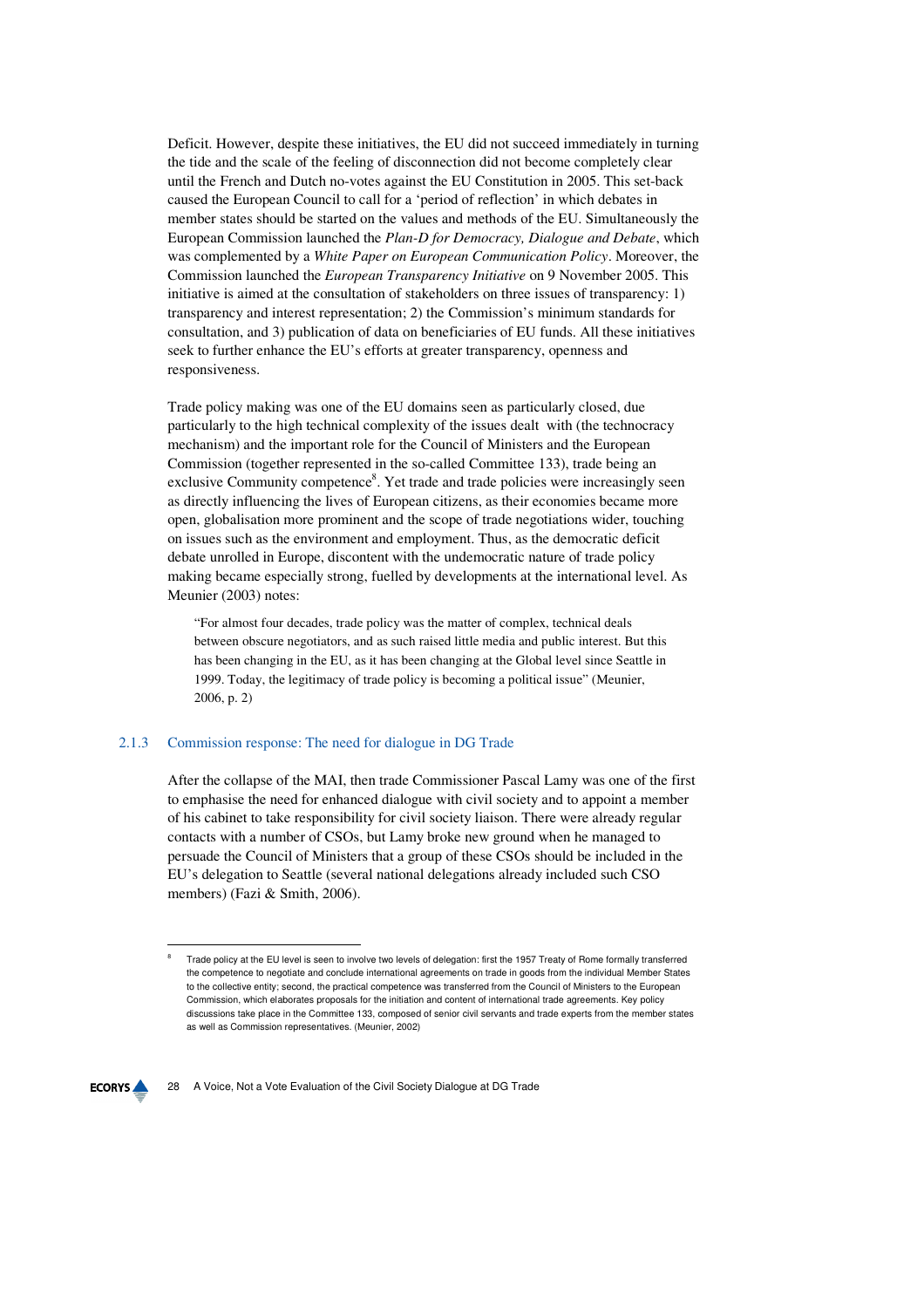The ensuing collapse of the Seattle Ministerial, caused an even more acute sense within DG Trade that particularly the NGO sector needed to be understood better. Who were these organisations and what did they want? Who did they represent? At the same time the Commission felt that it had to make more of an effort to inform the wider public on how it operated and how policies and negotiating positions were adopted, as trade negotiations no longer involved exclusively technocratic issues.

After Seattle, the CSD was therefore given a more permanent feature. The main drivers from within DG Trade behind this process were Commissioner Lamy himself, and more importantly the Director under him responsible for liaisons with civil society, Mr. Robert Madelin. When the dialogue was set up, there was no real experience with dealing with civil society in a structured way and the manner in which the dialogue evolved was in a way a 'work in progress', in which DG Trade sought to establish a process that would be "responsive to the needs of the different stakeholders" (Interview DG Trade official, 2006).

In a way DG Trade has been a forerunner in a Commission wide process and evolving policy framework for Governance and communication, which is elaborated in more detail in the next section.

## 2.2 General policy framework

The Civil Society Dialogue at DG Trade must be seen in the general policy framework evolving within the EU on consultation and civil dialogue.

There is in fact a legal framework in place, stating "The Commission should [….] consult widely before proposing legislation and, wherever appropriate, publish consultation documents"<sup>9</sup> . Wide consultations are seen as supplementing (and not replacing) the procedures and decisions of legislative bodies which possess democratic legitimacy. The guiding principle for the Commission is therefore to give interested parties **a voice,** but **not a vote**.

In 2001 the Commission published its *White Paper on Governance*<sup>10</sup>, as part of its strategic objective to reform European Governance. In this White paper proposals were made to "open up the policy-making process to get more people and organisations involved in shaping and delivering EU policy." The White Paper advocates, amongst others, a reinforced culture of consultation and dialogue. A separate working group (Group 2a) was established to prepare proposals for formalising the rights of civil society to be involved. The recommendations of the Working Group 2a, a contribution to the drafting of the White Paper by the  $\mathrm{ESC}^{11}$  and the White Paper itself subsequently led to a number of initiatives, such as the set-up of a database (CONNECS) containing data on

 $\overline{a}$ 

<sup>11</sup> Opinion of the ESC on Organised Civil Society and European Governance: the Committee's contribution to the drafting of the White Paper (April 2001).



<sup>9</sup> COM(2002) 704 final: Towards a reinforced culture of consultation and dialogue – Proposal – for general principles and minimum standards for consultation of interested parties by the Commission. Protocol (N° 7) on the application of the principles of subsidiarity and proportionality, annexed to the Amsterdam Treaty

<sup>10</sup> COM(2001) 428 final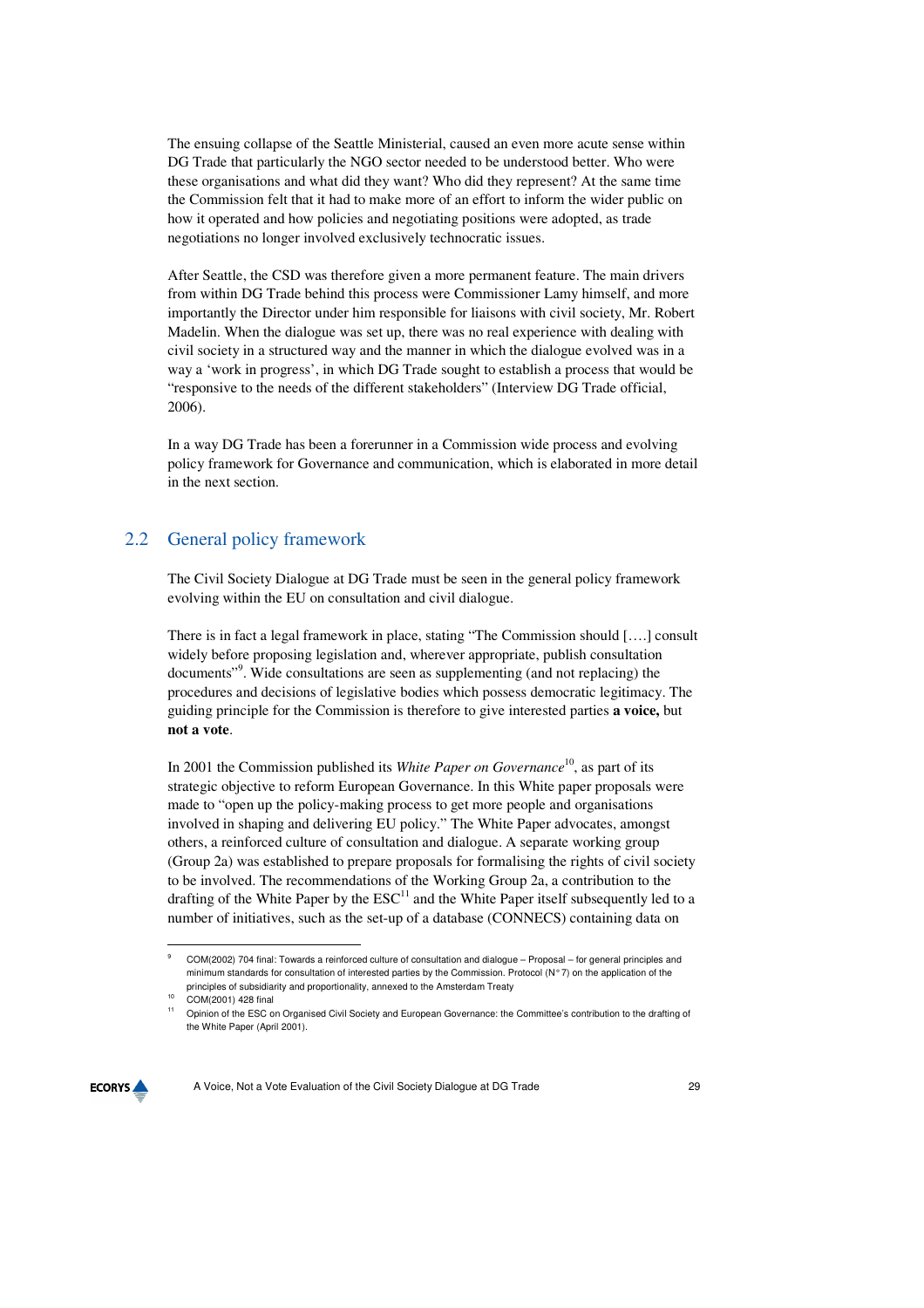formal and structured consultative bodies as well as information on non-profit making civil society organisations organised at the European level.

Following the *White Paper on Governance* the Commission also launched a proposal on how to consult the European civil society, which was subjected to a period of consultation with interested parties. In December 2002 the Commission subsequently adopted the *General principles and minimum standards for consultation of interested parties by the Commission*<sup>12</sup>. The general principles established involved participation, openness, accountability, effectiveness (including timeliness) and coherence. Minimum standards were formulated as:

*A. Clear content of the consultation* 

All communication relating to consultation should be clear and concise, and should include all necessary information to facilitate responses;

*B. Consultation Target Groups* 

When defining the target group(s) in a consultation process, the Commission should ensure that relevant parties have an opportunity to express their opinions;

*C. Publication* 

The Commission should ensure adequate awareness-raising publicity and adapt its communication channels to meet the needs of all target audiences. Without excluding other communication tools, open public consultations should be published on the Internet and announced at the "single access point";

*D. Time limits for consultation* 

The Commission should provide sufficient time for planning and responses to invitations and written contributions. The Commission should strive to allow at least eight weeks for reception of responses to written public consultations and 20 working days notice for meetings;

*E. Acknowledgement and feedback* 

Receipt of contributions should be acknowledged. Results to open public consultation should be displayed on websites linked to the "single access point" on the Internet.

The minimum standards went into effect January 1, 2003 (Insausti, 2003). How these standards were met and how consultation processes and civil dialogue have evolved in practice has been left mostly to the different DGs and other units, making for, what has been dubbed "a patchy picture of civil dialogue" (Fazi & Smith, 2006) (see Box 2.1). The monitoring of the implementation of these standards is done in the context of the annual *Better Lawmaking* reports. These reports analyse, among other things, the progress in implementing the Commission action plan on better regulation, of which the minimum standards are part.<sup>13</sup>

There is no Commission wide approach to civil society dialogue.<sup>14</sup> Thus, although the social dialogue (with labour and employers representatives),  $15$  is explicitly incorporated

 $\overline{a}$ 

The European social dialogue has a clearly defined basis in the EC Treaty and in the conclusions to a number of key European Council meetings, notably those in Laeken and Barcelona. It refers to the discussions, consultations, negotiations and joint actions undertaken by the social partner organisations representing the two sides of industry (management and



<sup>12</sup> COM(2002) 704 final

 $\frac{13}{14}$  http://ec.europa.eu/civil\_society/apgen\_en.htm#blm

<sup>14</sup> The Constitutional Treaty text did include Article 47: the principle of Participatory Democracy, which specified among other aspects that "the Union's Institutions shall maintain an open, transparent and regular dialogue with representative associations and civil society". It is, however not clear if and when this treaty will ever come into force.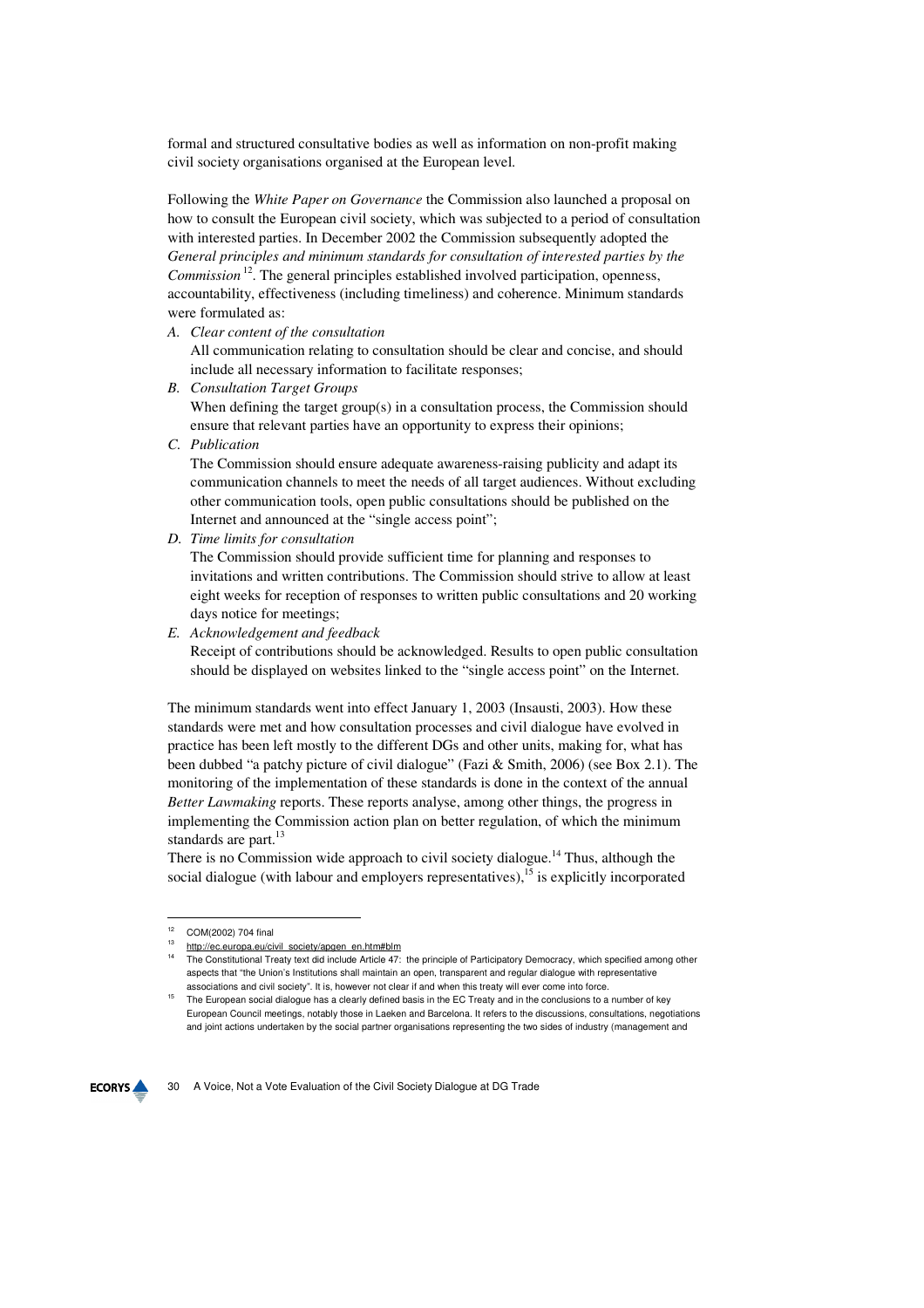into the Treaty, it was left to the individual institutions within the EC to organise and structure their own forms of dialogue with CSOs.

#### **Box 2.1 The patchy picture of EU civil dialogue**

In their study of civil dialogue in the EU, Fazi & Smith (2006) come to the conclusion that civil dialogue at the EU level is guided by a 'soft' framework, absence of a clear cut definition and imbalance between institutions and throughout the policy areas. In contrast to some of the frameworks found at national and international levels (from which the EU is said to have taken inspiration). This soft framework is characterised by (i) a strong role of one particular institution, the European Commission; (ii) a non-binding and open approach (absence of binding representativity criteria and no accreditation of specific organisations); and (iii) a wide and potentially ambiguous definition of civil society (comprising social and economic actors). The absence of a clear-cut definition of what constitutes civil dialogue is reflected in the fact that it is rather based on a continuum between informal lobbying and structured relations and that its degree of openness to the wider public varies strongly from one channel to the next. Civil dialogue, according to Fazi & Smith, is thus marked by a permanent tension between expertise, effectiveness and participation. Finally, the actual practices of dialogue vary importantly between institutions and policy areas, with the EC as a strong driver for structured forms of interaction followed by the Economic and social commission, the European Parliament with its informal ways of interaction and a strong degree of closedness on the part of the Council (Fazi & Smith, 2006).

To address the democratic deficit and political legitimacy debate, in addition to the policy of open governance, the Commission has identified communication as one of its key strategic objectives for its current term in office. In 2005 the *Action Plan to Improve Communicating Europe*<sup>16</sup> was published, with the objective of ensuring more effective communication about Europe. It states that "Communication is more than information: it establishes a relationship and initiates dialogue with European citizens, it listens carefully and it connects to people." One of the actions proposed in the plan, was to enhance dialogue and transparency by promoting consultation procedures and making sure that the results and feedback from the Commission's public consultations are widely publicised.

The issue of promoting consultation processes was again stressed in the *Plan-D for Democracy, Dialogue and Debate*<sup>17</sup>. These publications in turn served as a basis for the *White Paper on European Communication Policy.*<sup>18</sup> In the White Paper it is argued that "Communication [….] has focused largely on telling people what the EU does: less attention has been paid to listening to people's views." Therefore a new approach is proposed "a decisive move away from one-way communication to reinforced dialogue, from an institution-centred to a citizen-centred communication, from a Brussels based to a more decentralised approach." Not just the exchange of information is encouraged, but increasingly genuine dialogue and discussions about European policies. In this context CSOs are seen to play an important role in raising public awareness of European issues and policy debates and in encouraging people to take part in those debates.

 $\overline{\phantom{0}}$ 

**ECORYS** 

labour). European social dialogue complements the national practices of social dialogue which exist in most Member States.

<sup>16</sup> European Commission, Commissioner for Institutional Relations and Communication (20 July, 2005)

COM(2005) 494 final

<sup>18</sup> COM(2006) 35 final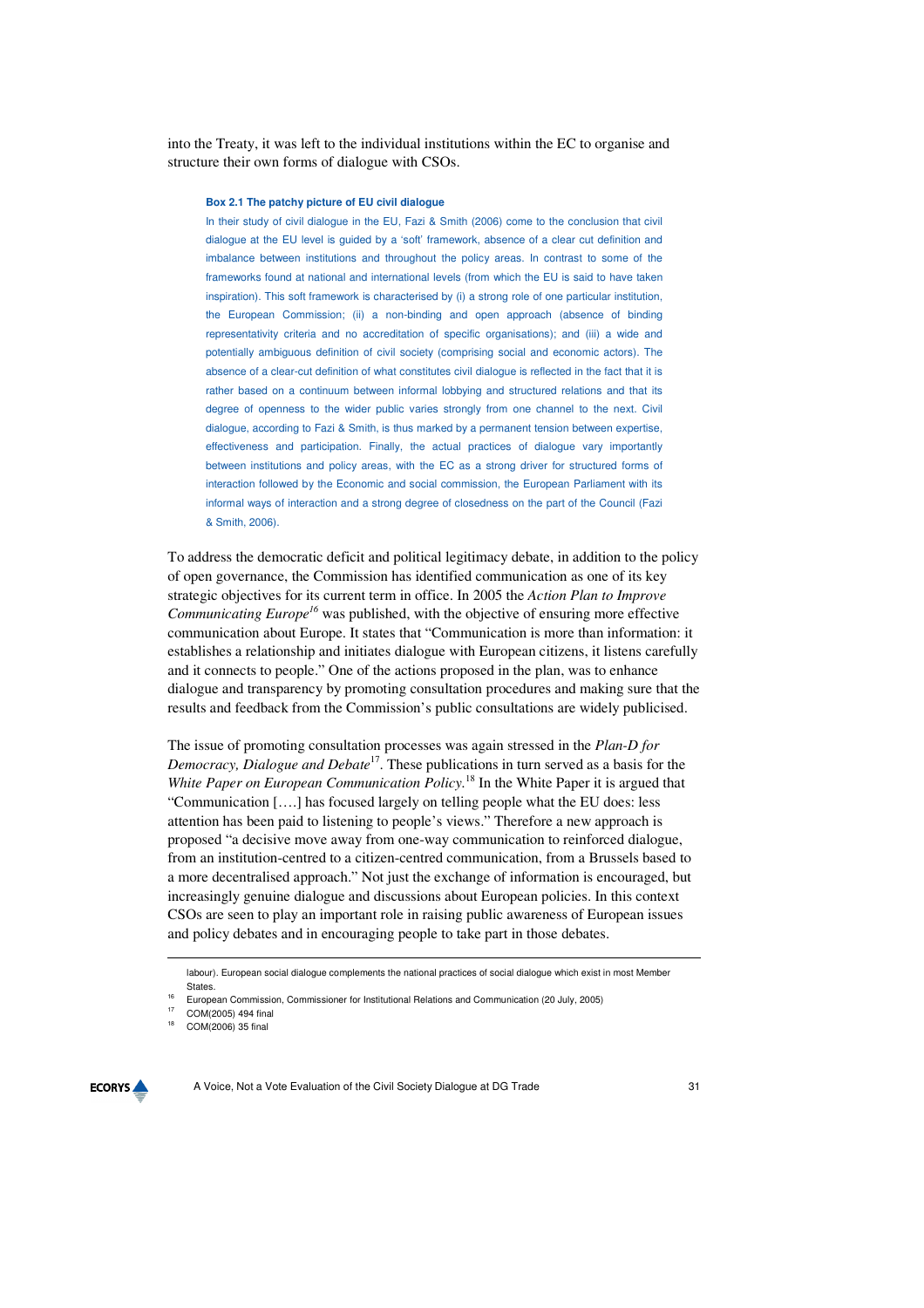The latest initiative in this respect has been the *European Transparency Initiative*. In the context of this Initiative the Commission adopted a Green Paper in May 2006,<sup>19</sup> which focused on measures aimed at improving transparency within the European administration. The Green Paper launched a debate on transparency and interest representation and transparency on beneficiaries of EU funding, and asked for external feedback on the implementation of the Commission's minimum standards for consultation<sup>20</sup>.

## 2.3 Objectives

DG trade has defined as one of its main tasks: "to provide the public, both sides of industry, civil society and professional circles with clear, comprehensive and up-to-date information while seeking their opinions in compliance with the rules set down in the Commission's codes of conduct."

The main objectives of the CSD were formulated in 1999 and are published on DG Trade's website and in a fact-sheet about the dialogue.

The overall objective of the CSD process is to:

"Develop a confident working relationship between all of the (many) civil society actors interested in trade policy, enabling civil society actors to make known their views directly to policymakers and contributing to a better understanding of the issues at stake on both sides."<sup>21</sup>

This objective is further broken down into four specific objectives $22$ :

- 1) *To consult widely*; the Commission wants to take into account the views of all interested parties when drafting policies and proposing action;
- 2) *To address civil society concerns on trade policy*; as globalisation obviously raised concerns for many in society, the Commission wanted to find out more about these concerns, debate specific issues, answer questions if possible and take up suggestions for action made by CSOs;
- 3) *To improve EU trade policy making through structured dialogue*; debating the questions that are shaping public opinion as a way of updating and strengthening the Commission's expertise, which is important as these issues also have an impact in public acceptance of trade policy;
- 4) *To improve transparency*; by engaging in a dialogue with civil society and making documents available on its website, DG Trade is looking to achieve greater transparency (of the policy making process).

 $\overline{a}$ 



<sup>19</sup> COM(2006)194

<sup>20</sup> http://ec.europa.eu/comm/eti/index\_en.htm

<sup>21</sup> http://www.europa.eu.int/comm/trade/issues/global/csd/dcs\_proc.htm

<sup>22</sup> Factsheet: Civil Society Dialogue – How and Why (http://trade-info.cec.eu.int/civilsoc/index.cfm)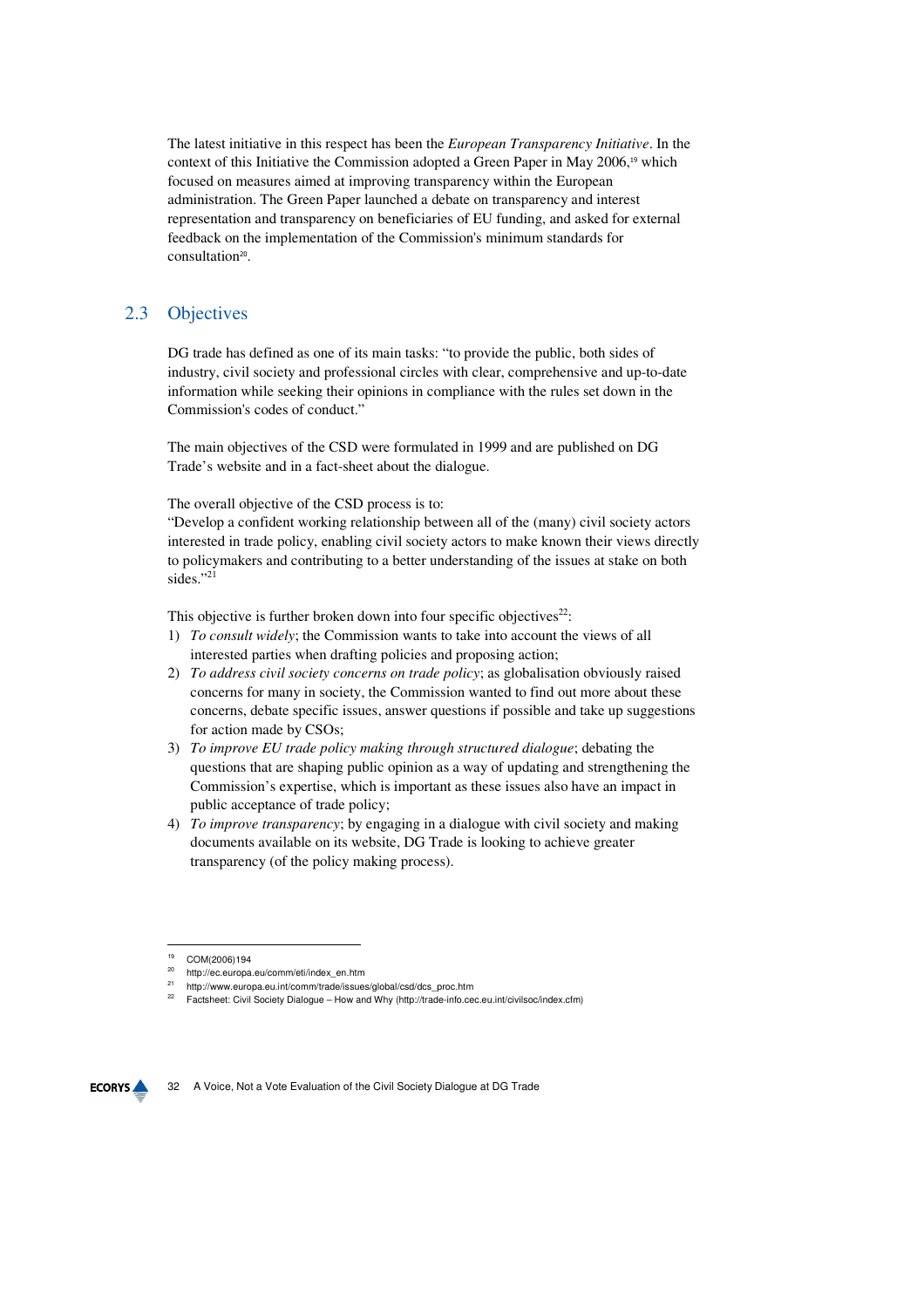## *Definition of Civil Society Organisations*

There is no official definition of civil society, $^{23}$  but in the context of DG Trade it is understood that civil society actors are seen to include both social and economic actors and DG Trade's definition of CSOs thus seems to follow the wider definition also employed by the EU, in which CSOs are non-profit, non-State actors. This excludes actors in the third sector and social economy, but includes economic actors (business representative organisations, sector interests, etc.). It must be noted that the only criteria for registering with the CSD online seem to be the non-profit nature of the organisation.

## 2.4 Organisation and Activities

## 2.4.1 Organisation within DG Trade

The format of the CSD within DG Trade is rather unique. Although DG Trade does draft legislation, this is not the main focus of its work. Instead its main focus is on negotiating trade agreements. Therefore consultation processes at DG Trade do not so much involve legislative proposals but rather ongoing trade negotiations and an evolving trade agenda. Accordingly the process of consultation is more open ended and this is reflected in the form chosen for the CSD at DG Trade: it is an ongoing process.

The dialogue is open to EU not-for-profit civil society organisations and to participants from new member countries and candidate countries as well as to their affiliates in developing countries.

Unit G.3, covering sustainable development (including trade and environment) and dialogue with civil society within DG Trade, is responsible for organising the process, and encourages colleagues from all Commission services to participate (for an organisation chart of DG Trade, see annex IV). Two persons are working on the CSD and related issues on a full time basis, a coordinator and an assistant. In addition they receive support from one more person on a part time basis and the head of Unit G3 attends most of the meetings.

Finally, at each meeting at least one or two other DG Trade representatives are present and in case of specific issues, officials from other DGs are invited (particularly Agriculture, DG Development and DG RELEX).

#### *Contact Group*

The Contact Group was established in 2000 as a mechanism by which to help structure and organise the dialogue. The Contact Group functions as a facilitator and sounding board for DG Trade. Its task is to contribute to transparency in both direction, and to help with the circulation of information to the wider group of their constituencies. The Contact Group also proposes topics for discussion, and advises on organisation matters. DG Trade consults the Contact Group on the timing of meetings and refers to this group for the selection of topics to be discussed during the meetings. According to the guidelines,

<sup>&</sup>lt;sup>23</sup> A recent policy dialogue organised by the European Policy centre on 'Civil Society's role in European Democracy' on November 8, 2006 discussed the wide variety of definitions of civil society, but did not agree on one uniform decision.



 $\overline{a}$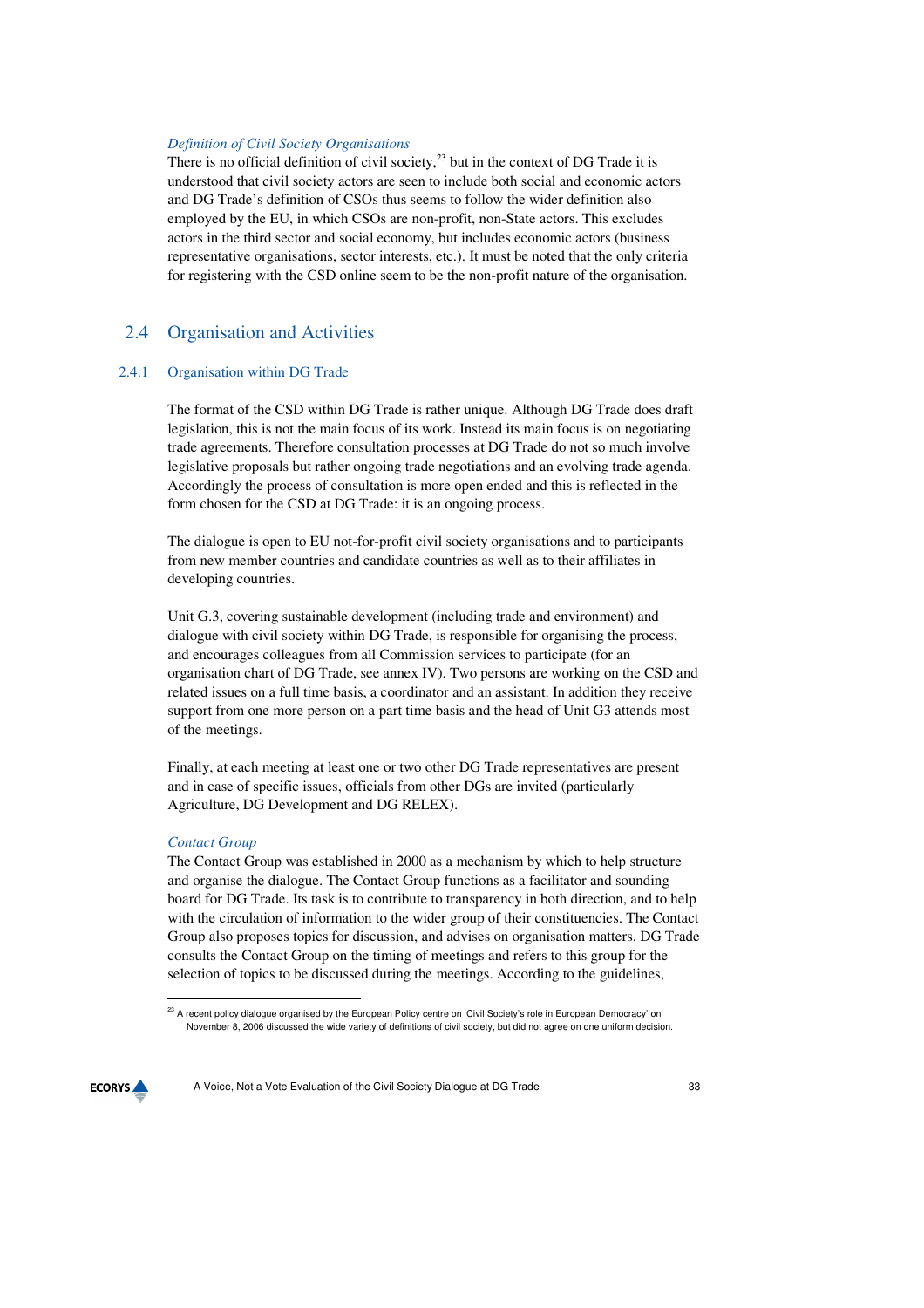Contact Group members are selected by their constituencies and decisions over the composition of the Contact Group are made by the group members. The role of the Contact Group is further elaborated in section 2.6.

## *Timing of the meetings*

DG Trade consults the Contact Group for the timing of the meetings and will endeavour to [….] announce these as early as possible in the year (and) will endeavour to confirm the dates of meetings and the topics set as early as possible in advance of such meetings [.....] at least a month before meetings. It will aim to make agendas available as soon as possible when dates are confirmed. Short reports of meetings will be posted as soon as possible afterwards with at least a description of the issues dealt with. (Participants should) book for the meetings of their choice on-line."<sup>24</sup>

Activities organised in the context of the CSD include:

- Meetings;
- Funding of projects;
- Website and information.

These activities are further elaborate below

## 2.4.2 Meetings and topics

## *Meetings*

General meetings involving the Trade Commissioner and top officials were initially organised on an ad-hoc basis. Since the launch of the CSD in November 1998, the process has become increasingly structured in terms of taking the form of regular meetings. A series of meetings on specific subjects took place in 1999. During 2000 general meetings continued and the Contact Group was established. This added Contact Group meetings to the agenda. In addition, ad-hoc meetings were organised, which covered issues not otherwise covered or brought to the fore by participants.

Since 1999 the Commission delegation at WTO Ministerials also included civil society advisers (at Seattle, Doha, Cancun and Hong Kong). In addition meetings are organised during the mini Ministerials on location (e.g. in Geneva). Although these are not formally CSD meetings (i.e. they are not listed on the website), they are seen as part of the process.

Currently there are four types of meeting:

- 1. Regular meetings (including meetings with the Commissioner);
- 2. Ad-hoc meetings;
- 3. Contact Group meetings;
- 4. Meetings at Ministerials.

Currently regular meetings take place in clusters about once in every two months, with ad-hoc meetings in between. Contact Group meetings review the process and set priority topics as necessary. The Trade Commissioner calls general meetings to discuss the state of play at strategic points in the process.

**ECORYS** 

 $\overline{\phantom{0}}$ 

<sup>&</sup>lt;sup>24</sup> http://ec.europa.eu/trade/issues/global/csd/dcs\_proc.htm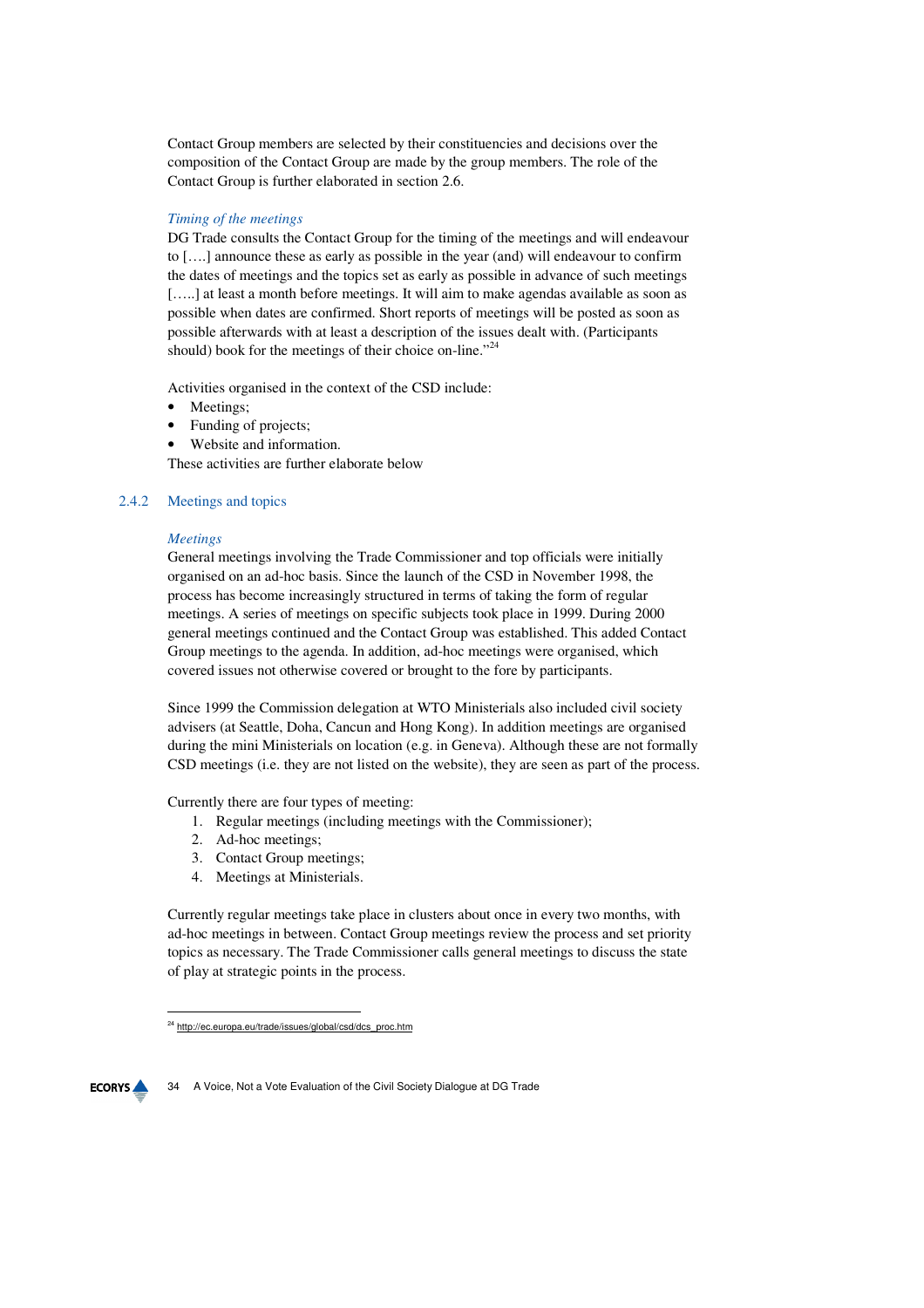There are roughly three possibilities by which meetings can be called and agendas set:

- 1. DG Trade plans the meetings and sets an agenda according to relevant issues in the trade negotiating and policy development process; it will invite speakers from other units within DG Trade, other DGs or relevant bodies (regular meetings, meetings with the Commissioner);
- 2. DG Trade plans a meeting in consultation with the Contact Group, which may suggest topics for discussion during the Contact Group meetings;
- 3. Individual CSOs may propose to DG Trade topics they would like to see discussed, DG Trade subsequently refers these topics to the Contact Group, which will decide whether a meeting should be organised and dedicated to this topic.

An overview of the number of general and ad-hoc meetings per year, based on information from the DG Trade website is presented in table 2.1 below.

### Table 2.1 Number of meetings per year Jan. 2002 – Oct. 2006

| 2002                           | 2003 | 2004 | 2005 | 2006 <sup>1</sup> |
|--------------------------------|------|------|------|-------------------|
| 42                             | 37   | 31   | 38   | 24                |
|                                |      |      |      |                   |
| 1 Number until 23 October 2006 |      |      |      |                   |

Source: http://trade.ec.europa.eu/civilsoc/index.cfm

Table 2.2 provides an overview of the types of meetings that took place in 2006, as well as the topics that were discussed during these meetings.

#### Table 2.2 CSD Meetings January - October 2006

|                | <b>Type</b>       | <b>Subject</b>                                                 | Date       |
|----------------|-------------------|----------------------------------------------------------------|------------|
| 1              | Regular meeting   | Doha Development Agenda: Update, Overview                      | 02/02/2006 |
| $\overline{c}$ | Regular meeting   | Doha Development Agenda -- Agriculture Negotiations            | 02/02/2006 |
| 3              | Regular meeting   | Sustainability Impact Assessment of WTO Negotiations: Final    | 15/02/2006 |
|                |                   | Global Overview of DDA Impacts, Fisheries                      |            |
| 4              | Ad hoc meeting    | <b>Trade and Competitiveness</b>                               | 08/03/2006 |
| 5              | Ad hoc meeting    | Open trade in industrial goods: a pro-development agenda?      | 16/03/2006 |
| 6              | Ad hoc meeting    | Sustainability Impact Assessment of the European Mediterranean | 20/03/2006 |
|                |                   | Free Trade Area (SIA-EMFTA)                                    |            |
| $\overline{7}$ | General meeting   | Doha Development Agenda                                        | 23/03/2006 |
|                | with Commissioner |                                                                |            |
| 8              | Ad hoc meeting    | Aid for trade                                                  | 04/04/2006 |
| 9              | Ad hoc meeting    | EPA                                                            | 10/04/2006 |
| 10             | Regular meeting   | Doha Development Agenda, Update                                | 25/04/2006 |
| 11             | Regular meeting   | Trade Sustainability Impact Assessments (SIAs) of WTO          | 26/04/2006 |
|                |                   | Negotiations - Mid Term Reports                                |            |
| 12             | Regular meeting   | Doha Development Agenda -- Agriculture Negotiations            | 30/05/2006 |
| 13             | Regular meeting   | Doha Development Agenda, Update                                | 30/05/2006 |
| 14             | Ad hoc meeting    | EU-China Trade Relations in the twenty first century           | 01/06/2006 |
| 15             | Regular meeting   | Trade Sustainability Impact Assessments (SIAs) of WTO/DDA      | 16/06/2006 |

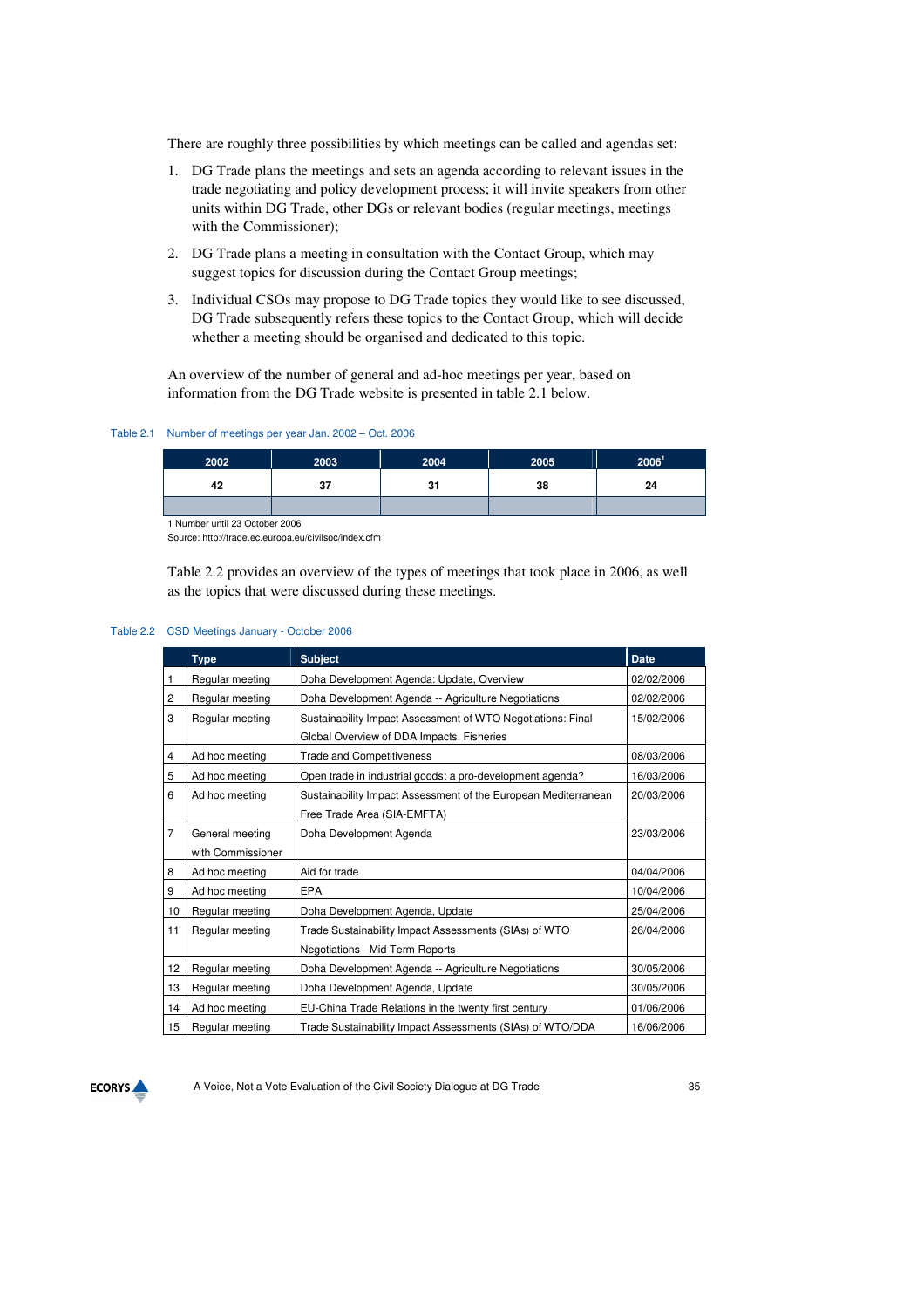|    | <b>Type</b>       | <b>Subject</b>                                                      | Date       |
|----|-------------------|---------------------------------------------------------------------|------------|
|    |                   | <b>Negotiations - Draft Final Reports</b>                           |            |
| 16 | Ad hoc meeting    | EUROMED Free Trade Area - state of play and latest initiatives      | 23/06/2006 |
| 17 | Ad hoc meeting    | Doha Development Agenda - Update                                    | 29/06/2006 |
| 18 | Ad hoc meeting    | Preferential Rules of origin - State of play                        | 12/07/2006 |
| 19 | Ad hoc meeting    | EU-MERCOSUR trade agreement: state of play of negotiations and      | 18/07/2006 |
|    |                   | Trade Sustainability Impact Assessment (SIA) : Inception report     |            |
| 20 | General meeting   | Doha Development Agenda: Suspension of negotiations – What          | 27/07/2006 |
|    | with Commissioner | happened? What next?                                                |            |
| 21 | Ad hoc meeting    | Trade Sustainability Impact Assessment (SIA) of the EU-ACP          | 21/09/2006 |
|    |                   | Economic Partnership Agreements (EPAs) - Phase III: Final           |            |
|    |                   | Reports                                                             |            |
| 22 | Regular meeting   | General meeting - Doha Development Agenda: Current                  | 28/09/2006 |
|    |                   | perspectives                                                        |            |
| 23 | Ad hoc meeting    | Decent Work - a route to sustainable development or a protectionist | 10/10/2006 |
|    |                   | agenda?                                                             |            |
| 24 | Ad hoc meeting    | Evaluation of Civil Society Dialogue                                | 23/10/2006 |
|    |                   |                                                                     |            |

Source: http://trade.ec.europa.eu/civilsoc/index.cfm

#### *Topics*

 $\overline{\phantom{0}}$ 

Initially, in 1999, a rolling programme of issue groups was launched, including health, services, agriculture and environment and sustainable development. From February till November 2001 a new set of issue groups were covered, including investment, competition, trade related intellectual property rights (TRIPS), and WTO reform and transparency. In the following years, from an initial screening of the meeting topics, it appears the issues became broader, involving for instance the state of play in the DDR (general overviews, or specific areas under the WTO, such as GATS or Agriculture).

Topics chosen for the CSD meetings do not follow a pre-set pattern. Instead: "One of the most distinctive features of the process is that it is not structured in function of individual topics/policies, or a series of these, but it is a continuous process, linked, moreover, to the emergence and gradual evolution of trade policy rather than to specific legislative proposals. The process is intended to focus on issues where, within a finite period, mutual understanding of concerns and contacts among key players can be improved. The choice of topics is based on these needs, and not on the relative importance of the issues on the trade policy agenda. The dialogue is thus adjusted as necessary to reflect the situation in negotiations, in close cooperation with the Contact Group". In addition: "The Civil Society Dialogue team may be contacted at any time with proposals for topics for discussion and with suggestions for improving the process. Such proposals will be referred to the Contact Group as necessary."<sup>25</sup> In fact three mechanisms are in place to define the topics for discussion:

- 1. Commission's wishes;
- 2. Wishes of the Contact Group;
- 3. Wishes of the larger civil society spectrum.

<sup>25</sup> http://www.europa.eu.int/comm/trade/issues/global/csd/dcs\_proc.htm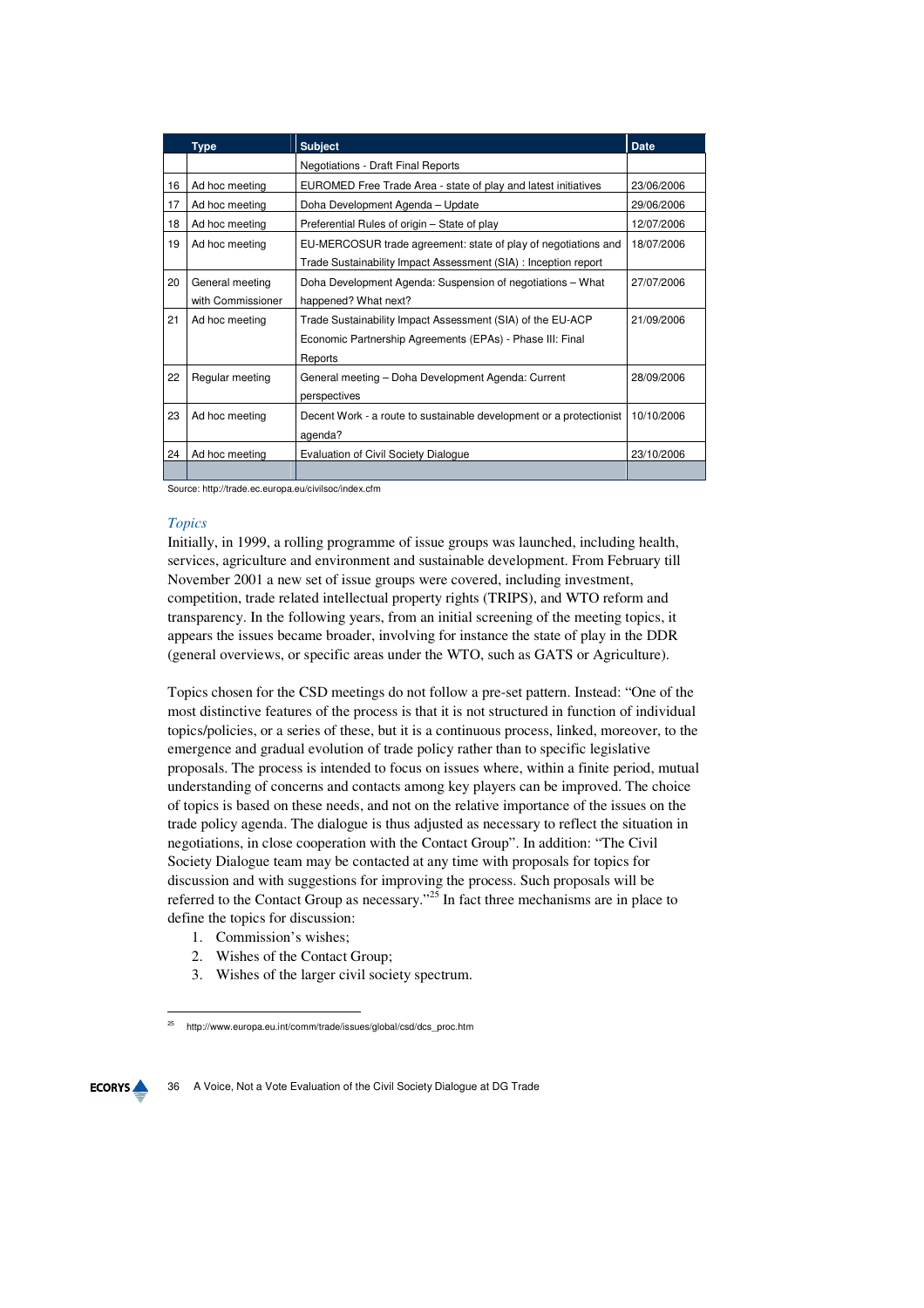### 2.4.3 Facilities

A number of facilities are part of the process and are intended to improve participation, information dissemination and efficiency.

#### *Travel reimbursements*

The travel reimbursement facility was installed to encourage non-Brussels based organisations to attend the meetings as well and to allow CSOs to have their members/partners from other continents to attend occasionally. Registered participants from within the EU can also invite CSOs from countries outside the EU (e.g. counterparts from developing countries) and make use of the travel reimbursement facility to do so, as long as they vouch for these visiting participants.

#### *Project grants*

DG Trade also funds projects proposed by registered CSOs aimed at raising awareness of trade issues. Table 2.3 provides an overview of the number and value of grants that were awarded since 2003. The evaluators did not obtain additional information on the grants and no evaluations have been carried out as of yet. It is understood that DG Trade plans to evaluate these projects and more generally whether the project grants should remain a part of the CSD process and procedures.

### Table 2.3 Project grants

|                               | 2003     | 2004      | 2005      | 2006        |
|-------------------------------|----------|-----------|-----------|-------------|
| Number of grants awarded      |          |           |           | n.a.        |
| Total value of grants awarded | € 69.230 | € 159.014 | € 190,735 | € 210,000 * |
|                               |          |           |           |             |

\* available budget for project grants

The topics of these projects and a short description of their content is provided in table 2.4. No further information was provided on the actual implementation of the projects and whether they had been successfully completed.

#### Table 2.4 Titles and description of projects awarded grants between 2003 - 2005

| <b>Title</b>                    | <b>Description</b>                                                              |
|---------------------------------|---------------------------------------------------------------------------------|
| 2003                            |                                                                                 |
| DDA: Widening, deepening        | EU NGOs and their partners in developing world organised series of events up    |
| the dialogue with civil society | to and including WTO ministerial in Cancun. VALUE ADDED: Better-informed        |
|                                 | discussion of issues with input from DG TRADE; constructive involvement in      |
|                                 | follow-up.                                                                      |
| New ACP-EU trade                | Case studies in five countries on problems with EU non-tariff barriers/possible |
| arrangements - how EPAs         | effects of removal of ACP tariff barriers. VALUE ADDED: Early interest in EPAs  |
| affect fight against poverty    | - NGO-based study in five ACP countries as contribution to dialogue and SIA     |
| Seminar on MEAs and WTO         | Event for NGOs from new MS to familiarise/engage in discussion on DDA trade     |
| rules                           | and environment agenda. VALUE ADDED: Experienced German NGO involved            |
|                                 | in outreach/mentoring in new MS civil society                                   |
| 2004                            |                                                                                 |
| Women Talk                      | Exploration of impact of EU trade with developing countries, on women who are   |

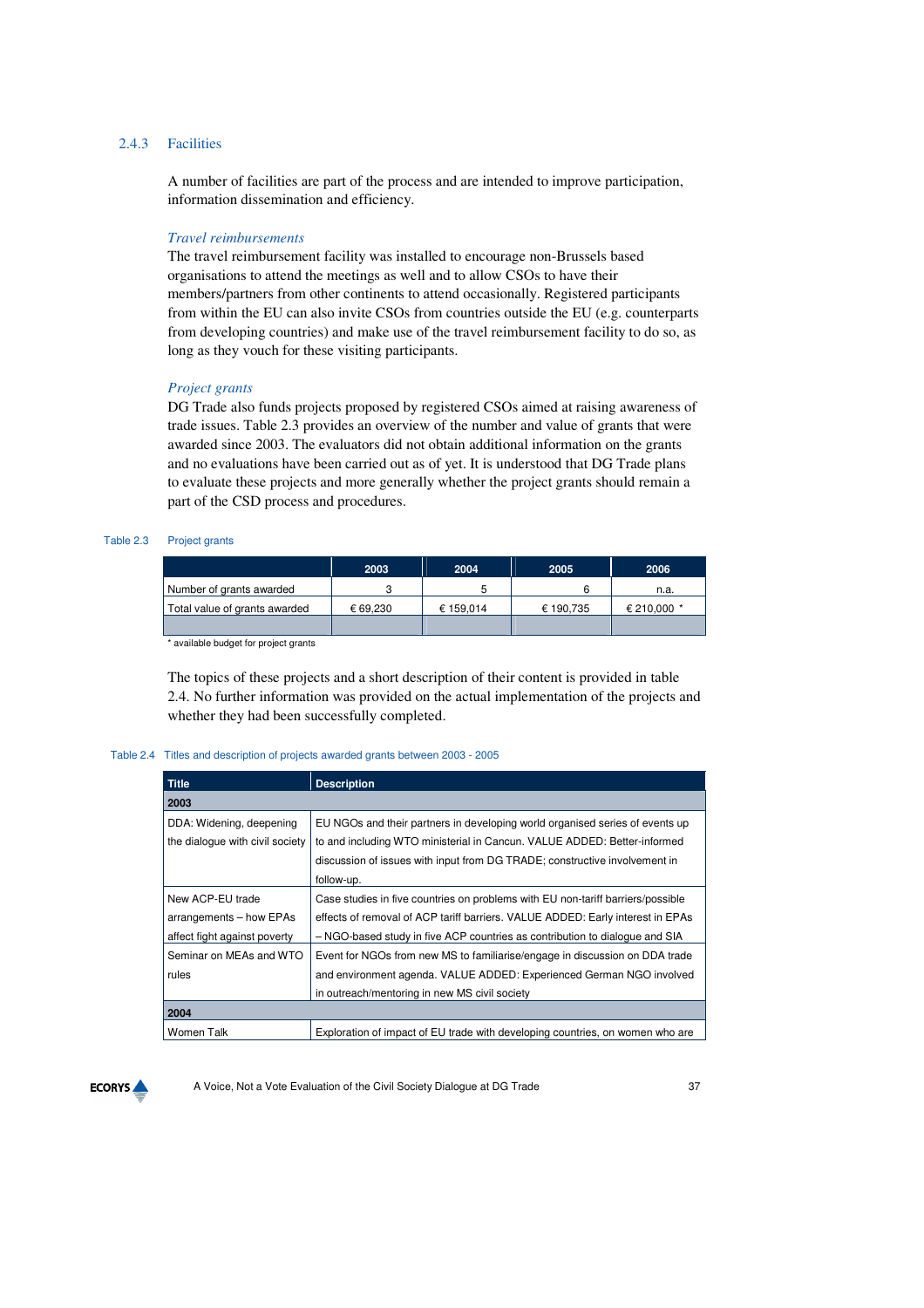| <b>Title</b>                  | <b>Description</b>                                                                 |
|-------------------------------|------------------------------------------------------------------------------------|
|                               | living in poverty and working in the informal economy or in precarious             |
|                               | employment (in Chile, Ghana, India).                                               |
| Trade, Aid, and               | Seminar for business, government, civil society and development organisations      |
| development: policy tools for | to interact on strategies for poverty reduction, including the exploration of      |
| poverty reduction             | sustainable trade practices, and more effective aid policies (in Austria).         |
| The future of EU-Africa trade | Public roundtable discussion and civil society strategy meeting (in UK) on the     |
| relations                     | future of EU-Africa trade relations.                                               |
| Fair Trade in East Timor      | Training for trainers working in local language to promote fair trade initiatives  |
|                               | among target groups as a means of income generation.                               |
| Bringing Fair Trade to a new  | Seminar and follow-up to promote best practice in emerging NGO community of        |
| EU Member market              | a new EU Member (in Slovakia).                                                     |
| 2005                          |                                                                                    |
| Guinea-Bissau and East        | Project aimed at building capacity of Civil Society organisations on trade and     |
| Timor: Strengthening Civil    | fair-trade issues. Training sessions were held targeting essentially Civil Society |
|                               |                                                                                    |
| Society Actors for            | Agents who are active in local and community based development intervention        |
| Sustainable Trade             | and a study visit in Europe (Portugal and Spain) for two delegates of each         |
|                               | participant groups (East-Timor and Guinea-Bissau) was organised for a more         |
|                               | objective comprehension of the northern market reality, constraints and            |
|                               | consumption patterns.                                                              |
| Games beyond borders          | The purpose of the project was to raise the awareness that fair trade can help     |
|                               | marginalized communities in developing countries acting in the North with the      |
|                               | help of local CSOs. Partner organisations and target groups were fair trade        |
|                               | producers of toys in developing countries. Beneficiaries also included fair trade  |
|                               | shops in Italy and other fair trade organisations in Europe. Specific activities   |
|                               | included: workshops and the publication of a best practices manual.                |
| Trade for Development: the    | Research project addressing some of the major obstacles blocking the "Special      |
| Future of Special and         | and Differential Treatment" dimension of the WTO-DDA negotiations. Through         |
| Differential Treatment of     | the organization of a conference and publication of a policy brief, project aimed  |
| <b>Developing Countries</b>   | to (i) improve wider public understanding; (ii) better share knowledge between     |
|                               | "trade policy" and "development aid" communities; (iii) disseminating updated      |
|                               | information to developing countries' negotiators.                                  |
| Civil Dialogue: The key to    | The objective of this action was to help NGOs and trade unions within              |
| better trade agreements       | developing countries to better engage in the process of successful civil society   |
|                               | dialogue during trade negotiations. The project had two key elements: 1            |
|                               | research on civil society dialogue methodologies and 2 development of practical    |
|                               | 'user friendly' resources for trade negotiations focusing on key issues for civil  |
|                               | society. The project was concluded with a major seminar.                           |
| Mainstreaming Fair trade      | The project aimed to: a) enhance sustainable Fair trade citrus production and      |
| citrus fruit in Europe        | consumption for the EU market; b) build capacity of producer groups in selected    |
|                               |                                                                                    |
|                               | countries to meet increasing market requirements in the EU; c) strengthen the      |
|                               | policy making environment; and d) strengthen research and education capacity       |
|                               | to support Fair trade business models and CSR in both the North and South.         |
| Fairer Handel im Wandel der   | The project 'Fair trade in changing times' aims at developing future perspectives  |
| Zeit. Wirkungen und           | for the 'Weltladen' shops. The project targeted the collaborators of the           |
| Auswirkungen ethischen        | Weltladen' shops. It was to increase their participation in the development of     |
| Handelns                      | their involvement and motivation in Fair Trade and in the Weltladen shops.         |
|                               | Overall, the project was to reinforce the Fair Trade Movement in Germany           |

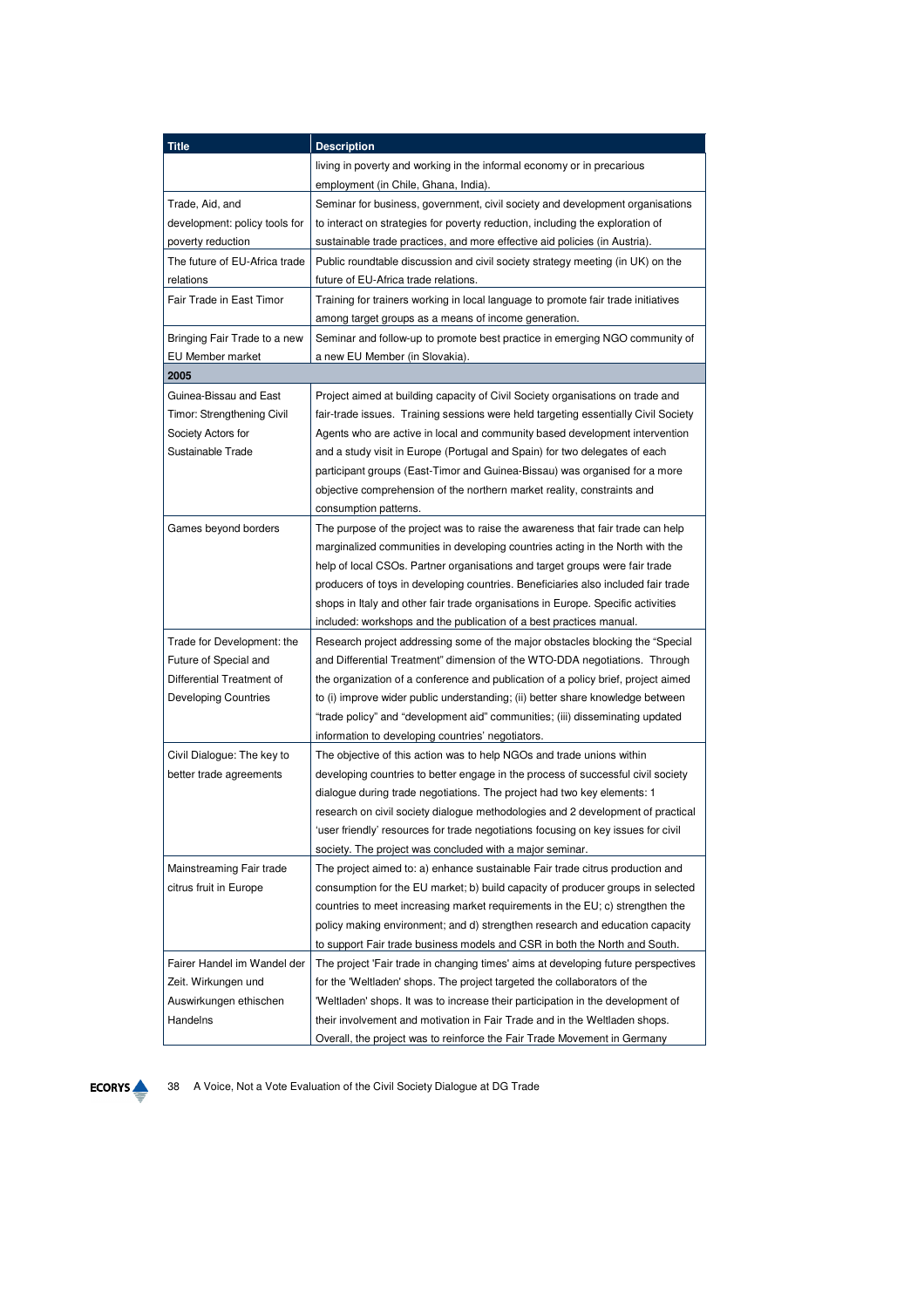| $\blacksquare$ Title | Description                                                                      |
|----------------------|----------------------------------------------------------------------------------|
|                      | through the publication of a research carried out by Weltladen, a conference and |
|                      | the publication of conference outcomes.                                          |
|                      |                                                                                  |

#### *Meeting Facilities*

Most meetings are held at the Charlemagne, Berlaymont or Committee of the Regions buildings in the Schuman area and usually interpreters in three different languages are provided. These facilities are financed from the Commission's administrative budget.

#### *Website and mailing list*

The first website for the CSD was launched in 2002. This was still a fairly basic website, which was replaced in 2005 with a second version, which was more sophisticated. The current website on DG Trade's homepage is regularly updated and user friendly. It contains background information on the process and procedures, a list of registered organisations and a list of meetings. In addition it offers the possibility for online registration of organisations and for meetings. Upcoming meetings are posted on the website and registered participants are sent invitations, as well as reminders of each meeting.

Reports or minutes of meetings are published on the website, but not available for every meeting.

# 2.5 Participants

The dialogue is open to EU not-for-profit organisations and to participants from such organisations in Candidate countries – as well as to their affiliates in developing countries, where such participation can enhance the dialogue. Participants should register their organisations with DG Trade via the website.

Upon registering, the following details must be provided:

- 1. Organisation details;
- 2. Details of Chief executive (or equivalent);
- 3. Contact person details;
- 4. Country of incorporation or establishment (The process is intended for non-profit organisations based in the EU or with an office in the  $EU^{26}$ ;
- 5. Type of organisation (National NGO; Pan European NGO; International NGO; Business or professional association; Research institute; Trade union; Faith-based organisation; Foundation; Other);
- 6. Objectives, main activities and expertise in own words and by ticking one of the following categories: Agriculture; Development; Education; Food & Drink; Health; Manufacturing; Research; Services; Textiles; Trade; Trade unionism);

All information may be shared with other Commission departments and may, on an aggregate basis, be used publicly, but it is requested on the basis that individual responses will not otherwise be divulged outside the Commission.



 $\overline{a}$ 

<sup>&</sup>lt;sup>26</sup> Answers to questions 1 to 4 will be made available online.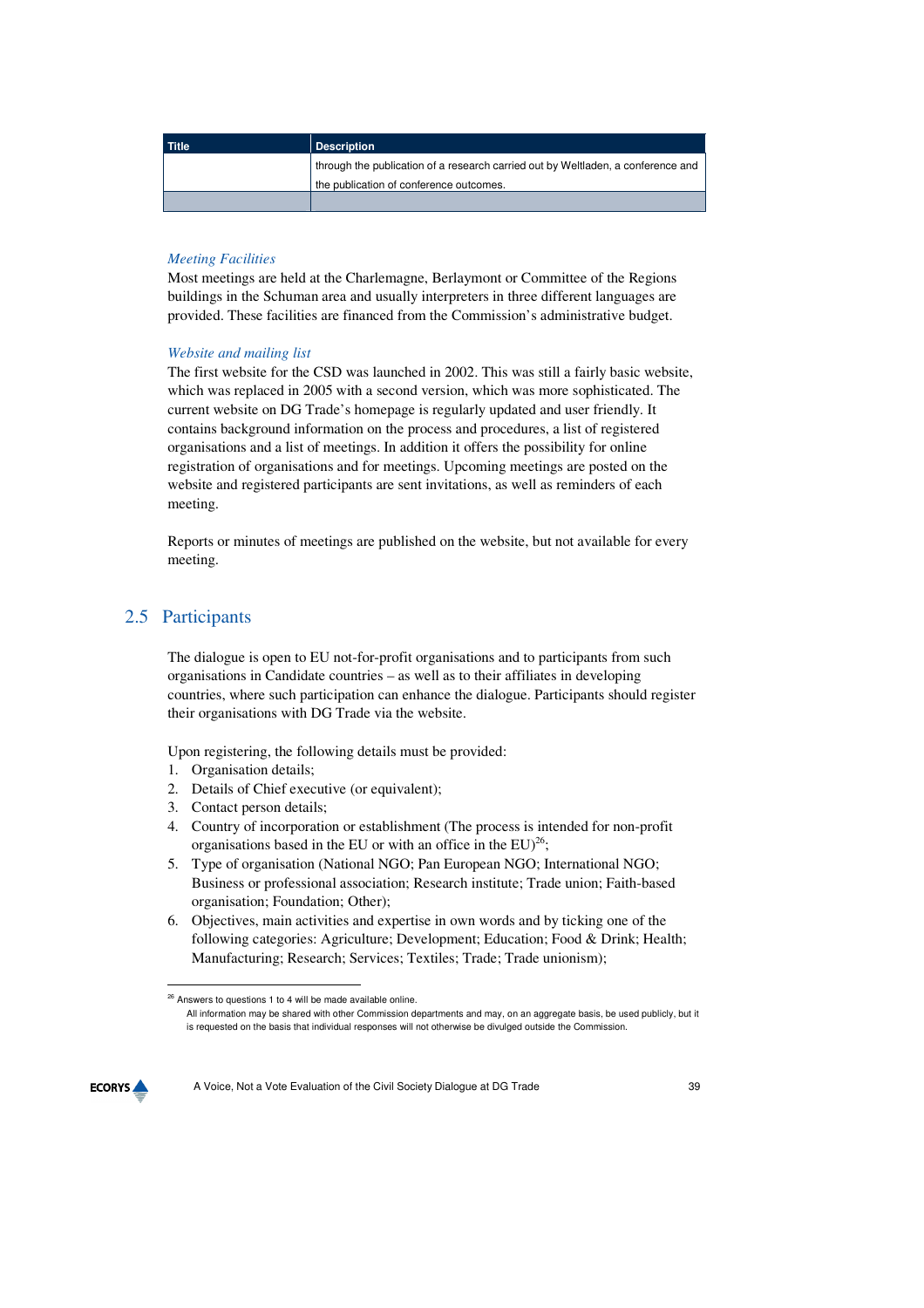- 7. Membership (numbers and regional distribution);
- 8. Finance (sources and type of funding);
- 9. Networking (interaction with other platform/federation/umbrella/organisation at EU or global level);
- 10. Relations with other Commission Services.

### 2.5.1 Registered participants

Since the launch of the CSD, the number of participating CSOs has increased substantially, to approximately 800 registered organisations in the participant's database. However, not all registered organisations can be classified as actual CSOs (e.g. embassies were found among the registered organisations, as well as the OECD, World Bank and several law firms). In addition, quite a few were found to have registered several times (e.g. different offices of the same organisation or even different persons working for the same organisation), so there is some overlap in this number.

Finally, the number of organisations regularly attending or even attending the CSD meetings at all, was much smaller. Analysis of the attendance lists from 2002 – 2006 revealed that approximately 350 organisations had attended meetings during this period.

#### *Constituencies and origin of registered participants*

Roughly six main groups of organisations can be distinguished:

- Private sector organisations / confederations;
- NGOs including network organisations (development / environment);
- Labour representative organisations;
- Consumer representative organisations;
- Other (including e.g. academia / research, international organisations, Commission bodies, diplomatic missions, etc.).

The first two groups represent the vast majority of registered organisations

Not surprisingly, most of the registered organisations are Belgian (Brussels) based. Other countries with strong representation include Germany, UK, France and Netherlands:

- Belgium (300);
- UK (69);
- Germany  $(51)$ ;
- France  $(45)$ ;
- Netherlands (32);
- Spain (28);
- Italy  $(26)$ ;
- Switzerland (Geneva organisations) (21).

Overall there is a tendency for Northern European organisations to be better represented (among the Brussels based organisations their share is highest as well), which is most likely a reflection of the generally higher level of development of civil society in these countries.

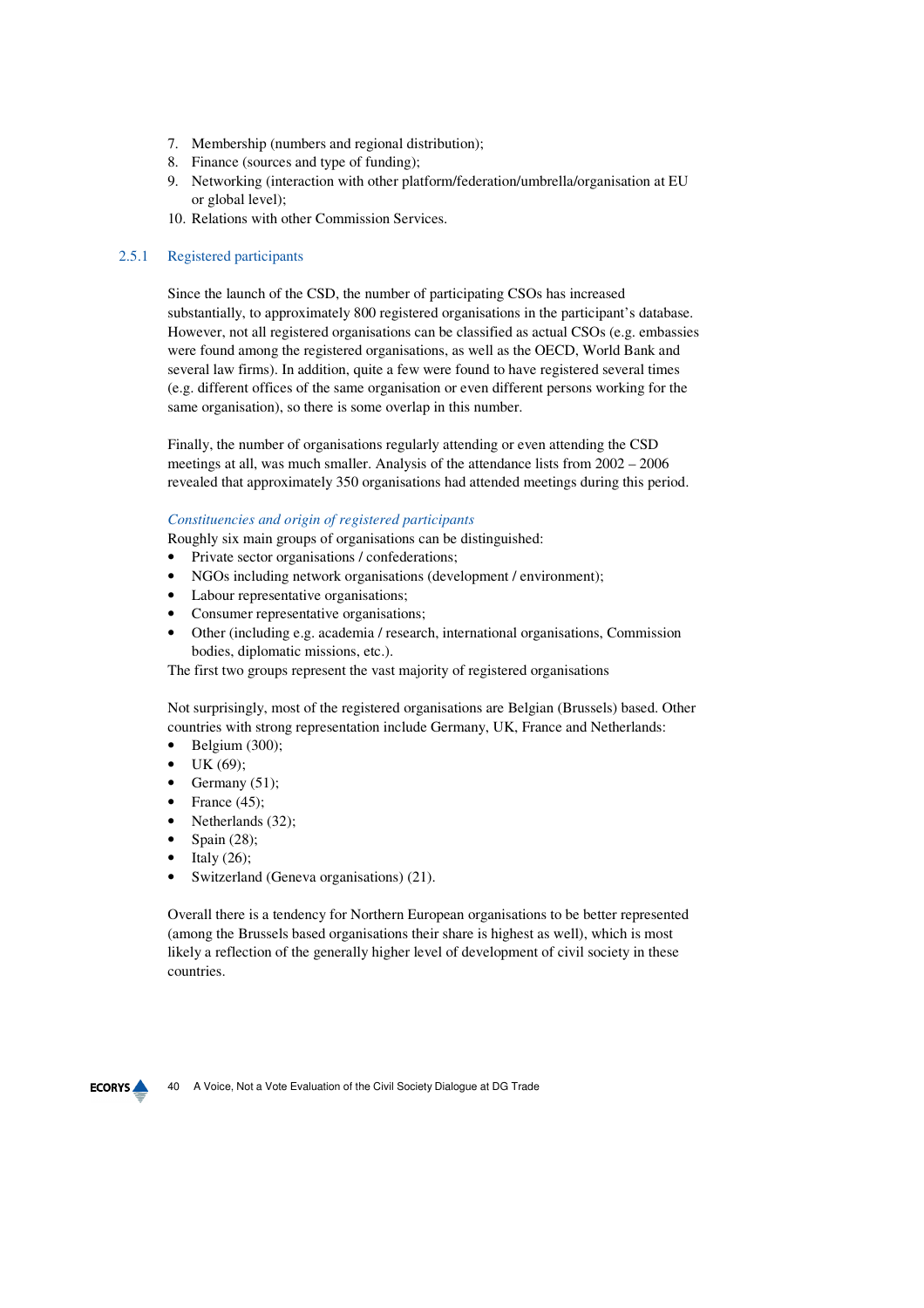### 2.5.2 Participation of new member states

The number of registered participants from the new member states (NMS) is still relatively limited: 26 organisations from Estonia, the Czech Republic, Hungary, Lithuania, Malta and Poland. The limited participation of CSOs from NMS has prompted DG Trade to organise a number of seminars in Malta, Lithuania and Hungary to try and engage more actively these actors in the CSD process (see box 2.2).

#### **Box 2.2 Civil society in the recently acceded EU Member States - Actors in EU Policymaking on Trade<sup>27</sup>**

The project consists of a series of three seminars on EU Trade Policy, organised for civil society organisations in the EU recently acceded Member States. The seminars are held on Malta, in Hungary and in Latvia. Each seminar is designed for a specific regional area, defined according to geographic proximity between countries and similarities in terms of socio-economic structure. Thus at the Malta seminar participants from Malta, Cyprus and Slovenia were invited, in Budapest participants from Hungary, Slovakia, the Czech Republic and Poland and in Riga from Latvia, Lithuania and Estonia. The three seminars offer civil society organisations in the recently acceded Member States an opportunity to develop their expertise on EU Trade policy, and an invitation to participate in the civil society dialogue process. The aim is to increase the participation of all interested civil society stakeholders in the recently acceded Member States in the civil society dialogue process as it relates to EU Trade policy-making. With this project the European Commission also aims to stimulate an informed debate on the position of the European Union in world trade. The project has been developed by the College of Europe, and is organised in close cooperation with the European Movement International and Eurochambers (one of the Contact Group members).

# 2.6 Contact Group

The Contact Group more or less evolved from the CSOs that DG Trade already consulted regularly before the set-up of the CSD and that were included in the official delegation in Seattle. It was officially set up in 2000, after DG Trade had sent out a letter to registered participants, asking them to nominate from their midst representative organisations. DG Trade has thus left the selection of members to the stakeholders, but does monitor the process, thus trying to assure that there is a good representation of all sectors of civil society. In addition, if DG Trade notices certain members are hardly active, they will point this out to the group. Over the years a number of members have been added, and in late 2005 WIDE (Network for Women in Development) replaced EPHA (the European Public Health Alliance)<sup>28</sup>, to represent women's groups, which were up till then not represented in the Contact Group. Table 2.5 gives an overview of the current Contact Group members.

Although active in the first few years of the dialogue, the EPHA had all but stopped attending the meetings and engaging actively in the process by 2005. DG Trade pointed this out to the Contact Group members, who decided to remove EPHA from the Contact Group.



 $\overline{a}$ 

www.cisat.org/index.php?page\_id=project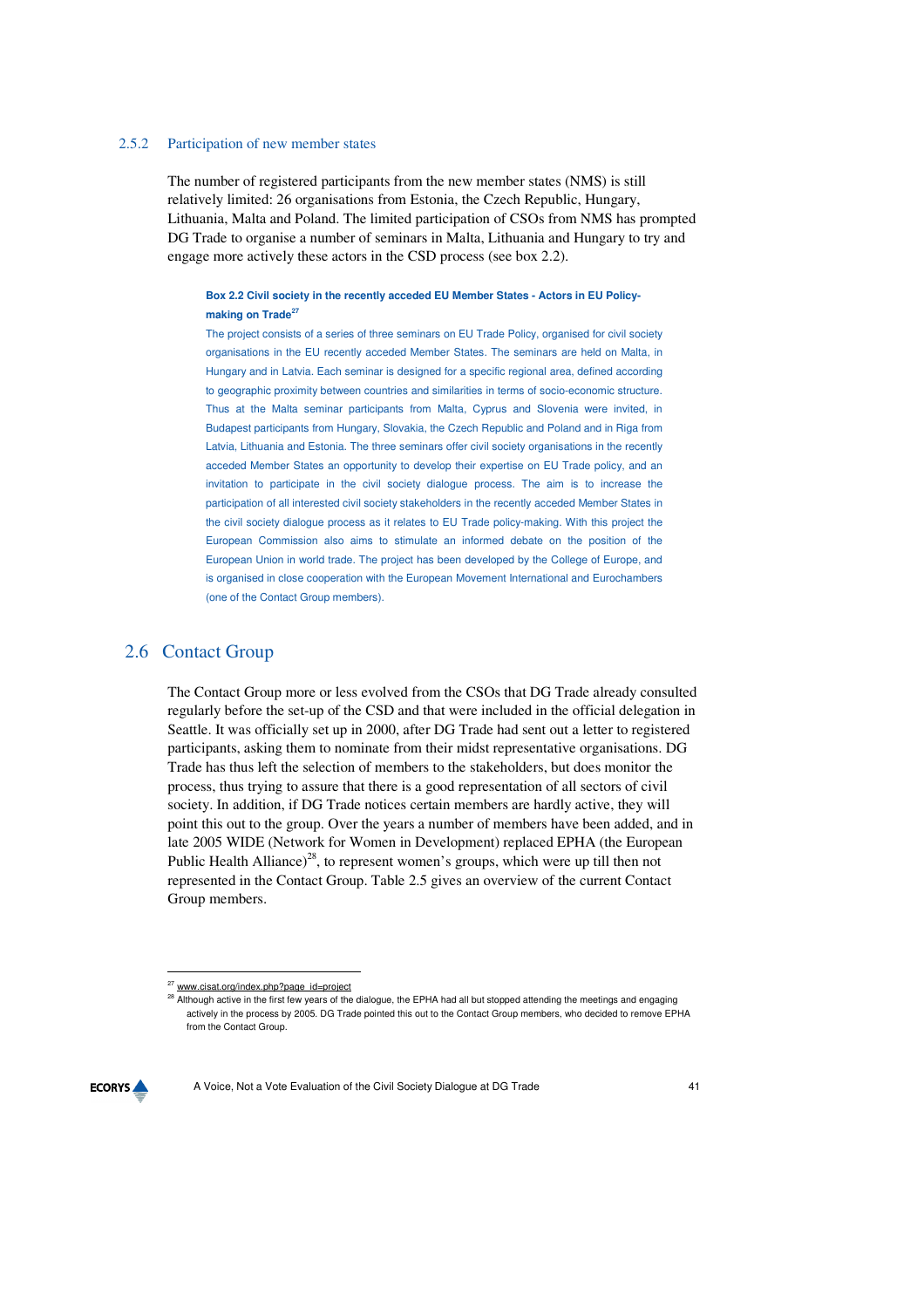#### Table 2.5 Contact Group members and their constituencies

|    | Name of organisation                          | <b>Constituency</b>                                         |
|----|-----------------------------------------------|-------------------------------------------------------------|
| 1. | Association of European Chambers of           | Umbrella organisation national federations of Chambers of   |
|    | Commerce and Industry (EUROCHAMBRES)          | Commerce                                                    |
| 2. | Bureau Européen des Unions de                 | Federation of independent national consumer                 |
|    | Consommateurs (BEUC)                          | organisations                                               |
| 3. | Comité des Organisations Professionnelles     | Umbrella organisation national agricultural sector          |
|    | Agricoles de l' Union Européenne & Comité     | organisations (including cooperatives)                      |
|    | Général de la Coopération Agricole de l'Union |                                                             |
|    | Européenne (COPA-COGECA)                      |                                                             |
| 4. | Coopération Internationale pour le            | Alliance Catholic development organisations (including      |
|    | Développement et la Solidarité (CIDSE)        | North America)                                              |
| 5. | Eurocommerce                                  | Umbrella organisation national commerce federations         |
|    |                                               | (retail, wholesale & international trade sectors)           |
| 6. | Eurogroup for Animal Welfare (EUROGROUP)      | Animal protection organisations                             |
| 7. | European Economic and Social Committee        | Advisory body of the EC, representing national economic     |
|    | (EESC)                                        | and social interest groups                                  |
| 8. | European Trade Union Confederation (ETUC)     | National trade union federations and European industrial    |
|    |                                               | federations                                                 |
| 9. | Foreign Trade Association (FTA)               | National trade organisations and individual companies in    |
|    |                                               | favour of free global trade & a multilateral trading system |
|    | 10. Network Women in Development Europe       | Network organisation representing development and           |
|    | (WIDE)                                        | gender specialists and human rights activists               |
|    | 11. SOLIDAR                                   | International alliance of NGOs based in tradition of        |
|    |                                               | democratic & free labour movement                           |
|    | 12. The European Services Forum (ESF)         | Network of representatives of European services sector      |
|    |                                               | including 40 major European services companies (all         |
|    |                                               | services excluding essential social services)               |
|    | 13. Union of Industrial and Employers'        | Umbrella organisation for national employers                |
|    | Confederations of Europe (UNICE)              | organisations                                               |
|    | 14. World Wide Fund for Nature (WWF)          | NGO for protection of nature and environment                |

Membership of the Contact Group is governed by the incumbent members. Thus if a new organisation wants to join it must apply with the existing Group members, who then decide based on whether the constituency of the applying organisation is or is not yet sufficiently represented in the Contact Group.

The mandate of the Contact Group is "to steer the process on behalf of the various sectors" (Mandelson, 2005). This is seen by the Commission as a more efficient way of organising the process than having to approach all individual participants for issues such as setting the agenda for meetings. The Contact Group has the responsibility of reporting back and consulting with their respective constituencies as well as keeping other participants informed.

The composition of the advisers group that accompanies the Commission at the WTO Ministerials is also based on the Contact Group. Thus in Hong Kong, all but one of the

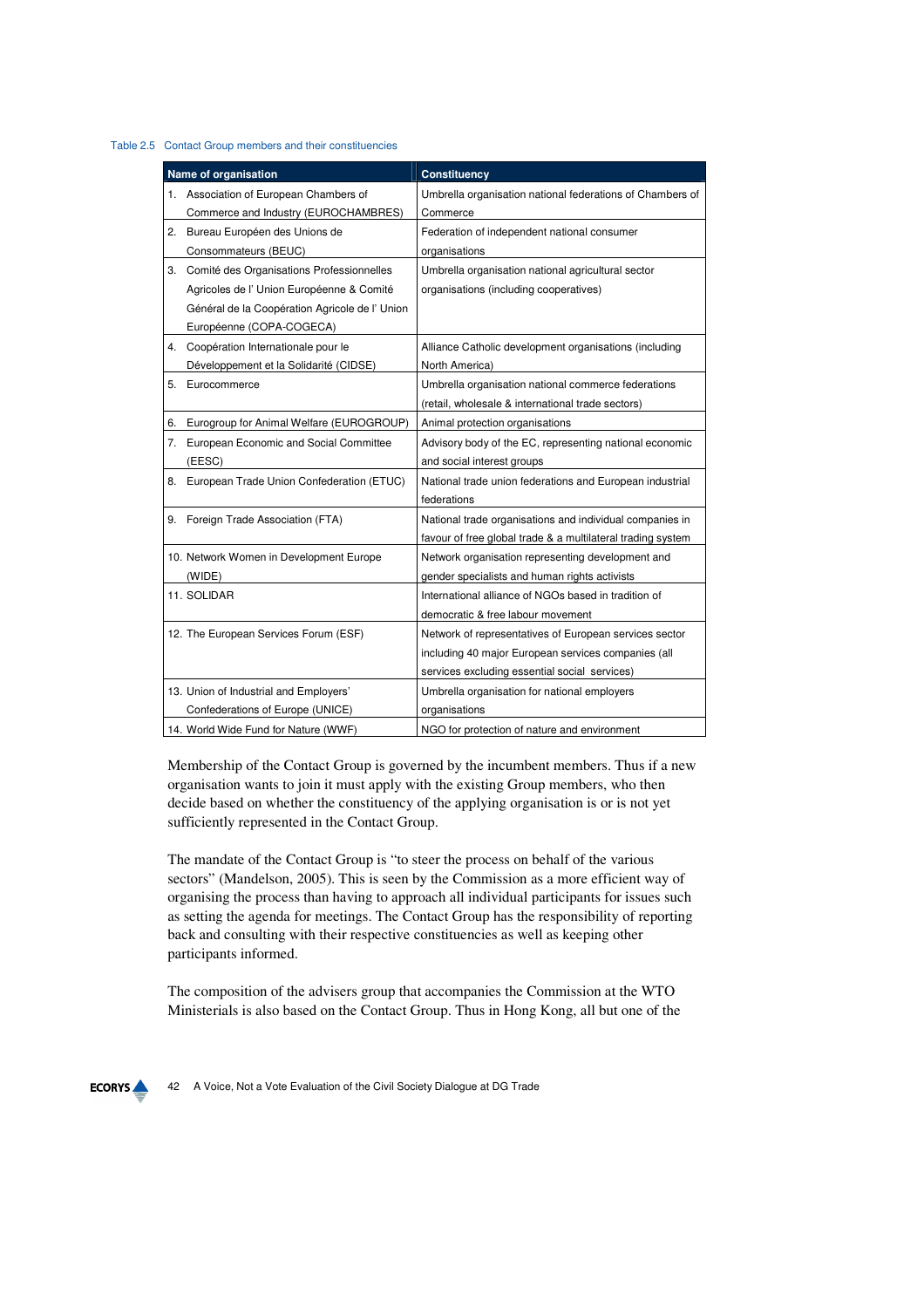Contact Group members (WWF) $^{29}$  was part of the EU delegation. These advisers were all nominated by their constituencies and were required to cover their own expenses.

ECORYS<sup><sup>4</sup></sup>

 $\overline{a}$ 

<sup>&</sup>lt;sup>29</sup> Instead, Greenpeace was part of the delegation representing the environmental / sustainable development constituency.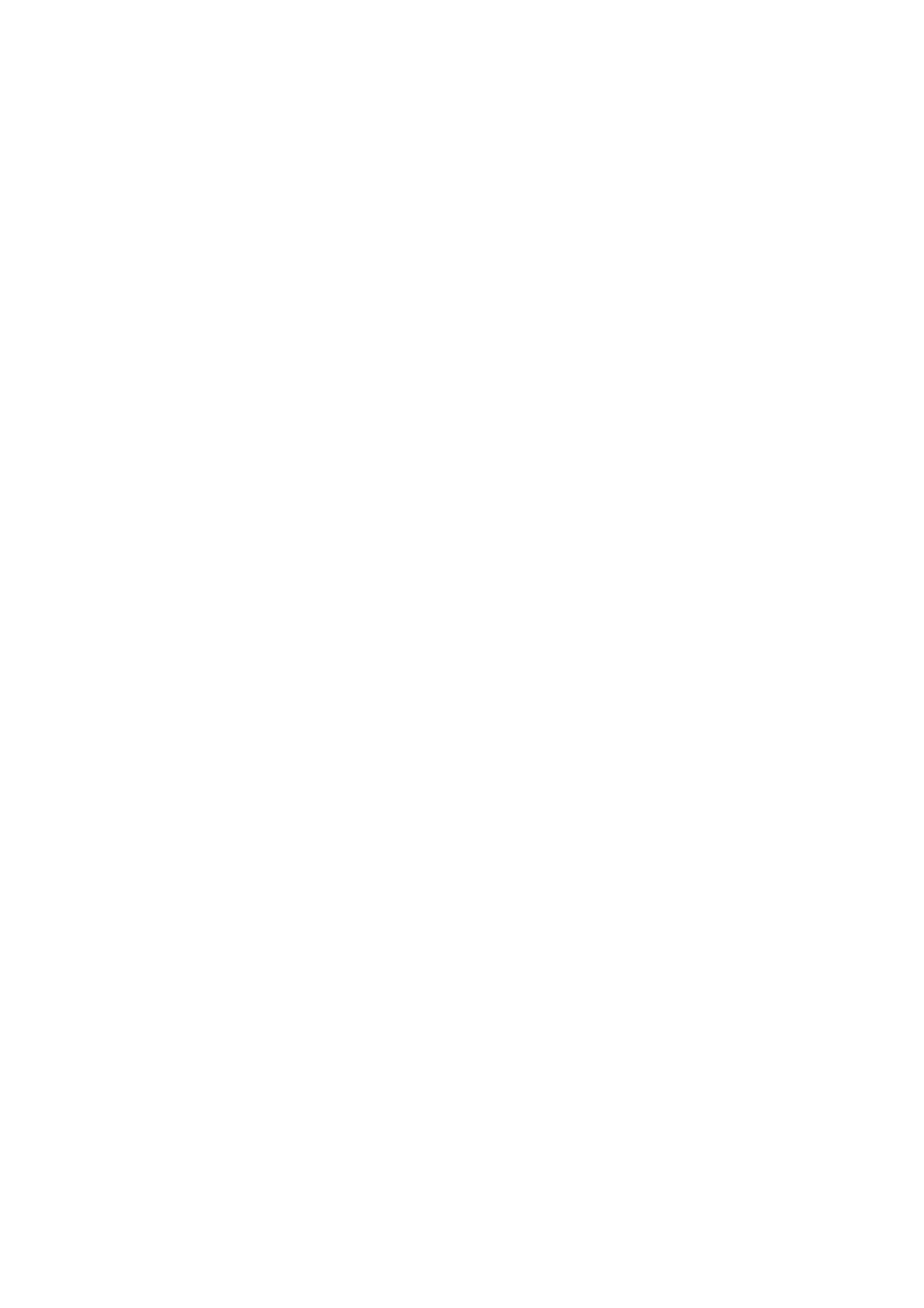# 3 Assessment of Civil Society Dialogue Policy and Procedures

In this chapter the main research questions formulated in relation to relevance, effectiveness and efficiency will be addressed (see annex II for a list of all questions). The additional question on the appropriateness of the existing model for an EU expanded to 25 was an integral part of some of these questions, but in the final section of this chapter we will also consider this question separately.

# 3.1 Relevance

A number of evaluation questions relating to relevance were formulated, which will be considered in more detail below. Before addressing these questions, however, it is useful to first highlight what the CSD is really for, from the perspective of the different stakeholders, as it became clear during the evaluation that the perceptions of / views on the objectives and use of the process differed.

#### 3.1.1 Perceptions of objectives

Participants were asked whether the objectives of the dialogue (as formulated on the website by DG Trade) were clear to them. In addition, both participants and DG Trade officials were asked why they attended the meetings and of what use these meetings were to them. The first questions tries to establish the perceptions on the stated objectives, whereas the last two relate more to the objectives as the different stakeholders see them.

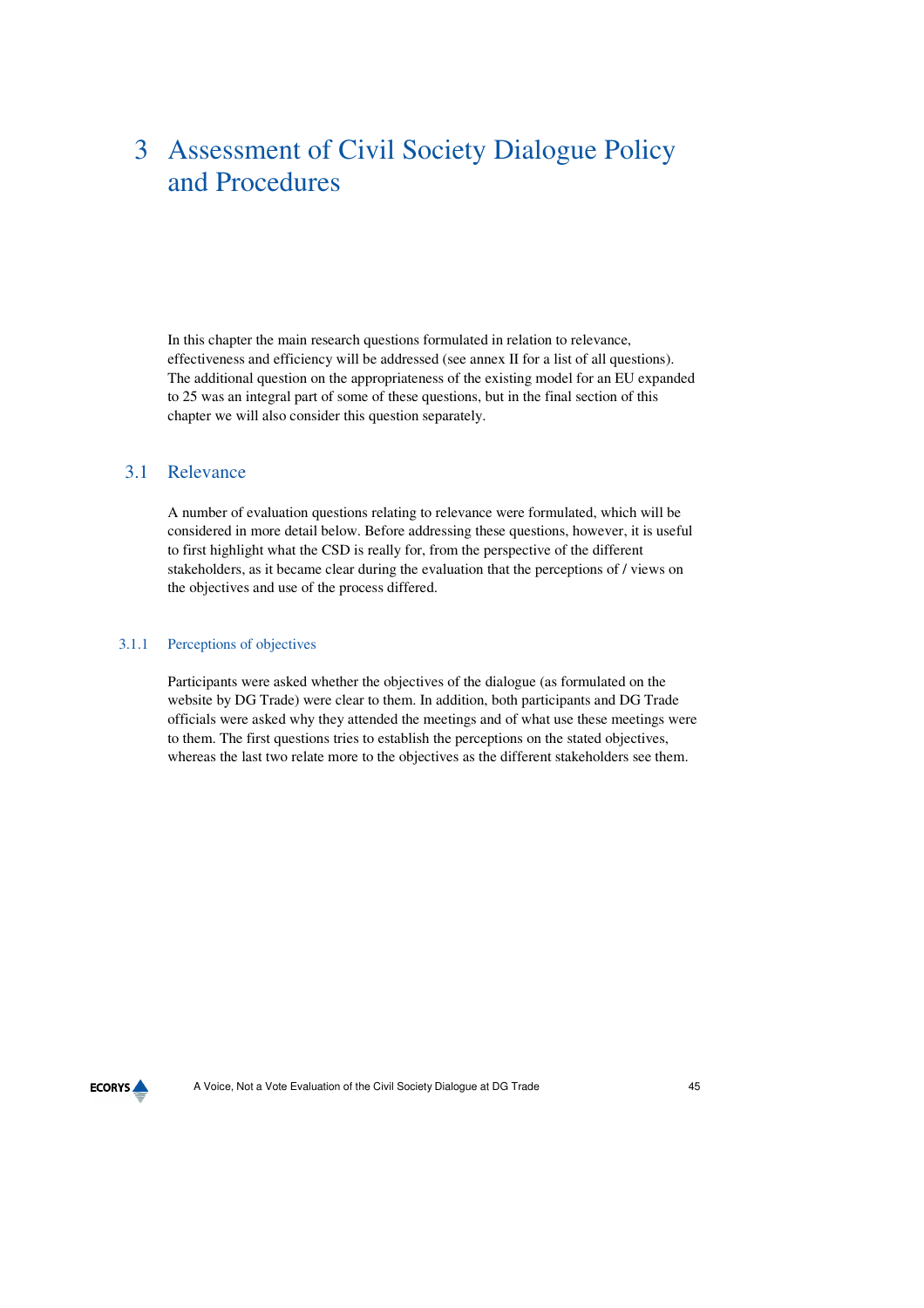

#### Figure 3.1 The objectives of the CSD are clear (response by participants' category) $^{30}$

Source: Questionnaire participants, 2006

As can be seen in figure 3.1, the objectives as formulated by DG Trade were considered to be clear by most participants. However, almost 30 percent of respondents among the NGOs said they did not agree with the statement that the objectives of the CSD are clear. This sentiment was echoed in several of the interviews, where participants asked what it was that DG Trade really wanted with the CSD? Is it to be genuine dialogue or just information exchange? Does the Commission really want to consult, or is it just viewed as an exercise in providing information on its positions without consequences for policy?

When participants were asked in the survey why they attended the CSD meetings, the two main reasons cited were "to gain a better understanding of the policy process at DG Trade" and "to gain a better understanding of the main issues at play in trade (negotiations)." These are more or less one way information flows from the Commission and not so much information *exchange*. Yet from the in-depth interviews the picture emerged that this is what the participants have come to expect from the CSD. Several participants argued that they would much rather see a more interactive set-up, where the dialogue would actually become a two-way process or true dialogue. As one respondent argued: "It could be – and is – a meeting place for stakeholders. That is good. But reaching the objective will require a number of changes."

Asked why they attended the meetings, DG Trade officials responded that they saw it as part of their job and wanted to inform the participants about their position in trade policy making and negotiations, but also to learn more about the views of civil society and take these into account. Apparently their perception is more that of an interactive process.

**ECORYS** 

 $\overline{a}$ 

<sup>&</sup>lt;sup>30</sup> Unfortunately the number of respondents in the labour representative and consumer organisations categories was very low (5 and 3 respectively but even lower for some questions), so they were grouped together with the 'other' category, which in addition consisted of academic/research organisations, international organisations and a number of network organisations and embassies.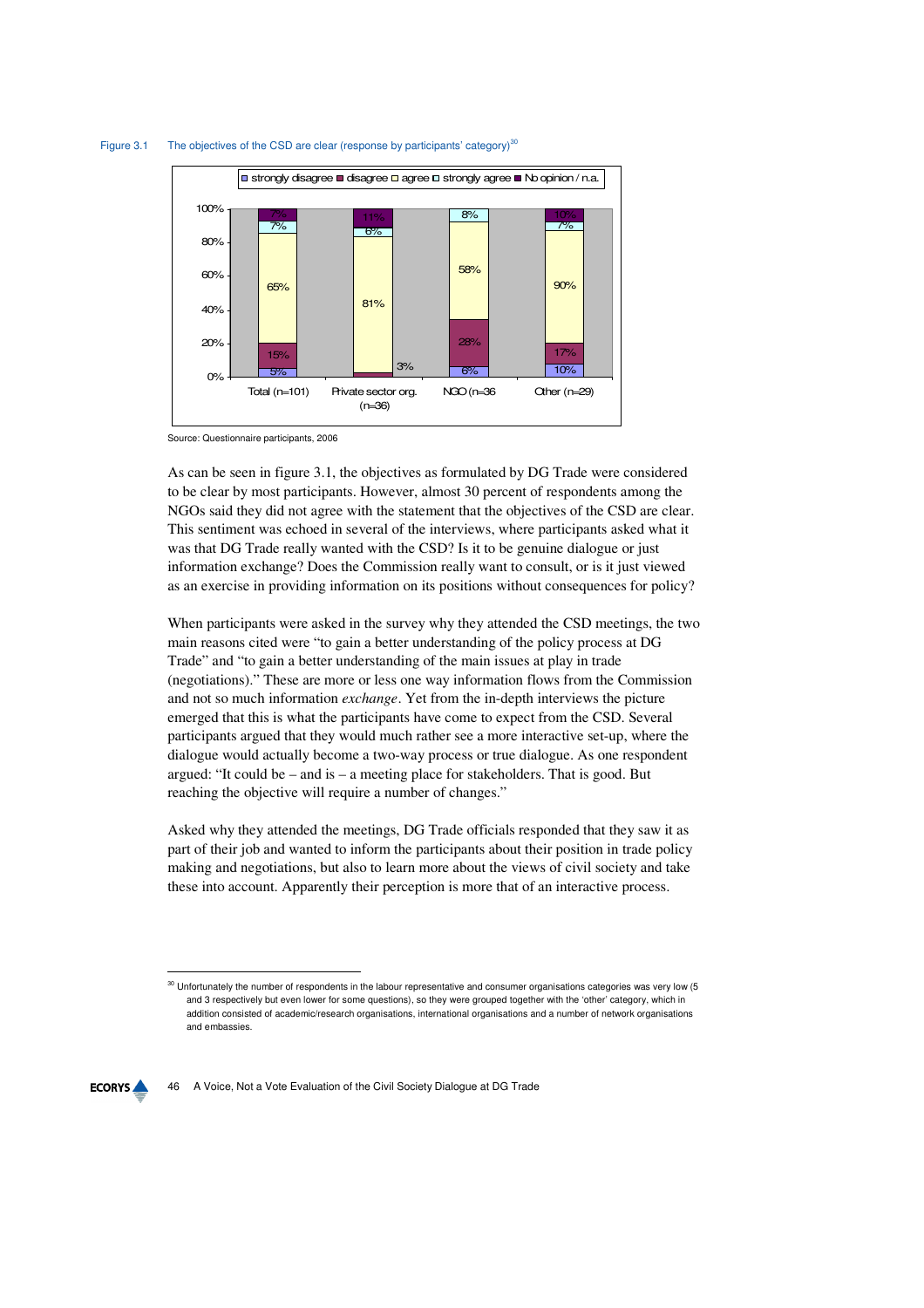Figures 3.2 - 3.7 present the three main reasons for attending the CSD meeting for DG Trade officials and for participants by major category taken from the online surveys (see annex V)





Source: Questionnaire DG Trade officials, 2006





Source: Questionnaire DG Trade officials, 2006

<sup>&</sup>lt;sup>31</sup> In total, 75 officials responded to the questionnaire for DG Trade officials. Of these officials, 63 completed the questionnaire. However, 14 of the respondents indicated they were not aware of the existence of the CSD within DG Trade, while another 26 indicated never to have attended any of the meetings. Actual responses per question therefore tend to be substantially lower than 63. In addition, many respondents ticked the "no opinion / not applicable answers.



 $\overline{a}$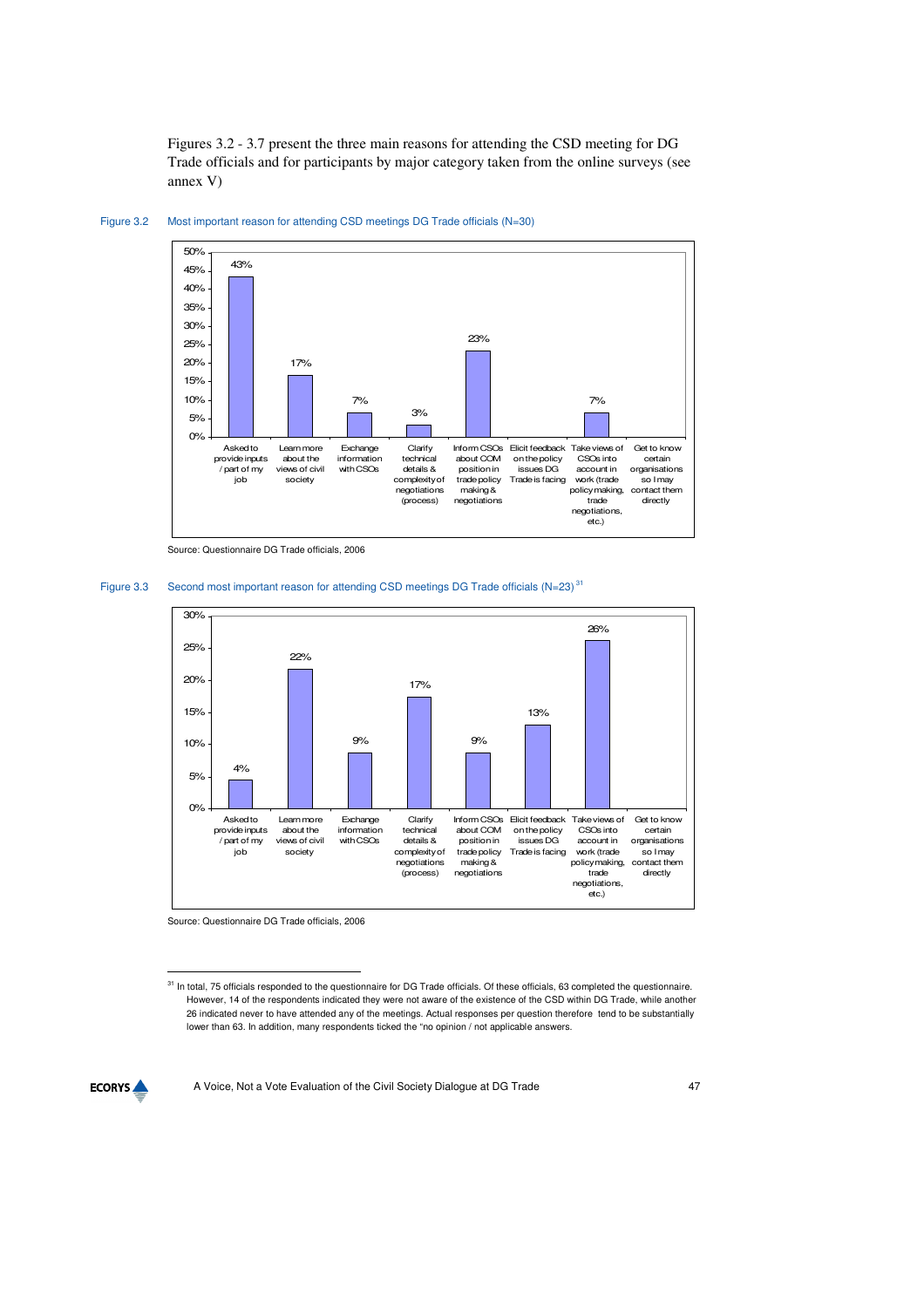

Figure 3.4 Third most important reason for attending CSD meetings DG Trade officials (N=21)

Source: Questionnaire DG Trade officials, 2006

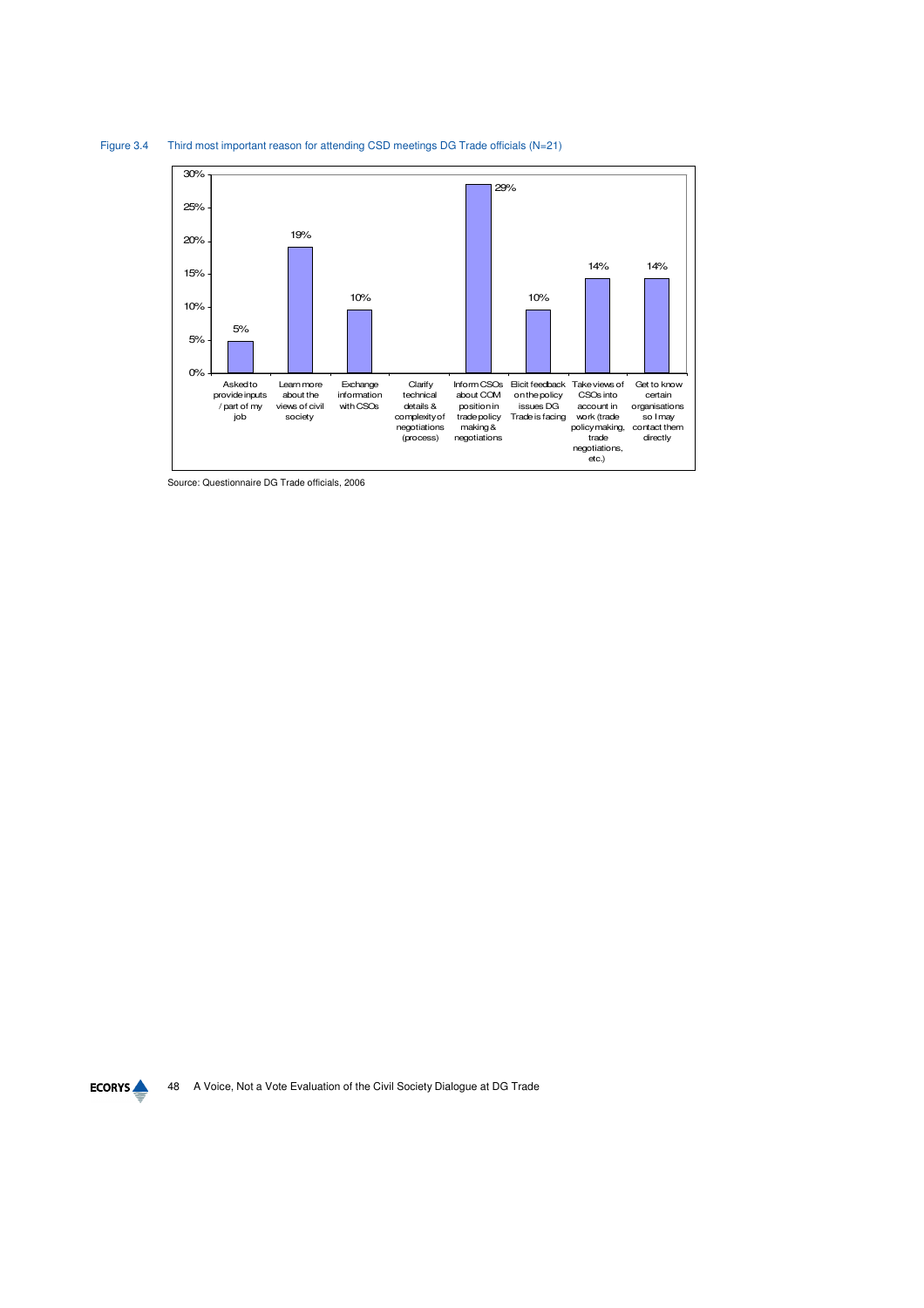

#### Figure 3.5 Most important reason for attending CSD meetings for participants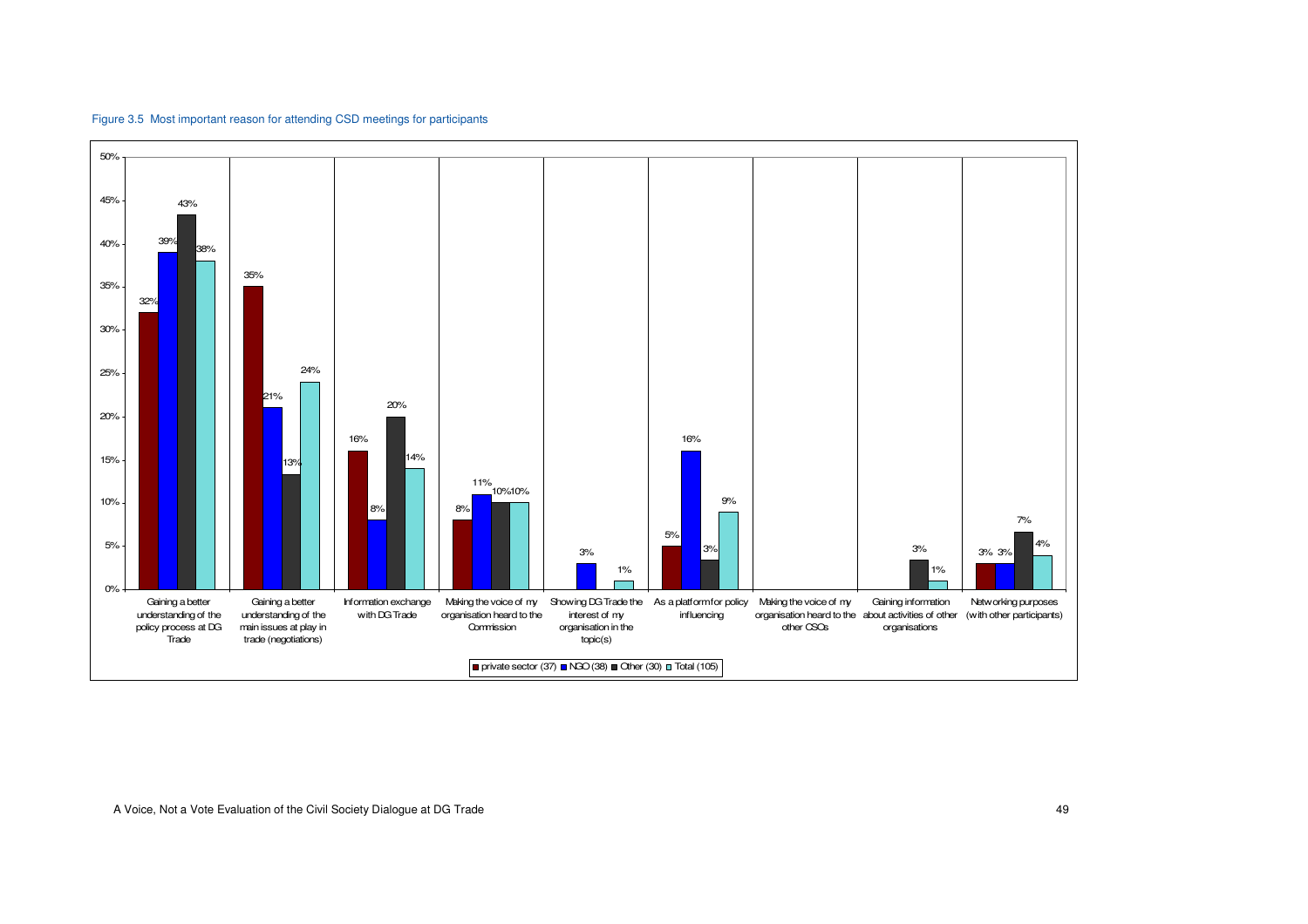

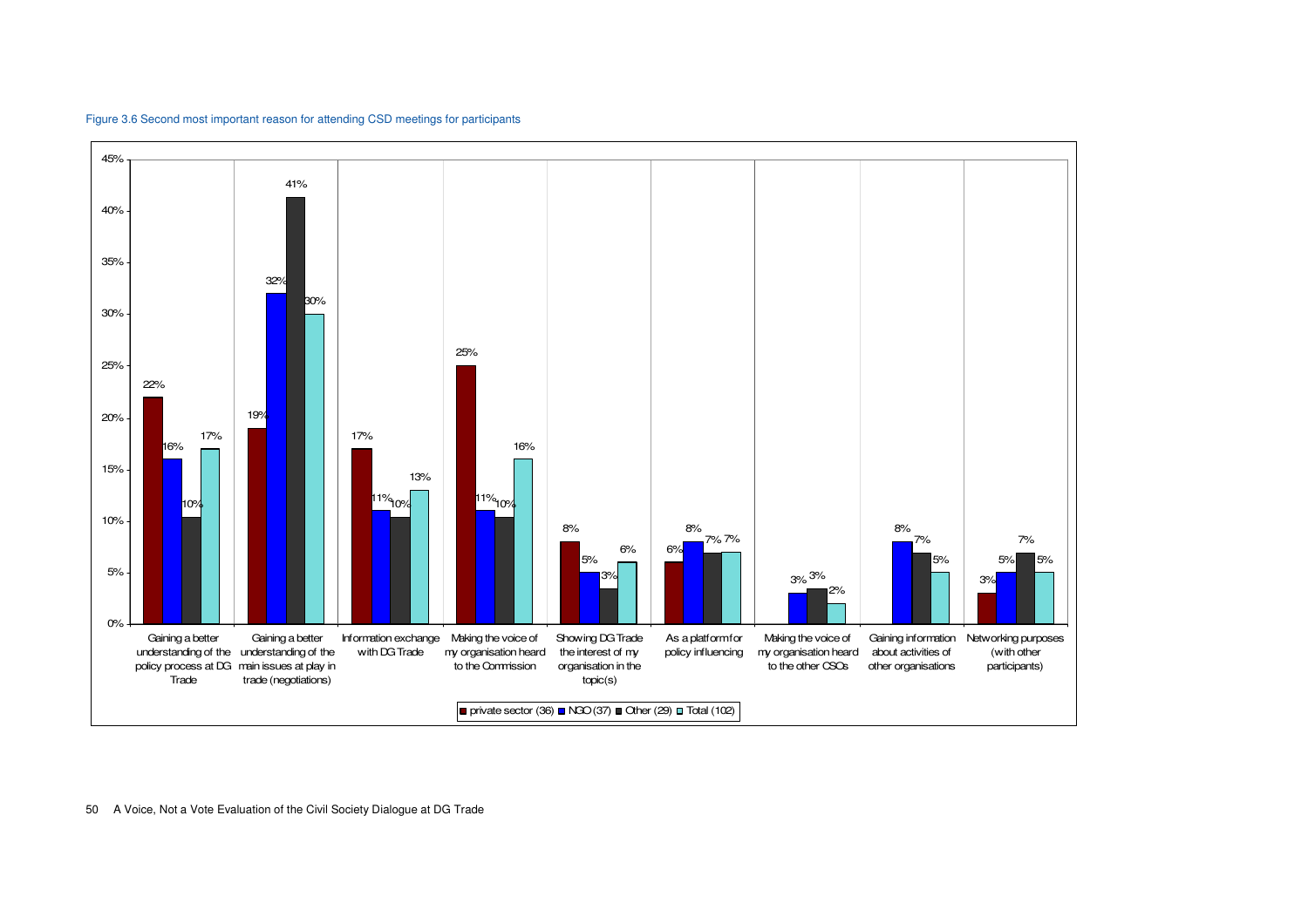

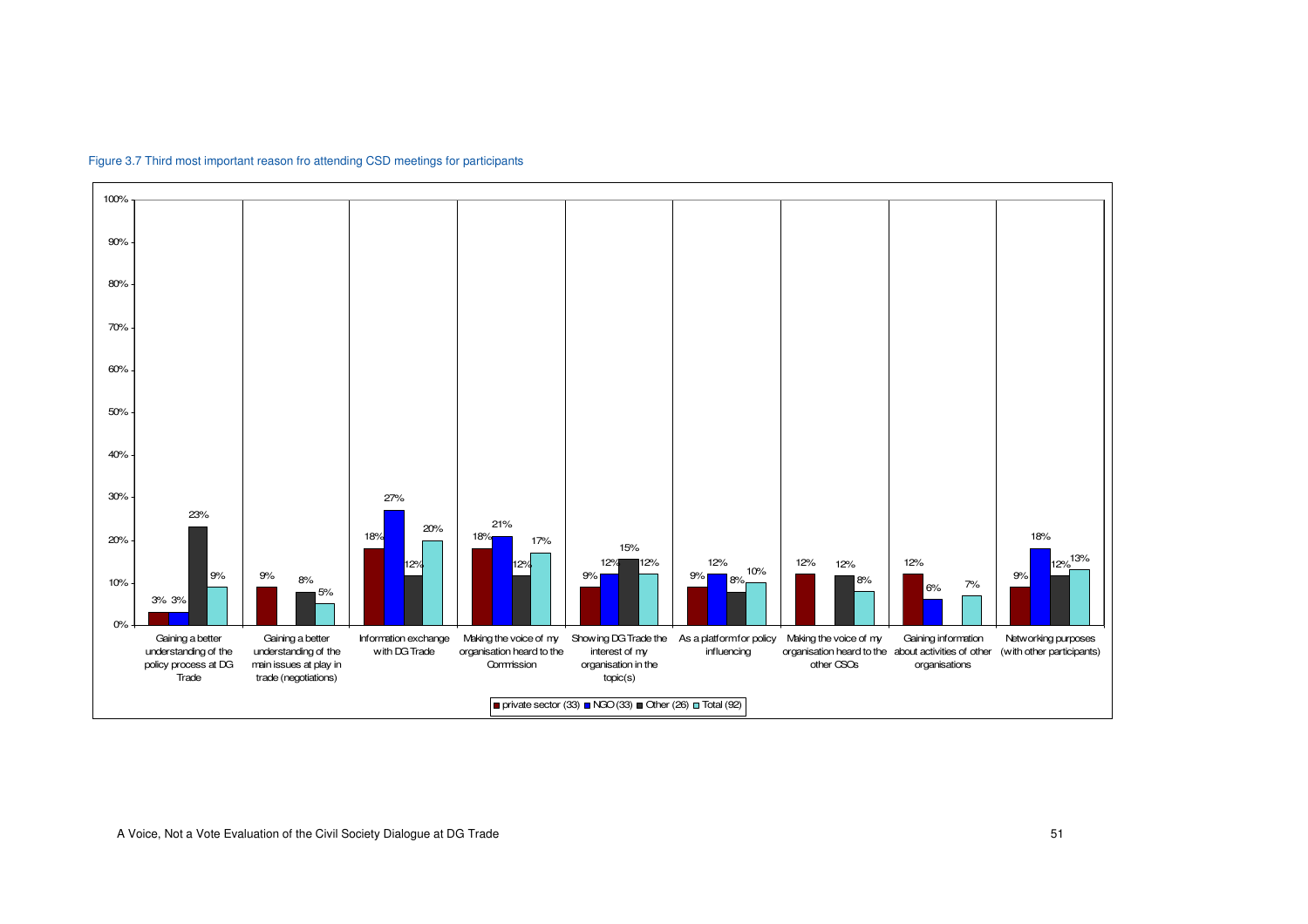#### *Usefulness*

Most interviewed DG Trade officials saw the use of the Dialogue in terms of – as one respondent put it – "keeping the finger on the pulse of civil society." In addition, the usefulness of the Dialogue was seen in part to lie in the fact that the different CSOs attending are exposed to each other's views, giving all participants a better insight into the many voices and views that the Commission is faced with and into the general complexity of trade policy making and negotiations.

Although most participants saw the use of the CSD and appreciated the initiative and efforts made by DG Trade, some, particularly in the NGO sector, have accused the Commission as using the dialogue for 'window dressing.' As opposed to a dialogue and true two-way process, it is seen by some to have become a PR exercise. This issue will be considered in more detail in section 3.2

#### *Dialogue or information exchange?*

One of the reasons objectives are not shared by all stakeholders seems to lie in the fact that the definition of dialogue itself is not entirely clear. In the Commission's White Paper on communication civil dialogue is seen to go beyond a mere one way information flow and involve listening to what citizens have to say. However, this still sheds little light on what is actually understood to be dialogue and as Fazi & Smith (2006) conclude, this problem persists at the level of the EU in general and is linked to issues of definition of civil society, representativeness and legitimacy.

From the point of view of the interviewed DG Trade officials, The CSD is an opportunity for exchange of information and views between the Commission and the CSOs. This exchange of information and views is seen an open process, not intended to try and convince or convert one another, but rather to explain positions, while it provides the Commission with an opportunity to explain the more technical details of the negotiation process and how it has arrived at certain decisions. This is what DG Trade sees as the meaning of dialogue. As such there appears to be no real intention to create a dialogue *among* the different CSOs, or rather the Commission sees this as something the participants should initiate themselves $32$ . It was also argued that in their view participants tend to be very much focused on the Commission during the meetings and not so much on each other.

As becomes clear from the previous figures, many of the participants, do not perceive the process as a dialogue between themselves and the Commission<sup>33</sup>, and even less so as a dialogue with other CSOs.

To an extent this is a reflection of the fact that trust among participants is not very high and there also seems to be doubts among participants about the commitment of the current Commissioner and his Cabinet to the CSD.

<sup>33</sup> See for instance the open letter sent to Commissioner Mandelson in 2003 by a consortium of NGOs on the CSD (Friends of the Earth Europe et al, 2003)



 $\overline{a}$ 

<sup>&</sup>lt;sup>32</sup> In a letter in reaction to an open letter sent to him by a number of participating NGOs in November 2004, Commissioner Mandelson mentions: "(T)he Commission welcomes any momentum our process generates for the dialogue to continue in configurations which you organise yourselves, off our premises, without our presence." (14 March 2005)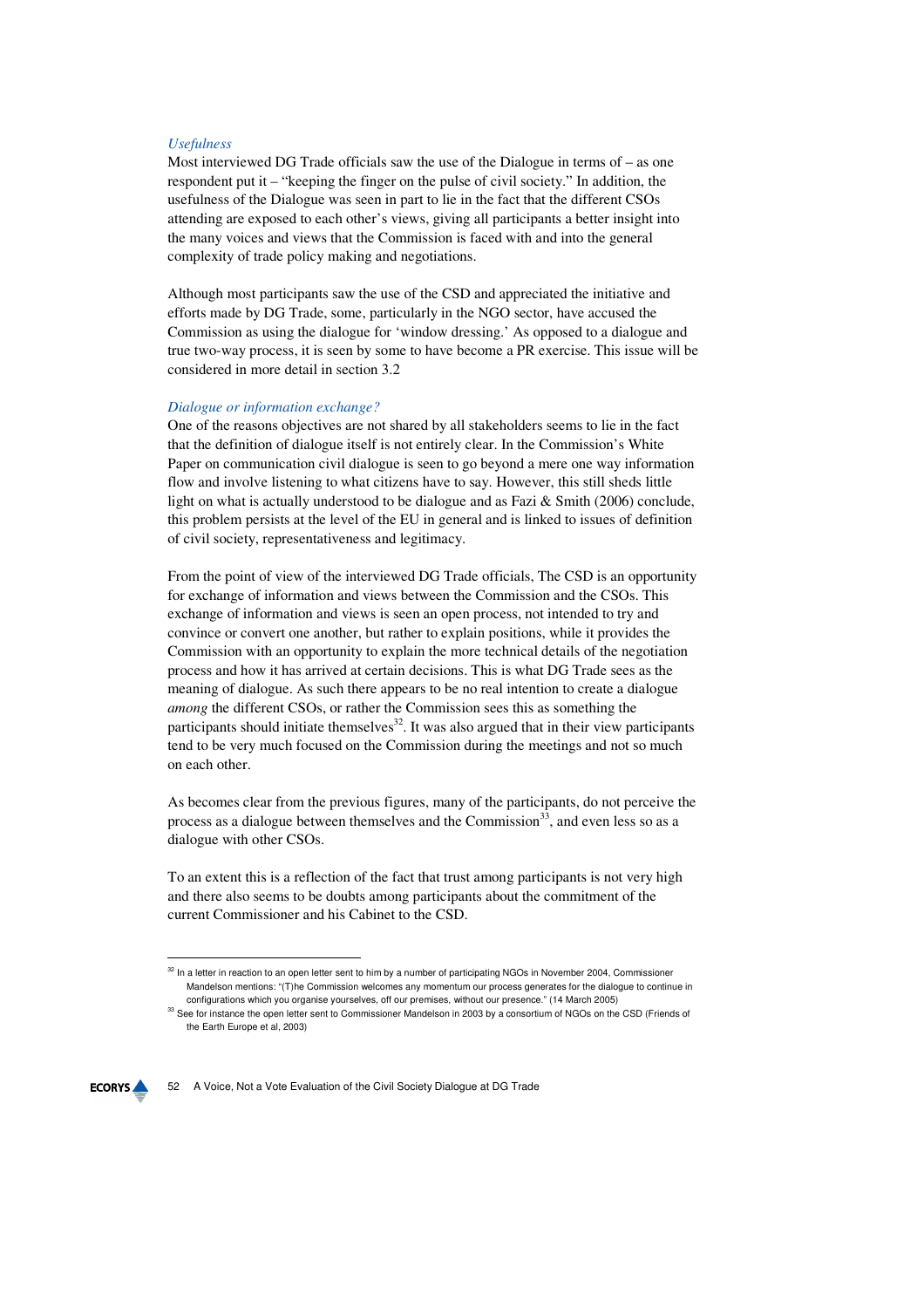#### *Trust and commitment*

Many of the interviewed participants, both business CSOs and NGOs, directly or indirectly referred to the issue of trust. Thus it was argued that attending the meetings was in fact necessary to assure a balance of voices in the face of the Commission (business representatives felt they needed to counter weigh views of the NGOs and vice versa). Many NGOs feel the Commission is more inclined to listen to business representative organisations, while some of the latter accused the Commission of leaning too much towards the NGOs.

As one respondent remarked "there is lack of trust between the two main constituencies engaged in the dialogue (business representatives and NGOs) and therefore no real dialogue takes place. Perhaps it is because the Commission is there as well and you do not want to compromise your position in front of the Commission." Others argued that the presence of certain CSOs at the meetings prevented them from discussing certain issues, which gave away too much strategic information. They preferred to discuss these matters bilaterally with the Commission in informal meetings.

This limited level of trust is perhaps exacerbated by the fact there is a sentiment, especially among NGOs, that the current Commission is not as committed to the process as the previous one under Mr. Lamy was.

Finally, the issues above are all in some way linked to a more general debate about the representativeness of CSOs and their legitimacy as actors in the EU democratic process.

#### *Representativeness*

An issue that was raised by different stakeholders was that of representativeness. Three different perspectives can be distinguished. First of all many DG Trade officials stressed that they were only formally accountable to the Member States and to the European Parliament. They are seen to constitute the representative democracy of Europe, while civil society only plays a role as a sounding board. In some cases officials openly questioned the representativeness for civil society of the CSOs participating in the dialogue and more specifically the NGOs.

In addition several officials stressed that in their view DG Trade is not accountable to CSOs; its mandate comes from the member states and it is accountable to these and to the European Parliament. The CSD fits in with the policy to give civil society a voice, not a vote.

Second, and in line with the first view, many business and membership CSOs participating in the dialogue openly questioned the legitimacy of especially the NGOs. They argued that where they represented a 'tangible' constituency (members, or umbrella organisations representing organisations with members), NGOs often had no such direct membership base. These two perspectives must be seen as part of a more general debate at the EU level (and beyond) on who, or what really constitutes civil society and to whom they are accountable (see box 3.1).

# **ECORYS**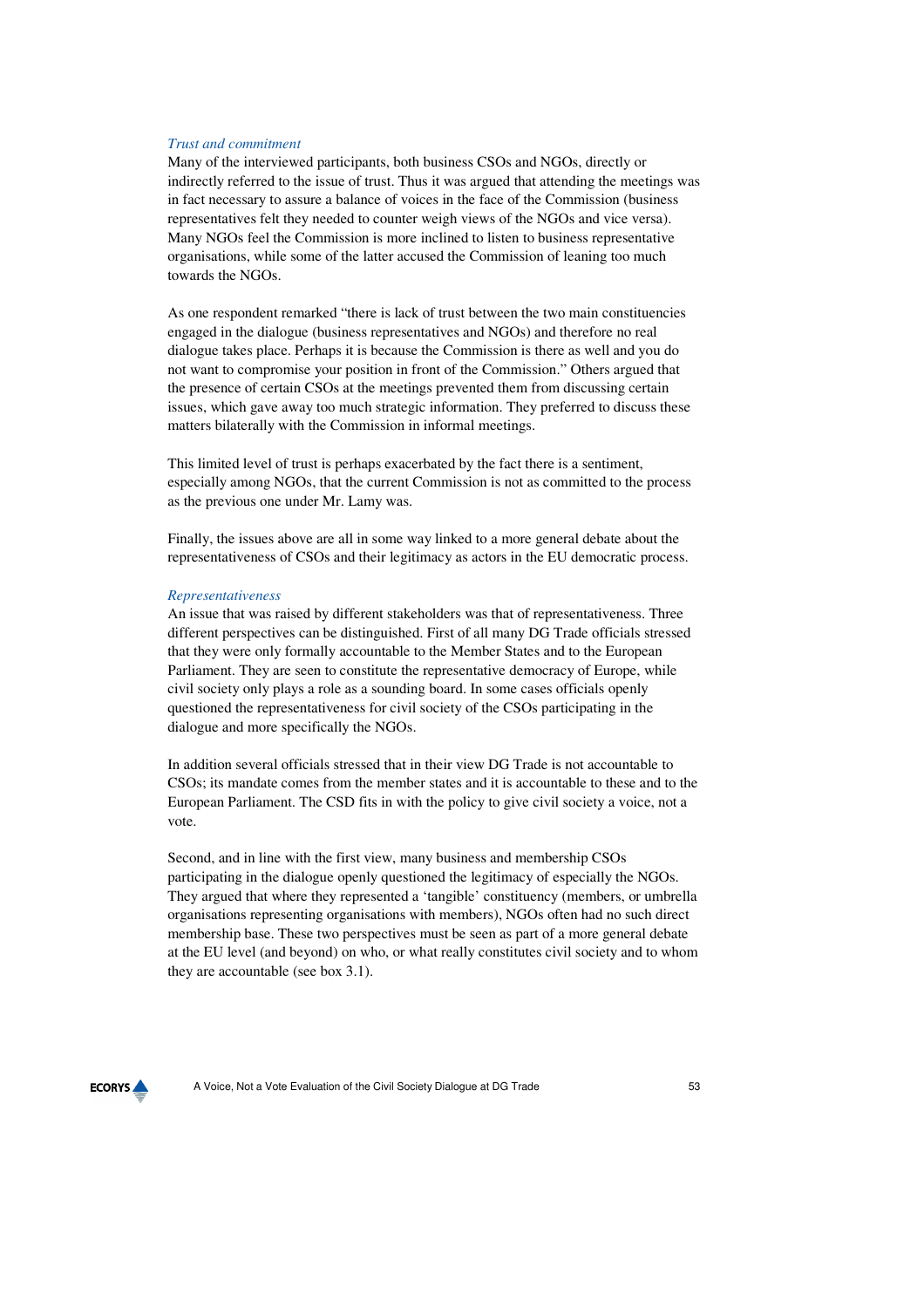#### **Box 3.1 The debate on representativeness and legitimacy of NGOs**

In their study of civil dialogue in the EU, Fazi & Smith (2006) elaborate on the issue of representativeness of NGOs by presenting it as one of the two dimensions of the governance debate, the second being legitimacy. They argue that representative and participatory democracy complement rather displace each other and that NGOs representativity cannot be assessed in the same way as that of the actors in representative democracy. It is more relevant to refer to their legitimacy rather than representativity, which derives from a complex set of  $$ more qualitative – factors, such as authority and participation; expertise, performance, and trust and reputation. Legitimacy, it is argued, must thus be seen in terms other than elections and numbers. Next to the question of whom they represent, the question of accountability of NGOs has played an increasingly important role in the debate.<sup>34</sup>

A third perspective on the issue of representativeness, as expressed by several of the NGO participants, concerned the definition of civil society itself. These organisations lamented the fact that certain business representatives were part of the dialogue, as they do not see them as representatives of civil society but rather as interest groups for capitalist organisations. Moreover, it is felt that these organisations already have better access to the Commission and the latter is more inclined to listen to them anyway.

It must be noted that these perspectives are not shared by all participants and should not be seen as black and white. Several of the interviewed participants did acknowledge that the dialogue brings together parties that would have otherwise not interacted at all. As to the composition of the participants on respondent argued "[the actual balance of participants] doesn't matter to me. In a dialogue, it is the force of the argument that matters." Others indicated that the composition of participants was not in itself a problem, but that perhaps the dialogue should be complemented by meetings with only NGOs.

These main issues of perceptions of objectives, usefulness, trust and representativity are all in some way interlinked and embedded in more general discussions and debates. We now turn addressing the main evaluation questions. The answers to these questions have to be seen in light of these main issues and debates.

#### 3.1.2 EC policies

 $\overline{a}$ 

# **1. How does civil society dialogue fit into DG Trade's overall commitment to transparency and good governance?**

Most interviewed CSOs, as well as respondents to the questionnaires found the process to be open and transparent (see figure 3.8). Whether critical or not about the specifics of the process, the majority of participants consider the CSD a unique and commendable initiative by the Commission. Most participants also understand that the Commission is not always able to give all information with regard to its position due to the very nature of negotiations. However, some participants did argue that the Commission could be clearer about the direction that it is taking in negotiations and that some issues were only presented to them 'after the facts.'

<sup>&</sup>lt;sup>34</sup> As one respondent argued "NGOs are only accountable to themselves."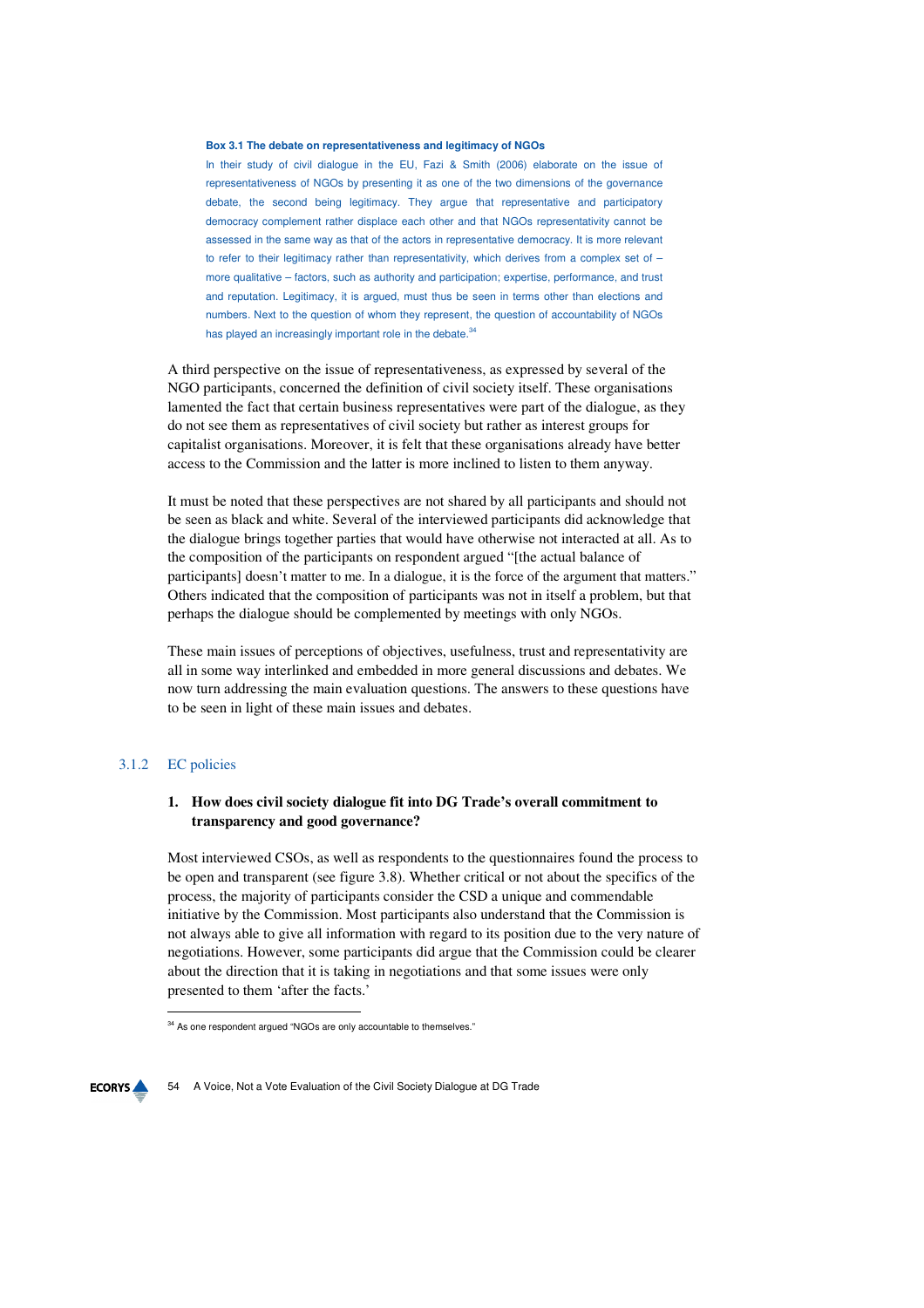#### Figure 3.8 Openness of the CSD process according to participants (N=100)



Source: Questionnaire participants, 2006

Some respondents, from both sides of the table, mentioned this openness also has some drawbacks: due to the open and broad nature of the dialogue, discussions can sometimes take on a very general nature, while many participants in fact are hesitant to engage in true dialogue but rather resort to statements of (known) positions and views. This is related to the issues of trust referred to in the above.

Within DG Trade, increasingly the CSD is seen as a necessity in modern democracy that has increased the transparency of the Commission's work (see figures 3.9 and 3.10).

#### Figure 3.9 The CSD is a necessary element of the Commission's policy on openness and transparency (N=50)



Source: Questionnaire DG Trade officials, 2006

**ECORYS**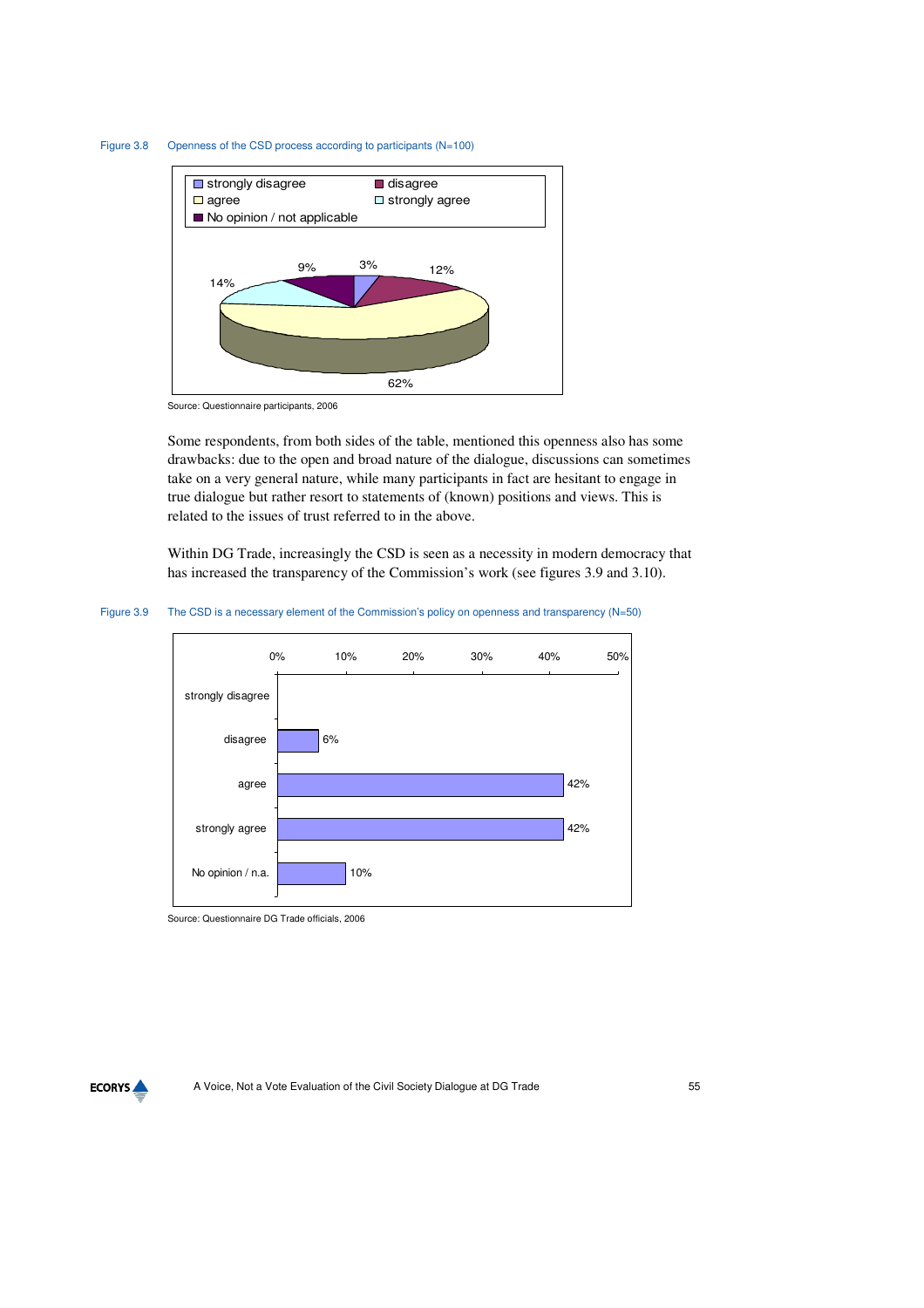



Source: Questionnaire DG Trade officials, 2006

Many also regard it as an exercise in transparency that complements the bilateral and informal contacts that most officials also have with CSOs. Although in bilateral meetings more technical and specific issues can be discussed at working level, such meetings are less open. The CSD serves to reach a broad audience and should provide a more general overview of the state of affairs and the position of DG Trade in international trade negotiations and policies. As one official remarked: "I don't see [the CSD] as separate from general contacts I have with civil society."

The formalisation of the process has thus added to transparency, yet not replaced existing channels of contacts.

#### *Minimum standards for consultation*

Addressing this evaluation question also requires looking at the minimum standards for consultation, as formulated by the Commission in 2003. The findings of a brief assessment of these standards based on the interviews, surveys and documents analysed are summarised in table 3.1.

| <b>EC Standard</b>                          | <b>DG Trade performance</b>                                           |
|---------------------------------------------|-----------------------------------------------------------------------|
| Clear content of the consultation process   | $=$ SATISFACTORY                                                      |
|                                             | Agenda is published online, yet often – especially with regular       |
|                                             | meetings involving general updates – not very specific. Also due to   |
|                                             | ongoing nature of the CSD                                             |
| <b>Consultation Target Groups (relevant</b> | $=$ GOOD                                                              |
| parties have an opportunity to express      | The CSD process is a very open process; all parties interested in     |
| opinions)                                   | trade policy and issues can register for the dialogue and participate |
|                                             | in the meetings. The only real requirement is they be non-profit      |
|                                             | organisations. DG Trade does not directly invite participants itself. |
| Publication of consultations on the         | $=$ SATISFACTORY                                                      |
| internet                                    | Minutes and reports of the meetings are published online, although    |

#### Table 3.1 Performance of CSD at DG Trade on EC minimum standards for consultation

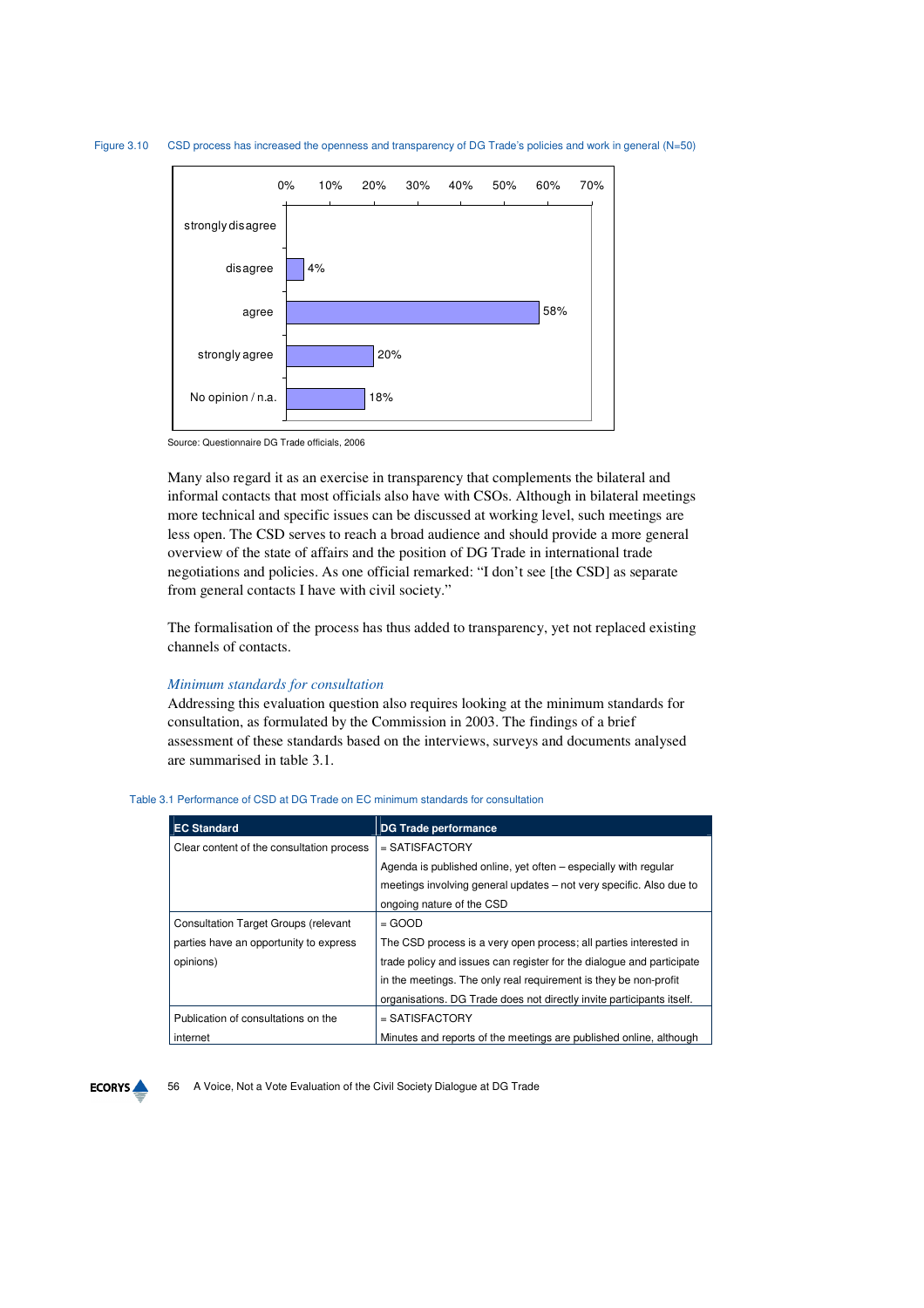| <b>EC Standard</b>                       | <b>DG Trade performance</b>                                          |
|------------------------------------------|----------------------------------------------------------------------|
|                                          | these tend to be brief and the practice if not always consistent;    |
|                                          | Trade SIAs, an integral part of the dialogue, do follow standard     |
|                                          | procedures.                                                          |
| Time limits for consultation (sufficient | $=$ SATISFACTORY                                                     |
| time for planning and response to        | Participants are notified in time through the website and sent       |
| invitations and written contributions)   | reminders. Timeframe for written comments adequate, although for     |
|                                          | general and ad-hoc meetings not very relevant. Some complaints       |
|                                          | from participants that they are not involved in discussions on trade |
|                                          | policies in timely manner (see under effectiveness)                  |
| Acknowledgement and feedback             | $= WEAK$                                                             |
|                                          | Many complaints about limited and inadequate feed-back (see under    |
|                                          | effectiveness)                                                       |
|                                          |                                                                      |

# **2. How does the process fit with DG Trade's strategy for communicating about trade policy?**

The CSD is seen by DG Trade as an important channel for communicating about trade policy. Besides providing the participants with information on trade the trade policy process and state of play in negotiations, several officials also mentioned they saw the dialogue as a way to "take away their fears and explain realities of negotiations", thus demystifying trade negotiations.

As CSOs are not only seen to reflect or represent the views of certain parts of civil society, but may also shape public opinion, some officials also mentioned the role that the CSD has to play in 'selling the results' of negotiations. Although there are limitations about the details of what can be communicated on for instance actual trade negotiations, the CSD is a good channel for communication on the process of trade policy making and negotiations and can provide insights into the general position and direction of the Commission.

In general, DG Trade's communication policy has been increasingly geared towards reaching EU citizens and increasing transparency of EU Trade policy making. Thus relations with the press have been intensified and output through these channels increased, as well as taken on different forms (for instance, a short documentary on the Commissioner's visit to China was aired on Sky News). Similarly the communication department focuses on (improving) relations with educational and academic institutions – aiming to instil in students knowledge of and interest for EU trade policy making.

As such, the CSD fits in well with the policy of open communication about trade and can be seen as part of a more general strategy at the Commission level.

**ECORYS**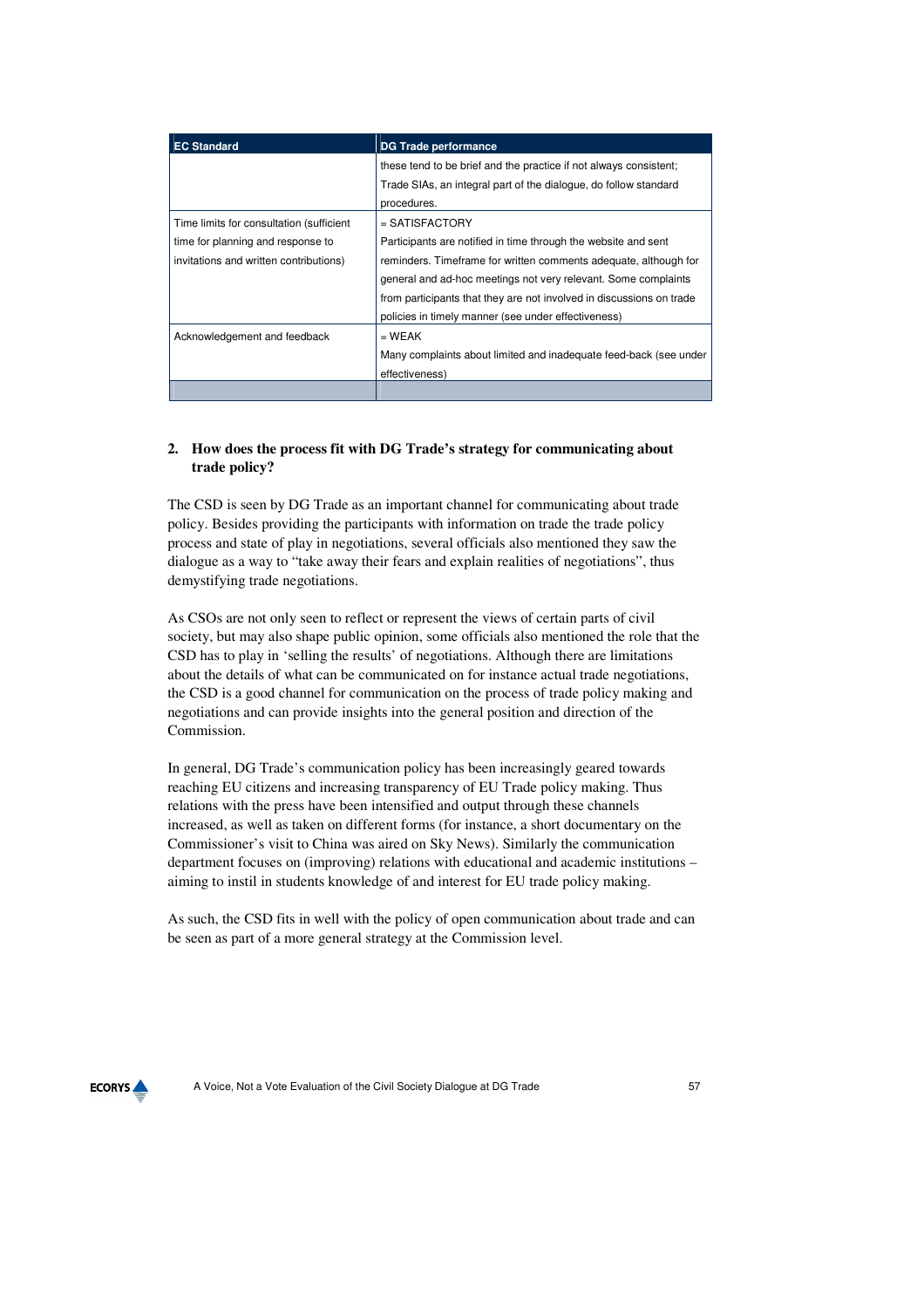### 3.1.3 Civil society needs

There is an overall feeling among interviewed participants that the CSD fulfils a need, which was also reflected in the results of the questionnaire (see figure 3.11).



Figure 3.11 Opinion CSD participants on whether CSD fulfils a need (N=102)

Source: Questionnaire participants, 2006

### **1. What are the needs and expectations of the participating CSOs regarding the CSD process and procedures?**

Although there is general consensus on the part of all participants that the CSD fulfils a basic need of CSOs, it became clear that what many CSOs really want and expect is impact, although it was not always clear what was meant by this, as none of the participants seemed to expect a one on one adoption of their positions in policies or legislation. It appears what is meant here is more a general impact on the strategic directions of EU trade policies and negotiations. Hence the recurring complaint about the fact that the process is not so much a dialogue, but rather an open exchange of information (see the discussion in section 3.1.1). Many of the interviewed CSOs expected a true dialogue to achieve more impact in terms of policy influencing. As it stands, most CSOs considered other channels, particularly bilateral contacts with the Commission, as more relevant in terms of trying to achieve impact on policy. This, however differed per participant, depending on to which extent they actually had access to policy influencing channels. Those with limited other channels are likely to have higher expectations of the CSD as a policy influencing platform..

Other expectations included timeliness of consultations, follow-up and feedback to the issues put forward during the meetings and general clarity about how the Commission sees the CSD and what it wants out of it.

It must be noted that expectations of the process may have been adjusted over time, as several participants indicated they were disappointed with the actual achievements of the process and their expectations were therefore not (or no longer?) very high.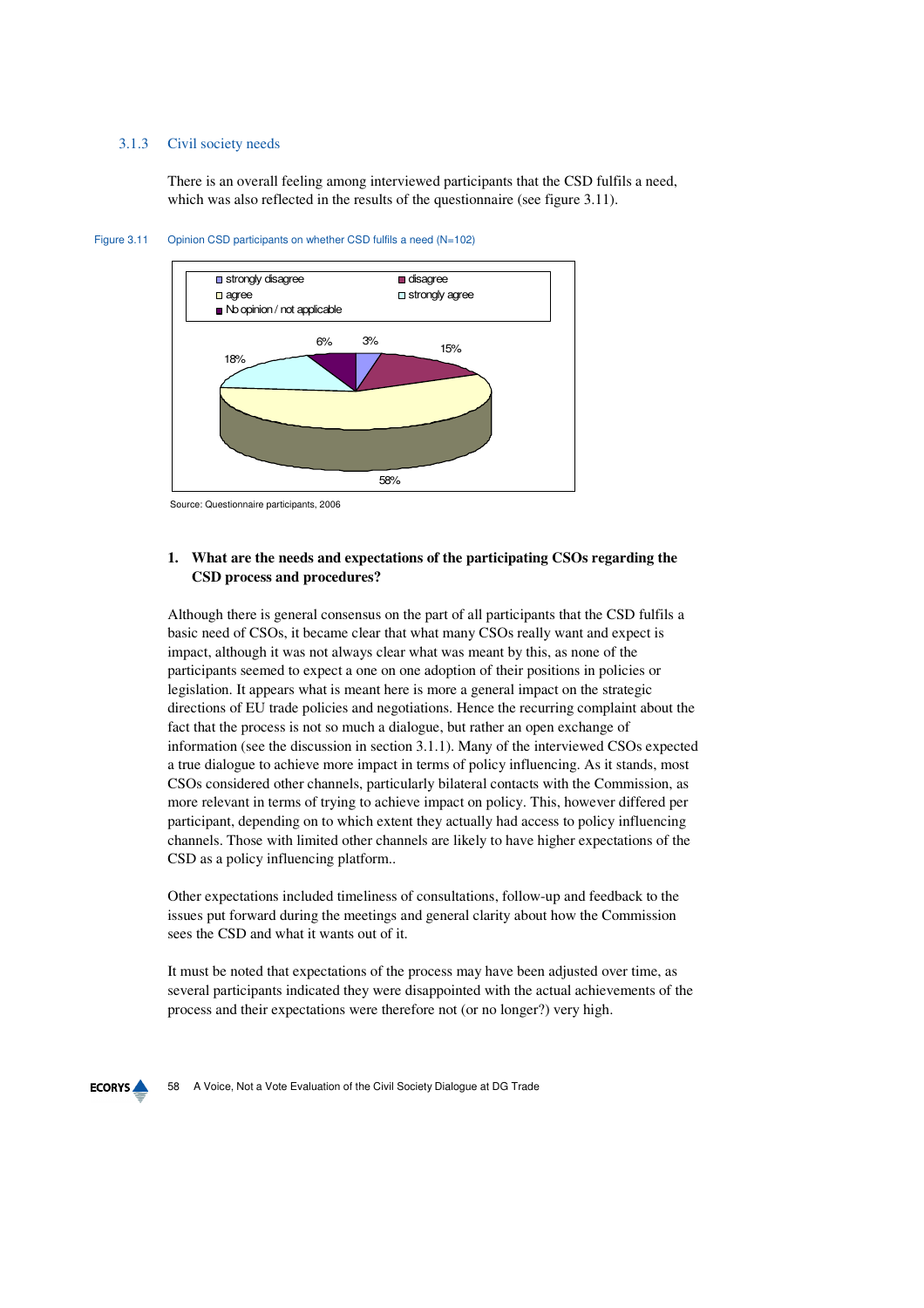The participants are aware of the sensitivity of some of the information involved in trade negotiations and don't seem to expect to be fully informed about specific details of for instance offers and requests, yet several respondents did expect to be informed about the general strategic directions of the Commission.

In addition, reference was made to the difference between the technical and the political dimension of the dialogue. The level of technical detail may vary per theme and/or per DG Trade official presenting at the meeting, but as one respondent argued "(…) officials do not always catch the political message sent in certain questions … it is through this political dimension that the Commission can give a signal that the help from NGOs would be useful."

# **2. What are the perceptions of the CSD on the objectives of the CSD; did participants understand the objectives (are they clearly formulated)?**

This question was discussed in detail in section 3.1.1. There is obviously room for improvement in terms of clearer formulation of objectives, taking into account the different views and perceptions of the participants. Although DG Trade should still formulate these objectives, it would be useful to consult the main stakeholders on this formulation, to be sure they are understood and shared by all.

# 3.1.4 Trade officials' needs

# **1. What are the needs and expectations of DG Trade officials regarding the CSD process and procedures?**

As described in chapter 2, after the debacles of the MAI and the Seattle WTO Ministerial, there was an acute need for DG Trade to understand better the views of CSOs and to learn from these views. Next to this need to understand civil society, DG Trade officials also expect that the dialogue will enable them to explain their position. There is thus a need for CSOs to understand DG Trade's position, but more generally for them to understand the reality of trade negotiations.

In addition the CSD is seen, as one official argued: "[to] take the sharp edges of the democratic deficit." As we will discuss in more detail in section 3.2, some participants have explained this expectation in terms of window dressing.

Although most interviewed officials did not expect all participants to be convinced by their argument (there is no intention to 'convert them'), many did feel that through the dialogue, CSOs would come to see things more 'their way'. This can take some of the sting out of the arguments of CSOs, which were initially quite aggressive and activist, according to several of the interviewed officials. In the words of one official: "We see [the CSD] as a forum to transmit our message and position within the WTO and within FTAs and bilaterals. In addition we collect opinions and discuss. This works quite well as long as expectations are not too high."

The needs and expectations of the process in general can thus be summarized in terms of mainstreaming civil society into trade policy.

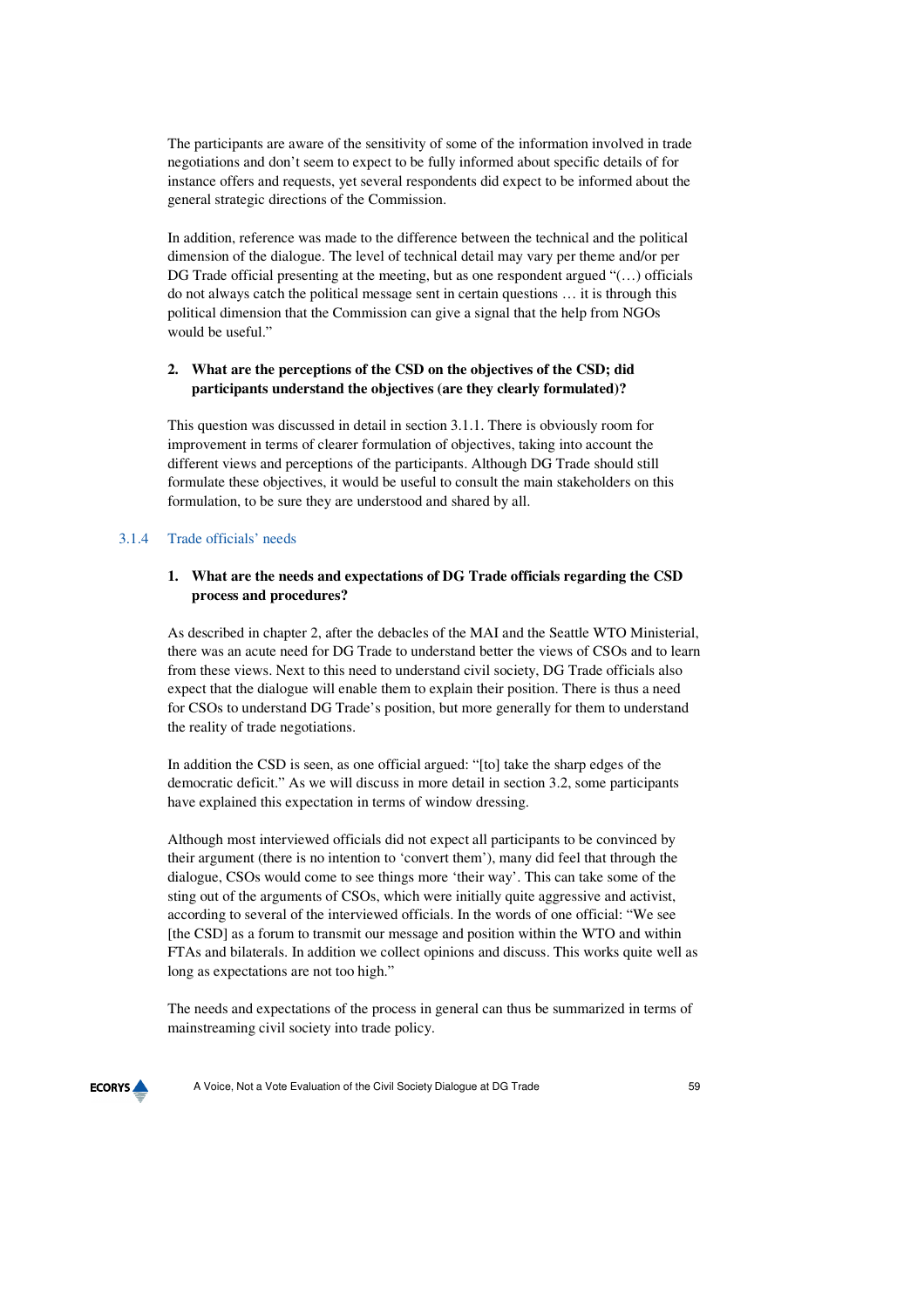Still, expectations also seem to differ among DG Trade officials. While some argued that they expected CSOs – through the CSD – to give their views on the fundamental issues relating to the multilateral trading system (e.g. development issues, environmental issues, etc.) and not to play a part in the actual technical details of individual trade negotiations, others argued that they were by now well aware of these fundamental issues and expected technical, well informed inputs and suggestions that could be operationalised. There thus seems to be a tension between the political and technical dimension of the dialogue, although this can in part be explained by the area covered and the type of CSO referred to. In some instances the discussions can be about very specific issues (e.g. preferential rules of origin) and discussions tend to take on a more technical nature. In addition, comments from a development NGO are expected to be less technical than those from a specialized business representative organisation.

#### 3.1.5 Ownership

# **1. To what extent do the stakeholders feel they own, and are capable of influencing, the process and procedures?**

Among the surveyed participants approximately half indicated that they felt the dialogue is a two-way process, which is owned by all major stakeholders (see figure 3.12)

Figure 3.12 Opinion CSD participants on whether the CSD is a two-way process / ownership by all stakeholders (N=101)



Source: Questionnaire participants, 2006

From the interviews a somewhat different picture emerged. Many of the interviewed participants were members of the Contact Group. Considering their role in the planning and topics of meetings, these Contact Group members generally felt that they were able to influence the process and procedures. However, the interviewed participants not belonging to the Contact Group tend to see it as process that is primarily driven by the Commission. In part this has to do with limited understanding of how the process works, as all participants can call for meetings on a specific subject.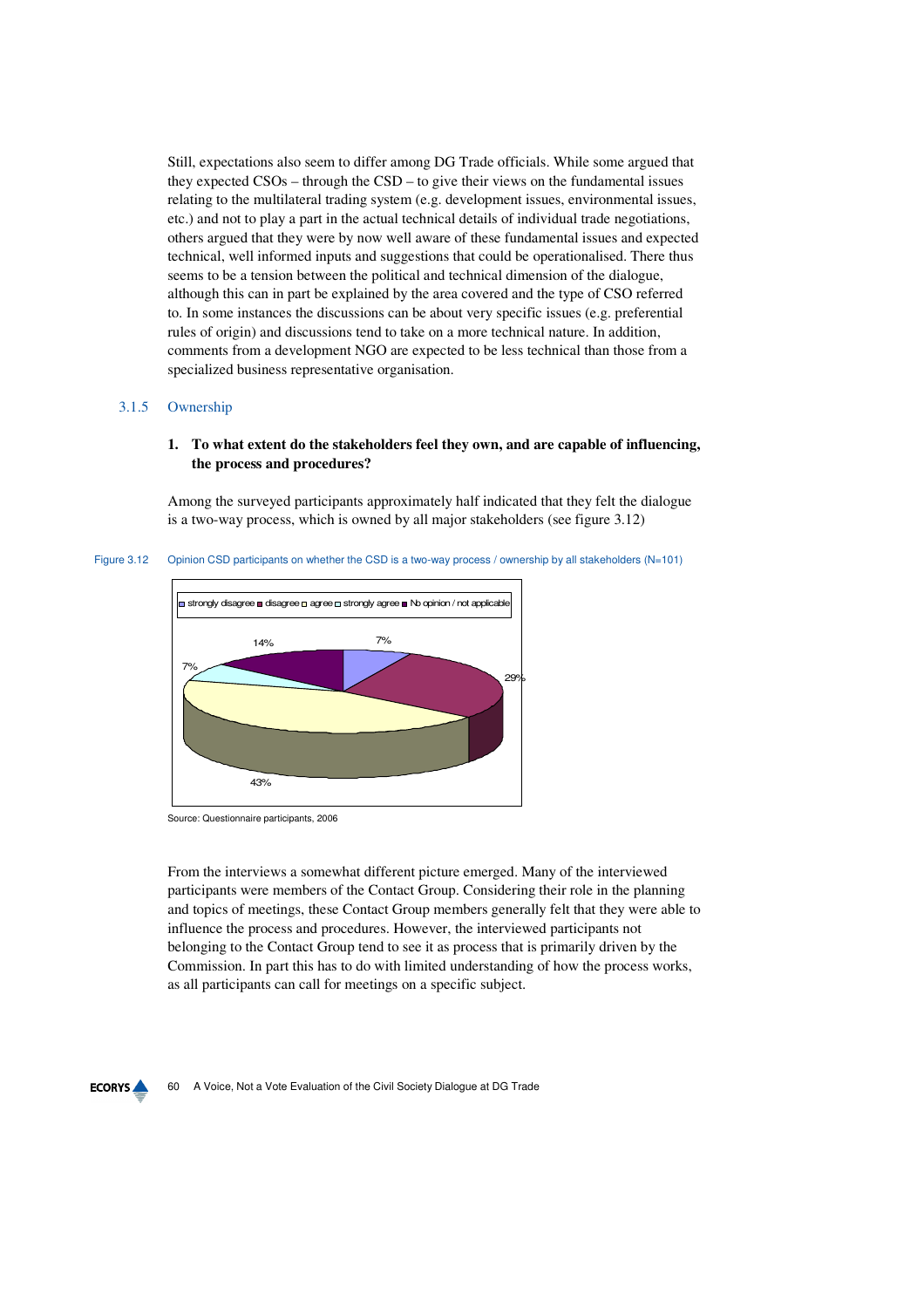### **2. How were objectives set / formulated?**

Objectives as published on the website were formulated by DG Trade in 1999 under then Commissioner Pascal Lamy and Director Robert Madelin. According to DG Trade this was done in consultation with the stakeholders.

#### 3.1.6 Topics

# 1. **To what extent are topics of individual meetings (experienced as) relevant and specific?**

Topics of the meetings were seen by most interviewed participants as relevant, although sometimes too general. Relevance and usefulness of the individual meetings and topics discussed there also depend strongly on the officials present at the meeting (their level of expertise or knowledge of the specific issue).

These findings were confirmed by the finding from the survey, as figure 3.13 illustrates

Figure 3.13 Opinion CSD participants on whether topics of meetings are specific and relevant (N=100)



Source: Questionnaire participants, 2006

However, some critical remarks were made about the general meetings and the extent to which these were useful for real dialogue. As one interviewee argued: "(...) if the topic is (the) latest WTO news, it is obvious it will not be a meaningful dialogue, but if the topic is something that the DG is drafting a communication about, or a topic on which there is no process or major attention, then it can be more meaningful, I believe"

### **2. To what extent do the topics of the individual meetings reflect the needs and expectations of the different stakeholders?**

Most participants interviewed and surveyed felt the topics reflected their needs and expectations. Although not all topics were always relevant to all, this was accepted as a consequence of the broad base of participants. As all participants can make suggestions for topics, sometimes more specific issues will be discussed, which will attract only a selected number of CSOs for which this topic is relevant. For instance, at a meeting on

# **ECORYS**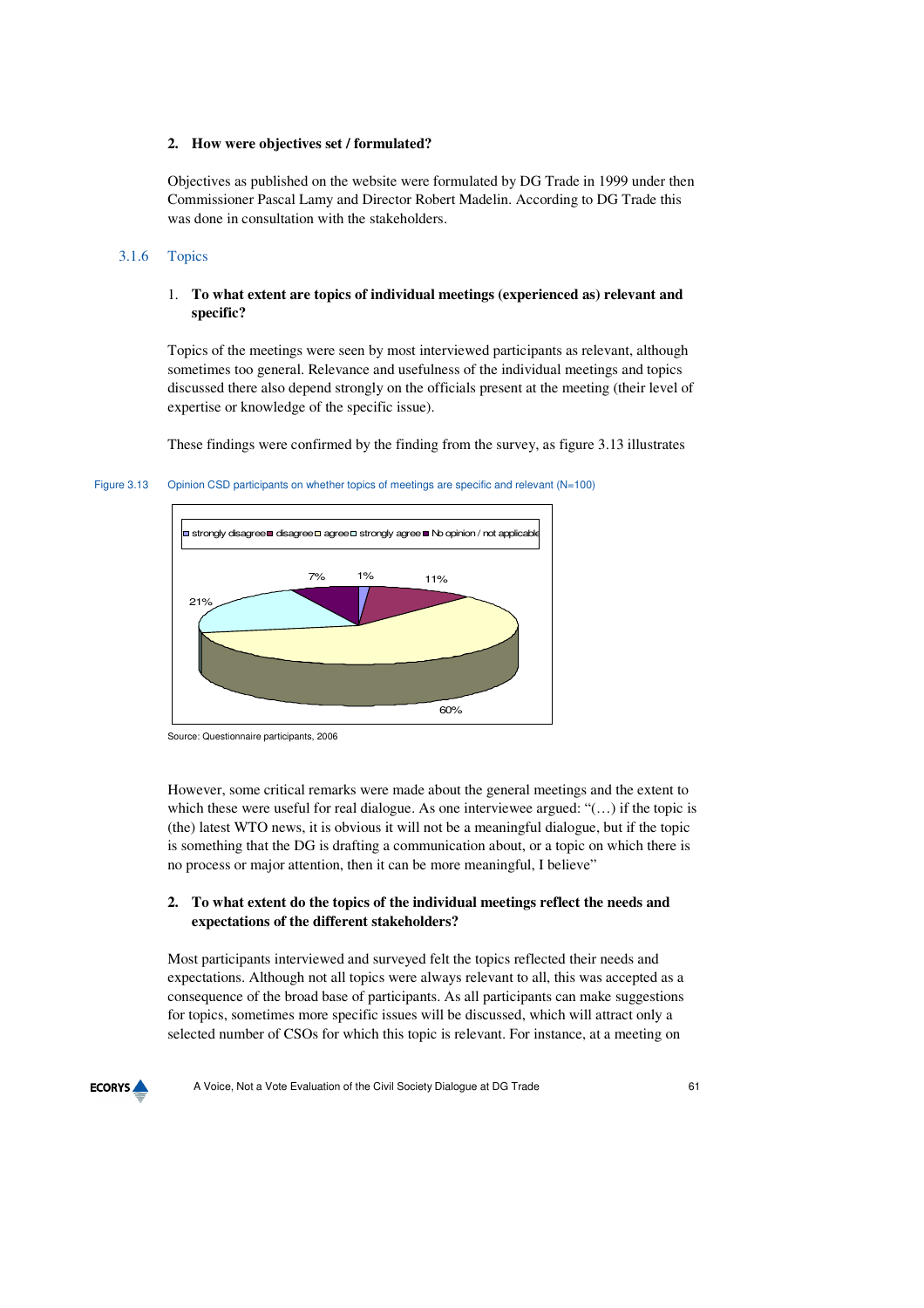preferential rules of origin mostly business representatives were present, while the SIA meetings tend to attract more NGOs, and discussions on Agriculture and the Agreement on Agriculture (AoA ) negotiations representatives of Agri(business), as well as NGOs, etc. This set up is generally appreciated

There does seem to be some consultation fatigue though, especially with the general updates. This probably is in part due to the current state of play in the WTO negotiations, which have stalled, and fact that some of the more controversial issues, have already taken place, while others were discussed during initial offers, which are currently just being updated and no longer involve substantial issues. On the other hand, the format of particularly the general meetings may also play a role in this observed consultation fatigue. A point we will return to in the next section.

# 3.2 Effectiveness

### 3.2.1 Perceptions of the process

# **1. How is the process perceived by senior and middle management within DG Trade and in other DGs, and by the officials called upon to provide contributions to it?**

The DG Trade officials interviewed were all in some way directly involved in the CSD, for example as regular contributors to the meetings. They all perceived the dialogue as a necessary element of EU democracy and DG Trade's transparency policy. To these officials the dialogue was part of their job.

The questionnaire in part was set-up to ascertain whether this level of commitment was found throughout the different units within DG Trade and to which extent the CSD affected officials within the Directorate.

Surprisingly, approximately 19 percent of respondents (14 in total) were not even aware of the existence of the dialogue. In addition, 26 respondents (out of 55) indicated never to have attended a CSD themselves.<sup>35</sup>

Of the respondents that did attend meetings, the majority found them to be useful to their work, as is illustrated in figure 3.14

<sup>&</sup>lt;sup>35</sup> As one interviewed participant argued: "the CSD does not seem to be in the DNA of the entire DG just yet." The results of the survey seem to endorse this statement.



 $\overline{a}$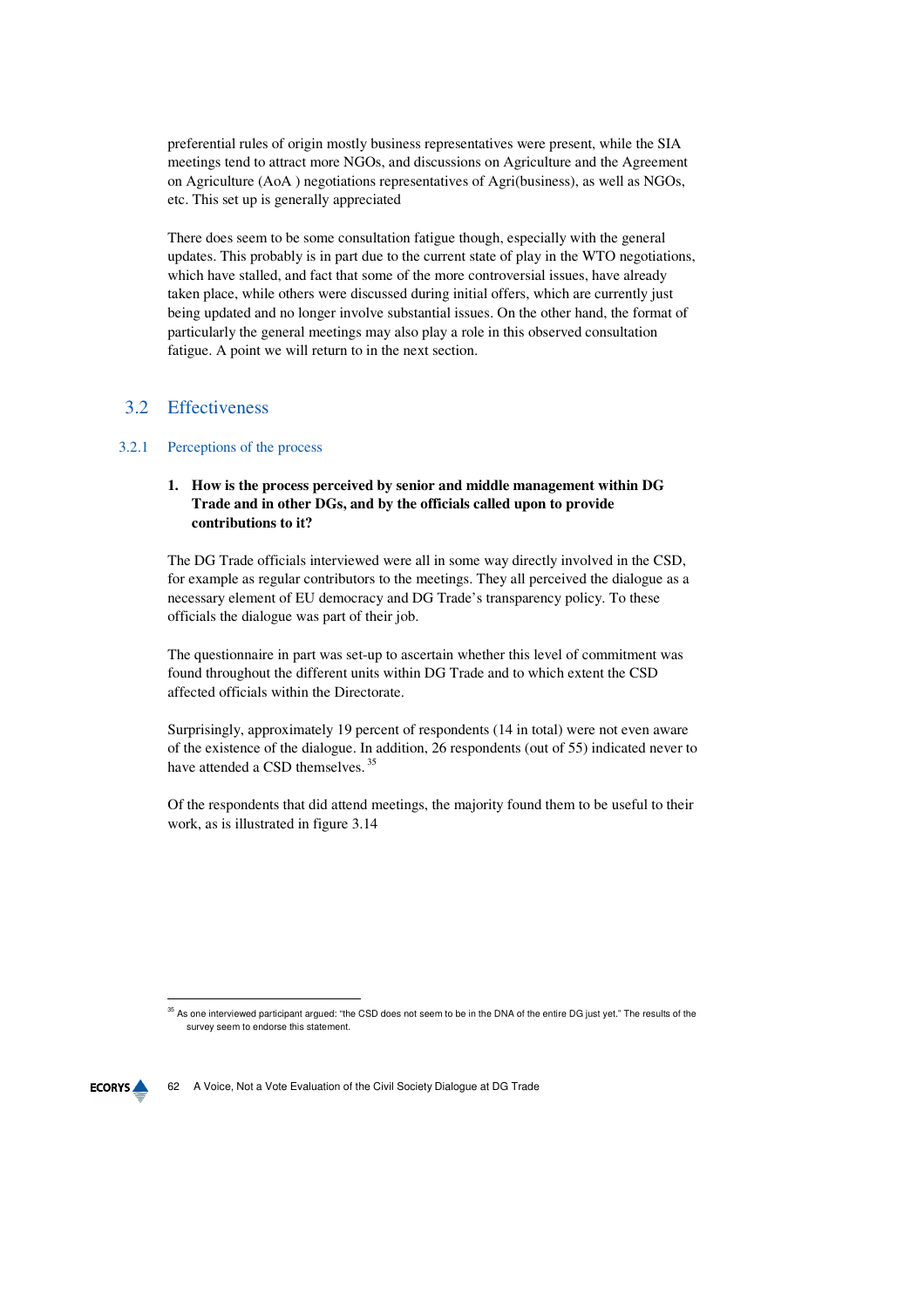



Source: Questionnaire DG Trade officials, 2006

Two officials from other DGs – DG Development and DG Agriculture – who regularly provided inputs for the CSD were also interviewed. They saw the CSD as a commendable effort and found the format to be correct and efficient for its purpose and the context at DG Trade. However, the set-up differed substantially from formats in their own directorates and for their own work the CSD was less relevant. Within both DGs the range of CSOs participating in consultation processes is more limited (mostly NGOs in DG Development and mostly producers and some NGOs in DG Agriculture). In DG Development the process is less formalised, while within DG Agriculture consults with advisory groups on fairly narrow and highly technical issues for which in-depth sector knowledge is necessary $36$  (at the CSD meetings on Agriculture more general and horizontal issues are discussed). In addition these consultative groups don't just deal with trade issues, but with all aspects concerning the sector within the EU. It is therefore hard to compare the two processes. The DG Agriculture official attending the CSD meetings did indicate that many of the participants in the CSD also attended meetings at DG Agriculture

#### **2. Has this perception changed since the civil society dialogue began, and if so how and why?**

Most of the interviewed officials brought up the issue of the significant culture change that has taken place within DG Trade with regard to civil society consultation: from very closed and sceptical at the start to a generally accepting culture where the CSD is seen as a necessary and useful element of governance and the democratic process at present $37$ . Similarly the change in the tone (less aggressive and activist) and quality of inputs of the CSOs was noted. As one of the interviewees noted "(…) at the first meetings NGOs were just reading out long statements, which were not very useful for discussion." As CSOs

<sup>&</sup>lt;sup>37</sup> As one official noted: "At first they [DG Trade officials] were very suspicious [ of the CSD]: Why were these anti-globalisation people all of a sudden let into the house?! You must bear in mind though that these were trade lawyers, used to talking to other trade lawyers (….) they were just not used to talking to NGOs."



 $\overline{a}$ 

<sup>&</sup>lt;sup>36</sup> DG Agriculture is responsible for Agriculture negotiations, as it here where all the technical expertise lies. There is an agreement between DG Trade and DG Agriculture and they meet once a month to align their positions. Thus consultations at DG Agriculture tend to focus more on technical details.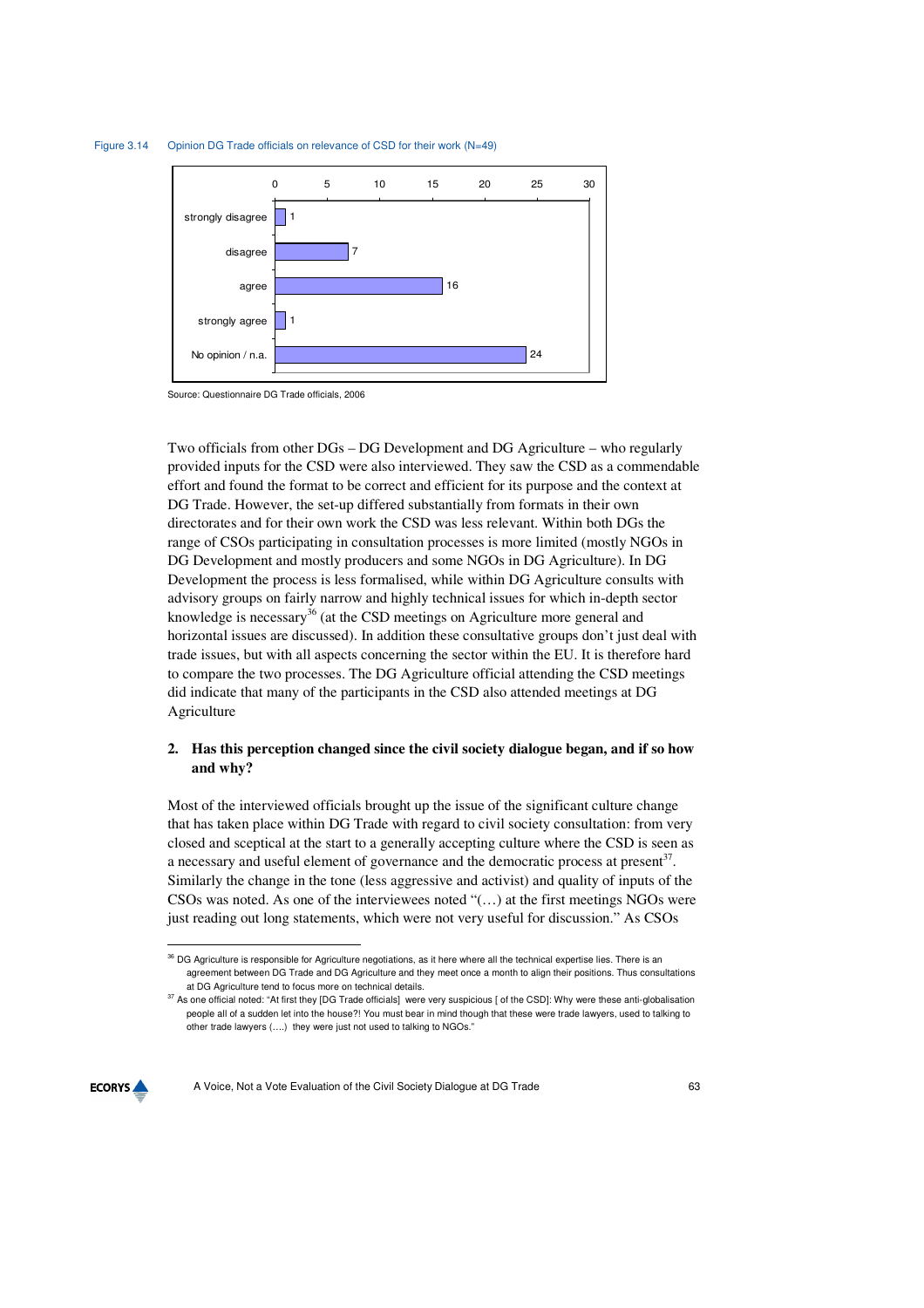have become more knowledgeable and informed they are increasingly seen as potentially useful contributors to the policy making process in DG Trade. The changed perception on the part of DG Trade officials is reflected in the remark made by the former coordinator of the process: "When I started as coordinator I had to put an effort into getting people [DG Trade officials] to give presentations at the meetings. By the time I left, however, they were approaching me to call a meeting about a certain topic if they felt this was becoming an issue."

However, the overall feeling was still that some of the differences in views and positions between particularly the NGOs and the Commission could never be reconciled as they involved ideological differences. There was also some frustration with the fact that although the process had come a long way since its start, some participants were perceived as dwelling on "old fashioned views of what development is."

# **3. How effective is the process in providing participants with a forum in which to present ideas for influencing trade policy? (to which extent do they see the CSD as an important channel for policy influencing/advocacy?)**

Most of the interviewees did not see the CSD as a very important channel for policy influencing; direct contacts with the Commission were seen as more important in this respect. However, for smaller CSOs (especially in the NGO sector) there are few other direct channels to the Commission and therefore they see it as one of few ways to influence policy at EU level.

These observations were also reflected in the results of the participants' survey, as can be seen in figures 3.15 and 3.16 below.



#### Figure 3.15 Opinion on effectiveness of CSD as policy influencing channel according to participants (by category)

Source: Questionnaire participants, 2006

**ECORYS**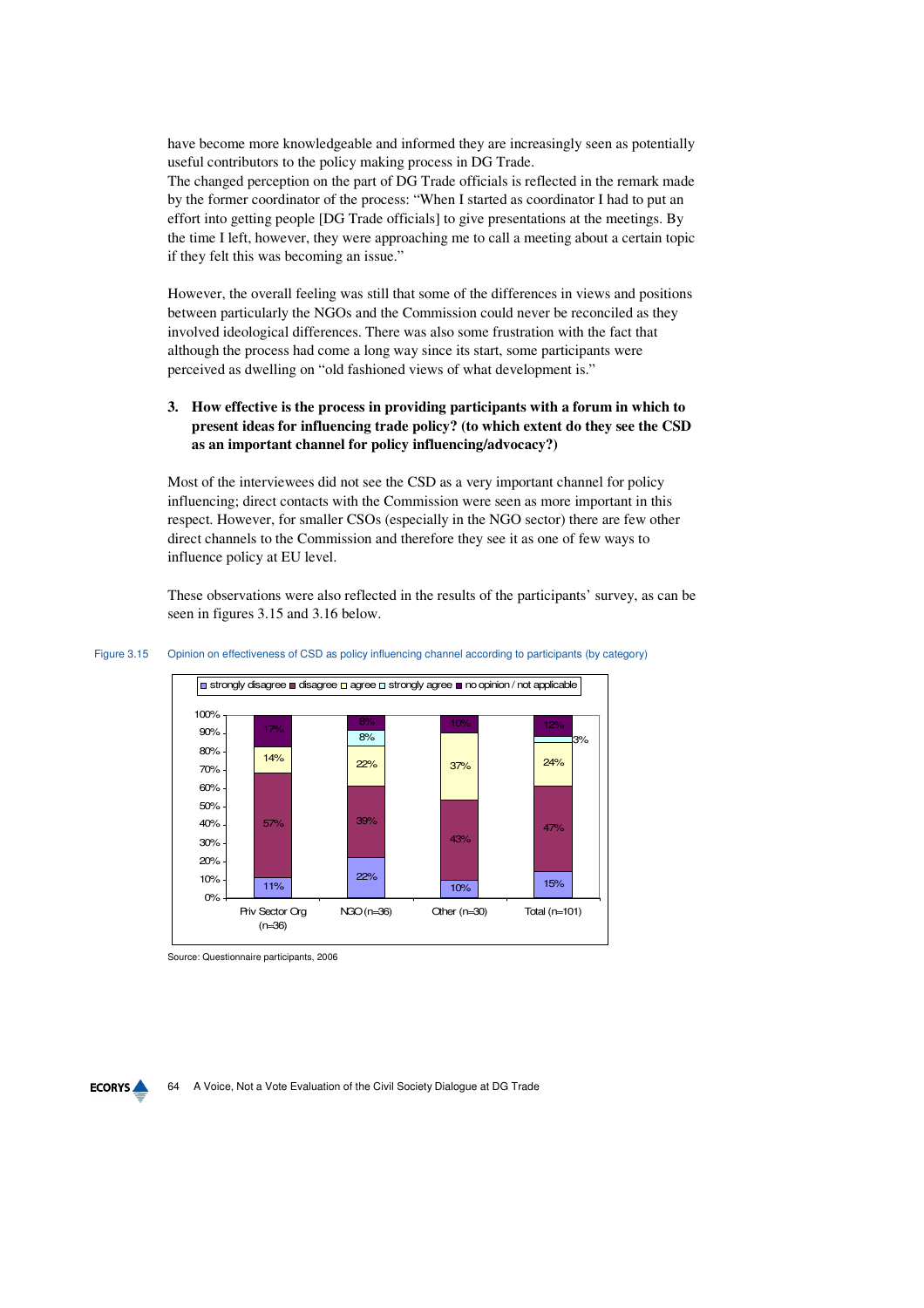

#### Figure 3.16 Participants have other, more effective channels for policy influencing (by category)

Source: Questionnaire participants, 2006

Private sector organisations do not consider the CSD as an effective policy influencing channel as is indicated by more than two third of the respondents. Also NGOs are hesitant on the effectiveness of CSD as a policy influencing instrument: as much as 61 percent of the NGO respondents doubt its effectiveness in this sense. In fact, the majority of respondents agree that there are other, more effective channels for policy influencing than the CSD.

Although the CSD is not seen as an important forum for policy influencing, it may function as an important point of access to Commission officials. After meetings officials can usually be approached with remaining questions and the majority is open to being contacted for bilateral meetings as follow up to the formal CSD meetings. Particularly for new participants and smaller organisations this may open up more informal channels next to the dialogue.

DG Trade officials in the survey seem to be more positive about the potential of the dialogue as a policy influencing platform, as response to the question concerning this issue illustrates (see figure 3.17). However, due to the high number of responses indicating no-opinion, it is hard to draw conclusions from this information.

**ECORYS**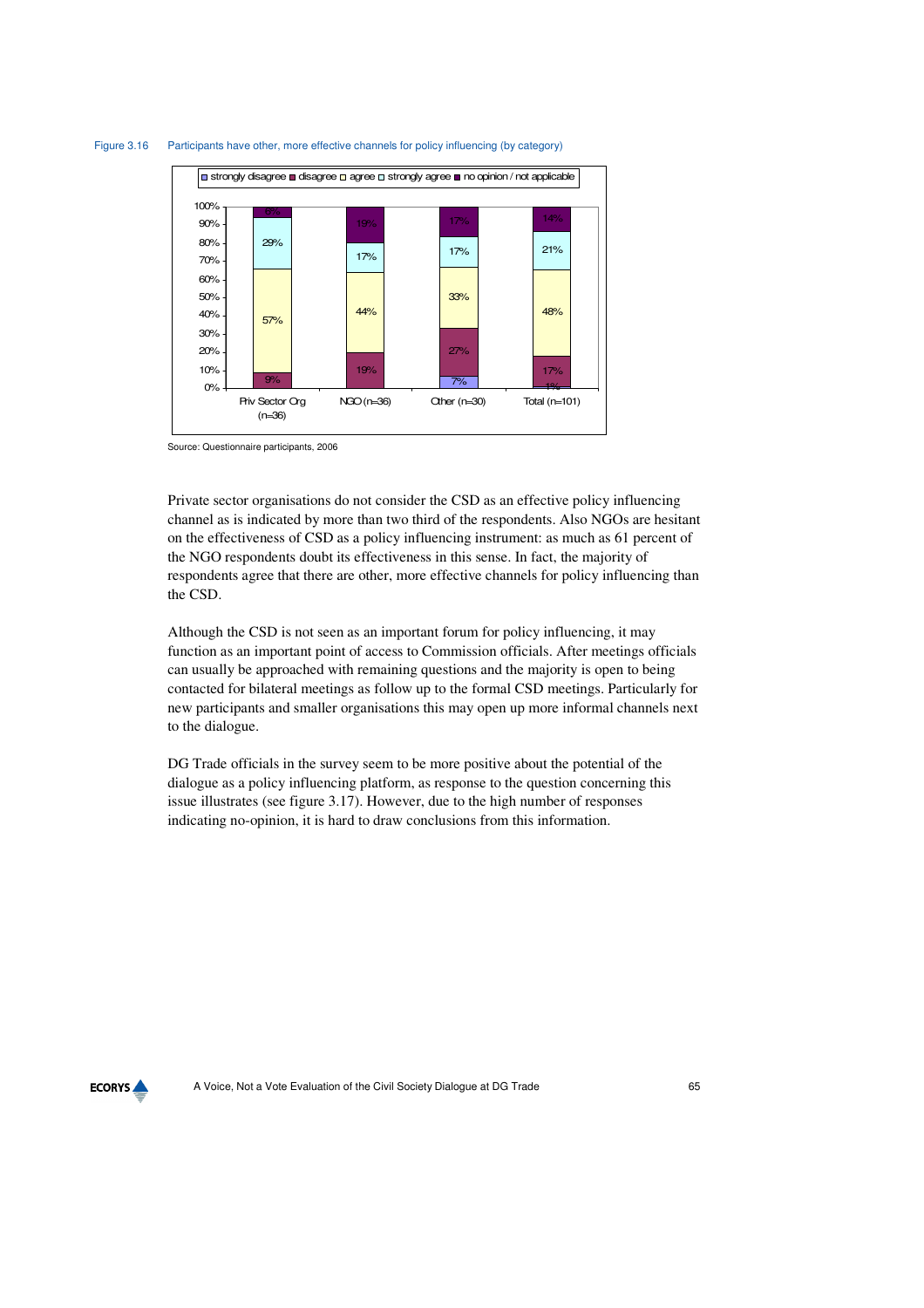

#### Figure 3.17 Opinion DG Trade officials on effectiveness CSD as policy influencing channel (N=49)

Source: Questionnaire DG Trade officials, 2006

Interviews with officials gave no indication that DG Trade itself saw the CSD as an actual platform for policy influencing, but this had to do mostly with the general view held that the Commission is not directly accountable to CSOs. As one official put it: "Some [CSOs] have ambitions of influencing policy, but I do not see how this would have to take place in the current governance structure."

# 3.2.2 Accessibility and participation

**1. How effective is the CSD process in being accessible to interested parties, in familiarising participants with trade policy issues, and in keeping them informed about the development of policies and progress and state of play in trade negotiations?** 

The process is highly accessible to interested parties as registration can take place online and there is no accreditation or strict selection procedure.

In terms of the familiarisation and information aspect, most participants agree that the meetings provide general information and updates on policy making and the state of play in trade negotiations.

There appears to be somewhat of a paradox with regards to the familiarisation aspect and the information aspect of the dialogue. As the knowledge of participants on trade issues has increased, the meetings and discussions have tended to become more technical, at least in the case of some subjects and depending on the official providing inputs for the meeting. For newcomers and organisations not very familiar with trade issues this may make the meetings hard to follow. On the other hand, many participants are by now well versed with the basics and feel offended when officials explain these to them.

**ECORYS**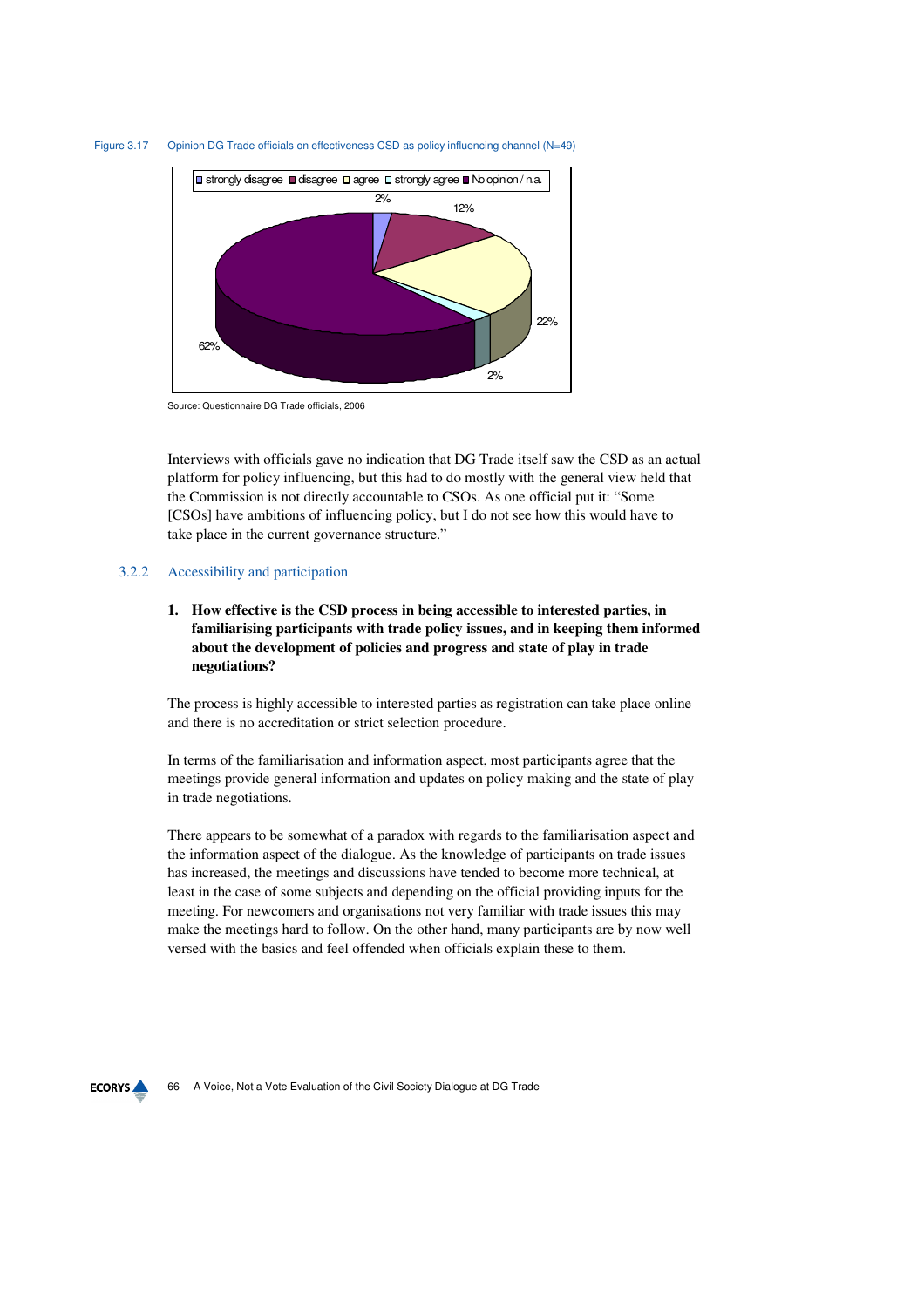# **2. What is the difference in CSOs general level of participation and competencies (general knowledge, advocacy skills, etc.).**

As mentioned above, in the opinion of many officials the general level of participation and quality of inputs has increased significantly since the start of the dialogue. However, the level does still differ per CSO, where some have developed strong skills of analysis, while other still resort more to slogans and keep on repeating the same message. In general, the meetings are attended by 'the usual suspects': The number of active participants is relatively limited, especially when compared to the number of registered participants. The downturn is that positions are by now well known among this relatively small group.

The more skilled lobbyists according to one official, "will also approach us before and after the meetings".

# **3. How effective is the process in reaching CSOs in the newly acceded member states?**

Although one of the objectives of DG Trade is to avoid "Brussels talking to Brussels"<sup>38</sup> The number of participants from the NMS is still very limited and the process as it currently stands in not very effective in reaching these new member states. The reasons for this are threefold:

- 1. The level of awareness of trade issues in the new member states is still low; other issues related to e.g. employment and the internal market are still considered higher priority in these countries;
- 2. In many of these countries, civil society itself has not yet developed to the same extent as in the old member states. In addition, they often lack capacity, manpower and funds to usefully participate in the CSD, considering the fact that they must travel to Brussels to do so;
- 3. The CSD process is very much a Brussels based exercise and many of these CSOs from NMS do not have (representative) offices in Brussels yet. The travel reimbursement alone does not cover all cost, but more importantly, CSOs from NMS often lack manpower and time to travel to Brussels for the meetings.

Realising these limitations, DG Trade has initiated a series of seminars in the NMS to help build capacity and awareness. But considering the constraints faced, this will probably not be enough to engage these CSOs in any substantial way.

Most of the CSOs interviewed, particularly those that were membership based, had made some efforts to include more actively members from the newly acceded countries, but many confirmed the points made above and found it hard to really engage these new members.

**ECORYS** 

 $\overline{a}$ 

<sup>38</sup> College of Europe (2006) "Civil Society in the Recently Acceded EU Member States – Actors in EU Policy-Making on Trade". Seminar report, Malta, 18-19 May, 2006.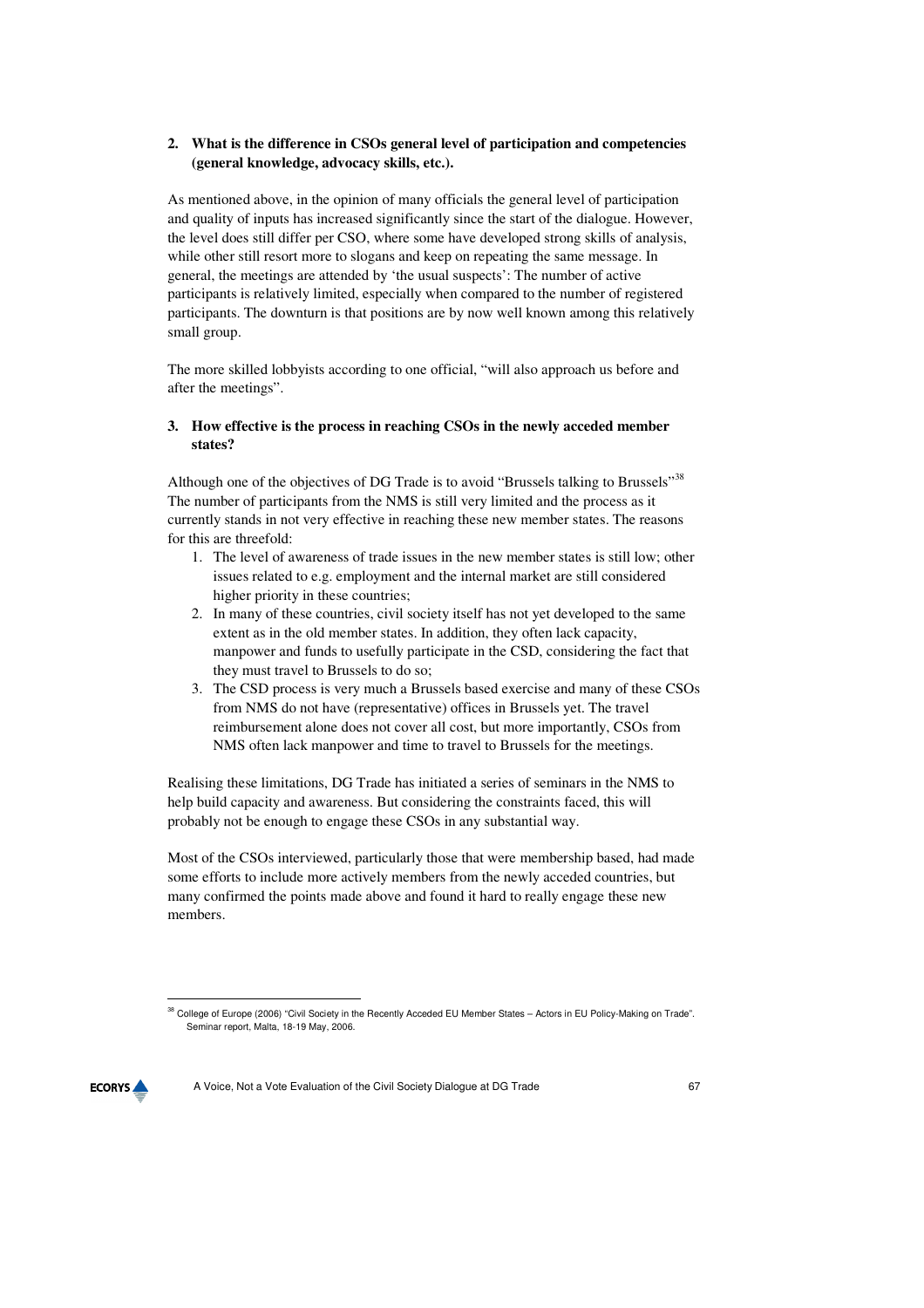#### 3.2.3 Perceptions of the outcomes: Exchange of information and outcomes

# **1. To what extent is the information provided by DG Trade at the CSD meetings perceived as new and useful (when compared to what is already on the website for instance)?**

As becomes clear from the figures below, among surveyed participants, there was general satisfaction with the information provided by DG Trade at the meetings, although opinions on the comprehensiveness of the information was slightly less positive than on the novelty of the information.

#### Figure 3.18 Information provided by DG Trade officials during meetings is new and useful (N=101)



Source: Questionnaire participants, 2006

#### Figure 3.19 Information provided by DG Trade officials during meetings is comprehensive and complete (N=101)



Source: Questionnaire participants, 2006

However, some more critical views were voiced in the in-depth interviews. This is most likely due to the fact that the interviewed organisations were the most active participants, who were also probably the best informed participants. Several argued that the information provided at the meetings was rarely new and due to the nature of the meetings and trade negotiations in general could never be comprehensive. Particularly for organisations that had dedicated lobbyist working on trade, the information provided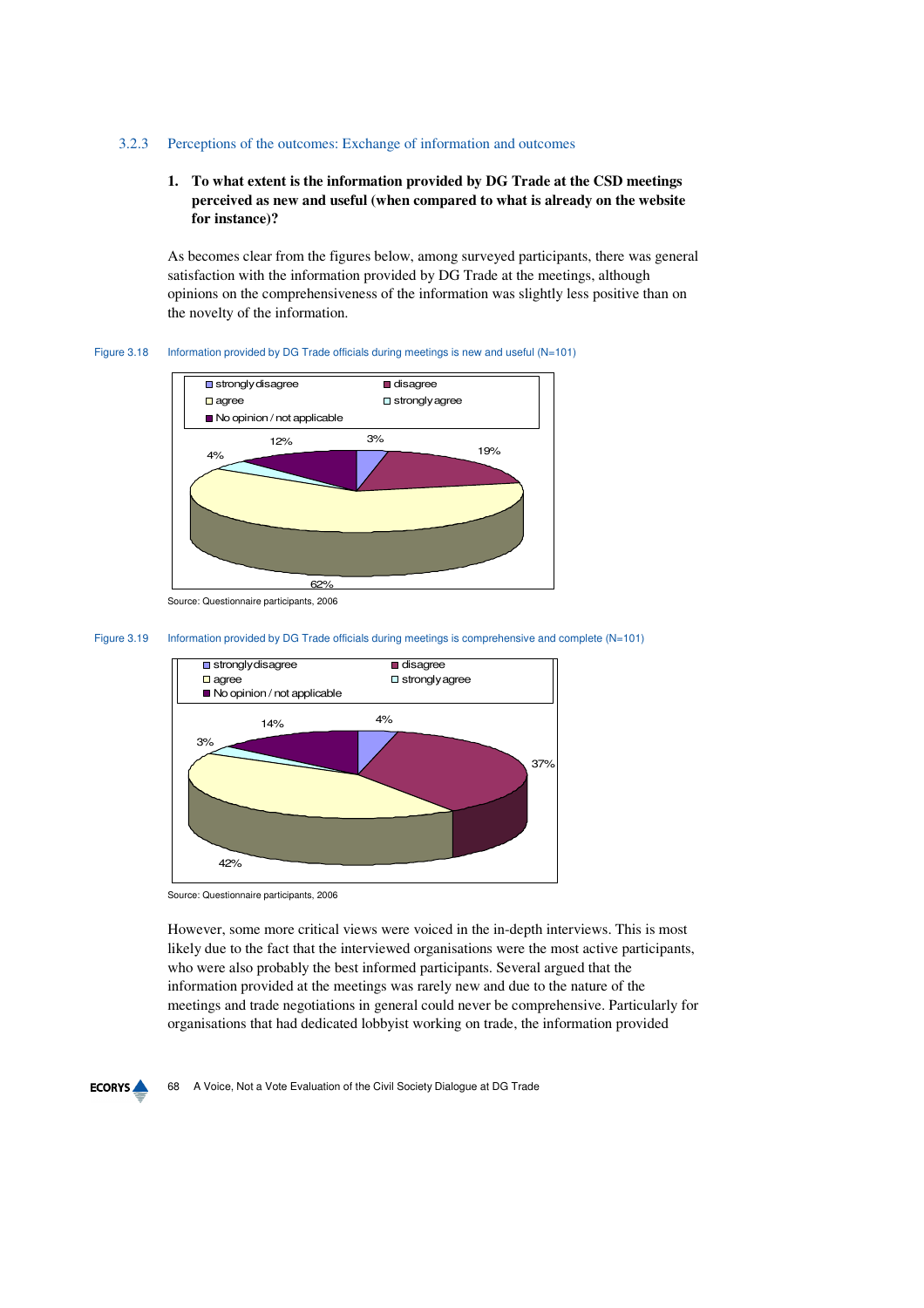rarely presents surprises. However, this is not the reason they attend the meetings. As one interviewee remarked: "If I want specific information, I approach officials directly."

Many explained their continued attendance of the meetings, despite the limited information value they seemed to be getting out of it, in terms of a necessity to assure a balance of voices in the face of the Commission (business representatives felt they needed to counter weigh views of the NGOs and vice versa).

Finally, quite a few interviewed CSOs argued that the effectiveness of the process in terms of its information value, sometimes suffers from its format: if it becomes just a straight technical Q&A session the added value of the dialogue to for instance what is already on the website is not very apparent.<sup>39</sup>

# **2. What is the quality of inputs of the CSOs in the process and how are these contributions perceived by DG Trade officials?**

As discussed above, the general perception among interviewed DG Trade officials is that the quality of inputs has increased substantially since the start of the dialogue and some participants have become skilled trade lobbyist, with thorough knowledge of the issues involved.

However, most interviewed officials also indicated that the views and inputs form the participants were by now no longer new, while remaining differences of views were considered to be simply ideological or political and therefore not reconcilable.

Both DG Trade officials and participants from different sectors of civil society complained in the interviews that many participants were not bringing anything new to the meetings but kept voicing the same views and seemed to engage in posturing and rhetoric rather than an open exchange of information and views. Several interviewed participants, mostly those belonging to the business representative organisations, even argued that the Commission should place higher demands on the active participation and quality of inputs from participants and one interviewee representing a CSO remarked: "The Commission should be more forceful in demanding actual support from CSOs. Presently there seems to be a lot of 'Commission slamming' during the meetings (…) They never ask us for anything in return for the privileges given to us (….) They should have less fear of [demanding things from us]."<sup>40</sup>

Figures 3.20 and 3.21 present the views of both CSO and SG Trade officials on the quality of inputs of participants into the meetings

This quote was taken from an interview with a participant belonging to the private sector representative organisation category.



 $\overline{a}$ 

This sentiment was also voiced by a large number of respondents to the questionnaire through the last question, where they were asked for additional comments.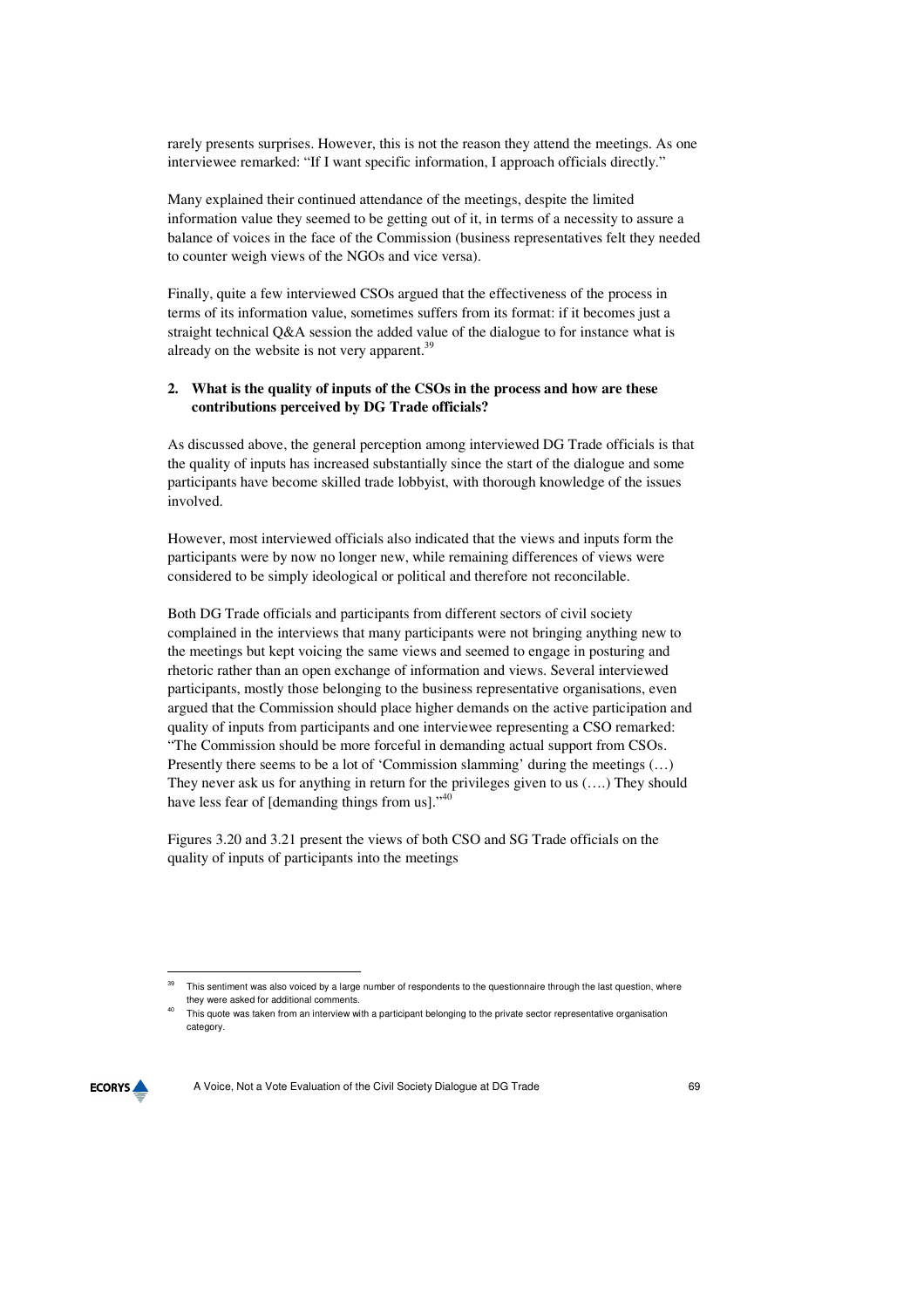Figure 3.20 The information provided by the CSOs at the meetings on their positions is comprehensive and useful for the Commission – opinion participants



Source: Questionnaire participants, 2006

Figure 3.21 The information and views given by CSOs at the CSD meetings are new and/or useful to the Commission – opinion DG Trade officials



Source: Questionnaire DG Trade officials, 2006

# **3. Do the inputs from CSOs improve the insights and expertise of DG Trade officials/policy makers?**

While initially, in the first few years of the dialogue the learning curve appears to have been steep, more recently it seems to have levelled off. Thus although the process in general undoubtedly has deepened the understanding of civil society concerns, there was less agreement among interviewed officials about where inputs had practically improved insights. Some were downright sceptical ("SIA consultations were not useful for negotiating purposes. They gave nothing specifically new, nothing that I didn't already get from other DGs"), while others see the effects in subtle ways ("You get well-known positions, but sometimes you get a different angle. For instance in services negotiations, there are many facets. The more you talk to different stakeholders, the better you understand these facets.").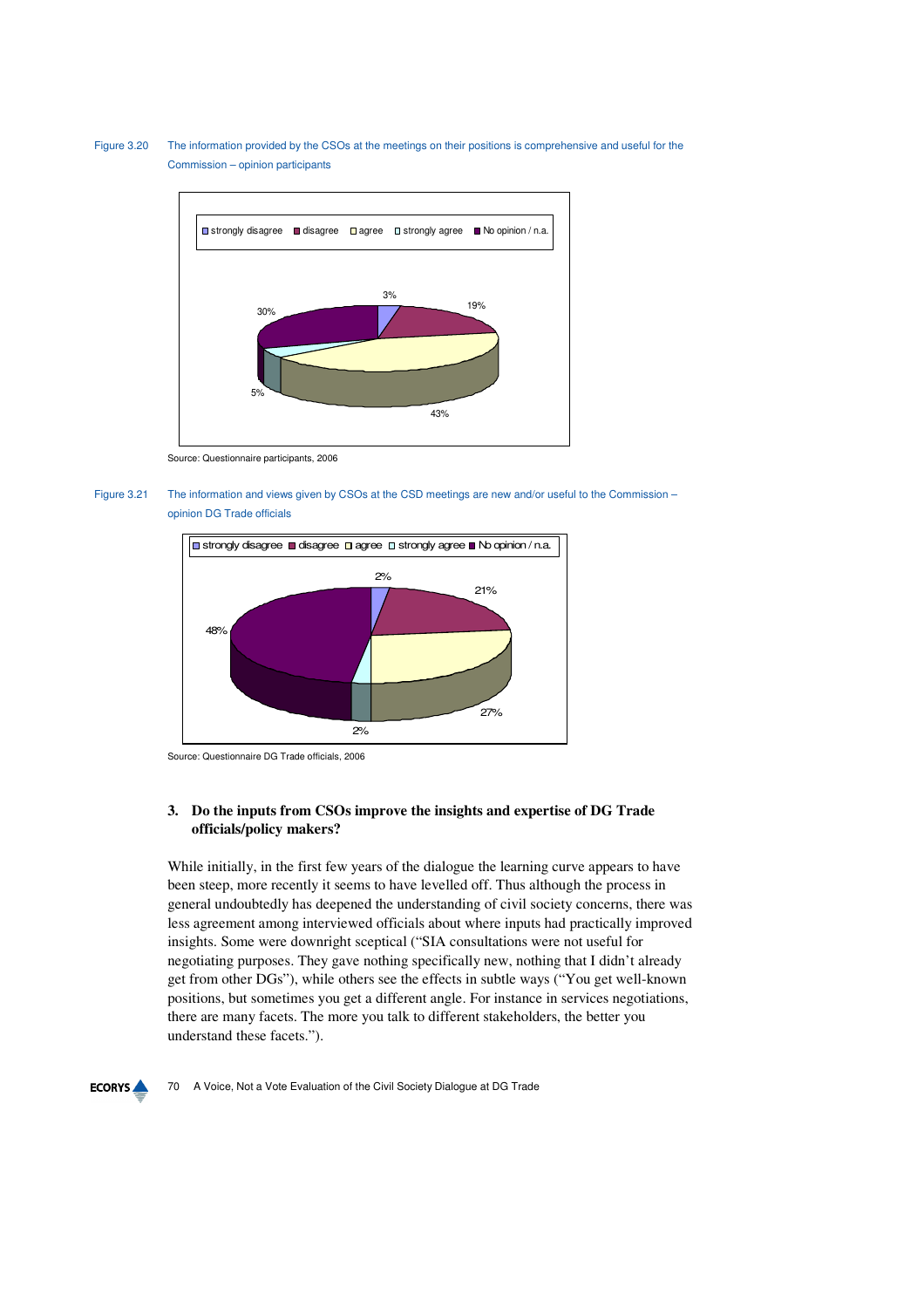Two questions were added in the survey to address this evaluation question:

- First respondents were asked to reflect on the proposition that '*The information and views provided by CSOs through the CSD have given me a deeper understanding of civil society concerns*' 48 officials answered this question, 23 of whom agreed (48 percent). However, 20 had 'no opinion', which is probably because they had never attended a meeting or were not even aware of the existence of the CSD, It is unlikely that the inputs provided during CSD meetings will have increased the understanding of civil society concerns of these officials;
- Second, respondents were asked to reflect on the proposition that '*The CSD meetings are useful for my work, I take the inputs from CSOs into account when considering policy options / negotiating positions*' 49 respondents answered this question, of whom 17 positively (35 percent). But again, the number of respondents with 'no opinion' was substantial at 24 (49 percent).

Although findings from the questionnaire thus remain rather inconclusive, it is fair to say that the effect of the CSD on the work of DG Trade officials should be seen in terms of a more general effect.

Finally, it was noted by a number of officials that the Brussels based nature of the process, including of the participants, was one of the reasons that the information provided was not necessarily new, or rather did not seem to provide new insights from the grassroots levels of European civil society. As one of the interviewed officials argued: "Admittedly, the Commission, working in Brussels can become somewhat disconnected from the wider European opinion and the CSD in part functioned to rekindle this connection. However, many of the participating CSOs are themselves Brussels based and face the same issue of disconnection" A similar remark was made by one of the officials from another DG, who argued that "many of the Brussels based organisations have become so Brussels oriented that they in fact are starting to mirror the Commission."

# **4. To what extent do the CSOs feel they gain from the process? What do they see as the outcome of the process?**

As mentioned in several of the passages above, most participants see as the main outcome of the process and ongoing information exchange with the Commission, where they are kept updated on general developments and sometimes more specific issues.

Another outcome has been, as one of the interviewees argued the "de-mystification of international trade policy", which was seen as valuable in its own right. This sentiment was in echoed in remarks on both sides of the table: the dialogue is credited for bringing together parties that previously seemed juxtaposed and demonstrating that it is actually possible to talk to one another.

Linked to this, a culture change within DG Trade seems to have been established. This is a feat hat can probably not be attributed to the dialogue alone, but it has certainly played an important role in opening up a traditionally closed bulwark of technocrats.

**ECORYS**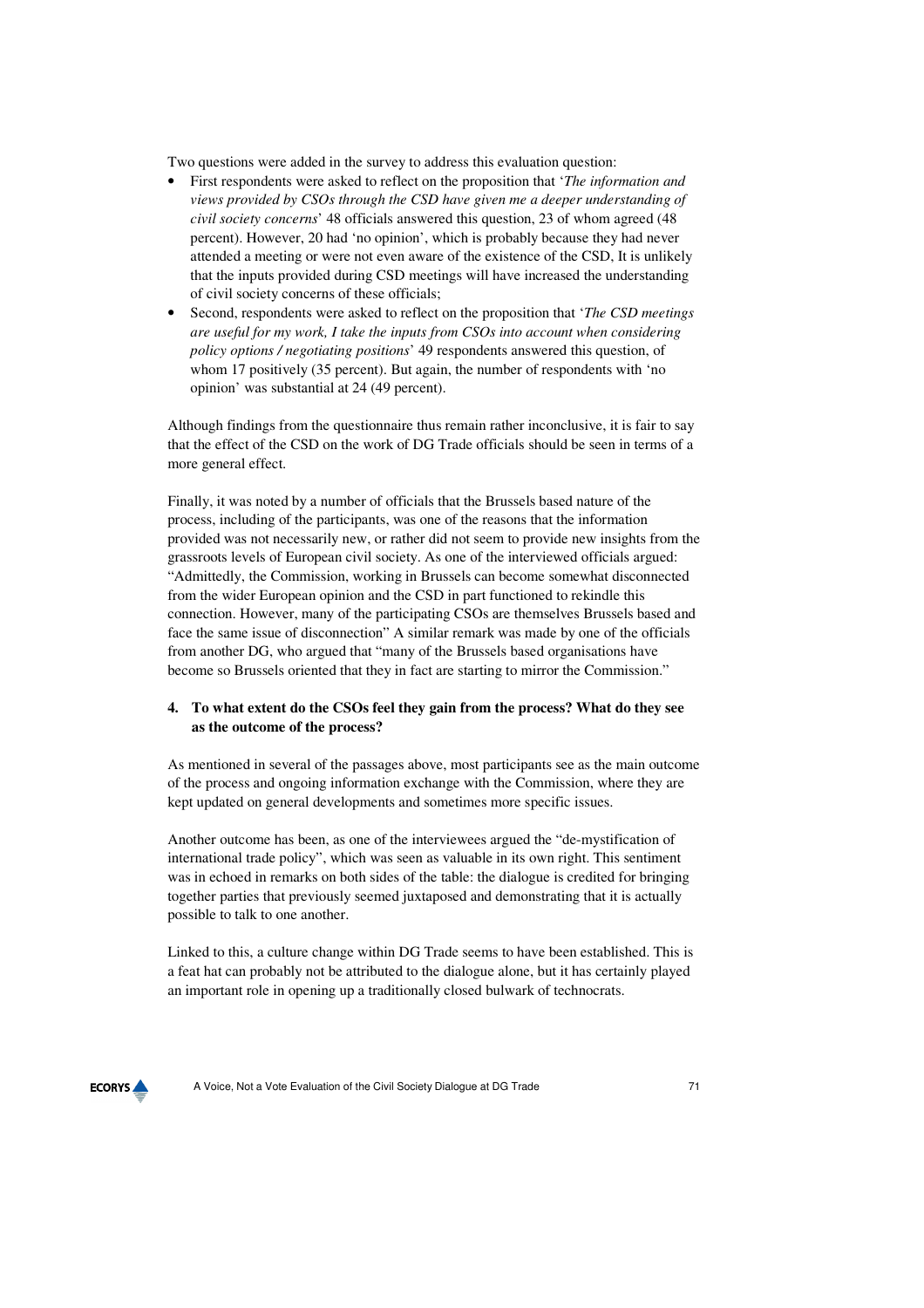Disappointment was however expressed by a number of participants about the actual achievements of the dialogue, as it is hard to gauge for participants how the dialogue and their inputs have practically lead to policy changes or implementation.

Some also see the gains from the process in a more practical way. As one respondent argued: "the CSD meetings are a good meeting place with other NGOs as costs are reimbursed, which allows for NGOs across Europe to come to Brussels and meet before CSD meetings."

Finally, the gains from the process as an entry and access point to Commission officials was mentioned several times.

# **5. To what extent do DG Trade officials/policy makers gain from the process? What do they see as the outcome of the process?**

The gains and outcomes of the process from the point of view of DG Trade officials have been elaborated under several of the above questions. They include:

- A continuous exchange of views with CSOs;
- Keeping a finger on the pulse of civil society;
- Exposing the different sectors f civil society to one another's views;
- An efficient and transparent way to keep all main stakeholders informed;
- Making the views of the Commission and more generally the reality of trade policy development and negotiations known to civil society;
- Demystification of international trade policy;
- A channel for 'selling' European trade policy to the wider public.

#### 3.2.4 Perceptions of the outcomes: Feedback and policy influencing

# **1. To what extent is there follow up to the CSD meetings? Are active CSOs also approached outside / after the CSD meetings?**

Almost all interviewed participants said they approached Commission officials outside the dialogue on a bilateral basis as well and that officials were generally accessible, although setting up a meeting was not always easy due to their busy schedules. Few of the interviewed CSOs said they were also approached by Commission officials. When this does happen, it usually involves very specific issues on which an official requires specific technical knowledge or inputs.

It appears business CSOs have more regular contact with the Commission, although considering the fact that bilateral contacts are usually initiated by CSOs, this is in large part due to the fact that they are more likely to approach DG Trade officials.

Figure 3.22 presents the response from the DG Trade questionnaire to the questions of follow up and accessibility of trade officials.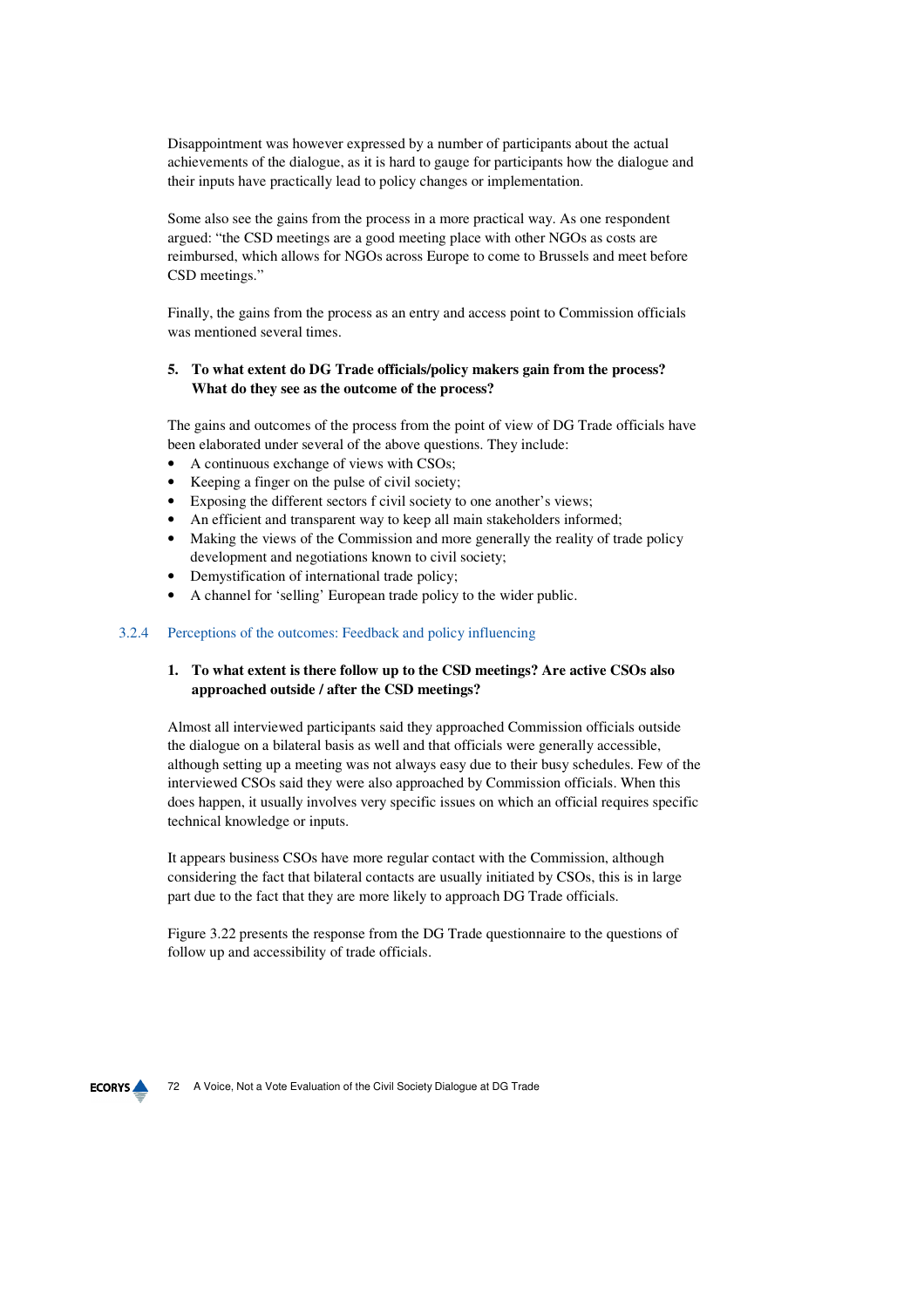



Source: Questionnaire DG Trade officials, 2006

Obviously officials themselves feel they are accessible, implying they welcome CSOs setting up bilateral meetings with them.

Unit G.3 also relays back relevant information from the meetings to other parts of DG Trade, for instance in notes. This is not a standard procedure though, but rather done on an ad-hoc basis: Specific suggestions will be sent to relevant people, after officials of Unit G3 have made an assessment of the usefulness of the information (e.g. whether it is not a repetition of a well-known point). Minutes are sent to all services.

Figure 3.23 presents the survey results regarding this issue.

#### Figure 3.23 The unit responsible for the organisation of the CSD provides me with regular updates and relevant feedback from the CSD meetings



Source: Questionnaire DG Trade officials, 2006

**ECORYS**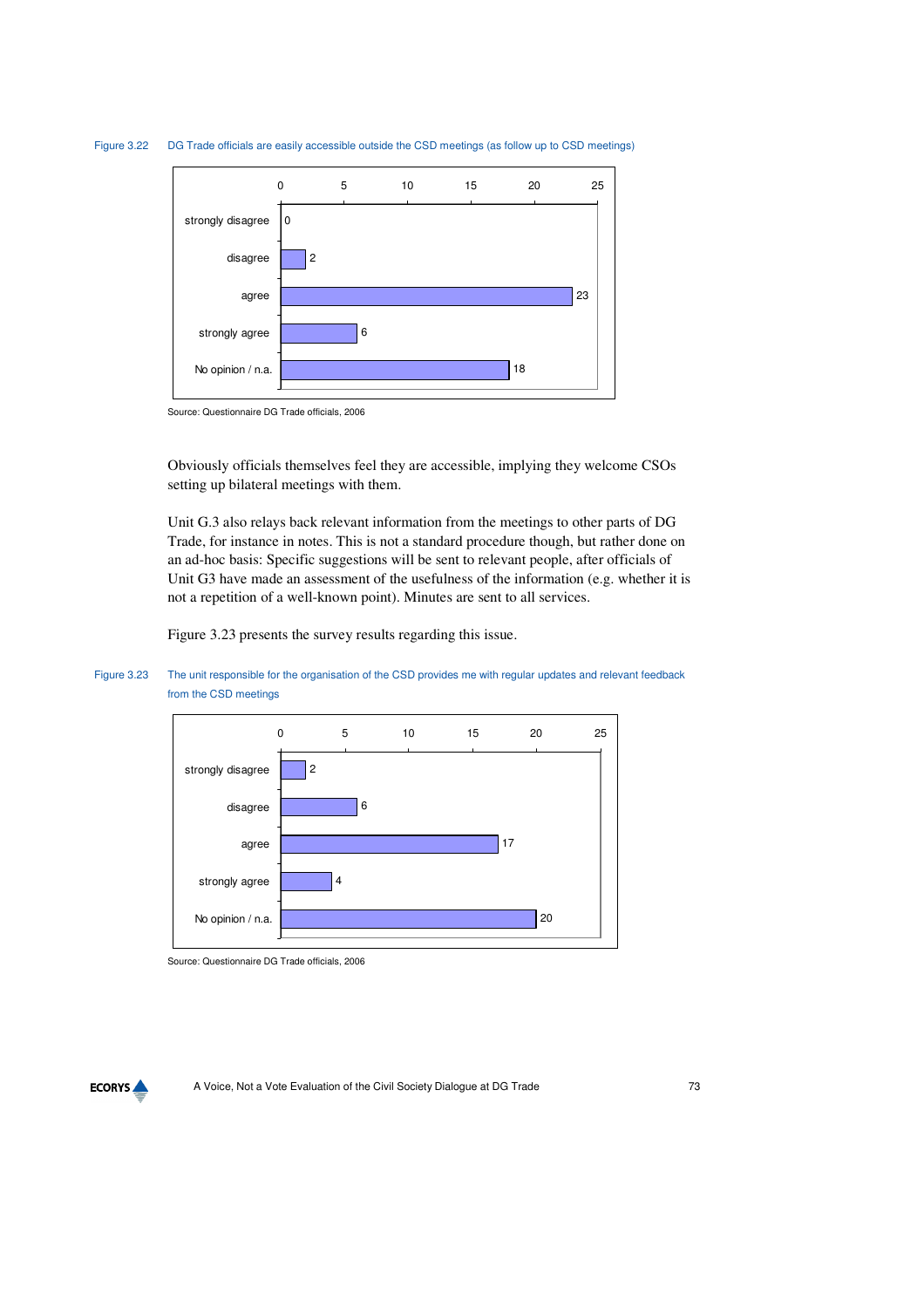## **2. How do participants rate the feedback offered on ways in which their views are taken into account?**

Feed-back from the meetings and how views of the participating CSOs are taken into account was rated as poor by most interviewed participants, and this is more or less reflected in the results of the survey (see figure 3.24).





Source: Questionnaire participants, 2006

This was indeed one of the main points of criticism from participants and an issue that the Commission itself is in fact aware of. However, from the perspective of the interviewed officials, this touches directly on the issue of accountability and many of them argued that, although they were willing to provide information and listen, they were not accountable to CSOs and reporting back on how views were taken into account to some felt like this. As one official put it: "While we are willing to listen, we do not take instructions from CSOs. We work for Member States and it is to them that we are accountable."

There is thus great hesitance to even admit the role of CSOs in policy or negotiating strategies. However, from the interviews with participants it did not appear that CSOs expected such direct feed-back, but rather a more general idea of whether and how their role and the CSD process in general is contributing to the policy making process.

- **3. Are there examples of where inputs of CSO have led to policy changes or to putting issues newly on the agenda? and**
- **4. To which extent are the views CSOs are reflected in policies drafted and actions undertaken, or is feedback is given on why they aren't.**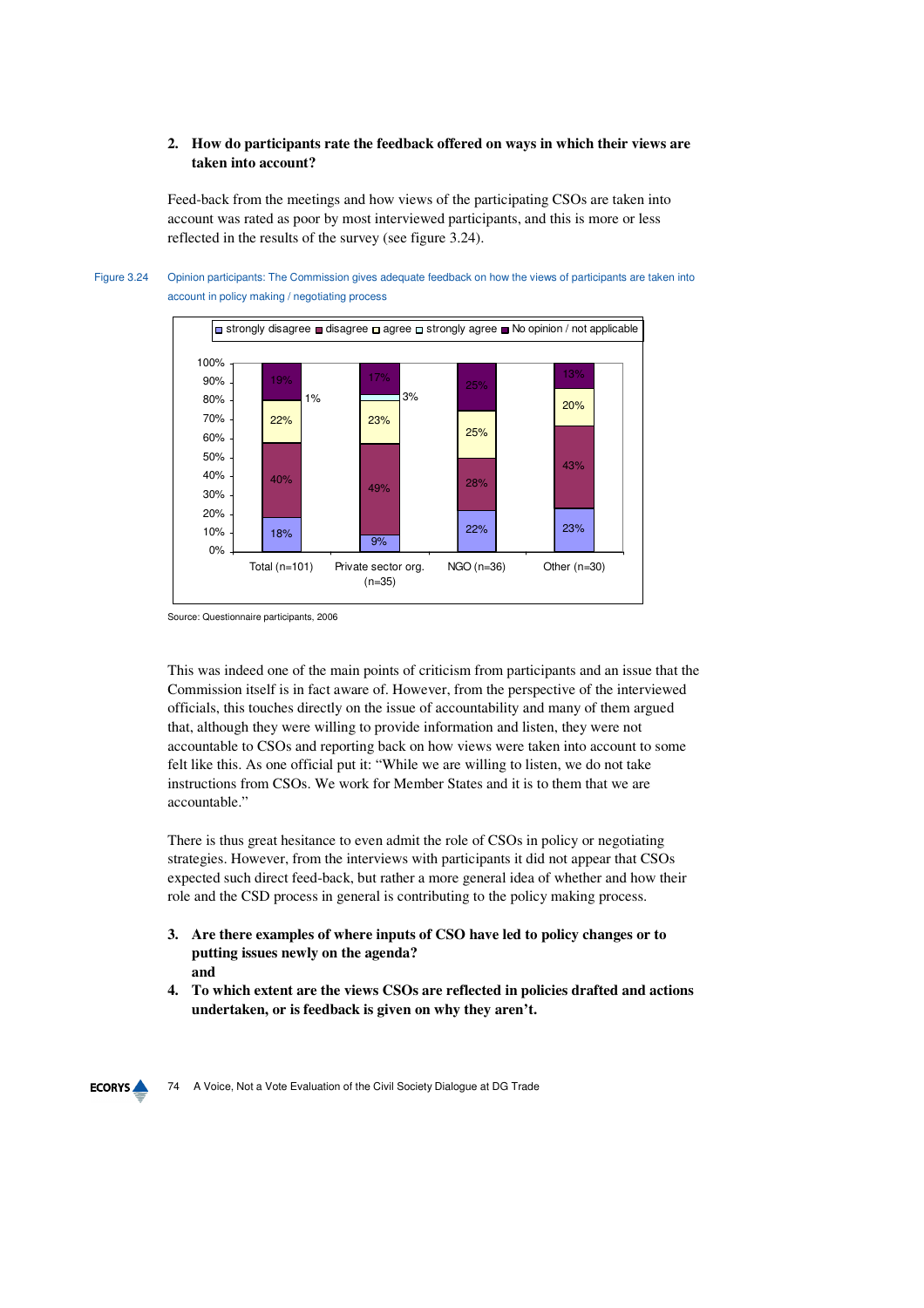Although most interviewed and surveyed officials admitted the general usefulness of the CSD for their work and EU trade policy, few could relate this back to their daily work practice. Thus they saw the effects of NGOs on their work in general, but found it hard to give concrete examples of where the CSD persé has contributed to changes in policy or negotiating positions. As argued above, this is in part because they feel they could never base policy decisions on the inputs of CSOs, but also has to do with the fact that the effects seem to have taken place at a higher level. It is hard to attribute changes in EU trade policy making to the CSD alone. The examples that *were* given by officials reflect this. For instance, several officials mentioned the trade SIA's as having had an impact on the EU policy with regards to forestry and fisheries, while other referred to the access to medicine issue as being put on the WTO agenda by the EU in part due to the role of CSOs. These examples should be seen in the light of more general developments and involve a number of different actors and their interplay (e.g. the access to medicine discussion was first tabled by the developing countries, which found partners in Northern NGOs). The CSD has been just one element in the factors behind these policies.

Finally, considering the reflections on the above evaluation questions regarding the quality and specificity of inputs from CSOs in the dialogue, it is highly unlikely that this has lead to a one on one adoption of positions of CSOs.

- **5. To what extent do CSOs feel their views and recommendations, as voiced during the CSD, are taken into account in policy making decisions? and**
- **6. To what extent do the CSOs feel they can influence policy making?**

As becomes clear from the answers to the preceding questions, many of the participating CSOs see their actual influence (through the CSD) as limited, although it also appears they do not (or no longer) expect this from the dialogue anyway. There were some exceptions, as several interviewed participants indicated they did feel the Commission took up their points or views, yet this was not explicitly said to them. It is thus not clear whether this was because DG Trade's position happened to coincide with that of the CSO involved or whether the CSO had really had an influence on this position. Generally speaking NGOs and some other sectors among the CSOs, which are 'under pressure' within the multilateral trade negotiations (e.g. agriculture and textile producers), are more inclined to feel their voices are not heard/taken into account.

Generally speaking, particularly among NGOs and labour representative organisations some interviewed participants voiced disappointment with actual achievements of the dialogue, as they felt it was unclear what their actual impact on policy making is;

Finally, several respondents mentioned that the timing of consultations was sometimes not opportune as they felt like they were being debriefed as opposed to consulted, while mention was also made of the lack of political momentum of the issues addressed through the Dialogue. The latter is also in part a consequence of the general status of the WTO negotiations. This was in part reflected in the survey results, as is illustrated in figure 3.25

**ECORYS**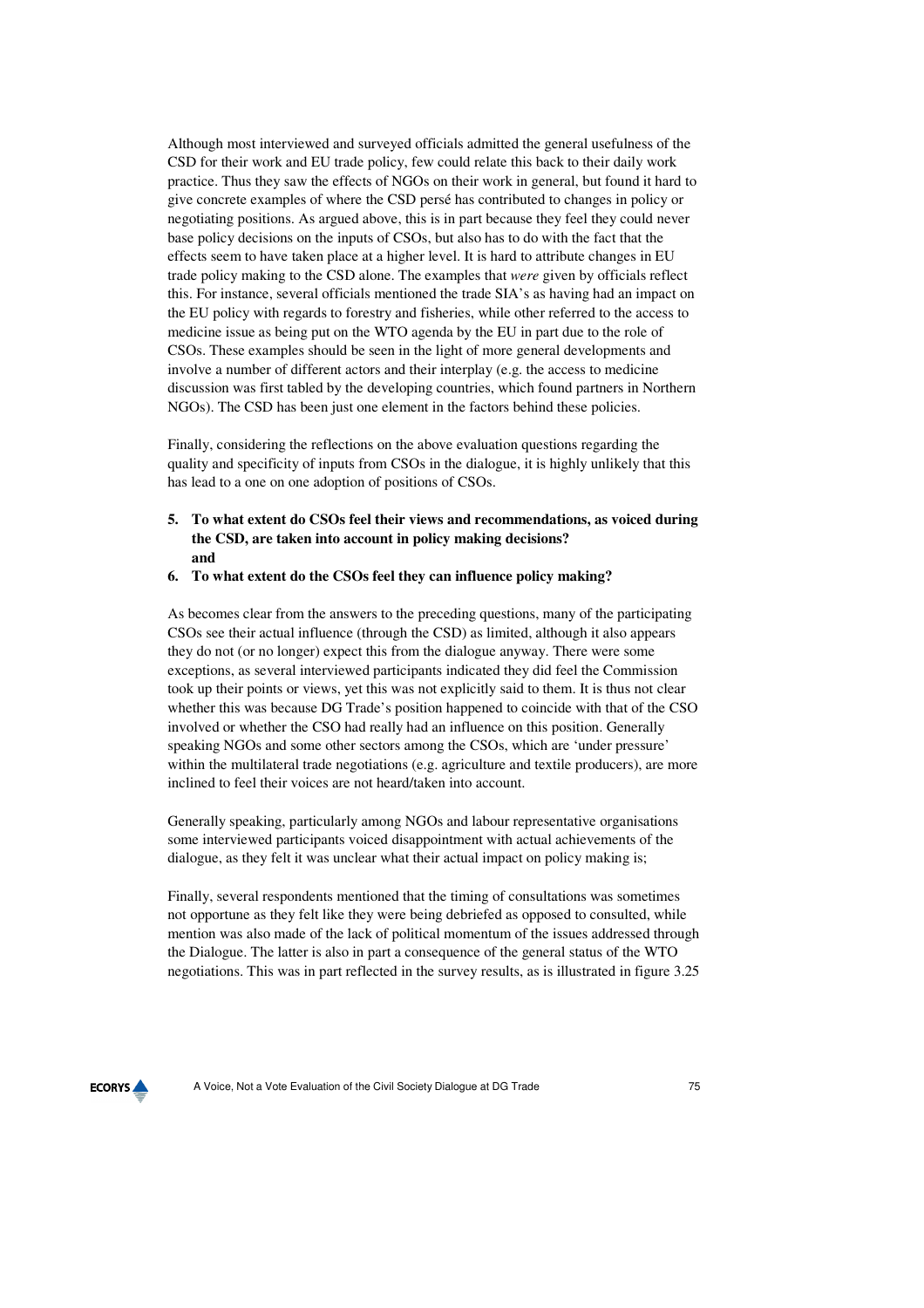

#### Figure 3.25 Opinion on whether the timing in policy/negotiating process for consultation is appropriate

Source: Questionnaire participants, 2006

## 3.3 Efficiency

Inputs for the CSD are provided by both DG Trade in terms of funds, facilities and manpower and by the participants in terms of time and manpower. No questions were asked about the exact inputs for CSOs, but a brief assessment was made of the cost for DG Trade of the CSD, which is presented in table 3.2

#### Table 3.2 DG Trade Inputs for CSD in 2004

| <b>Inputs</b>                        | Units/cost per unit                     | <b>Total for year</b>  |
|--------------------------------------|-----------------------------------------|------------------------|
| Personnel                            | 2 full time (coordinator and assistant) | $2.5$ fte <sup>1</sup> |
|                                      | part time                               |                        |
| Facilities for meetings <sup>2</sup> |                                         |                        |
| Rooms                                | € 10 p.p                                | € 12,800 <sup>3</sup>  |
| Refreshments<br>٠                    | Approximately € 25 per meeting          | € 1,600                |
| Interpreters                         | € 650 per interpreter per day           | € 62,400 <sup>4</sup>  |
| Travel reimbursements                | n.a.                                    | € 64,191               |
| Project grants <sup>5</sup>          | n.a.                                    | € 159,014              |
| <b>Total</b>                         |                                         | € 300,005              |

1 As the personnel costs were not exactly known, it is expressed in full time equivalents here

2 There were 64 meetings in 2004

3 Based on an average of 20 participants per meeting

4 Based on assumption of 3 interpreters per meeting for half day (3x€ 325x64)

5 DG Trade has indicated that an evaluation of project grants is planned.

According to Unit G3, the process as such is still a pretty lean operation, being managed by one person, with assistance from a second.

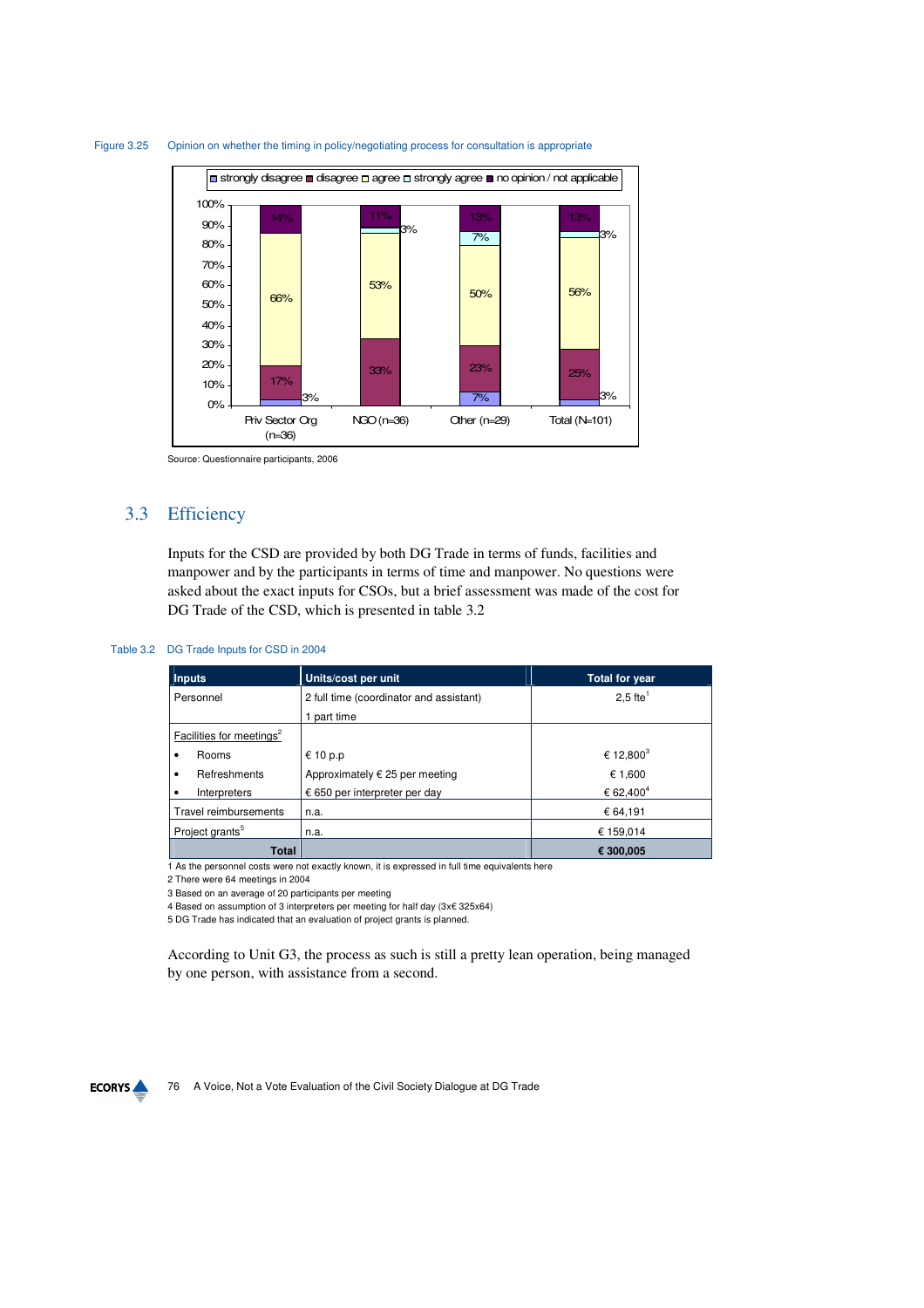#### 3.3.1 Resources

#### **1. Are the resources (both financial and human) allocated to the process commensurate with its objectives?**

At this moment there is underutilisation of available resources, although this pertains mainly to the travel reimbursements. In terms of manpower, resources sometimes seem a bit stretched. If the objective of adequate feed-back and more consistent monitoring of the process is to be achieved for instance, this would most likely require more manpower. Considering the underutilisation of other resources this most likely need not imply a substantial increase in the budget.

### **2. Are the resources allocated to the process by both DG Trade and the participants (perceived to be) commensurate with its results?**

The interviewed DG Trade officials all indicated that providing inputs for the CSD was not too much of an effort and in any case it is just part of the job and therefore not considered too much of a burden.

For CSOs there were some differences. The number of meetings placed a burden on the smaller CSOs that did not have dedicated manpower for trade lobbying activities only. In addition, whether the time spent was considered efficient really depended on the topic of the meeting and the DG Trade or other officials there. Too many general updates were often not considered useful, unless there was political momentum in the trade negotiations that would make such meetings more pertinent. In addition, the knowledge and expertise of the presenters was considered of crucial importance. Thus the merits of the CSD meetings are seen to lie in the quality of the meetings rather than the frequency or length of the meetings.

Survey results revealed that 62 percent of participants in the survey (N=98) agreed that resources were commensurate with results, while approximately 19 percent disagreed.

#### **3. Are current resources adequate for an EU expanded to 25?**

From the constraints mentioned by the interviewed participants and a number of CSO from NMS, it appears the current resources are not adequate for the EU-25. This is not just a question of resources spent on the dialogue per se, but also of limited awareness and capacity among CSOs in NMS and the fact that the process is very Brussels based. As many CSOs from NMS are not yet as well versed with (EU) trade policy issues as CSOs from old member states, for them to participate in a debate that has become increasingly technical and assumes specialised knowledge at least of main issues is often hard and not very useful, making travel all the way to Brussels not worth it.

Reaching these CSOs is therefore not just a matter of resources, but just as much about an adjustment of the process itself

**ECORYS**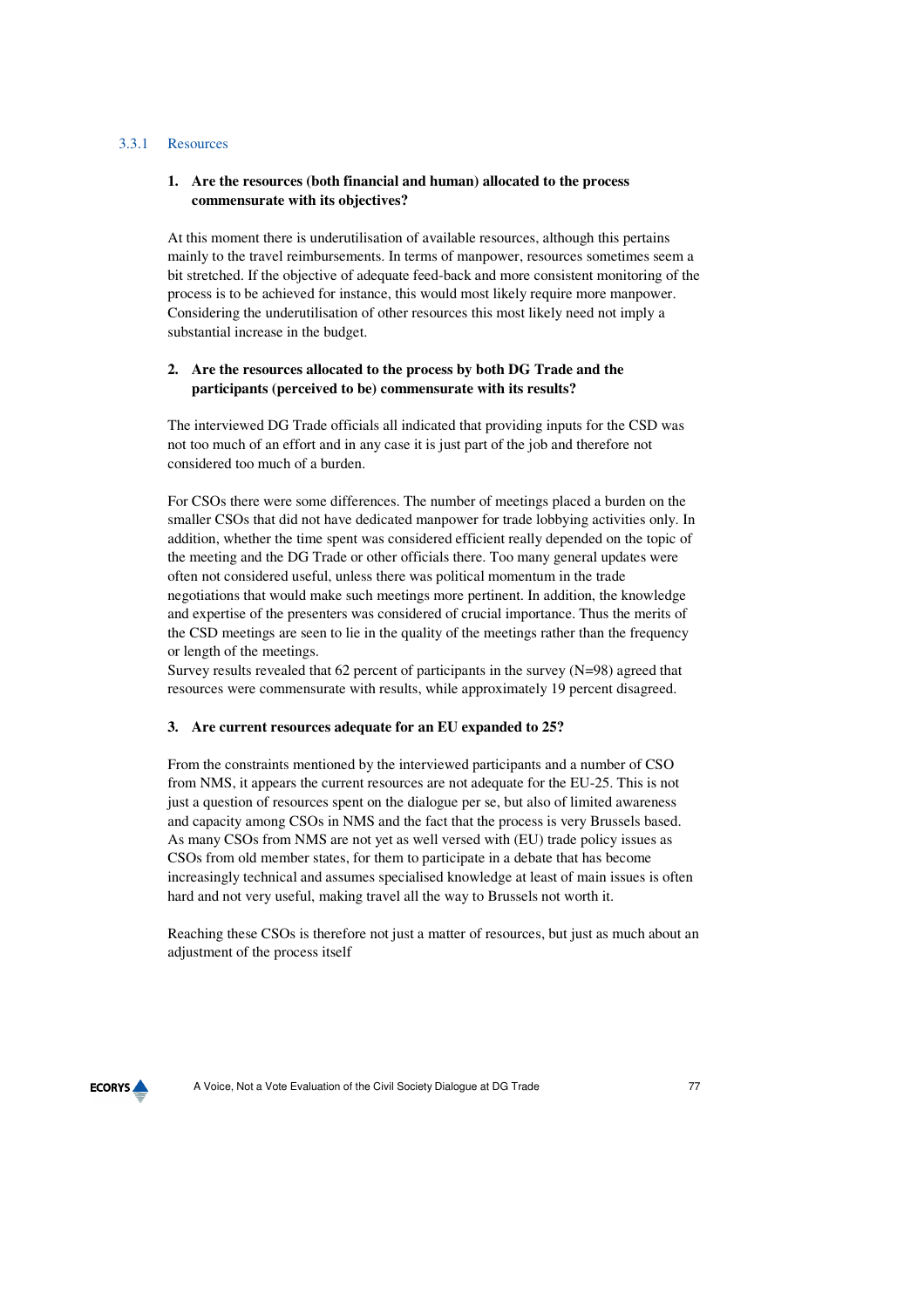## **4. To what extent do non-Brussels based CSOs participate in the meetings?**

The participation of non-Brussels based organisations is limited, as is also reflected in the underutilisation of the available budget for travel reimbursement utilisation. Most organisations attending do so through their Brussels based offices. In general CSOs from Northern Europe are better represented, both in terms of their Brussels based offices and in terms of occasional attendance of organisations from outside Brussels (see section  $2.5.1$ ).

## **5. What is the usage of the travel reimbursement budget for non-Brussels based CSOs?**

The travel reimbursement facility is under-utilised, as can be seen in table 3.3 below.

Table 3.3 Travel reimbursements utilisation

|                          | 2004      | 2005     | 2006     |
|--------------------------|-----------|----------|----------|
| <b>Budget</b>            | € 116,000 | € 50,000 | € 50,000 |
| Utilised                 | € 64,191  | € 26,000 | n.a.     |
| Share of budget utilised | 55%       | 52%      | n.a.     |
|                          |           |          |          |

Source: DG Trade

This underutilisation is explained in small part by the fact that participants are not aware of its existence (see figure 3.26). None of the business representative organisations in the survey indicated to make use of the facility, while most frequent use of the facility is by NGOs and organisations in the 'Other' category (many of which were academic or research organisations and network organisations).

#### Figure 3.26 Extent to which CSOs make use of the travel reimbursement facility



Source: Questionnaire participants, 2006

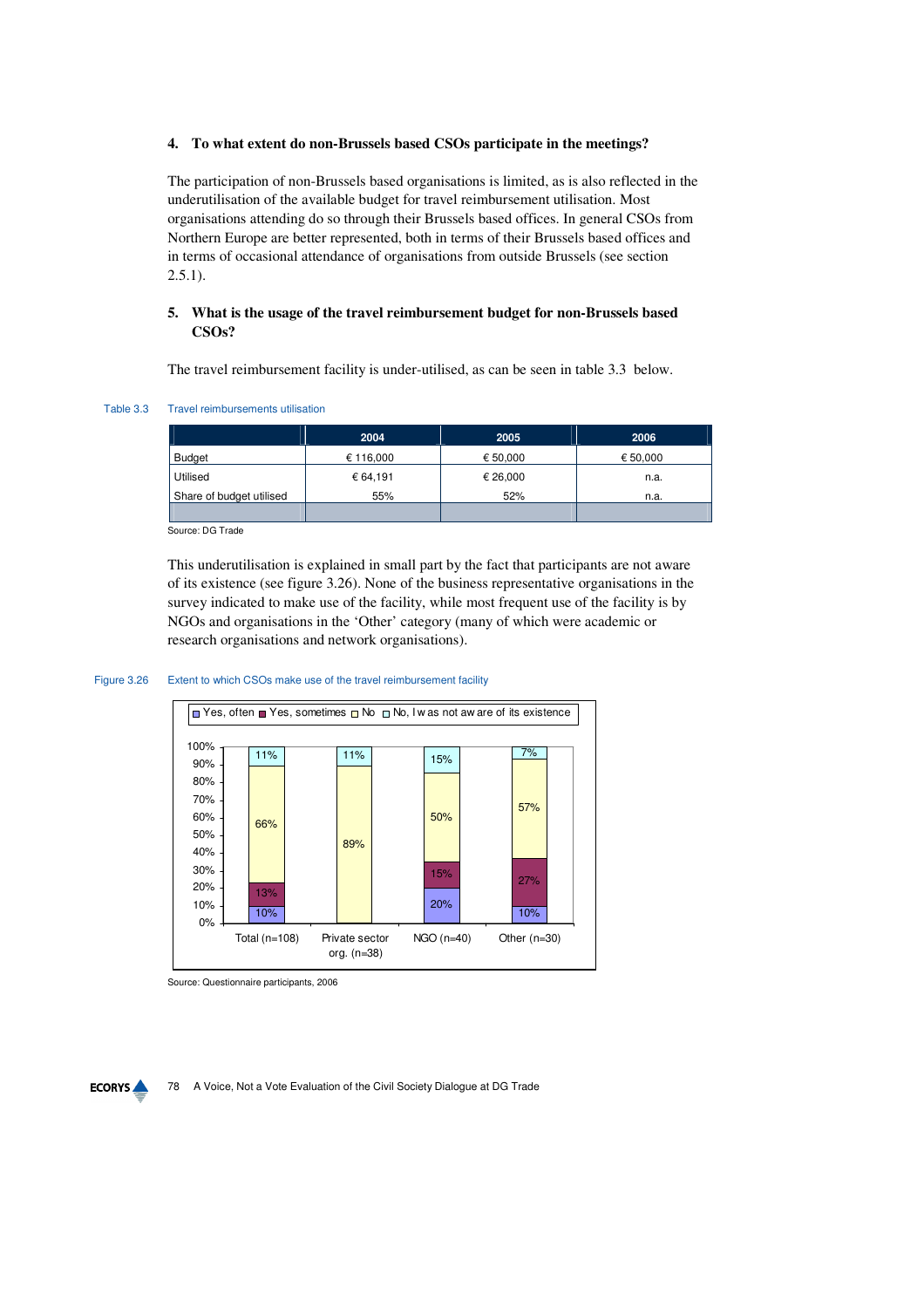#### 3.3.2 Organisation

### **1. To what extent do the existing organisational and administrative procedures result in an effective, sufficiently inclusive consultation process?**

The general organisation of the process and available facilities were deemed by the majority of interviewed and surveyed participants to be good. The website is considered to be user friendly and facilitating the process (more than 70 percent of surveyed participants agreed with this).

The only complaint voiced by some interviewed and surveyed participants was about the procedures with the travel reimbursement. Some indicated to have received a confirmation or rejection of their request too late.

## **2. Are the number of meetings and the type of meetings (ad-hoc, regular, with the Commissioner, Contact Group meetings, etc.) perceived as adequate and commensurate the needs of the different stakeholders?**

Generally speaking surveyed and interviewed participants found the number and types of meetings to be adequate. As much as 87 percent of survey respondents were of this opinion. Some of the interviewed participants did comment that there were sometimes too many meetings and there was a danger of consultation fatigue or "death by consultation." This goes back to earlier comments that frequent meetings are only considered useful if there is political momentum or real issues to be discussed and the usefulness of the process does not lie in quantity but quality of the meetings.

Among surveyed DG Trade officials, 33 percent of respondents found the number and type of meetings to be adequate. However, as many never or hardly ever frequent the meetings, the number of respondents that had no opinion on this matter was also very high.

## **3. Is the way in which meetings are planned and the topics for discussion are decided commensurate the needs of the different stakeholders?**

The advance notice given before meetings was considered by most surveyed and interviewed participants to be adequate (76 percent of respondents to the questionnaire).

The website was felt to be user-friendly and facilitating the process of planning and registering for the meetings.

There was general satisfaction with the way topics were decided, although not all participants seem to be aware how this works (also see answer to next question).

## **4. Is the role of the Contact Group clear and considered useful? Does it facilitate the process? Is its composition appropriate?**

Many of the interviewed participants belonged to the Contact Group, as these are generally the most active participants of the CSD. Not surprisingly then, most of these

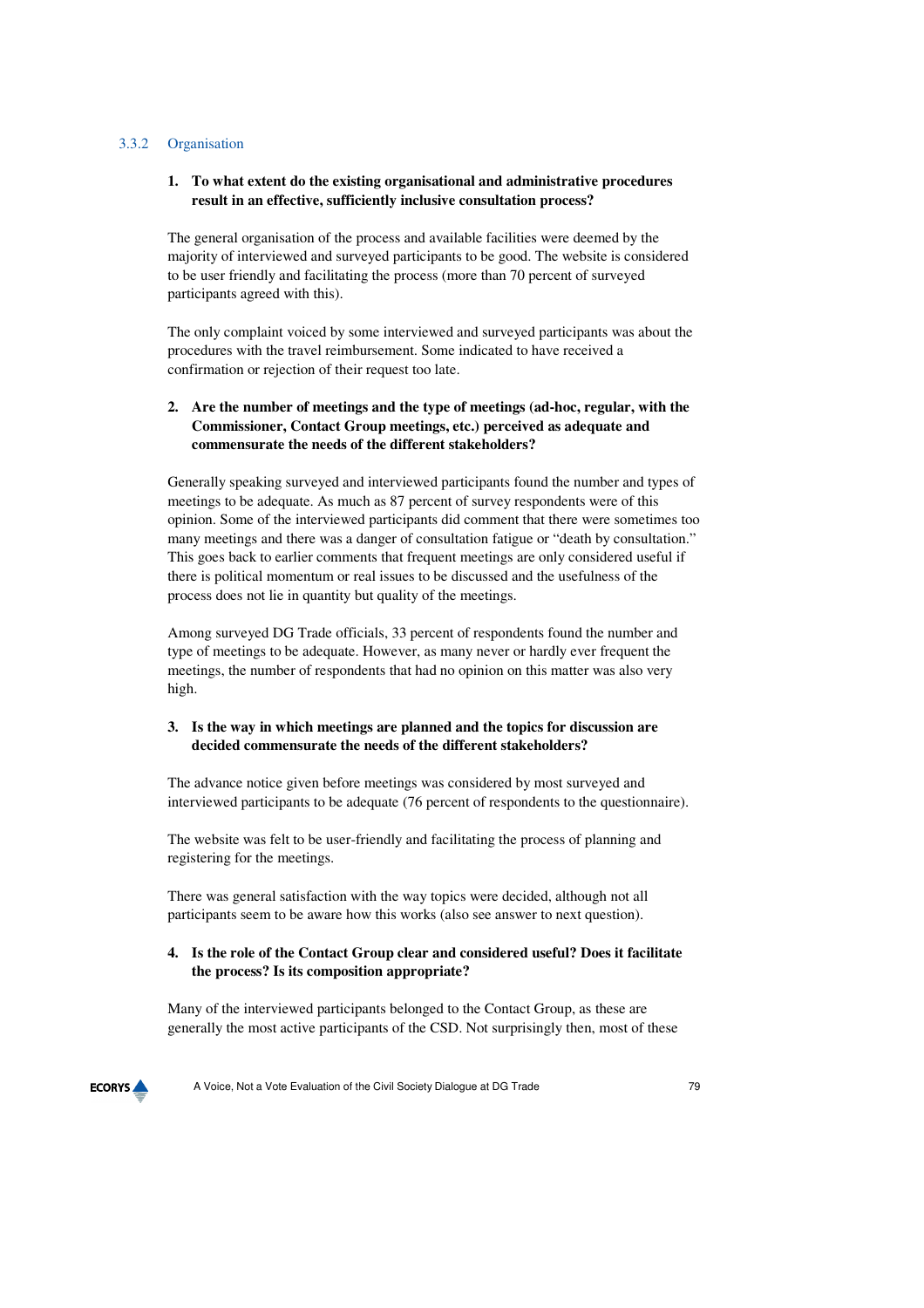interviewees found the role of the Contact Group to be clear and useful for facilitating the process was. For non-members, however, their role was often not so clear, or even subject to criticism.

For instance, one of the interviewed participants indicated to have no problems with the logistical role of the Contact Group, but to find out that some of its members were given observer status at the WTO Ministerials was thought to be problematic. Another respondent argued that "the Contact Group can only serve as an interface as it has no mandate to engage in discussions with the Commission and make decisions directly – there is a necessity to report back to constituency first." Although the Contact Group is not an advisory group as such, it sometimes seems to take this form, as was admitted by one of the officials as well. A good example of this is the fact that Contact Group members may be included in the EU delegation to WTO Ministerials, although there is no formal agreement. Box 3.1 provides a short description of the most recent Ministerial in Hong Kong and how participation of CSOs took place and was perceived by the main stakeholders.

Some participants claimed they were not aware which organisations formed part of the Contact Group, although this is arguably their own fault, as they are listed on the website.

#### **BOX 3.1 The WTO Ministerial Meeting in Hong Kong**

A number of CSO participants, mainly but not exclusively Contact Group members, were included in the official EC delegation ion Hong Kong as advisers to the Commission. Several of the Contact Group members interviewed were asked to reflect on the process prior to, during and after Hong Kong. In terms of preparation all seemed to agree this had been minimal. Although the Commission had tried to gear the meetings towards Hong Kong, they had remained rather general and little detail was given the actual position the EC would take. As one interviewee remarked, this was also a consequence of the low expectations of Hong Kong and the fact that there was no real political momentum, hence little to prepare for. In addition comments were made about the fact that the CSOs themselves could've taken more initiative in this respect, by organising and stimulating more inputs and discussions beforehand.

During the Ministerial in Hong Kong several activities were organised by the Commission. Commissioner Mandelson organised a meeting with the Contact Group the day before thee first official meeting, during which he invited everyone to deliver their key message. In addition there were daily morning briefings, at which an update on the progress of the negotiations was provided. Opinions on these updates varied widely among the interviewed Contact Group members, which is probably in part due to different expectations. Some argued that the information given at the meetings was good and detailed and the level of these meetings was quite high; other on the other hand argued that because there was only one DG Trade official at these meetings covering all subject, it was impossible for this person to cover everything and the level of detail was thus limited. Several participants said they appreciated the events organised by DG trends and experienced them as positive and satisfying, while some actually found the information given by certain country delegations to be much more useful. Some organisations said they did not even go to the meetings, as they did not expect to achieve anything anyway. Although there were complaints about the way in which DG Trade had organised its events, much also had to do with the way the Ministerial in general was organised and what came out of it. Two remarks probably best sum this up: "Hong Kong was chaotic" referring to the large numbers of delegations, civil society organisations, interest groups, side

**ECORYS**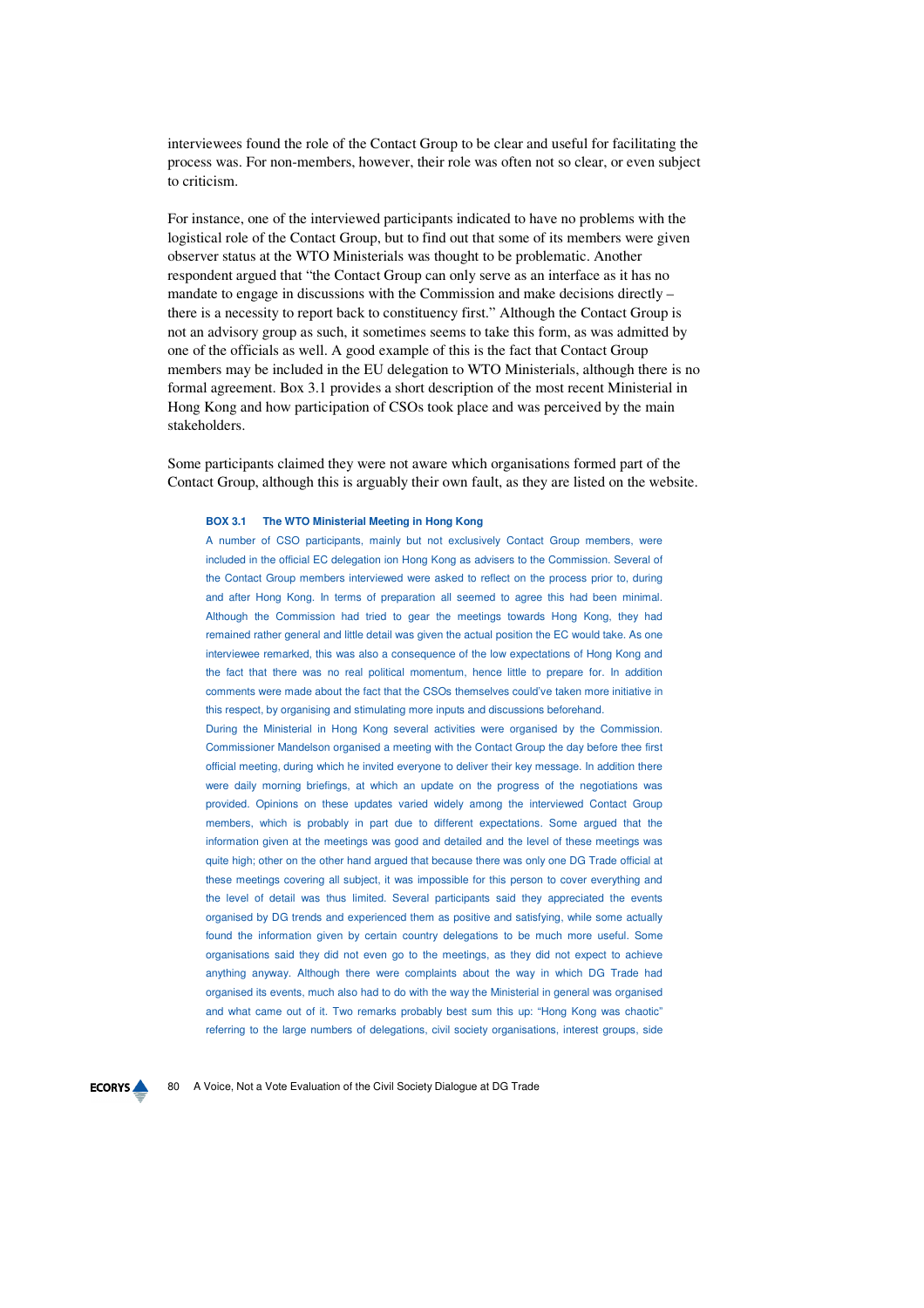events, etc. In addition, a participant remarked "Hong Kong was frustrating" referring to the fact that very little was achieved in Hong Kong as the negotiations more or less stalled. In addition to the briefings organised by DG Trade, several participants also organised side events to which they invited DG Trade officials, for instance, development and social NGOs organised daily briefings. According to one of the interviewees, the input from DG Trade officials at these meetings was not very useful, as the Commission seemed cautious and not really willing to enter into discussions. However, several of the participants also noted that they understood the Commission could hardly reveal its position openly. Interestingly, one of the DG trade negotiators attending the Hong Kong Ministerial remarked that "(…) in HK we really felt it was Team Europe. This was heartening and strengthened us in our negotiations." This related particularly to the support of many NGOs in the EU's position against the United States. With the limited progress and results achieved in Hong Kong within the Doha Development Round, the follow up to Hong Kong, back in Brussels was accordingly limited, as there was little to report on. There was a debriefing by the Commissioner in March, and two meetings in February on the DDA and on Agriculture negotiations to take stock of Hong Kong.

The composition of the Contact Group seems to reflect all major sectors in civil society, particularly since several groups have been added over the years. Several other organisations have applied for membership, arguing their voices were not adequately represented. The decision whether to include these applicants is left to the existing members by the Commission. They assess whether the applying organisations are not represented by existing members. There is always a tension between good representation and balance across all sectors on the one hand and the size of the Contact Group on the other. As the main role of the group is logistical, so as to make communication and the process in general more efficient, too large a group would work against the main principles on which it was founded.

#### Figure 3.27 Opinion on whether the role of the Contact Group is clear – participants (N=101)



Source: Questionnaire participants, 2006

The survey findings confirm the uncertainty over the role of the Contact Group, as is illustrated in figure 3.27.

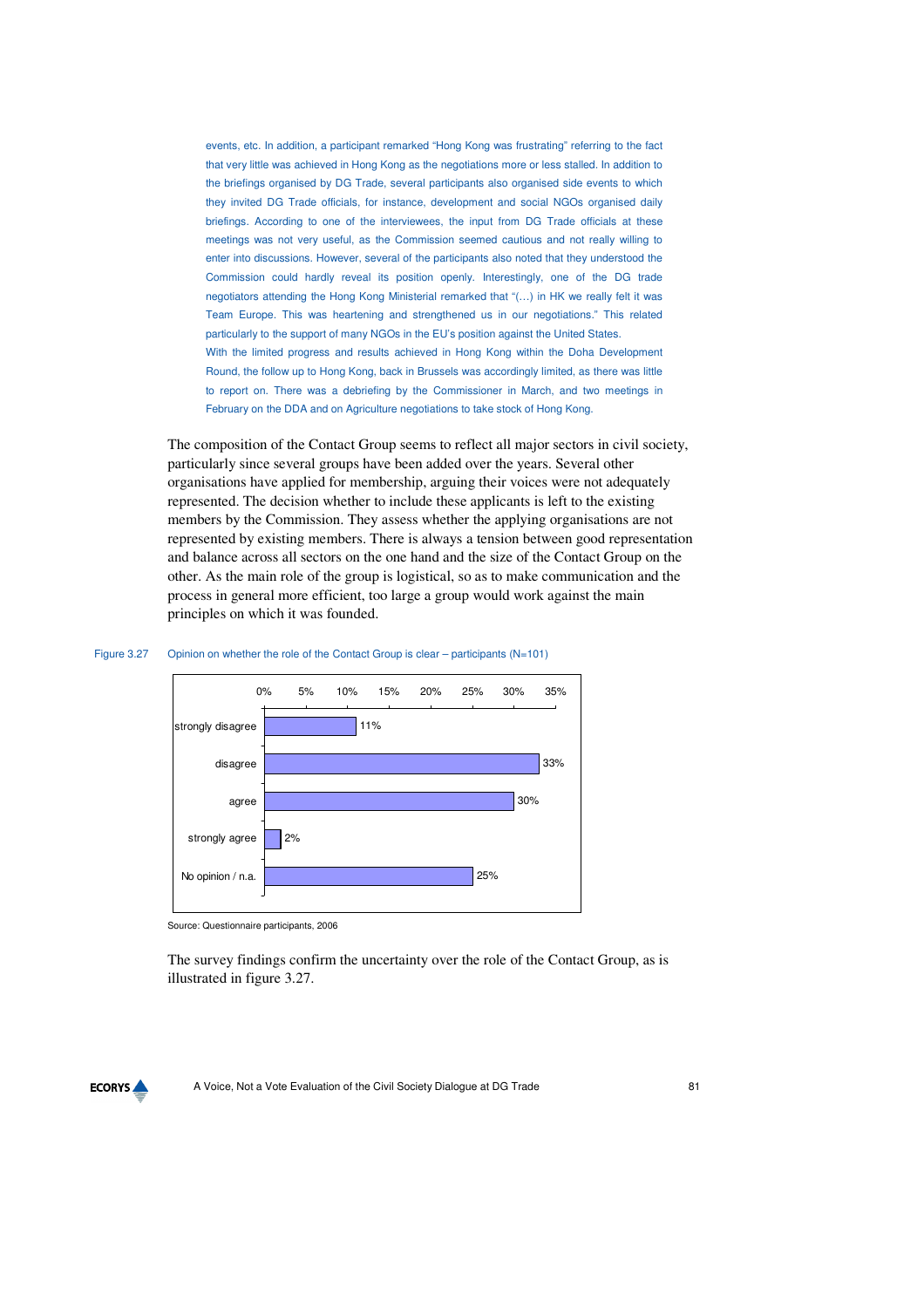## **5. To which extent does the Contact Group reach out to its constituencies? Is it making any extra effort to reach constituencies in the new member states?**

It is not always clear whether and how the Contact Group members reach out to their constituencies.

- First of all it is not entirely clear what constitutes the constituency of each contact group member. When registering on DG Trade's website, organisations are not automatically linked to a Contact Group member that is representative of their constituency. Contact Group members dealt with feed-back differently. For instance, some membership organisations indicated they reported back to their members, yet not necessarily to other organisations in the dialogue (unless they were a member of course). Other said they reported back to organisations in the dialogue that were part of their existing networks or alliances;
- Second, there is no formal process for feedback from the Contact Group to the constituencies and no check on whether or how they communicate.

It is clear that no formal structure is in place for reporting back to constituencies.

Most interviewed participants have made some effort to include and reach out to organisations in NMS, yet with mixed success. This was mainly due to the issues raised in section 3.2.2 under question 3, regarding limited awareness and capacity of these organisations.

### **6. Do CSO's feel that there is enough time/opportunity given to them during the meetings for feedback?**

Generally speaking, interviewed and surveyed participants felt the meetings are long enough and that enough time is given for questions and answers. However, some argued that the format was not considered conducive to real feedback and discussion. Especially the general meetings and meetings with the Commissioner tend to involve a presentation, followed by a round of questions. The questions are then usually batched, and the official involved answers a number of questions at once. Although perhaps more efficient, several interviewees lamented the fact that this form of question and answer meant that completely different questions were batched together and there is not always opportunity to react to an answer (hence have a discussion involving more than one question and one answer about a specific issue). In addition, some interviewees felt this form of engagement allowed Commission officials to selectively answer questions (batched together it is easier to skip over, or superficially deal with one or two questions).

#### **7. Are there administrative aspects that act as a barrier to effective participation?**

No major barriers were mentioned by the interviewed and surveyed participants; although there were a few complaints about the travel reimbursements (see above).

**ECORYS**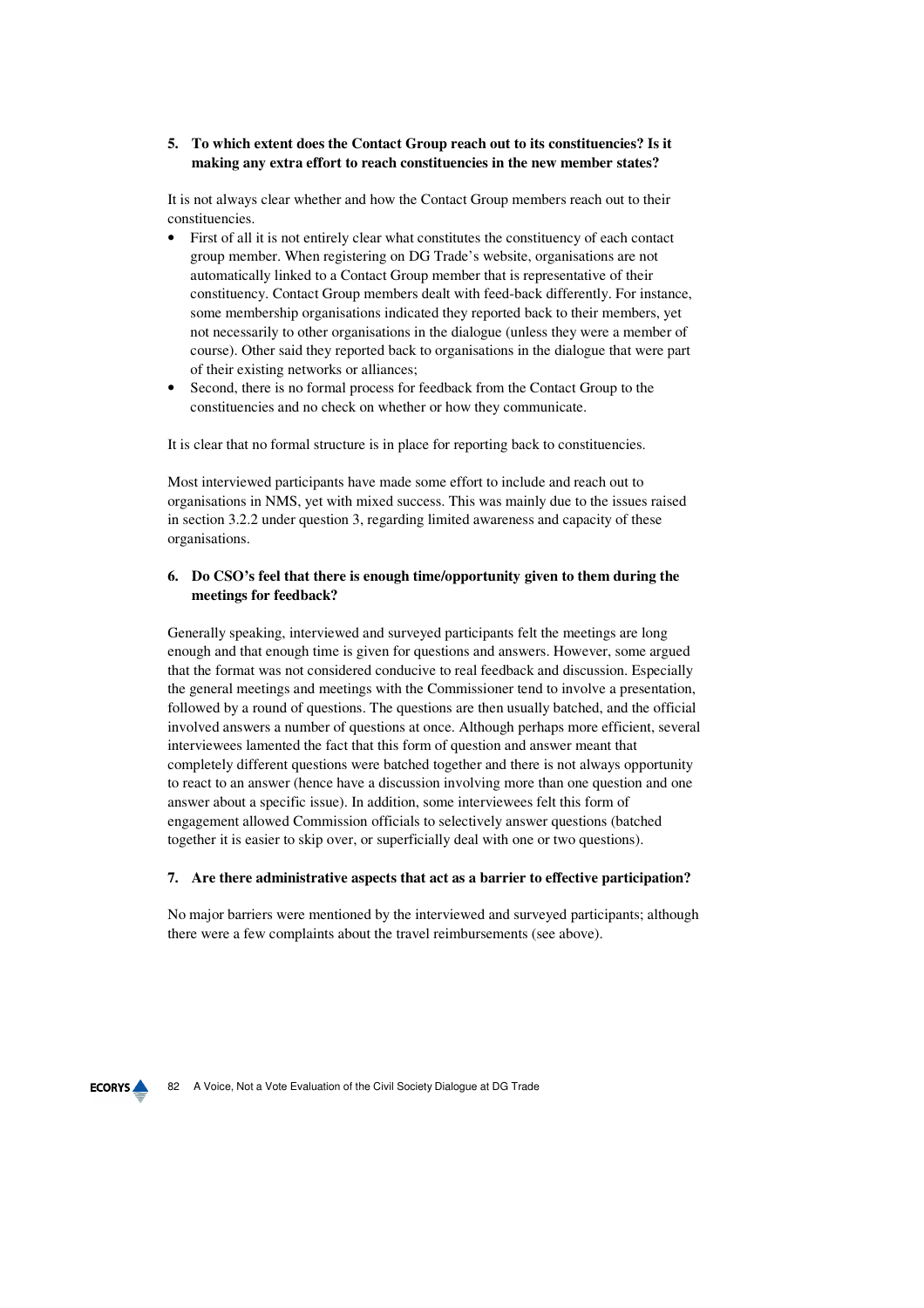#### 3.3.3 Monitoring of the process

#### **1. To what extent is the way DG Trade's input and participants' contributions are recorded adequate and appropriate?**

In part this question also relates to the question of feed-back and concerns the practical aspects of this feed-back.

Most comments with regards to efficiency were in fact made about this reporting aspect of the process, although opinions seemed to vary widely. Several participants wanted to see minutes and reports from every meeting published on the internet, while others did not find this necessary and some even were against, arguing it would make some participants hesitant to speak out freely.

There does not seem to be a very consistent publication of minutes and meeting reports over the years, but for the majority of meetings held in 2006 minutes can be found on the website at this moment.

## 3.4 Participation of Civil Society Organisations from New Member States

In addition to the main evaluation questions, which were addressed above, the evaluation also aimed to answer the question whether the current model remains appropriate and sufficiently user-friendly for an EU expanded to 25.

As was discussed in chapter 2 the level of participation of CSOs from NMS in the meetings is very low, with only 26 organisations from these countries being registered, while actual participation was even lower. Some of the main constraints to participation were already discussed in section 3.2.2 under question 3. Besides asking existing participants about this in the interviews, a number of CSOs from NMS were sent a short list of questions and several were interviewed by phone (see annex III). These organisations were taken from the list of registered CSOs on DG Trade's website and identified through the seminars organised as part of the project "Civil Society in the Recently Acceded EU Member States – Actors in EU Policy-Making on Trade." The interviewees were asked to reflect on what they considered to be the main constraints for participation and what could be done to encourage or enable their participation. In addition the report from the first seminar held on Malta (18-19 May, 2006) was studied.

In total 15 organisations from NMS were interviewed. Although it is hard to draw hard conclusions from such a relatively small number of interviews, they can be seen as indicative and were indeed also a confirmation of remarks made by existing (from the 'old member states') participants in the interviews.

#### 3.4.1 Main constraints for participation

Constraints can roughly be grouped in three categories:

- 1. Capacity constraints;
- 2. Knowledge and awareness constraints;

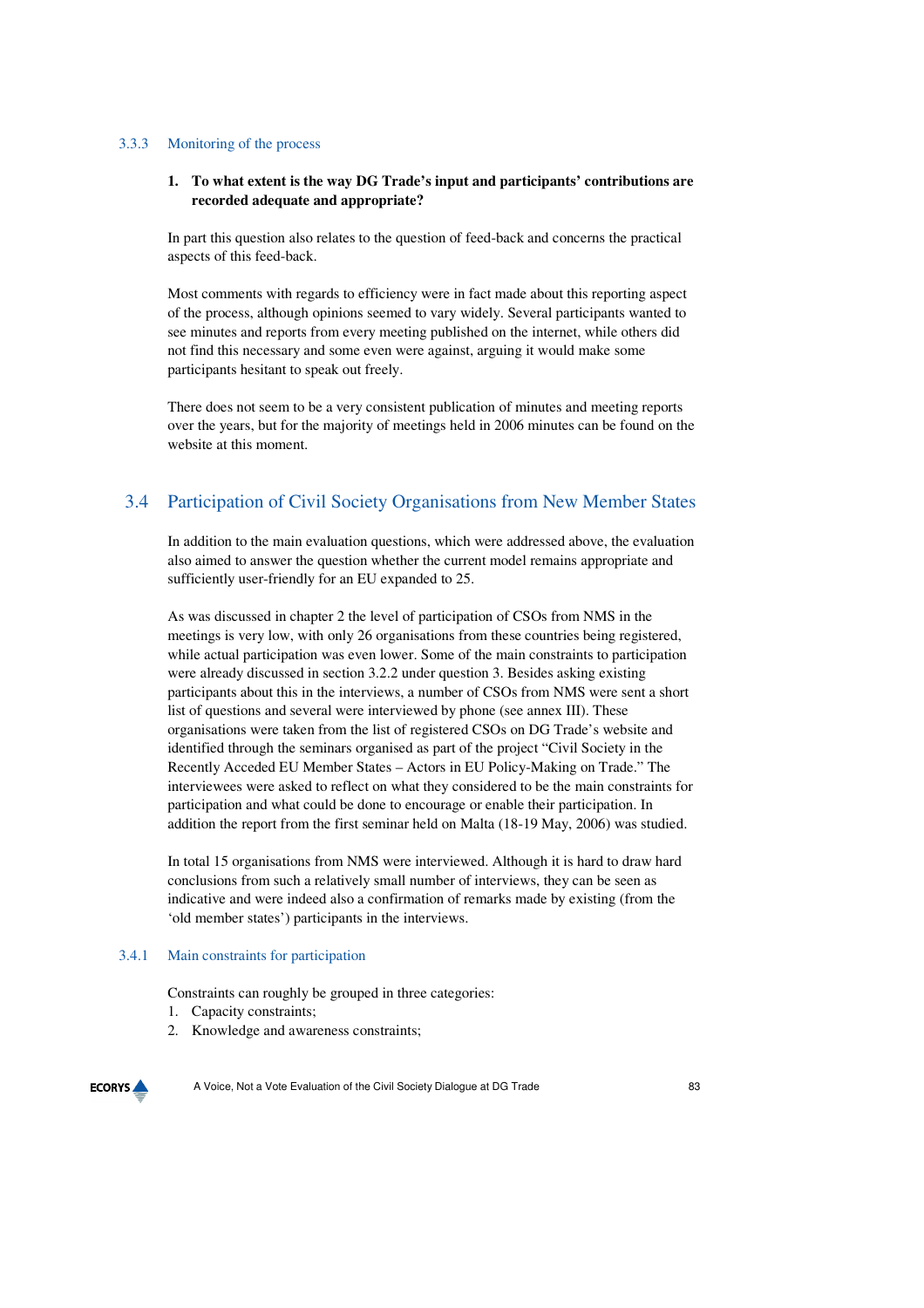3. Institutional constraints at the national level.

#### *Capacity constraints*

These include most notably manpower and financial constraints, which are experienced at both the national, and particularly the EU level. At the EU level they also include language constraints and lack of experts on location, i.e. in Brussels.

#### *Knowledge and awareness*

A lack of knowledge and awareness of the main issue regarding their work and constituencies and European trade policies were also mentioned as a major constraint. This makes it hard for organisations to assert their interests at all levels. In addition they have limited knowledge of the 'language of Europe'. On a practical level, some also indicated they were not aware of the travel reimbursement possibilities.

#### *Institutional constraints*

The institutional frameworks in former command economies in a way still lag behind those of the EU. Thus there was no real history of the kind of trade policy issues that are dealt with at the EU level today. But the institutional constraints are not just limited to trade issues. Many CSOs in the NMS are still struggling to make their voices heard at the national level and to engage in useful dialogue with their governments. There is often still lack of transparency in decision making at these national levels. Moreover, there is often no real consensus on the meaning of civil society in these countries, nor is their much consensus among CSOs. Before any meaningful dialogue at the EU level can be overcome, these issues need to be dealt with first.

Considering these constraints, it appears that **the current model** does not address sufficiently these constraints and therefore is **not the most appropriate for including CSOs from new member states**. However, this need not imply an entirely new model has to be developed, rather that diversification and a few adjustments of the process should be implemented to improve the outreach to these organisations.

#### 3.4.2 Options for improvement as seen by NMS CSOs

Asked what could be done to improve or encourage the participation of CSOs from NMS in the CSD, obviously some of the national institutional constraints need to be dealt with. Several of the organisations that responded argued that in this respect joining the EU already is a step in the right direction, as it should help them assert their rights at the national level as well. In general there is a need to learn the language of Europe, to understand how to engage in consultation processes and become familiar with the options and possibilities.

In addition a number of practical suggestions were made, including increased funding (beyond just travel reimbursement) and perhaps the clustering of relevant meetings together, which would make a trip to Brussels more worthwhile. In addition it was suggested that all publications translated in all European languages and that better promotion of the dialogue and the travel reimbursement should take place. Finally, it was argued that the unique situation (often at lower levels of development) of many of the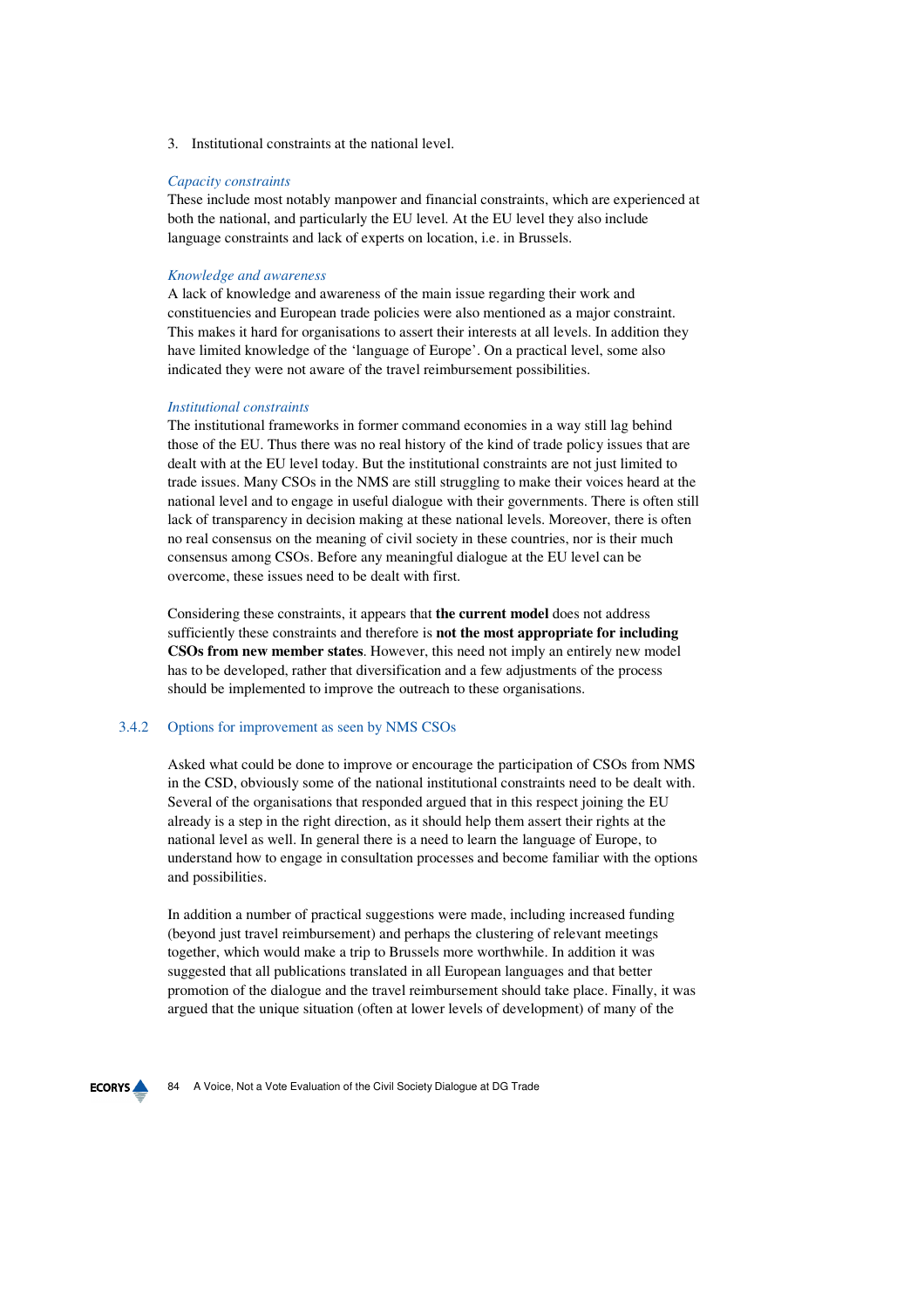NMS, might warrant specific topics and themes, more relevant to their situation and circumstances.

## 3.5 Conclusion

Overall, the assessment of the CSD's relevance, effectiveness and efficiency reveals a picture of moderate to good performance, but some weaknesses remain. It is seen as a commendable and relevant process, which does, however, have some redresses. In order for the process not to stagnate due to dialogue fatigue or frustrations with expectations that are not being met, it is therefore important that some changes and adjustments be implemented. The exact nature of such changes is up to the stakeholders, but in the final chapter of this report, some recommendations are made that may serve as a starting point.

First, however, we turn to the remaining question that the evaluation was also asked to address: that of best practice examples from analogous processes.

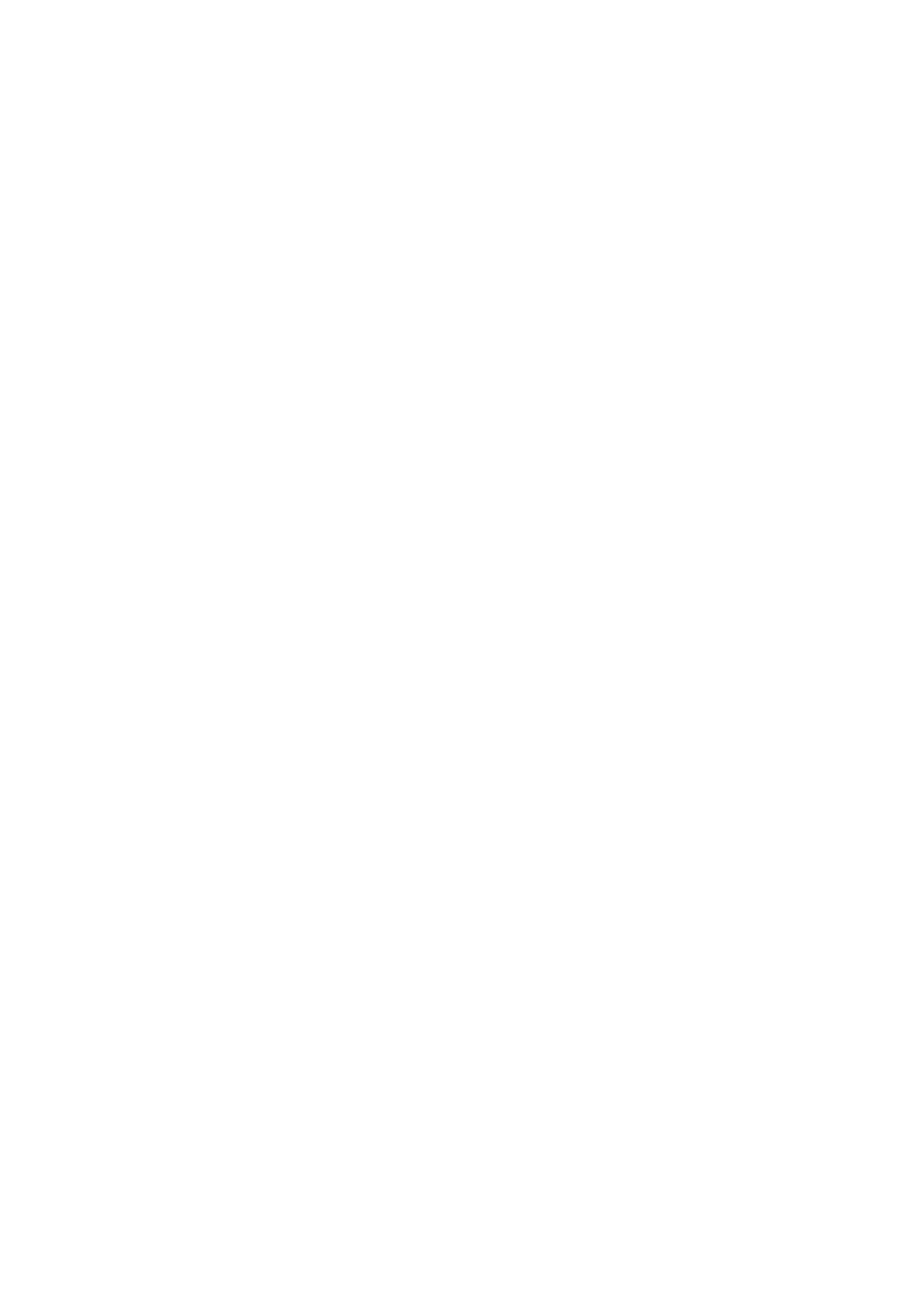## 4 Analogous Consultation Processes

## 4.1 Introduction

One of the objectives of the evaluation involved an analysis of analogous processes in other governments and international organisations, which were to serve as benchmarks for the process at DG Trade.

An initial screening of similar processes (at international organisations, other DGs in the European Commission, and at national level) in the inception phase resulted in a selection of four analogue processes for the stated reasons:

- 1. **DG Health and Consumer Protection (SANCO) EU Health Forum**: to include another DG of the European Commission;
- 2. **WTO**: because of the availability of guidelines and the fact that it is also dealing with trade policy;
- 3. **World Bank**: because of the availability of information and its multi-country membership, with CSOs from various countries;
- 4. **Phorum**: because of the availability of an evaluation and to include a consultation mechanism at national level.

During the evaluation, it became clear that Phorum has not been very active for a considerable time already, due to the reorganisation of the Department of Health, as well as managerial problems. Since April 2006 the NGO Forum (the new name of Phorum) is hosted by a new organisation and has changed considerably. Phorum was originally selected because of the availability of an evaluation. However, the value and validity of this evaluation are questionable given the recent developments. Therefore it was decided to select and analyse **Sweden's trade policy civil society dialogue** instead. The additional benefit of choosing this process is that it also relates to trade, making it a more similar to the CSD.

The analysis of analogous processes is based on information available on the websites of the selected organisations, supplemented with interviews with staff responsible for the dialogue with civil society at these organisations. The comparison was made of the process, not the outcomes of these different processes.

In the following sections each of these processes will be described in terms of background, objectives, organisation, participation and main strengths and weaknesses. In chapter 5 we will return to these processes and compare them to the CSD of DG Trade.

**ECORYS**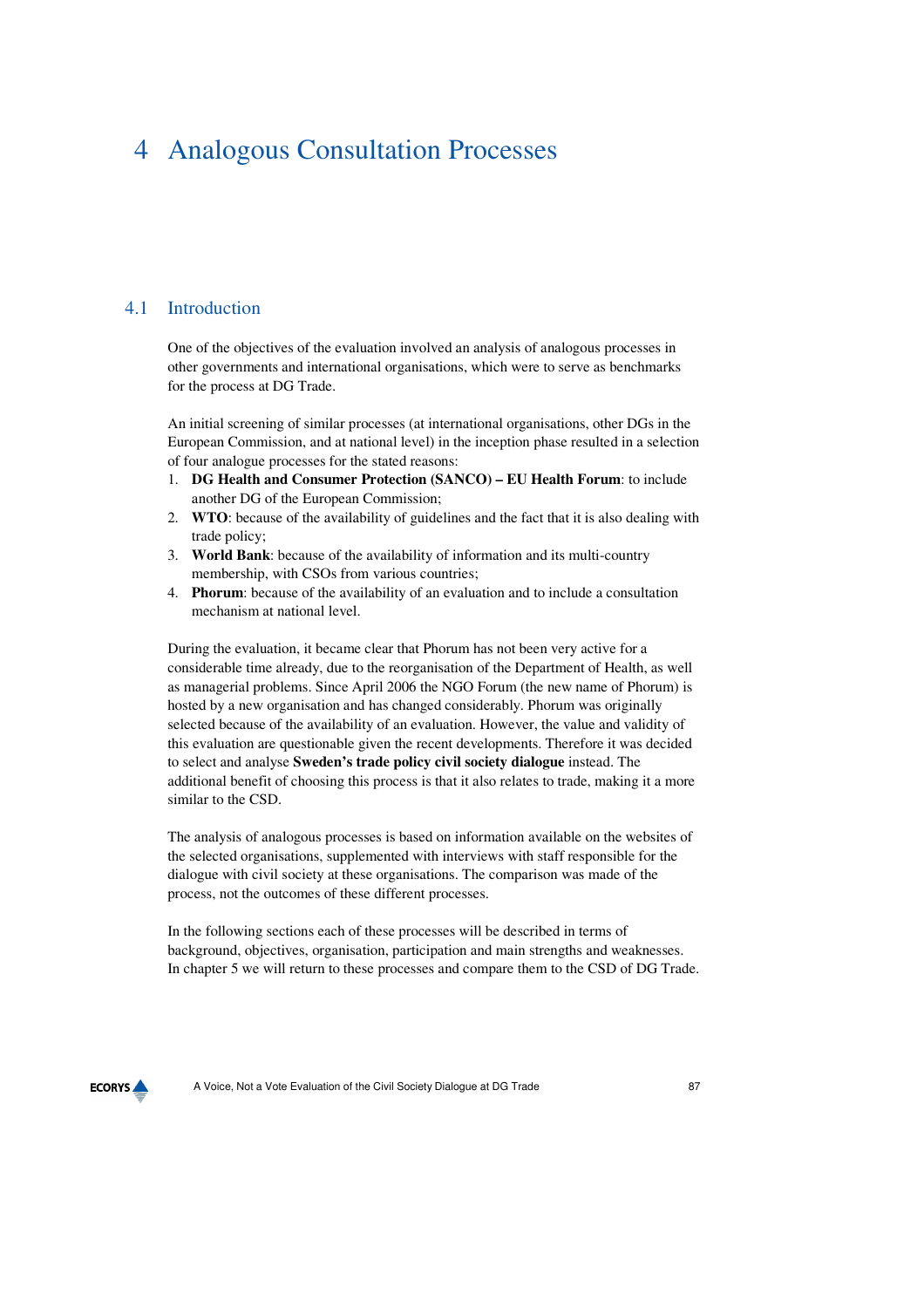## 4.2 DG Health and Consumer Protection (SANCO) – EU Health Forum

#### *Background*

The civil society dialogue at DG Sanco must be placed in the broader European policy context on governance and communication. In May 2000 the European Commission published a communication on the health strategy of the European Community. In this Communication, openness and transparency was set out as a central theme of the new community approach to health. The Commission announced that it intended to set up a European Health Forum as an important element of this new health strategy. The Forum would be an information and consultation mechanism to ensure that the aims of the Community's health strategy and how they are being pursued are made clear to the public and respond to their needs. Civil society organisations were consulted on the organisation of the Forum. The EU Health Forum is one of three stakeholder platforms within DG SANCO. The other two are the Food Safety Forum and the Consumer Protection Forum, which are similar in set-up to the Health Forum. In addition DG SANCO has general consultation of all its policies.

DG SANCO first published a communication in 2001, which included the mandate of the health forum. Prior to this communication consultation had taken place with a select group of stakeholders, with which DG SANCO already had regular informal contact. Through these consultations DG SANCO wanted to understand better what were the major issues and which organisations should be included in the process. Thus the communication and mandate were formulated by DG SANCO, but took the outcome of these consultations into account.

#### *Objectives*

The main objectives of the EU Health Forum are exchange of information and consultation. The introduction paper for the health policy forum states that the aim of the policy forum is to bring together stakeholders in the health sector to ensure that the EU's health strategy is open, transparent and responds to public concerns.<sup>41</sup>

#### *Organisation and activities*

A secretariat set up within DG Sanco (unit C.5) is the focal point for the EU Health Forum and is responsible for all organisational and logistical aspects. The Forum is composed of:

- A Health Policy Forum, which is set up to give opportunity for consultations with CSOs, to exchange views and experience on a wider range of topics, and to assist in implementation and follow-up of specific initiatives. The Policy Forum has a fixed set of member organisations and meets twice a year. Part of these workshops is organised by the CSOs themselves. In addition working groups of members of the Policy Forum are created on certain issues to allow easier discussion, more in depth consideration, better participation and involvement of stakeholders and production of documents;
- The Open Forum, which is an annual conference that serves as a platform for general discussion with a broader range of CSOs of the European health

**ECORYS** 

 $\overline{a}$ 

<sup>&</sup>lt;sup>41</sup> Introduction to the EU Health Policy Forum, January 2004 (www.ec.europa.eu/dgs/health\_consumer/)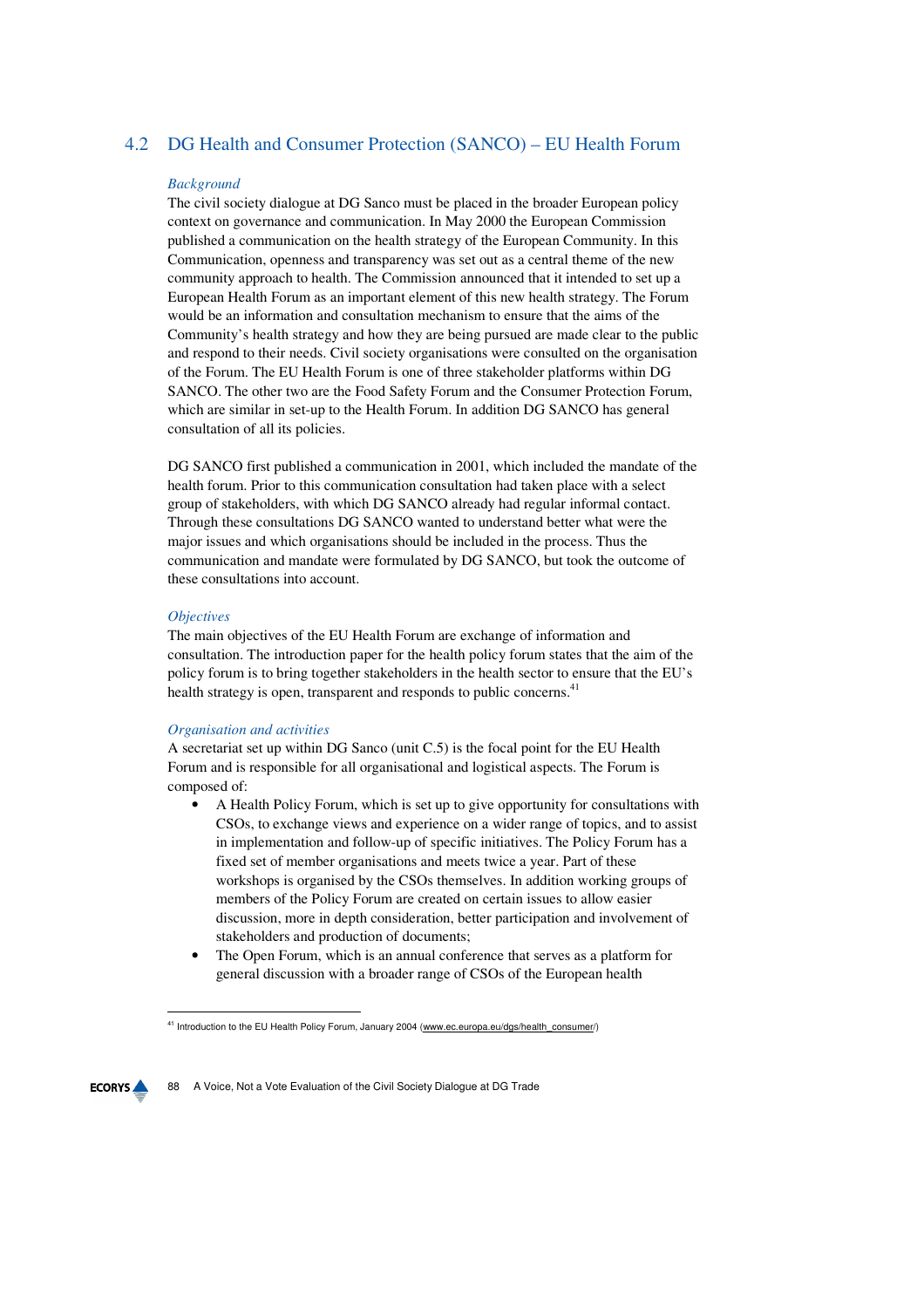community. The intention of the Open Forum is to have wider consultation to ensure that the public health community as a whole has the opportunity to put forward its ideas and respond to policy proposals. The first two Open Forums were designed 1) to reach the health community and 2) to introduce each other. The design for the third conference is going to be more open to dialogue;

• A Virtual Forum, through which all relevant documents were to be made accessible. Unfortunately this virtual forum was never further developed due to lack of resources.

DG SANCO aims to ensure that the Health Policy Forum is fully involved at an early stage of the policy process. The involvement is however hampered by the fact that the Policy Forum is not formally part of the policy process. The role of the secretariat is to encourage participation and to ensure at least that CSOs are informed. The Policy Forum is now perceived by DG Sanco as really functional and seen as a useful entrance to CSOs.

Next to the dialogue with CSOs in the context of the EU Health Forum within DG Sanco multiple contacts with specific CSOs take place in different areas and for specific purposes. An example is the obesity platform. The main stakeholders on this topic are involved in this platform to reach consensus on policy and actions and will commit themselves to take certain actions.

#### *Participation*

Participation on the Health Policy Forum is by invitation only. The Forum has 50 permanent members. About 15 seats are available for organisations with a particular expertise in the areas to be discussed. A number of representatives from member states, candidate countries, international organisations, etc. are also invited to attend the meetings.

The permanent members must be European (umbrella) organisations representing stakeholders in the health sector. For the selection the EC applied the following criteria:

- Broad coverage of issues: Organisations should cover broad, horizontal issues which are of key relevance to developing the community's health agenda;
- Representativity: Organisations should be recognised as being able to speak for their sector; their membership should cover at least half the member states;
- Balance between different groups and within groups of stakeholders.

A review of membership, which was planned for every three years, has not taken place yet. DG SANCO plans a full review of membership on base of the outcome of a peer review. For this peer review 70 stakeholders have been invited to reflect on how to improve the Policy Forum. This will be the base for guidelines for renewal of members. In principle any interested body or organisation should be able to participate in the Open Forum, up to a maximum of 400 participants. Each Health Policy Forum member is invited with several of its country members and a member of a candidate state to ensure participation of main stakeholders and states.

Most participants of the EU Health Forum are Brussels-based. Sufficient budget is available for reimbursement of travelling costs of other participants.

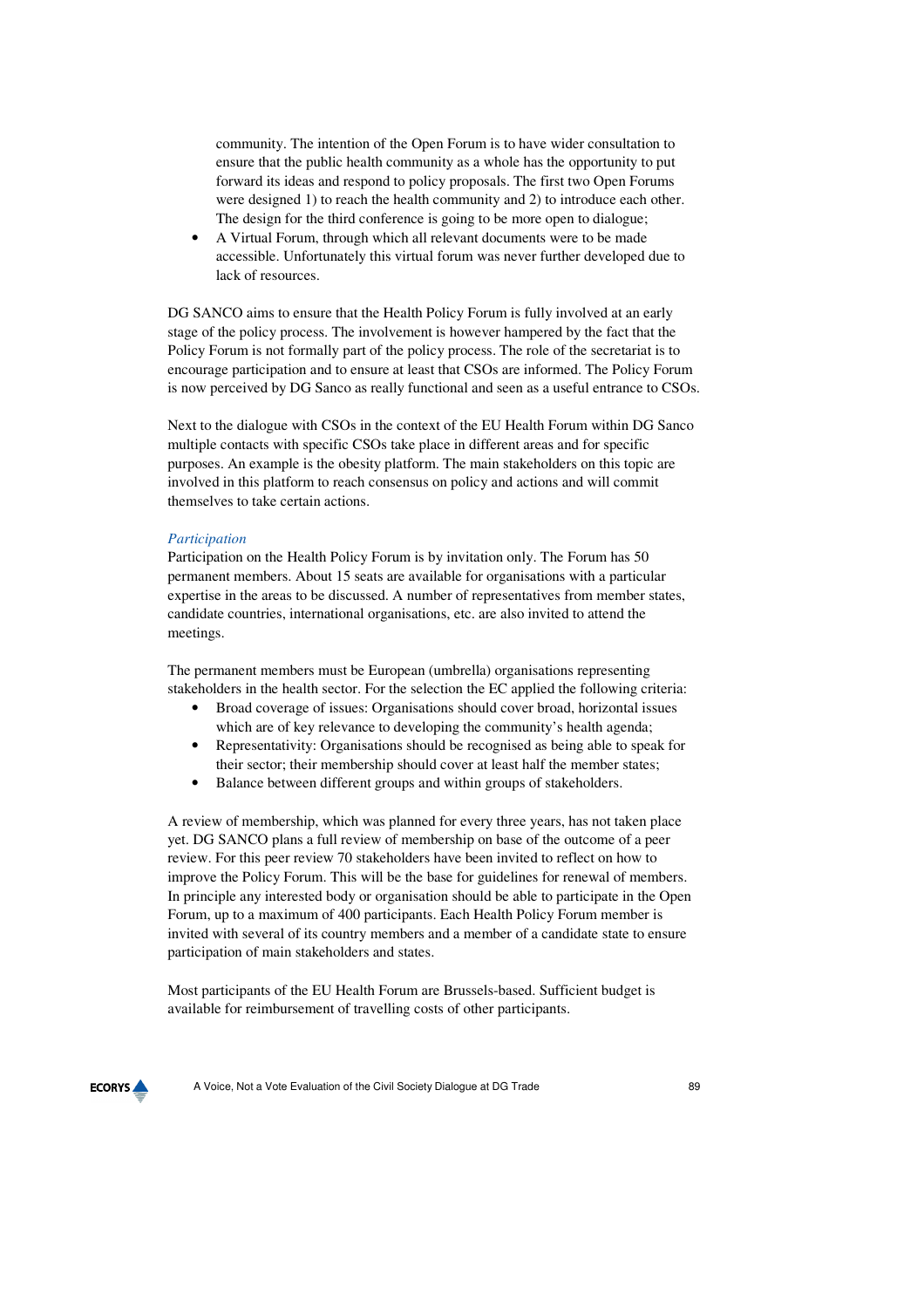At the time of writing this report, a general review of stakeholder involvement within DG SANCO was taking place. A draft report was discussed internally with stakeholders in December of 2006, but not yet made available to the public. Therefore, no final conclusions or recommendations were formulated yet. Some of the issues that came out of the discussions for this review are similar to the issues found in this DG Trade evaluation, for instance the issue of lack of trust and better feedback mechanisms.

The final report of DG SANCO's review is expected to be published by mid 2007.

## 4.3 WTO

#### *Background*

Consultation of civil society organisations has been part of the WTO almost from the start. The Marrakesh Agreement (1995) establishing the WTO includes a mandate to "*make appropriate arrangements for consultation and cooperation with nongovernmental organisations concerned with matters related to those of the WTO*". In October 1996 the WTO further clarified the framework for relations with CSOs by adopting a set of guidelines according to which the WTO<sup>42</sup> "*recognizes the role NGOs can play to increase the awareness of the public in respect of WTO activities and agree in this regard to improve transparency and develop communication with NGOs***"** <sup>43</sup>. These guidelines form the principles for dialogue of both WTO Members and the WTO Secretariat with the various constituents of civil society.

#### *Objectives*

The objectives of the dialogue with civil society are not made explicit on the website of the WTO, but are implicit in the above mentioned guidelines for arrangements on relations with Non-Governmental Organisations<sup>44</sup>:

- 1. To contribute to greater transparency WTO-Members will ensure more information about WTO activities in particular by making available documents more promptly than in the past;
- 2. The Secretariat should play a more active role in its direct contacts with NGOs, who as a valuable resource can contribute to the accuracy and richness of the public debate. This interaction with CSOs should be developed through various means such as the organisation on an ad hoc basis of symposia on specific WTOrelated issues, informal arrangements to receive the information CSOs may wish to make available;
- 3. If chairpersons of WTO councils and committees participate in discussions or meetings with NGOs it shall be personally unless that particular council or committee decides otherwise;
- 4. It is not possible for NGOs to be directly involved in the work of the WTO or its meetings. Closer consultation and cooperation with NGOs can also be met constructively through appropriate processes at the national level where lies

<sup>44 (</sup>WT/L/162) Guidelines for arrangements with Non-Governmental Organisations (www.wto.org)



 $\overline{a}$ 

<sup>&</sup>lt;sup>42</sup> The specific article referring to this consultation is article V2 in the agreement establishing the WTO, which reads: "The general council may make appropriate arrangements for consultation and cooperation with non-governmental organisations concerned with matters related to those of the WTO" (www.wto.org)

<sup>&</sup>lt;sup>43</sup> (WT/L/162) Guidelines for arrangements on relations with Non-Governmental Organisation, guideline nr II ( www.wto.org)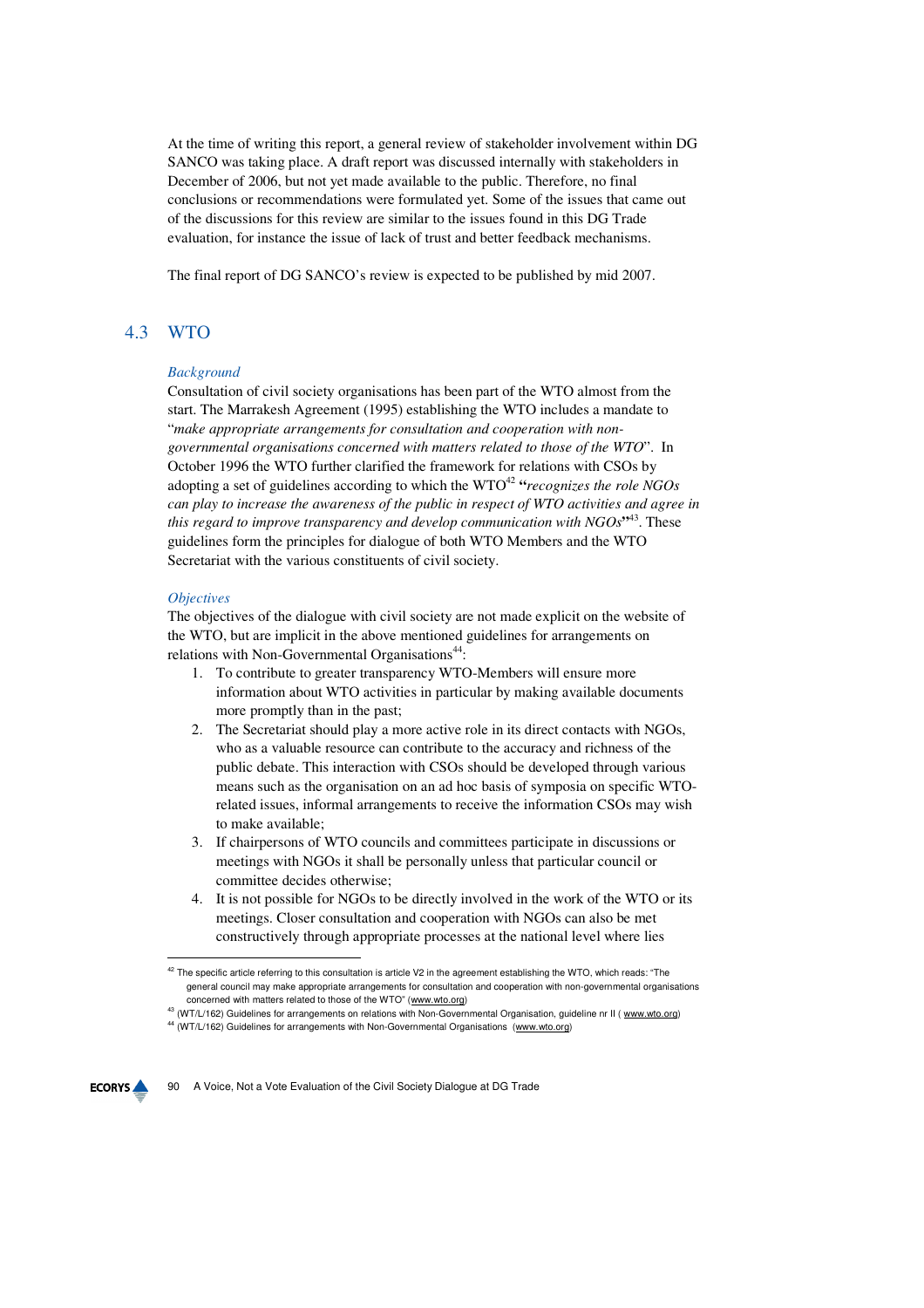primary responsibility for taking into account the different elements of public interest.

This last guideline is the result of extensive discussions with the WTO in which Members pointed to the special character of the WTO, which is both a legally binding intergovernmental treaty of rights and obligations among its Members and a forum for negotiations.

Various attempts have been made within the WTO to further formalize the policy of WTO vis-à-vis CSOs. However these have been blocked by (mainly) developing countries which seem to fear too much openness.

In general it must be noted that considering the nature of the WTO, which has no negotiation mandate in its own right, the consultation process with civil society can hardly be called a dialogue and is certainly not a platform for policy influencing. Rather it is an exercise in transparency and information exchange.

#### *Organisation and activities*

The External relations department of the WTO is responsible for relations with civil society. In a press release  $(1998)^{45}$  the WTO states that while the WTO secretariat (External relations department) has flexibility with respect to informing and consulting with NGOs other issues including opening Dispute Settlement hearings and other WTO meetings to the public can only be approved by a consensus of Member states. The same situation pertains to the issue of more rapid availability of documents to the public.

Since 1996 the CSOs have been consulted in the following ways:

- Attendance of plenary sessions at Ministerial Conferences and regular briefings by the WTO secretariat on the progress of the informal working sessions at these Ministerials. At the Ministerial several meeting rooms and computer facility are reserved for NGOs;
- Public Forums arranged for CSOs on specific issues of interest to civil society;
- Day-to-day contact between the WTO Secretariat and CSOs.

More recently several additional activities have been undertaken to encourage dialogue with the civil society, including:

- Publication of position papers submitted by CSOs and specific information for civil society on the website;
- Invitation of CSOs to give presentations and organize seminars with keynote speakers about specific topics at the Public Forums. The Forums have provided the opportunity for CSOs to discuss specific issues with representatives of WTO Member countries on an informal basis;
- Organisation on an ad-hoc basis of briefings on the work of WTO committees and working groups.

<sup>&</sup>lt;sup>45</sup> Press release 17 july 1998: "Ruggiero announces enhances WTO plan for cooperation with NGOs", (www.wto.org)



 $\overline{a}$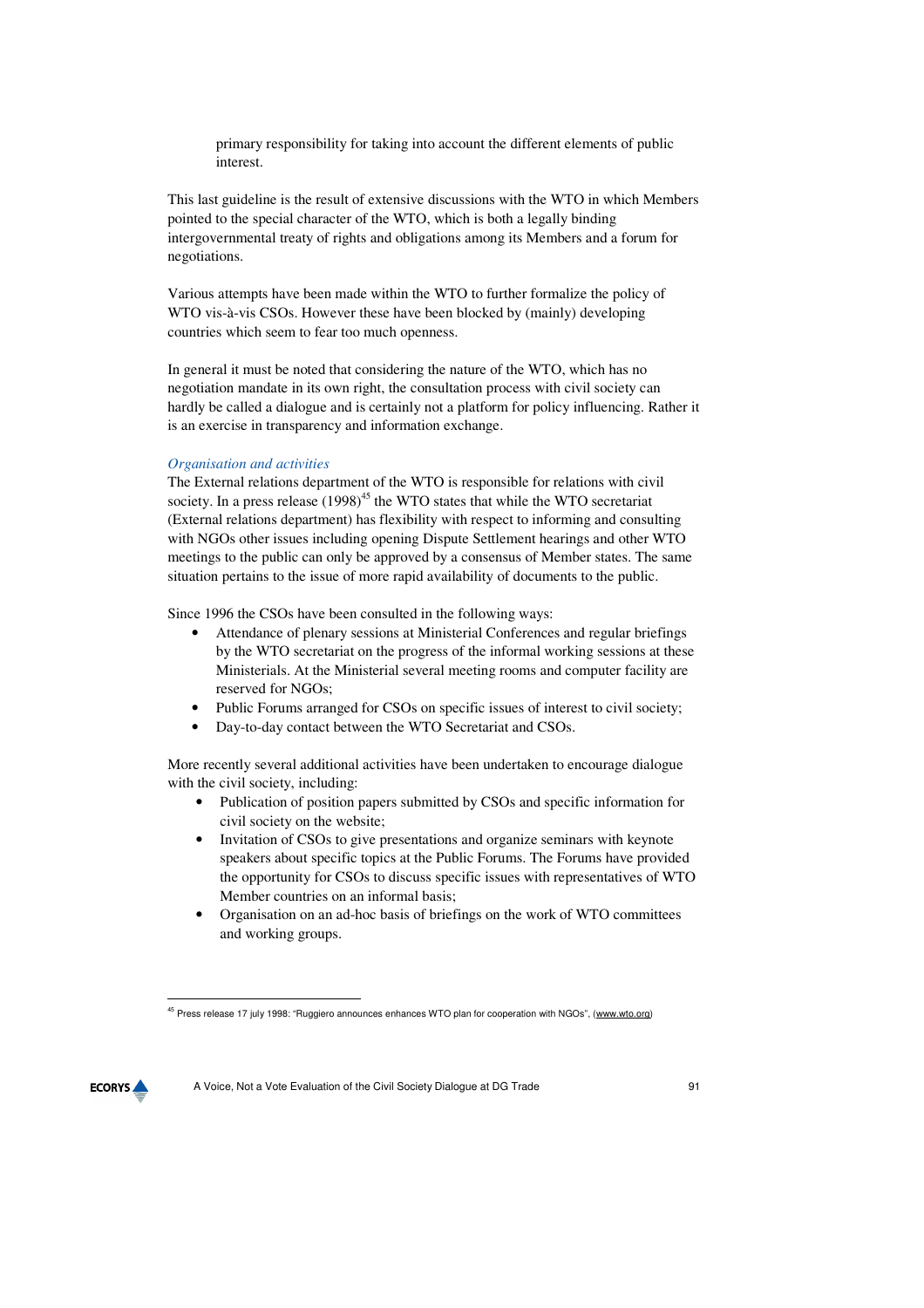#### *Participation*

Participation in the dialogue is open to all CSOs concerned with matters related to the WTO. However, the actual openness of the process is hard to ascertain from the outside, as the website provides no information on this consultation process. According to the official interviewed for the purpose of this evaluation, potential candidates need to show they undertake activities related to trade and that their organisation is non-profit and not linked to governments. The number of participants in the process is difficult to estimate. According to the department there are some 20 active Geneva-based NGOs. Participation at ministerial conferences has increased from 108 in Singapore 1996 to some 700-900 in Hong Kong 2005.

There is no funding available for inviting CSOs to come to Geneva to participate in seminars and briefings. Only in the context of the Public Forum a limited budget is available for reimbursement of travel costs. However, this budget is not structural.

## 4.4 World Bank

#### *Background*

In the early 1980s World Bank, pressured by NGOs but also by an internal bank movement, started to strengthen its engagement with civil society. The Bank's member governments have supported this engagement in recognition of the benefits for development effectiveness and poverty reduction. From 1995 on the World Bank has placed a high priority on strengthening engagement with CSOs. Civic engagement is now seen as an integral piece of the Bank's strategy to strengthen the investment climate and promote empowerment in developing countries. The (greater) emphasis for engagement with civil society is shown in many operational policies and directives for staff of the World Bank.

#### *Objectives*

The objectives for dialogue with civil society are to improve accountability and transparency, to explain the Banks' policy to civil society and to find common grounds. The overall strategy for the World Bank's engagement with civil society is to give voices to stakeholders.

#### *Organisation and activities*

The World Bank has adopted a team approach which involves 120 civil society engagement specialists working across the organisation. There are thus extensive resources available to the World Bank for engaging with civil society. The aim of this structure is to both enhance coordination and provide greater access to civil society. The structure involves:

• At global level the Civil Society Team which provides institutional coordination by formulating institutional strategy, advice to senior management, guidance and technical assistance to program staff on how to consult and involve civil society, undertaking research and dissemination and reaching out to CSOs at the global level;

**ECORYS**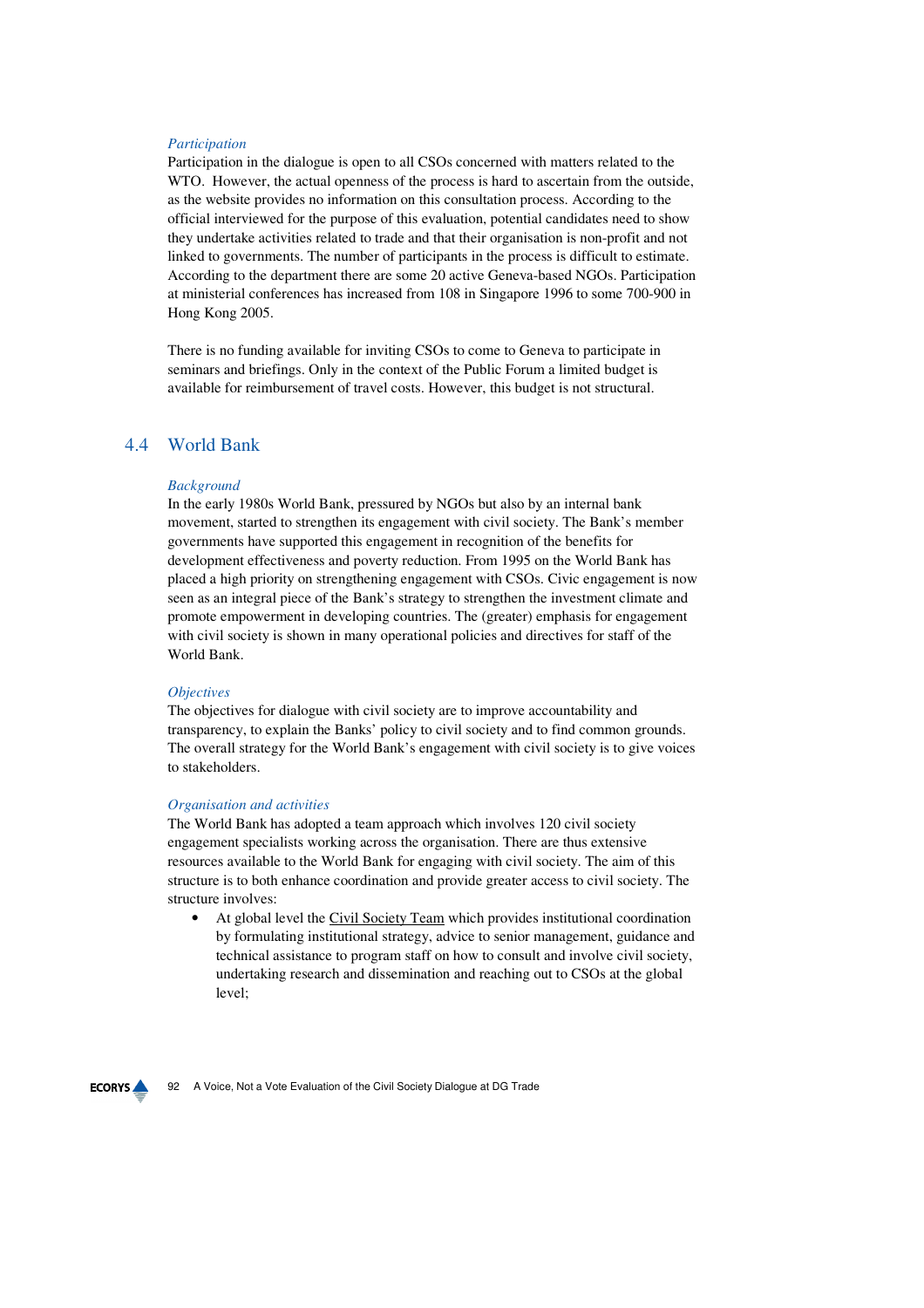- At regional/departmental level the Civil Society Group which brings together staff who work at World Bank headquarters in Washington in various units, regions, funding mechanism and specific constituencies;
- At country level Civil Society Country Staff who are working in Bank country offices.

The civil society team provides information on civil society to the different offices and teams via a monthly newsletter which summarizes civil society policy statements and reports.

Within the World Bank there is a wide spectrum of civil society engagement – ranging from policy dialogue and information exchange to operational collaboration – across the World Bank and from the country to the global level.

The World Bank carries out dialogue and consultation with civil society on its policies, programs, studies and projects. An ongoing dialogue held with a vast array of CSOs at global, regional and country level. Purpose of this dialogue is to both listen to views of CSOs as well as share information. The World Bank has established an electronic venue called the Development forum for this dialogue with civil society.

Consultation is seen as a more structured exchange with CSOs with certain expectations that the process will influence decision making and result. At global and regional level CSOs are formally consulted on a range of critical policy issues. At country level, World Bank is consulting with a broad spectrum of CSOs on country strategies, sector studies and projects. Consultations are carried out through various modalities including face-toface meetings, videoconferences and increasingly web based discussions. However, the World Bank encourages governments to be the main interlocutor for dialogue and consultation with civil society. In this context the World Bank facilitates dialogue and partnership between civil society and governments.

The third way in which the World Bank engages with civil society is through operational collaboration. The World Bank partners directly with CSOs through contracting technical assistance, funding of civil society initiatives, etc. A growing trend in Bank-civil society relations shows more substantive policy dialogue at the global level and greater country level operational collaboration.

The World Bank encourages public participation in dialogue by providing access to and proactively disseminating information on Bank projects. Civil society access is also increased by translations into local languages.

#### *Participation*

Since 1995 the level of interaction and collaboration between World Bank and a broad range of CSOs worldwide has increased. Focal points have promoted engagement with specific constituencies like faith based, childrens and youth organisation, organisations for people with disabilities, foundations and trade unions. The bank today is taking deliberate steps to engage a wider spectrum of organisations and constituencies within civil society.

#### **ECORYS**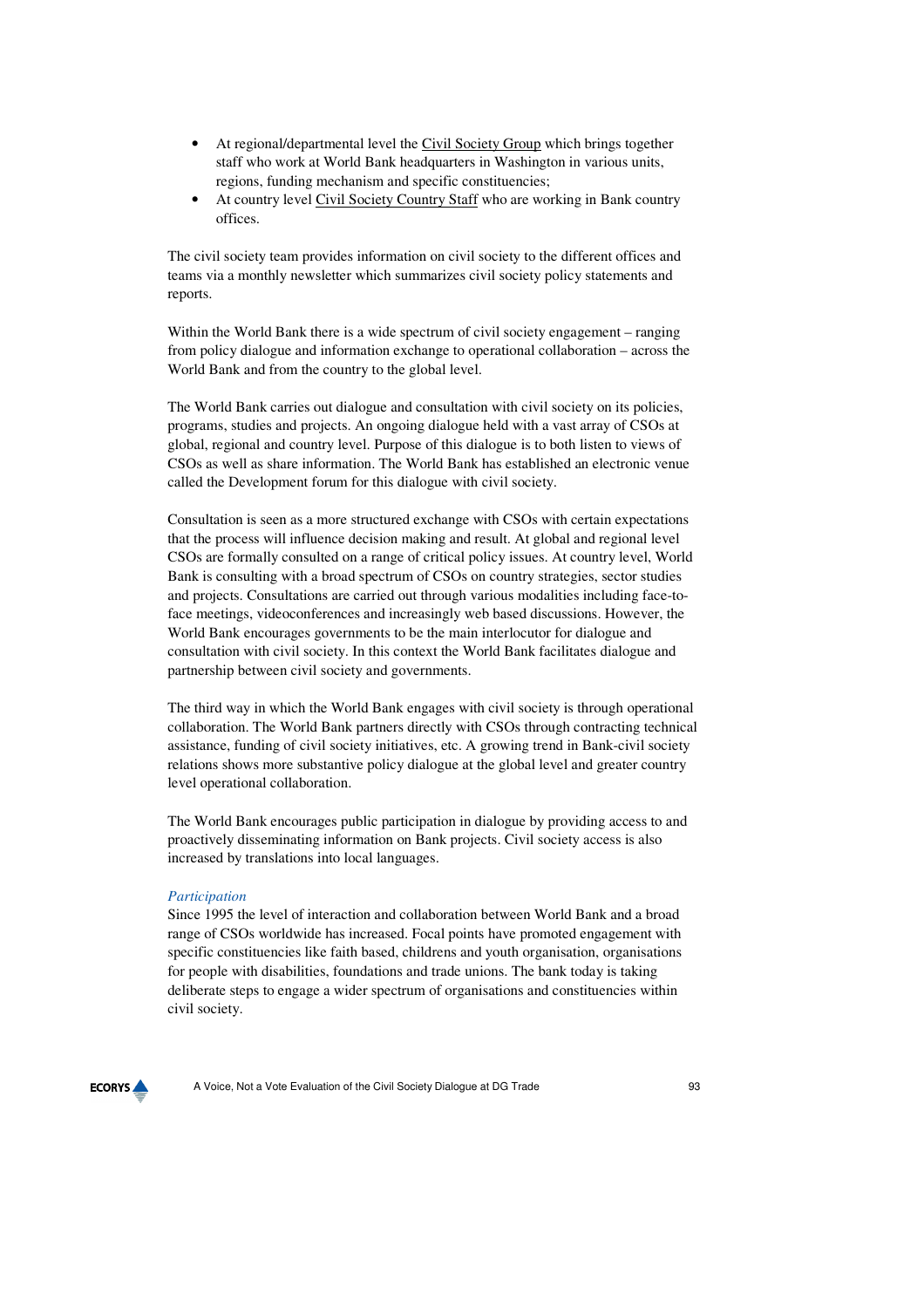Decisions on participation of CSOs are taken decentralized within the World Bank. Criteria for participation differ considerably between local offices. Preferred organisations are established network organisations with a track record. On the global level only accredited CSOs can participate in the annual meeting of the World Bank. Criteria fro accreditation are legality and a relevant track record. To involve more Southern CSOs World Bank sponsors their participation in the annual meetings. These Southern civil society organisations are selected on base of consultations among CSOs. A leadership role of some kind is expected of these invited CSOs.

## *Evaluation 2005<sup>46</sup>*

In the assessment of the World Bank's recent relations with civil society several CSD processes that are considered promising are mentioned. These include:

- A series of thematic videoconference dialogues linking CSOs in both developed and developing countries with Bank managers in Washington;
- "Strategic policy workshops" during which the lead Bank managers on a given issue engage in-depth with counterpart from civil society to examine the implications of specific policies and explore possible common ground;
- The Bridge Initiative, which is led by media professionals and is geared to promoting more informed and constructive public debate between the multilateral institutions, governments, private sector and leaders of the global social justice movement.

The assessment pointed out that the Bank's mainstreaming of civic engagement has led to a wide variety of approaches and practices, which have sometimes resulted in dissatisfaction among Bank staff, member governments and CSOs in terms of level, quality and outcome of engagement. Actions like improved promoting and sharing of best practices, better monitoring of the WB's activities are taking place but the vast organisation of the World Bank, with activities carried out by many different units makes it a difficult process to monitor and guide all the civil society engagement activities. In addition the gap between expectations and the Bank's policy and practice and lack of consistent feedback and follow-up are mentioned as constraints to effective Bank-CSO engagement.

## 4.5 Sweden

 $\overline{a}$ 

**ECORYS** 

#### *Background*

In March 1999 the Swedish Government decided to put in place a new structure for preparations of WTO negotiations. This was based on two fundamental premises:

- 1) The conclusion that the main responsibility for civil society dialogue lies at national level and;
- 2) A clear dividing line between the civil society dialogue and political accountability to Parliament.

<sup>46</sup> Issues and options for improving engagement between the World Bank and Civil Society Organisations, World Bank 2005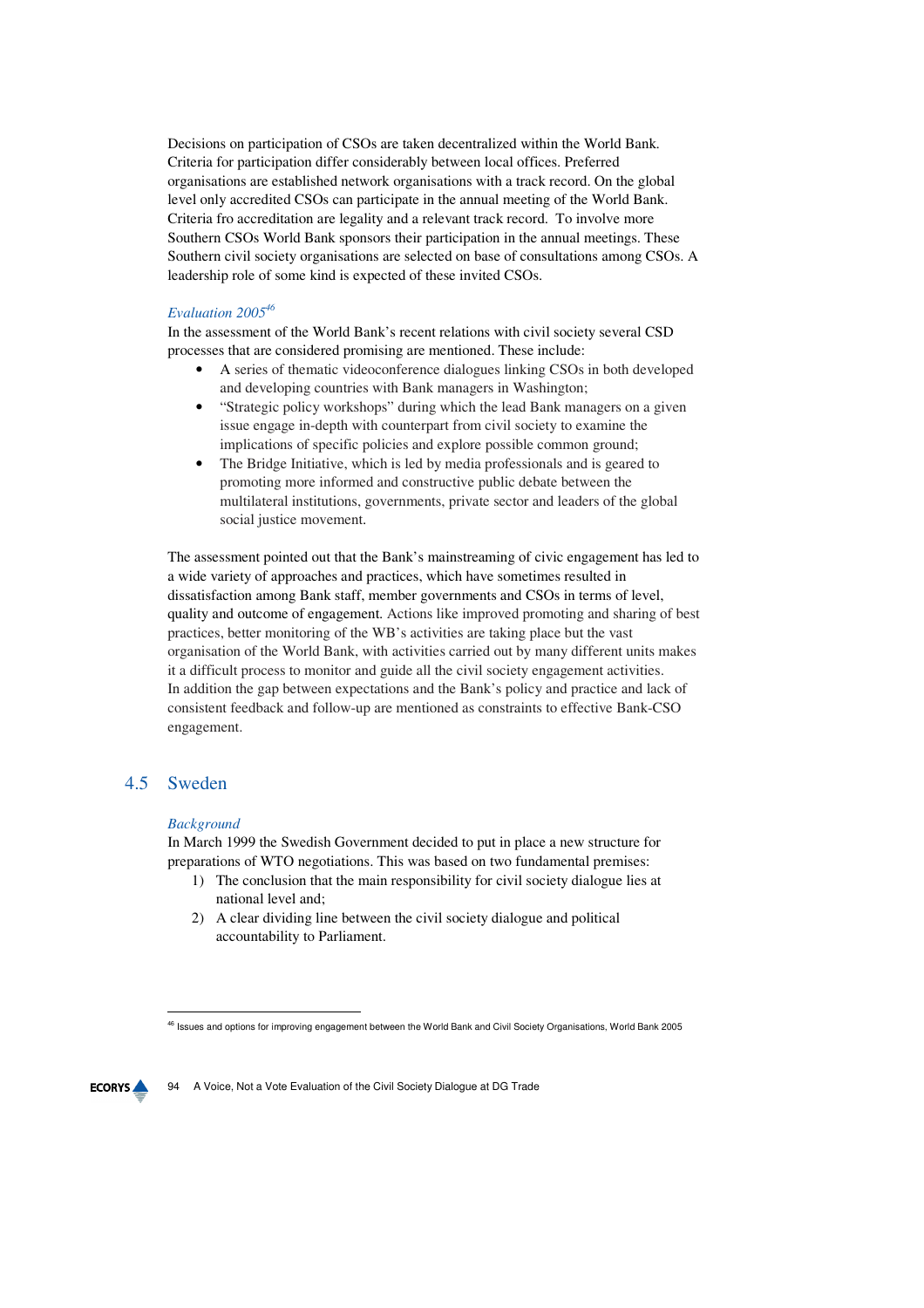Based on these premises the Swedish Government set up a structure for trade policy formulation that balanced these competing demands. A two-pronged strategy was implemented. First, the government presented its proposal for a Swedish WTO policy in a formal Communication to Parliament; this Communication forms the basis for Swedish positions on WTO issues. Second, a new structure for domestic trade policy preparations and dialogue was put in place.

This was the start of a consultative process with civil society in the formulation of Sweden's positions on issues on the EU agenda, in the Committee 133 and in meetings of the General Affairs Council.

#### *Objectives*

The objectives of the dialogue with civil society are not made explicit in the available documents on the process, but are implicit in the Terms of reference for the reference group: The TOR for the reference group states that the group should 1) constitute a venue for transparency, and 2) improve the Government basis for decision making on relevant issues.

This information was taken directly from the website of the Ministry of Foreign Affairs and from a presentation given by a representative of the Ministry. However, in an interview with a regular participant of the process, who had been involved from the start of the process in 1999, it became clear that perceptions on the part of CSOs nuance these statements somewhat. Thus, whether the consultation group was really considered part of the trade policy formulation process and provide inputs for decision making in this respect as is suggested above, was considered highly debatable.

The main function of the consultation group was seen in terms of a transparency exercise and platform for providing information on the Swedish position within Committee 133, insofar possible considering the nature of trade negotiations.

#### *Organisation and activities*

The major actors in the structure for the process are:

- At the political level: A state secretary working group (lead) comprised of State Secretaries from relevant Ministries;
- A Preparatory Group consisting of the heads of the relevant departments from the same ministries, participants from relevant boards and authorities. The Preparatory Group holds both comprehensive meetings and – as appropriate – ad hoc meetings on specific subjects;
- An advisory-reference group on WTO negotiations comprising of relevant and interested CSOs. The reference group meets on a monthly basis $47$  with shorter intervals near meetings near big events. The reference group is mandated to convene ad hoc meetings on specific topics in order to explore issues more thoroughly. At the meetings government representative proposes a Swedish

In an interview this number was moderated to four to six meetings during the year.



 $\overline{a}$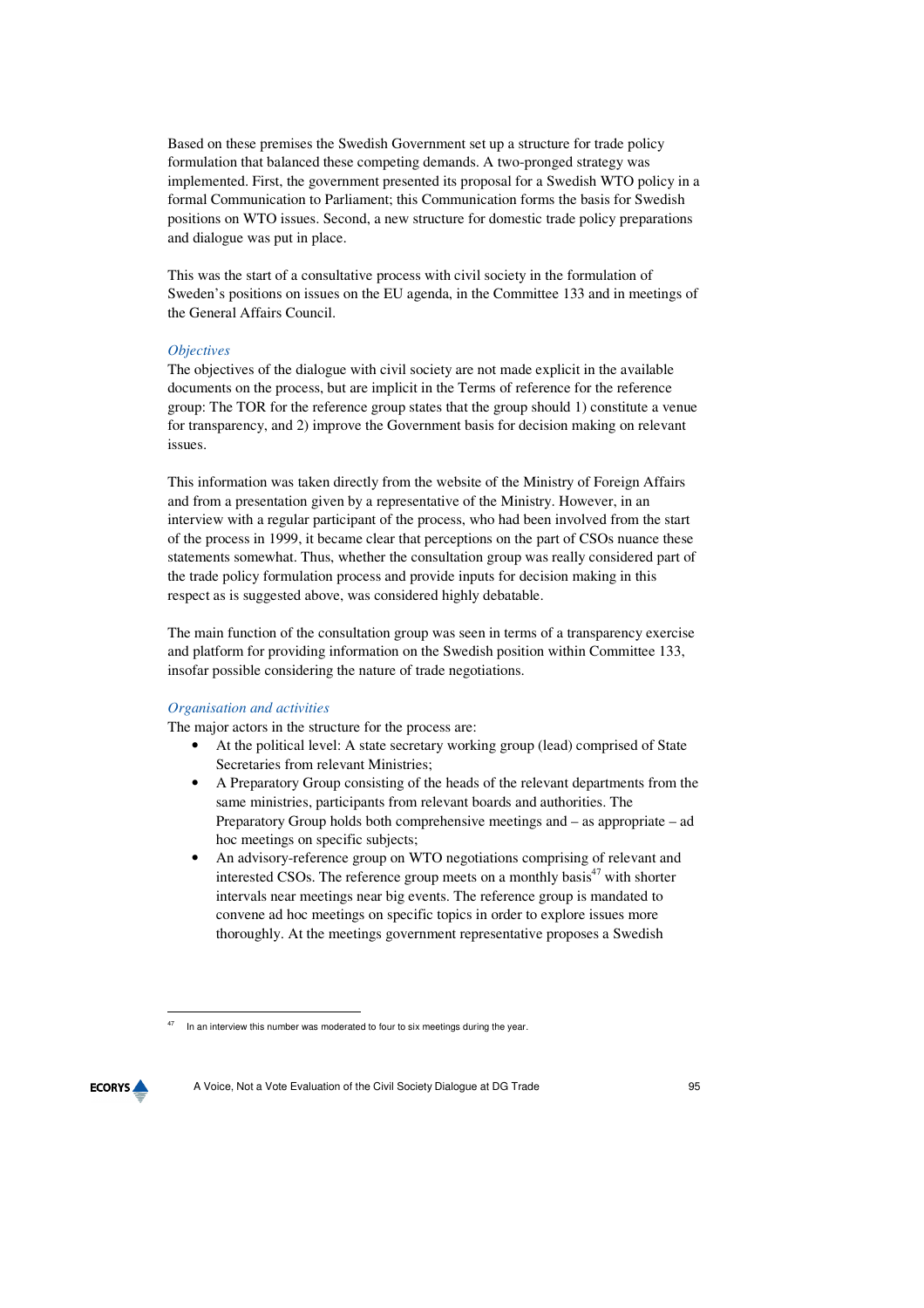position on a certain topic.<sup>48</sup> CSOs are invited to present their view. The process does not involve negotiations on consensus.

An additional aspect of transparency has been the participation of CSOs at WTO ministerial meetings within the Swedish delegation consisting of representatives from labour, NGOs and employers organisations. Surprisingly, however, these representative organisations are hand-picked by the Swedish Government as opposed to being nominated by their constituencies.

Information and documents are shared to the extent it does not harm relations to negotiating partners. One of the participants argued, however, that the Swedish Government is rather selective about what it wishes to share with participants and in most cases gives out fairly general information on its positions (e.g. "Sweden supports what is beneficial for development").

Minutes of the meetings are distributed to participants, but specific feedback is not provided.

The process is seen as a trust-building process, but many NGOs seem to have felt left out and not really taken seriously. In addition there was a complaint that although at the level of the bureaucracy dealing directly with the CSOs, relations were quite friendly and polite, at higher levels, this was not always considered the case.

The process is seen to have successfully led to a more informed debate, at least in the sense that NGOs working on trade issues can use the information provided. However, the process has not been able to bridge the gap between all interests and still faced criticism for a lack of transparency from some circles.

#### *Participation*

Participation in the reference group is open to all interested stakeholders And this openness was appreciated The only condition imposed is that members of the group participate on a regular basis (method of self-selection). The membership of the reference group has stabilized at around 30 organisations. However, it was argued that in practice the majority of CSOs in the process are business representative organisations. This is seen as a question of interest. Several NGOs appear to have come and gone as they did not feel they were getting out of the process what they had hoped or expected.

## 4.6 Conclusion: Comparison of Analogous Processes with the DG Trade **CSD**

A critical analysis of the analogous processes described in this chapter along the same lines as the current evaluation of the CSD is not possible, as they were not studied to the same extent and in the same depth as the CSD. At the onset of the evaluation it was agreed to analyse analogous processes insofar information was readily available from

**ECORYS** 

 $\overline{a}$ 

It should be kept in mind that Sweden can share its own position with a reference group, while EU negotiation positions cannot be shared.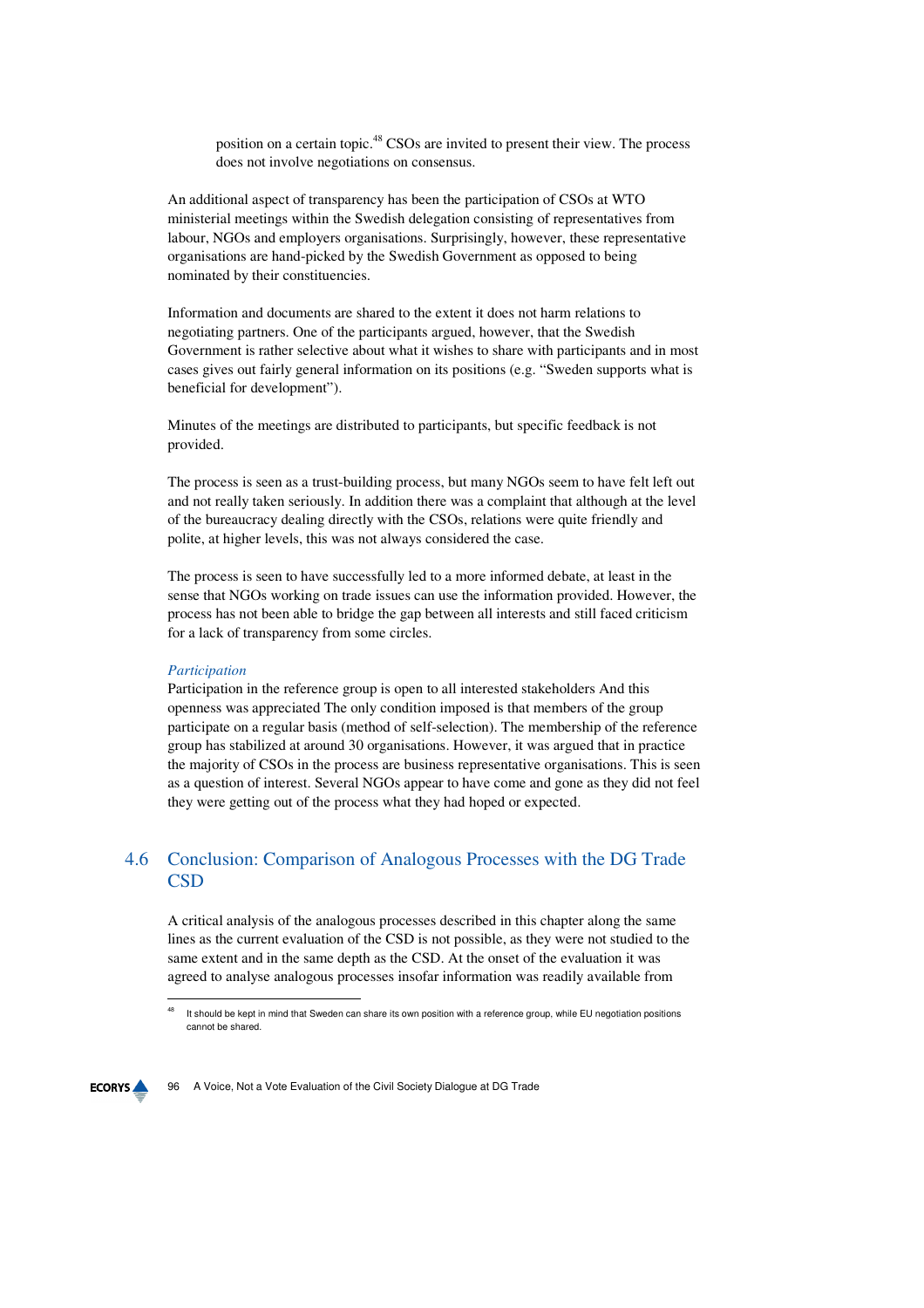existing sources, while for each process one person was interviewed. Any analysis should therefore be made with caution.

Comparing the different processes is further complicated by the fact that despite trying to select processes that were most similar to the DG Trade CSD, each had their own unique features. Thus, for instance, although the WTO deals with trade issues, it has no mandate for trade negotiations and is per definition not a forum for policy influencing or even dialogue. The World Bank is a much bigger organisation and its consultation processes are organised at many different levels and on many different subjects, making it hard to compare to the relatively small and compact process at DG Trade. At DG SANCO different stakeholder forums exist focusing on different specific areas of its work. The focus of this brief assessment was only on the EU Health Forum. Meetings at DG Trade cover a broad range of topics and include all stakeholders. None of the processes considered were ongoing as the CSD is, although the DG SANCO set-up perhaps presents most commonalities, which is not entirely surprising, as Mr. Madelin, one of the drivers behind the CSD at DG Trade is now Director General at DG SANCO.

Best practice examples were not found in terms of readily adoptable aspects of the studied processes. However, some are worth mentioning as possible input for the further development of the CSD. These include:

- The diversification of ways to engage with civil society at the World Bank (video conference meetings, strategic policy workshops) and at DG SANCO (development of a virtual forum).
- The World Bank consultation processes operate at different geographical levels. As DG Trade is trying to develop ways to engage more non-Brussels based organisations and especially CSOs from NMS, this multi-level approach may hold lessons for DG Trade as well. It must be noted though that this would likely require more resources.
- The review process at DG SANCO reveals that. many similar issues were identified during this review as were found in DG Trade's CSD process. Hence, the two assessments may hold lessons and recommendations for one another.

Despite being fairly dissimilar in terms of set-up, it is clear that all organisations considered encounter similar problems or issues in their attempts to engage in a dialogue with civil society. This includes most notably issues of feedback, trust and participation (especially encouraging organisations from further away to participate). Although this may not present DG Trade with best practice examples, it could provide learning examples on how other organisations deal with these issues.

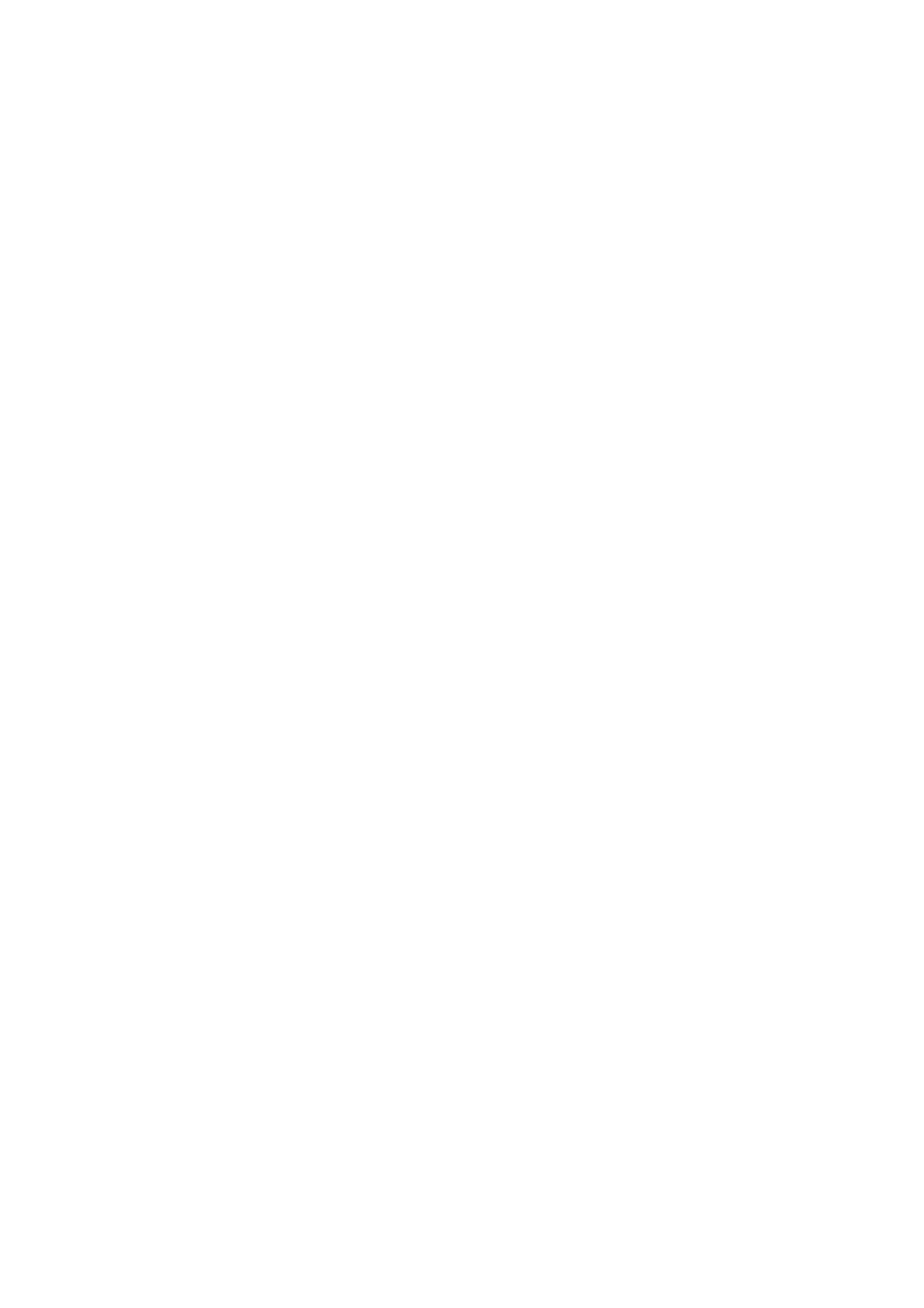# 5 Validation of Hypotheses and Conclusions

In this chapter we return to the hypotheses formulated in the inception report and test these against the main findings as presented in the previous chapter. Following this, we present the main conclusions from the assessment of relevance, effectiveness and efficiency of the CSD policy and procedures. Before being able to move on to the actual recommendations in the next chapter, we consider the most important explanatory factors behind the main findings of the evaluation. Only after analysing these will it be possible to give recommendations that address the main issues appropriately and adequately.

The chapter concludes with a brief comparison of the four selected analogous processes on their main aspects.

## 5.1 Validation of Hypotheses

#### *Hypothesis 1*

There is a two way commitment to the CSD process: CSO are interested in taking part in and contributing to a general dialogue on trade policy and DG Trade officials demonstrate political will and commitment to the process

There is an overall commitment to the process of all stakeholders. All seem to agree on the fact that the CSD fulfils a basic need and is useful. However, the Commission could still be more outspoken about its commitment, as the perception of participants in this respect is not always positive. On the other hand, several of the interviewed participants reflected on the participation of CSOs in the process as being in need of a more pro-active approach. By taking more initiative – with encouragement of the Commission – they could increase ownership of the process.

Hence, despite some shortcomings of the process this hypothesis is accepted.

#### *Hypothesis 2*

Views of all interested parties will be taken into account in a timely way (i.e. in time for them to be relevant to policy drafting and actions) and the policy making process allows for this timely input from CSOs

The process is very open and in principle all interested parties can join as long as they meet the criterion of being non-profit and EU registered. The issue of timeliness is hard to assess in the context of the CSD. This is on the one hand due to the nature of trade negotiations, and on the other hand to the structure of the dialogue itself.

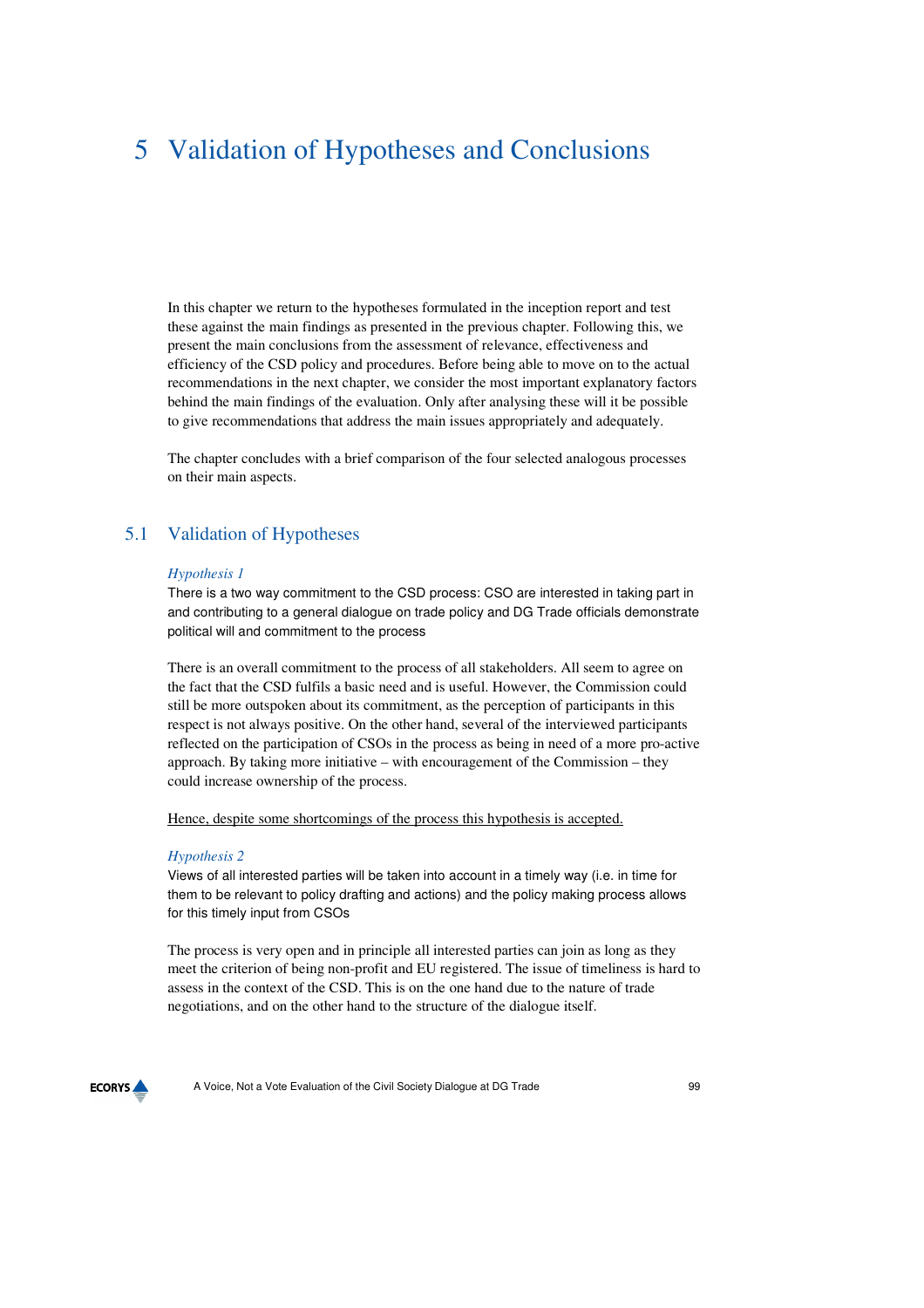In trade negotiations it is not always possible for the Commission to make known its position beforehand or even in the middle of negotiations. This, however, seems to be accepted by all main stakeholders. Nevertheless, there is a tension between the technicalities of trade negotiations and the political and strategic directions taken by the Commission. Some CSOs feel that DG Trade sometimes hides behind the technicalities and the constraints of negotiating tactics.

The ongoing nature of the process itself implies that the issues dealt with do not always involve clearly delineated consultation processes. The exception perhaps being the Trade SIAs. On the other hand, participants can take up issues themselves and the Commission appears reasonably responsive to these requests. As one officials argued this allowed DG Trade to "learn of trends before they emerge  $(...)$  it is like an early warning mechanism."

In fact, this hypothesis can be neither accepted nor rejected, because there is not sufficient evidence on the issue of timeliness and the relation to the policy making process.

#### *Hypothesis 3*

The CSD is seen as the appropriate channel by CSOs for voicing concerns and gaining insights into trade policy (making), and by the Commission for learning about and addressing civil society concerns on trade policy

The evaluation reveals that this is indeed the case: the dialogue functions well as a channel for keeping the finger on the pulse of civil society for DG Trade, while enabling participating CSOs to stay abreast of general developments in the (multilateral) trade arena and the EC's position in it. However, due to the open and broad set up of the process and the large number of different stakeholders, the dialogue risks to remain limited to information exchange, while its value as a platform for dialogue is disputed. Moreover, the open and broad set-up of the process do make it a less appropriate channel for dialogue and policy influencing on more specific issues.

When we take the inbuilt constraints of the civil society dialogue into account – "a voice" not a vote" – this hypothesis on the appropriateness of this channel is accepted.

#### *Hypothesis 4*

Participants of the CSD can be considered representative for public opinion and engaging in a general dialogue with these organisations will strengthen the Commission's expertise and knowledge of public opinion, enabling it to take this opinion into account when drafting EU trade policy

It is hard to make an objective judgement on whether the participants are truly reflective of civil society, but the broad spectrum of participating CSOs seems to reflect a good cross section of civil society. However, views among the different stakeholders vary. This hypothesis in fact touches on one of the main issues that came to the fore in the evaluation: that of representativeness. The issue was tabled not just by DG Trade officials, but also by several of the participants, although the issue concerned more to which extent the participants represented civil society as such, not so much public opinion.

**ECORYS**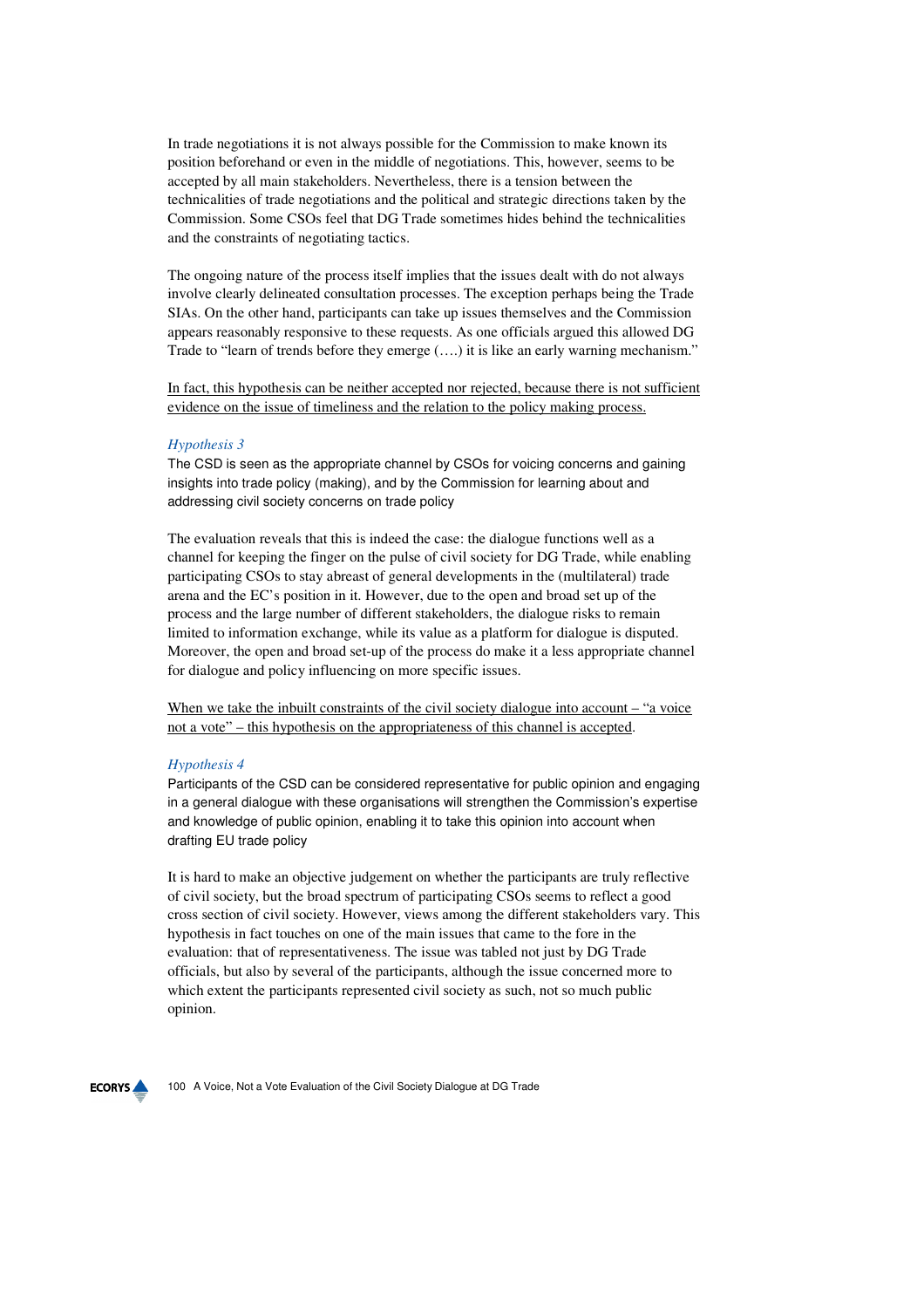With regard to the issue of reflecting public opinion two remarks made by DG Trade officials perhaps best summarise the general view of the Commission in this respect.

"Through the CSD we are directly exposed to the views from different ends of the spectrum of civil society. However, this is not necessarily the whole reality of the European public. (….) [participants of the CSD] are on the hand producers and on the other hand the more 'activist' sections of civil society. Civil society at large is probably more conservative and less outspoken."

The big debate is about the representativeness of CSOs: To which extent do they reflect the positions of their constituencies (who are their constituencies) and to which extent do these reflect the wider public? (…) Every organisation will have its biases (….) [in addition] there are the issues of governance and transparency of the NGO community itself. (….) You must know and be able to filter out these biases and issues when talking to them. [On the whole] it is important to listen to them though, as they do not just reflect public opinion, but can also influence it."

All these considerations make that this hypothesis can not be fully validated.

#### *Hypothesis 5*

The information provided through the dialogue and published on the web is new, comprehensive, clear and complete and gives insight into the policy making process in all its stages*.* 

The quality and amount of information provided can be considered satisfactory, bearing in mind the above mentioned limitations to information sharing due to the nature of trade negotiation processes. However, follow up information (feedback) could be improved.

This hypothesis is accepted.

#### *Hypothesis 6*

The actions undertaken, i.e. the way in which the CSD is set up and structured, are logical and adequate for achieving the goals set for the CSD.

In general the actions undertaken and the general set-up of the dialogue are adequate for the stated objectives and the specific nature of trade policy making and negotiation processes. Thus the ongoing nature of the dialogue is appropriate, while responsiveness of the process is reasonable. The role and mandate of the contact group could be better clarified, but in the interest of efficiency, having a smaller interface group for the logistical and organisational aspects of the process is appropriate, especially considering the large number of registered organisations.

Therefore, this hypothesis is accepted.

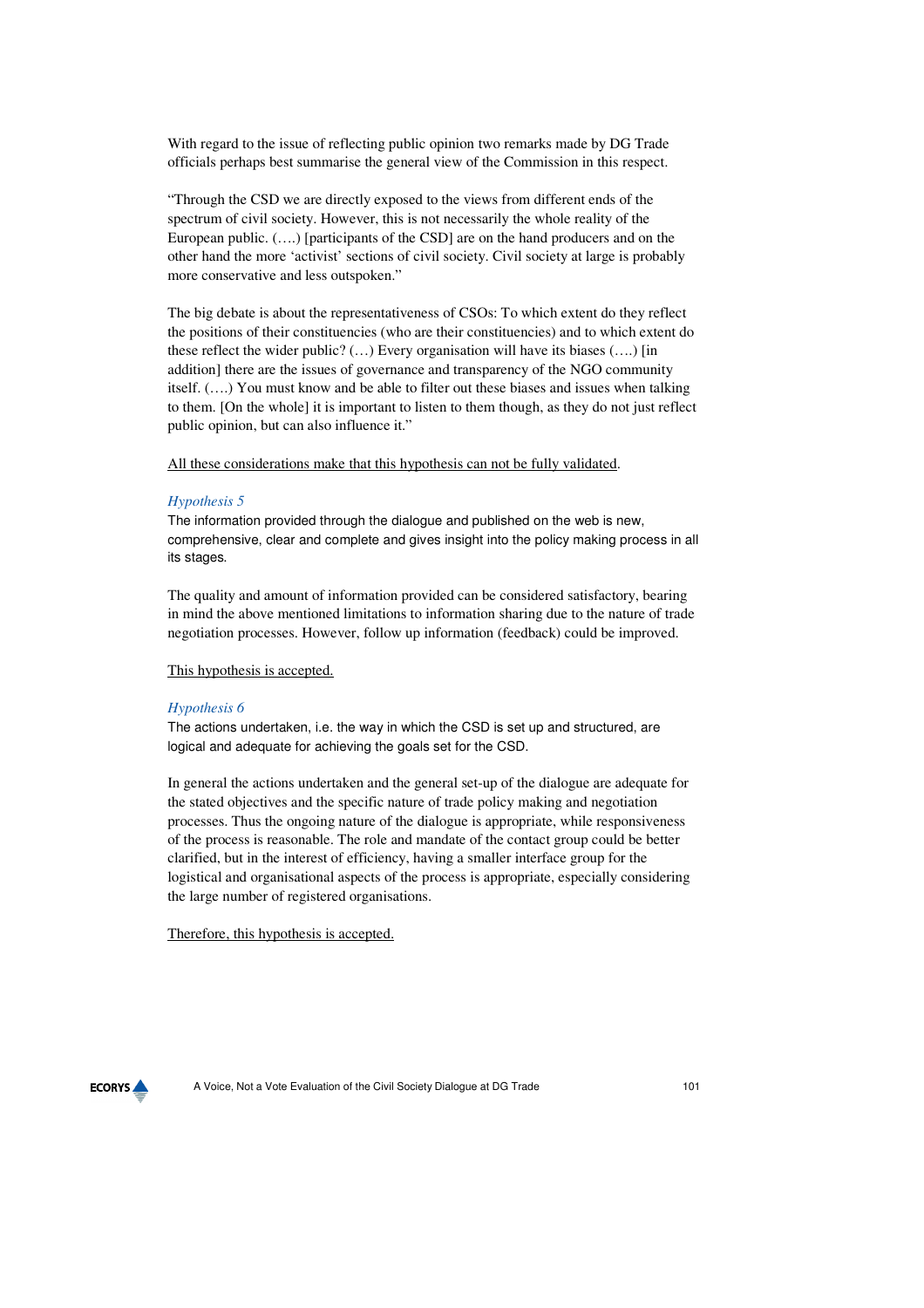## 5.2 Main Conclusions

The results of the assessment of relevance, effectiveness and efficiency in chapter three can be summarised as follows:

#### 5.2.1 Relevance:

Relevance of the CSD is rated as **good**:

- The CSD fits very well into DG Trade and overall EC policies on governance (minimum standards) and communication;
- The CSD meets basic needs of CSOs of information and interaction with the Commission, but expectations of some organisations are higher;
- The CSD is one of the instruments to keep DG Trade informed on the views of civil society (finger on the pulse);
- The CSD is mainly owned by DG Trade and to a lesser extent by the Contact Group;
- The topics chosen are considered appropriate and a good mix of general updates and more specific issues.

Most participants consider the CSD to be useful for staying updated and getting an overview of general trade policy and negotiation development and issues and the position of the EU. However, it is considered less useful as a channel for more detailed discussions, actual dialogue and policy influencing.

One of the problems related to relevance is the fact that the objectives are not perceived as clear or shared by all actors involved. One of the issues is the actual definition of dialogue. The Merriam-Webster online dictionary defines dialogue as "a) a conversation between two or more persons; *also***:** a similar exchange between a person and something else (as a computer); b) an exchange of ideas and opinions <organized a series of *dialogues* on human rights>; c) a discussion between representatives of parties to a conflict that is aimed at resolution <a constructive *dialogue* between loggers and environmentalists>."<sup>49</sup> The differences in interpretation seem to hinge on the last two definitions: whether one sees dialogue as an exchange of ideas or opinions or whether one sees it as a way to come to a resolution.

## 5.2.2 Effectiveness

Effectiveness of the CSD is rated as **satisfactory:**

- The process is perceived as open, transparent and accessible, however, actual participation appears limited to a number of 'usual suspects';
- The awareness of and participation in the CSD by DG Trade officials is still relatively limited to those directly involved and/or at high levels of the organisation;
- The main function, as agreed by most stakeholders is that of a platform for information exchange;
- It is generally not considered an effective platform for policy influencing;

 $\overline{a}$ www.m-w.com/dictionary/dialogue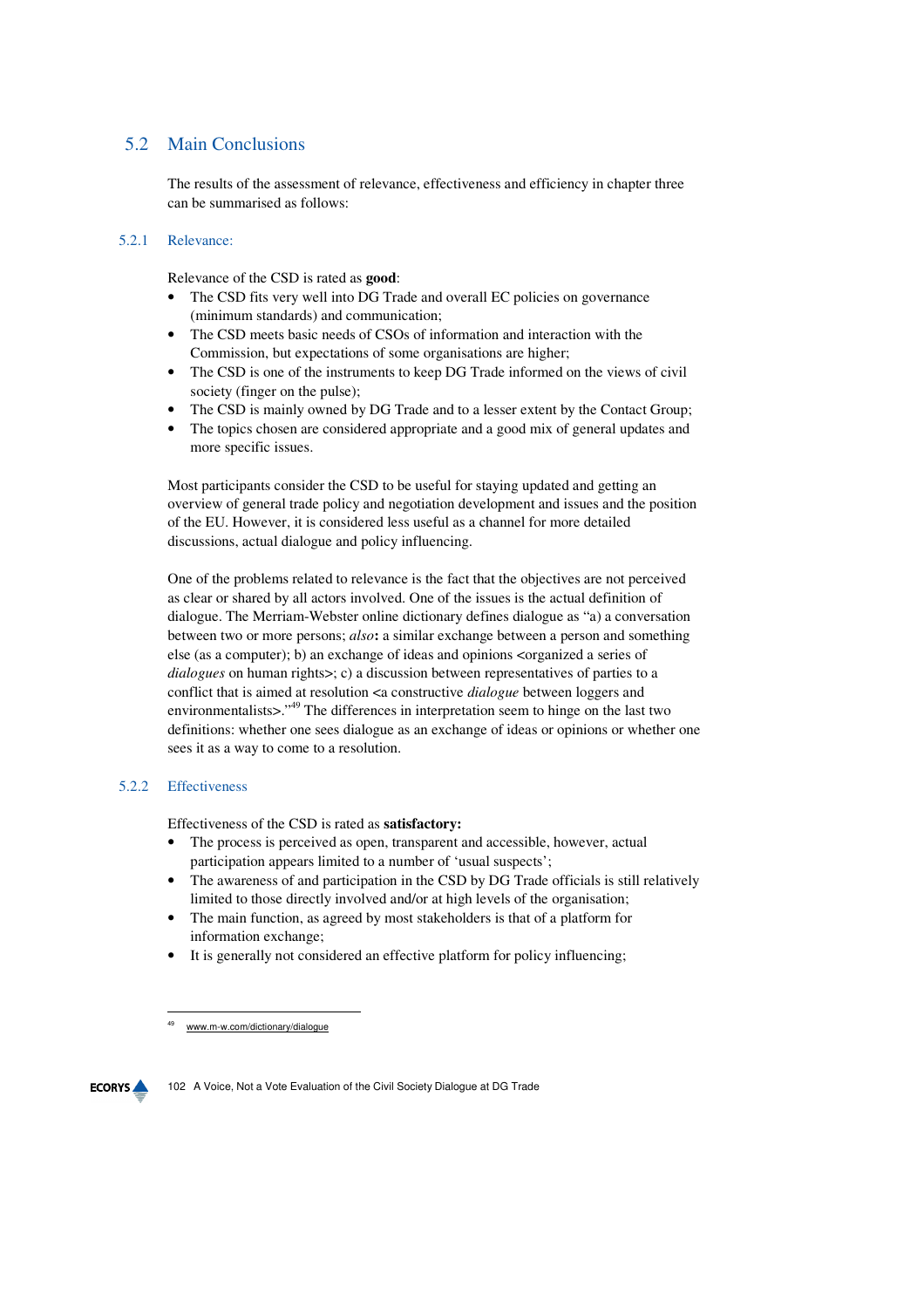• Overall, effect/outcome of the dialogue has been on the one hand a culture change within DG Trade and on the other hand increased knowledge and expertise on trade issues of participants, and general mainstreaming of CSO voices within DG Trade.

#### *Achievement of objectives*

When assessing effectiveness, the main objectives that were set for the CSD and the extent to which these are being achieved need to be considered as well.

• *Overall objective*: develop a confident working relationship between all of the (many) civil society actors interested in trade policy, enabling civil society actors to make known their views directly to policymakers and contributing to a better understanding of the issues at stake on both sides.

Achievement of this overall objective is rated as **satisfactory**. Although the process has undoubtedly contributed to a better understanding of the issues on both sides the question of a *confident* working relationship between all actors remains debatable as there is still a considerable amount of distrust.

- *Specific objectives*:
	- 1.To consult widely: **good**; the process is open and transparent and covers a very broad cross section of civil society;
	- 2.To address CS concerns: **satisfactory**; DG Trade has managed to demystify trade and give more insight into the policy making process. However, DG Trade is not always successful in making known to CSO how their inputs have been used;
	- 3.To improve policy: **unclear**; although the CSD has clearly made the Commission more aware of the main issues raised by CSOs and this has led to taking up some of these issues in their policies (e.g. the access to medicine issue, trade SIAs and generally the larger role of development issues in trade policies and negotiations, witness the increased emphasis on behind the border issues), it is hard to attribute this to the CSD alone. It should be seen more as one of the elements – next to more general international trends and developments and bilateral contacts with CSOs – contributing to changes in policy while 'improvement' of policy as such is in the eye of the beholder. It is also unclear to which extent the CSD has contributed to improving public acceptance of trade policy;
	- 4.To improve transparency: **satisfactory**; although necessarily limited by the nature of trade negotiations, there is undoubtedly increased transparency of the policy making process in comparison to the past, when this was done mostly behind closed doors and even consultation took place predominantly through informal, bilateral meetings (behind closed doors). However, feed-back remains a relative weakness.

#### *Efficiency*

Efficiency of the CSD is rated as **satisfactory:**

- Underutilisation of resources for travel reimbursement, yet stretched human resources;
- So far adequate number of meetings and well selected topics;
- Role and mandate of Contact Group not entirely clear to other CSOs;
- Limited structured monitoring of the process and outcomes.

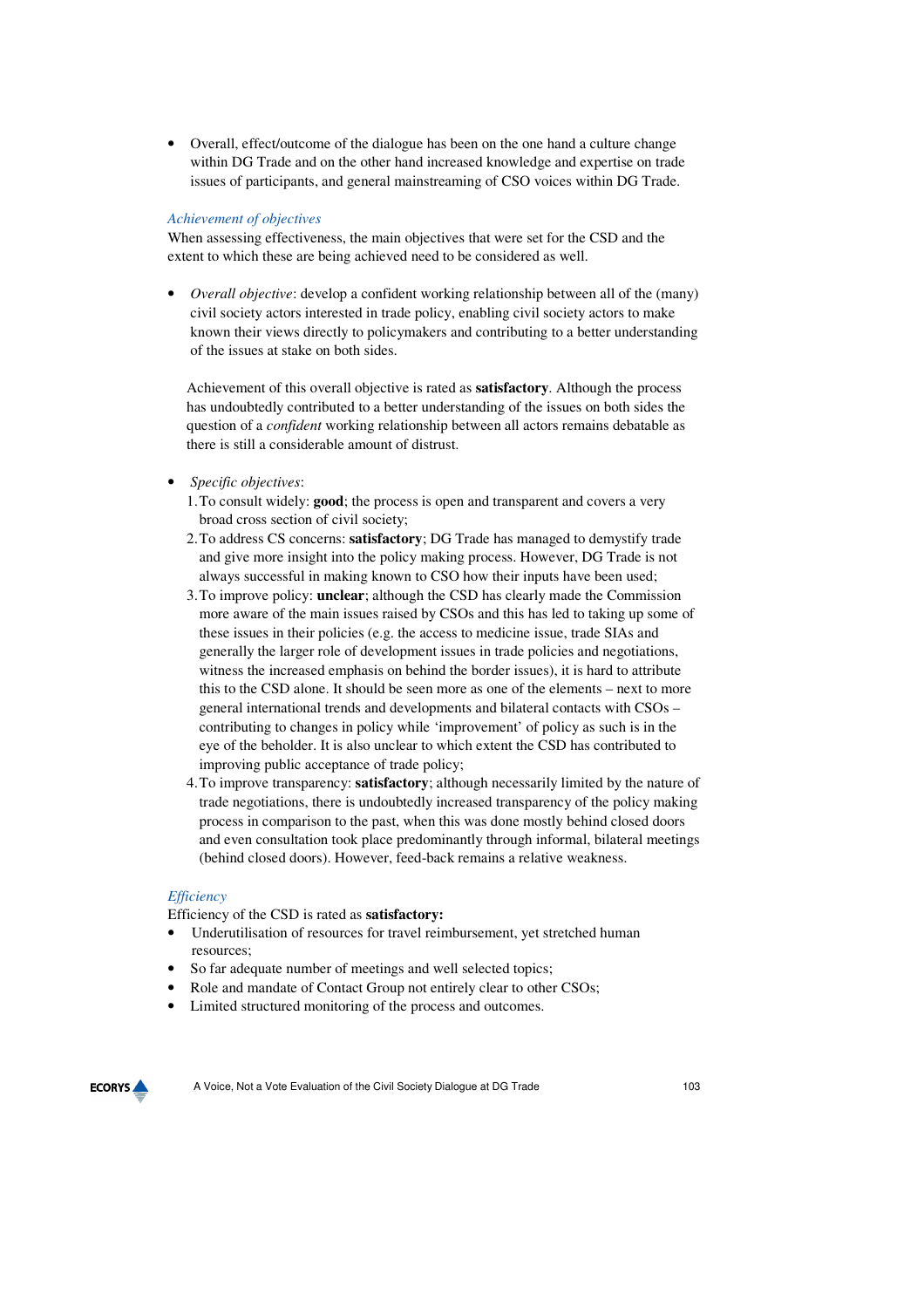The elements presented above for the assessment of efficiency seem to include some contradictions. On the one hand there are no high administrative barriers, while on the other hand there is underutilization of resources. The main explanation is the stretched human resources. Persons in charge of organisation of the CSD are quite busy with their regular tasks of organising meetings, keeping the website up-to-date, etc., which leaves very limited time for other tasks and initiatives that are required to further improve the effectiveness and efficiency.

#### 5.2.3 Main issues/weaknesses

From the evaluation, a number of main issues or weaknesses of the process can be distilled. These concern notably:

- 1. Stated and perceived objectives and to which extent they are actually being achieved, with some participants being quite satisfied and others seeing the CSD mainly as window dressing;
- 2. Feedback and follow-up was considered by many participants to be weak;
- 3. Representativeness of the participants linked to the general debate at EU level ,
- 4. The role and mandate of the Contact Group, which was not considered clear by many of the participants;
- 5. The limited reach of the process 'beyond' Brussels.

Overall, the CSD has been cutting edge and unique in terms of its set-up development, yet there seems to be a gradual loss of momentum. The last years the magic seems to have gone out of the process, because of internal and external explanatory factors (see next section). Clearly, there is thus **a need for change,** or rather a **new impetus into the process.** 

## 5.3 Explanatory Factors

Explanatory factors must be sought in both external and external processes and developments.

#### 5.3.1 External factors

External factors include:

1. State of play in international trade negotiations and the WTO/Doha Development Round in particular.

Developments in the international trade arena in the late nineties (especially the MAI and WTO negotiations) were a stimulating factor to start the CSD. With the multilateral trading system now facing a stalemate, progress in the Doha Development Round has all but stalled. This has also had consequences for the CSD, as in terms of the TO, on which much of the dialogue has focused up till now, there is very little progress or political momentum. This in part explains the loss of momentum for the process as well. However, negotiations on Regional and Bilateral (Free) Trade Agreements are still ongoing and there has been a shift of attention towards them partially due to the stalling of multilateral trade negotiations. This may imply a refocus for participants as well, as relevant issues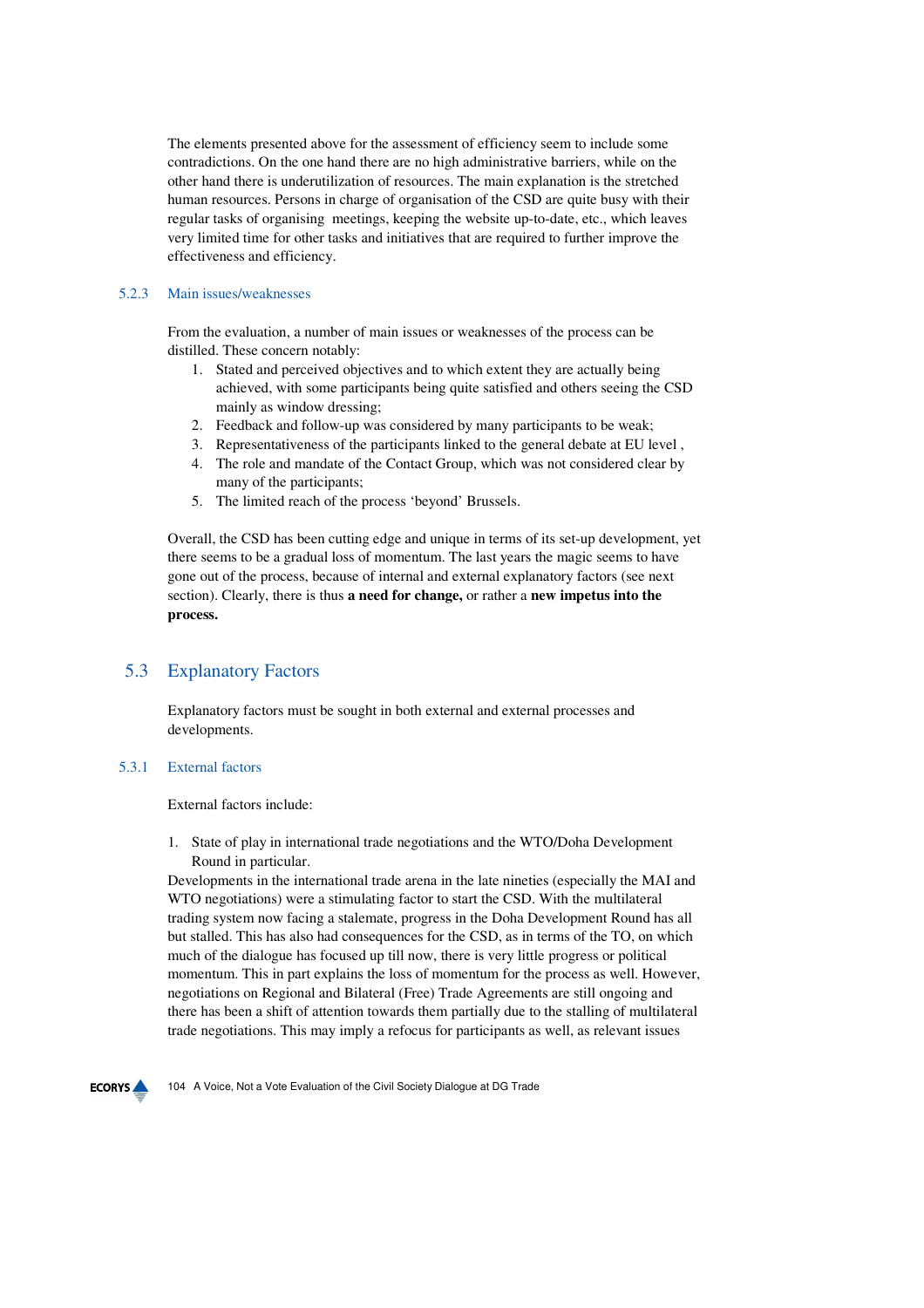will differ per individual agreement, increasing the complexity of trade negotiation practices.

2. Democratic deficit EU and the debate on representativeness

The last years there is an increasing debate on the democratic deficit in the EU and how this deficit might be overcome. The CSD can be considered as an early attempt to address this issue. The CSD fits very well in the ongoing debate. Some of the main issues identified in the context of the CSD concern more general issues and debates at the level of the EU. Solving these require retaining a close link to these general debates and processes.

3. Nature of trade negotiations (don't give positions away)

The nature of trade policy making and negotiations, as has been reiterated throughout the evaluation and acknowledged by all main stakeholders, necessarily limits some of the possibilities for consultation.

4. The limited development of civil society in general, and awareness of trade issues in particular in the NMS.

Coupled with the often limited capacity, funds and manpower of the CSOs in these countries and the fact that they do not have Brussels offices, this poses substantial constraints for their participation in the CSD

#### 5.3.2 Internal factors

Internal factors include most notably:

#### 1. Involvement of main stakeholders

The attitude and behaviour of the different stakeholders in the process play just as important a part in its functioning as do the actual set-up and organisation of the process (the structure and procedures). Some of the interviewed participants criticised the attitude of the main stakeholders. As one argued: "Procedures and structure for a dialogue can only help so much. Ultimately, the perfect structure will give a worthless dialogue if the people do not realise what is required of changing their own behaviours if it is to work. And then they need to want to change." However, it must be noted that the overall attitude to the dialogue is positive, with all parties confirming the need and use for the process and rating it as a unique initiative.<sup>50</sup>

What has occurred seems to be a form of dialogue fatigue, which can in part be explained by the main stakeholders seemingly performing the same act. Bringing new élan to the dialogue, not just through procedures and formats but through more active engagement by all stakeholders could break this routine.

#### 2. High-level commitment DG Trade

Especially during the first years of the CSD it was clear that there was high-level commitment within DG Trade to make the CSD work. This commitment was also

<sup>&</sup>lt;sup>50</sup> In fact quite a number of interviewed participants mentioned that despite shortcomings, the CSD generally compared favourable to other consultation processes they were engaged in at the EU level.



 $\overline{a}$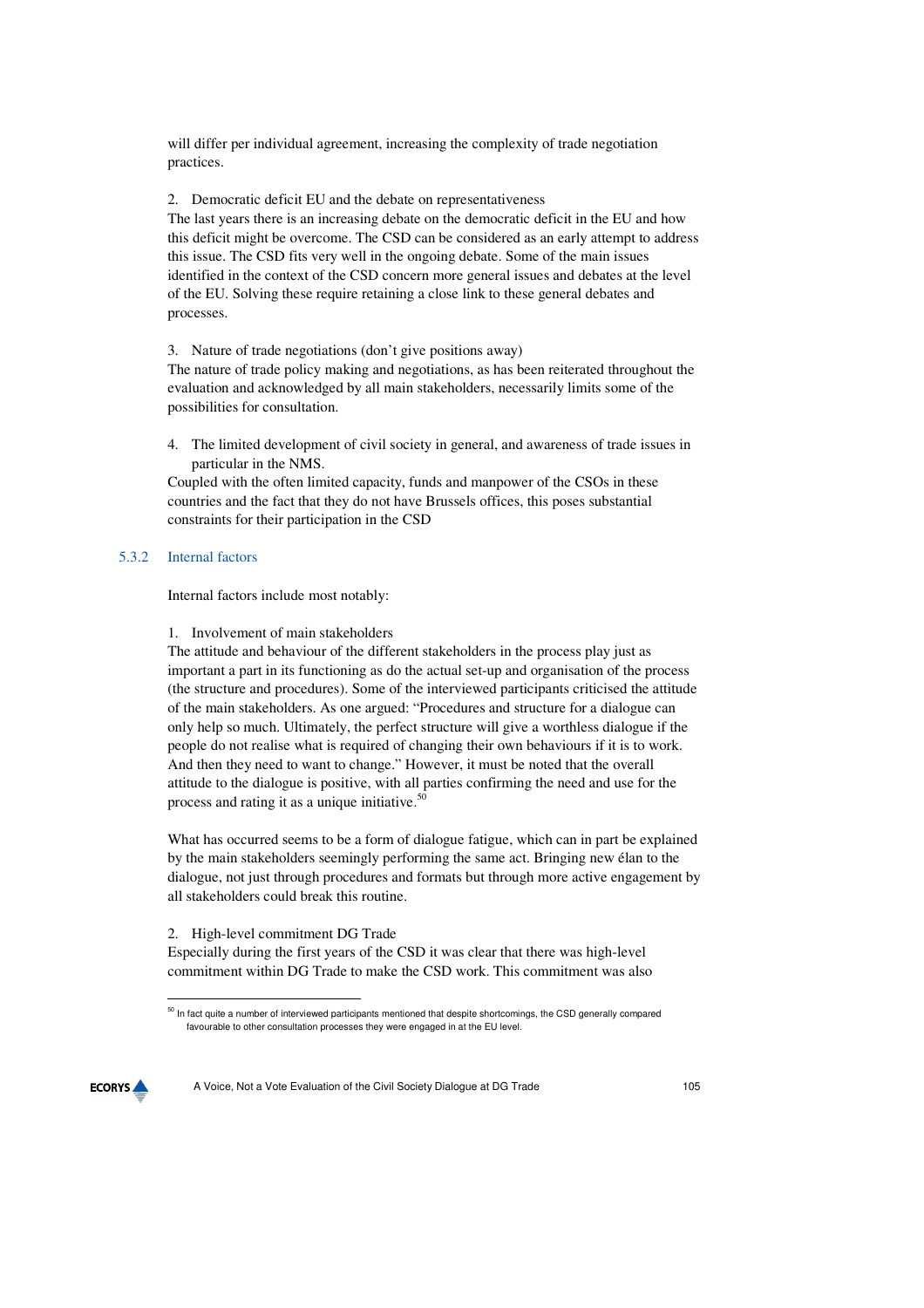necessary to overcome initial resistance within DG Trade and to make the CSD work.. Over time participants feel that this commitment has waned somewhat.

## 3. Trust

Trust among certain sectors of CSOs participating in the dialogue is not complete. Although organisations that previously never talked to one another are now at least communicating at some level, most stakeholders agreed that there is still a lot of posturing and inflexibility due to a lack of trust amongst them. Many were of the opinion that certain differences were ideological and therefore irreconcilable.

## 4. Communication

Although the facilities for communication are user friendly and accessible, there is a lack of clarity about the objectives of the CSD and the roles and mandates of main stakeholders, notably the Contact Group. This is to an extent a matter of better communicating these objectives and mandates.

## 5.4 Comparison of Analogous Processes with the CSD Process

In the preceding chapter a description was presented of four analogous processes in terms of their objectives, structure and organisation, the openness of the process and the level of participation.

As these processes may provide good/best practice examples for the CSD process at DG Trade, a brief analysis of these processes was conducted in relation to the main issues for the CSD. The results of this analysis are presented in the previous chapter and summarised in table 5.1

The outcomes of this analysis may appear to be rather limited in terms of providing actual best practice examples that can be easily adopted. However, the fact that similar problems are encountered in the development of consultation processes in these different organisations, implies that sharing experiences and exchanges ideas on how to address theses issues, may prove very useful and relevant for DG Trade. Particularly with regard to feedback mechanisms and issues of trust and participation.

At Commission level, exchange of experiences and attuning of recommendations and changes, may require the Secretariat General take a lead role.

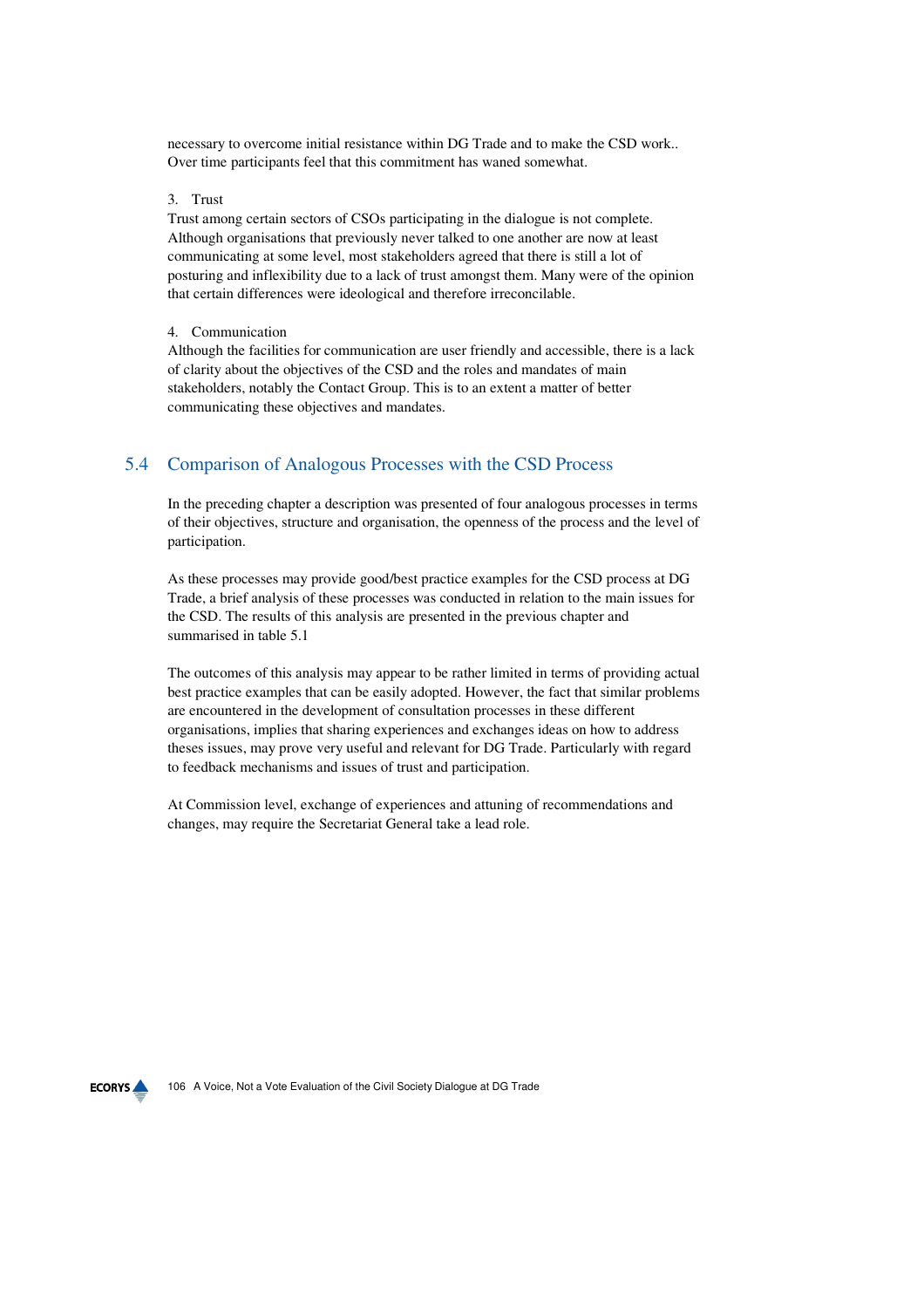| <b>DG Trade:</b>                                           | Best practice example(s)                                                                                                                                                                                                                                                                                                                                                                                                                                                                                                                                                     | Options for improvement for                                                                                                                                        |
|------------------------------------------------------------|------------------------------------------------------------------------------------------------------------------------------------------------------------------------------------------------------------------------------------------------------------------------------------------------------------------------------------------------------------------------------------------------------------------------------------------------------------------------------------------------------------------------------------------------------------------------------|--------------------------------------------------------------------------------------------------------------------------------------------------------------------|
| weakness /                                                 |                                                                                                                                                                                                                                                                                                                                                                                                                                                                                                                                                                              | <b>DG Trade based on</b>                                                                                                                                           |
| main issue                                                 |                                                                                                                                                                                                                                                                                                                                                                                                                                                                                                                                                                              | analogous processes                                                                                                                                                |
| 1. Differences<br>in views /<br>perception of<br>objective | Involvement of stakeholders from the start of the Health<br>Policy at DG SANCO has contributed to the management of<br>expectations of the CSOs.                                                                                                                                                                                                                                                                                                                                                                                                                             | • Clear specification of<br>purpose of process<br>• More involvement of CSOs<br>in the formulation of the<br>objectives through<br>consultation processes.         |
| 2. Feedback<br>and follow-up                               | No real best practice example, as this was a major issues in<br>all processes analysed. However:<br>• DG SANCO is currently working on guidelines for general<br>feedback and reporting of meetings; and<br>• Several initiatives have been undertaken at the World<br><b>Bank</b> in reaction to the evaluation of its processes (the<br>need to improve feedback and follow-up to reduce<br>"consultation fatigue"). For instance the formulation of<br>guidelines for feedback and reporting. However, at the<br>time of this evaluation this was still work in progress. | • Link own initiatives to<br>improve feed-back and<br>follow up to the pending final<br>report and its<br>recommendations of DG<br>SANCO's internal review.        |
| 3. Level of<br>participation                               | No real best practice example, however:<br>• DG SANCO had plans to develop a virtual forum, which<br>was to enhance the engagement of CSOs. This forum<br>was never developed due to lack of resources                                                                                                                                                                                                                                                                                                                                                                       | • Consider setting up a virtual<br>forum and discuss options of<br>what this forum should entail<br>with stakeholders, but<br>perhaps also at Commission<br>level. |
| 4. The role and<br>mandate of the<br>Contact Group         | None were identified.<br>The WB did have the Joint Facilitation Committee (JFC), a<br>platform of 16 leading international CS networks envisioned<br>for facilitating global WB-CS engagement, but there was a<br>great deal of resistance from CSOs against the JFC, as they<br>considered it to be too exclusionary. As a consequence the<br>JFC was phased out in 2005.                                                                                                                                                                                                   | • None specific, although<br>perhaps learn from<br>experience at WB                                                                                                |
| 5. The limited<br>reach of<br>process beyond<br>Brussels.  | None were identified<br>This issue applies to all analogous processes studied,<br>whether generous travel reimbursements were available or<br>not. In other words, travel reimbursements alone are not<br>enough to ensure wider participation, as it's not just travel<br>costs, but other costs such as time and human resources.                                                                                                                                                                                                                                          | • None specific                                                                                                                                                    |

## Table 5.1 Best practice examples in relation to main issues identified at DG Trade

1 The review and its follow up are the responsibility of the Strategy and Analysis Unit (Unit 02) within DG SANCO.

**ECORYS**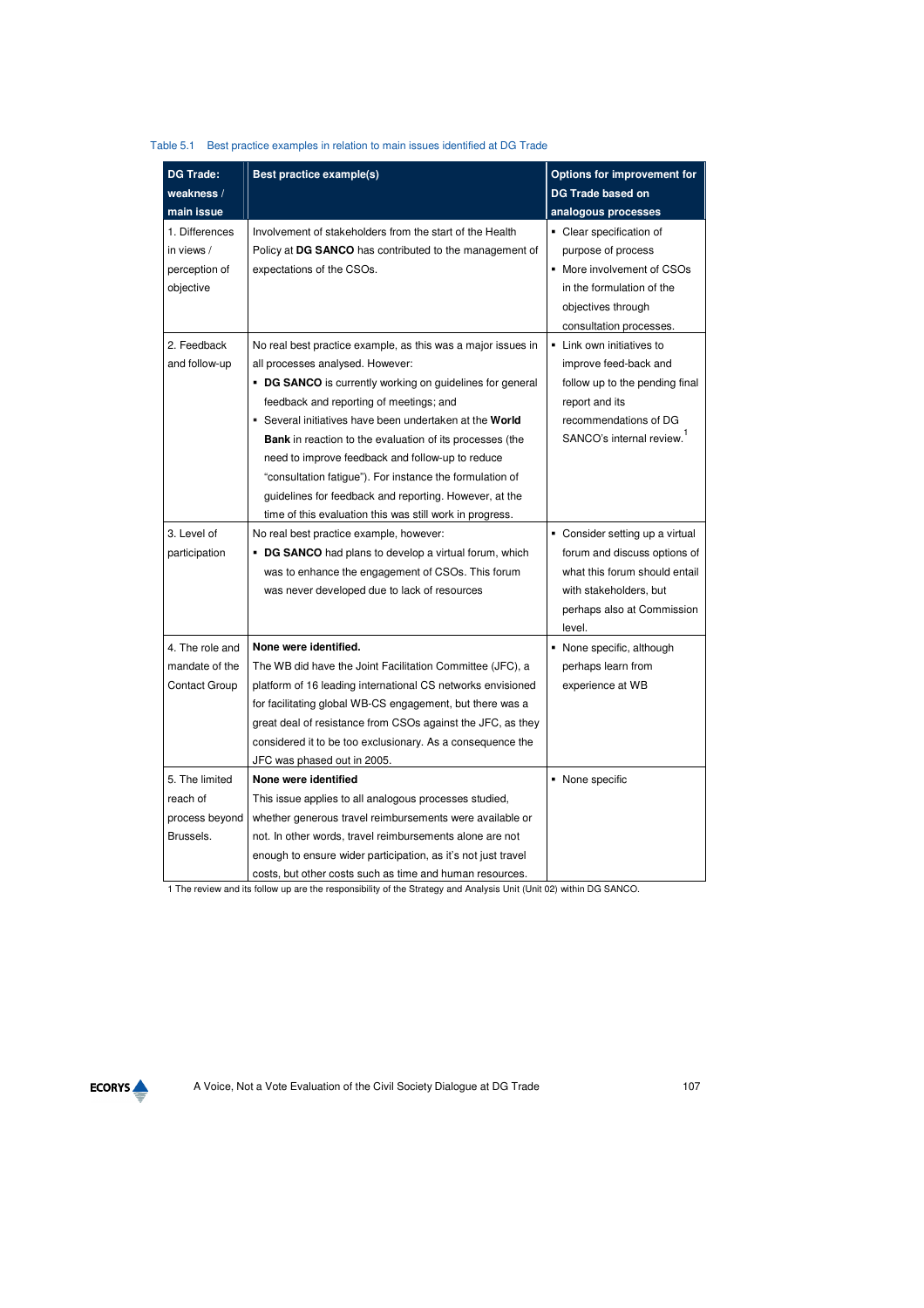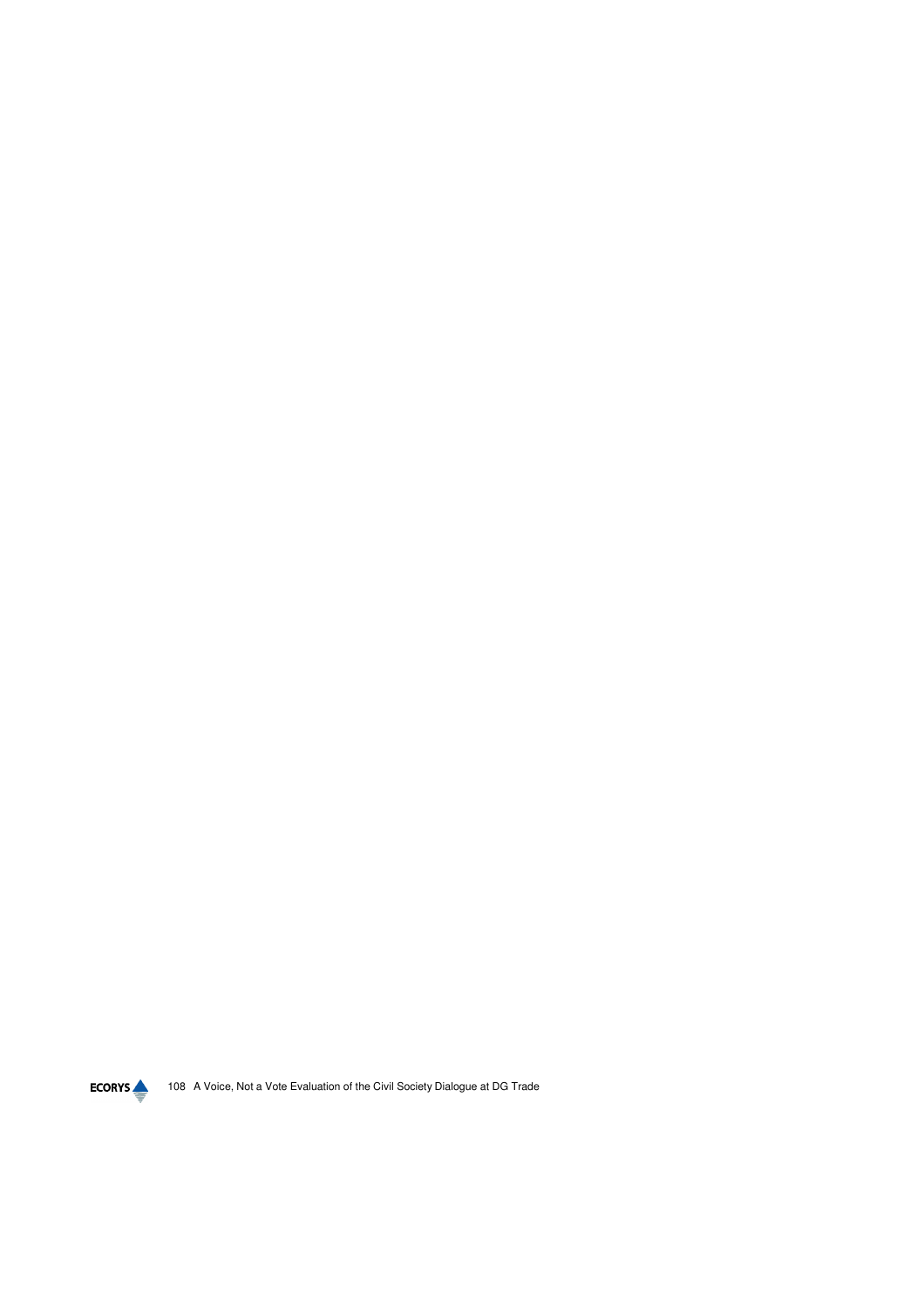## 6 Recommendations for Further Development of the Civil Society Dialogue

The Terms of Reference (see Annex I) ask for 'recommendations about what might be done to adapt or improve the process'. The discussion on the draft final report also focussed specifically on the recommendations and DG Trade stressed the need for concrete recommendations. Civil society actors took the initiative on the basis of the draft final report to further reflect on their role in the CSD and how the process can be improved. Some of the issues raised by the civil society actors, which clearly fitted in the analysis made by the evaluators, have been taken up in this report. It should be kept in mind that evaluators formulate recommendations based on the analysis made, but it is up to the decision makers and stakeholders to decide whether they agree with the recommendations and how they are going to implement them. Hence, an evaluation should not be considered as an unequivocal prescription for the way forward, but as a starting point for a new implementation period.

On the basis of the conclusions we want to make a distinction between two groups of recommendations: strategic recommendations of a more general nature and specific recommendations to further improve and renew the process. Although the process is considered to be relevant, and reasonably effective and efficient, the CSD is gradually loosing some momentum and there is a definite need for change. It is up to DG Trade and the other stakeholders involved in the process to decide on the basis of our recommendations what type of changes is exactly required and desirable.

## 6.1 Strategic recommendations

#### **1. Open a period of reflection and orientation on the way forward**

The conclusions indicate that DG Trade is the main 'owner' of the civil society dialogue and decides on the way forward. More ownership of the process by civil society should be encouraged, while taking into account the large variety of civil society actors and their different interests. All actors involved should recognise the need for change, and the need for a common interpretation of the key terms guiding the process such as 'dialogue', 'consultation', 'representation', and 'legitimacy'. Moreover, the issue of trust among the actors should be addressed. The evaluation report and its recommendations could be taken as the point of departure for this period of reflection. The period of reflection should end with a concrete Plan of Action with specific action items accompanied by an implementation schedule, and a monitoring and evaluation planning to keep track of the implementation.

**ECORYS**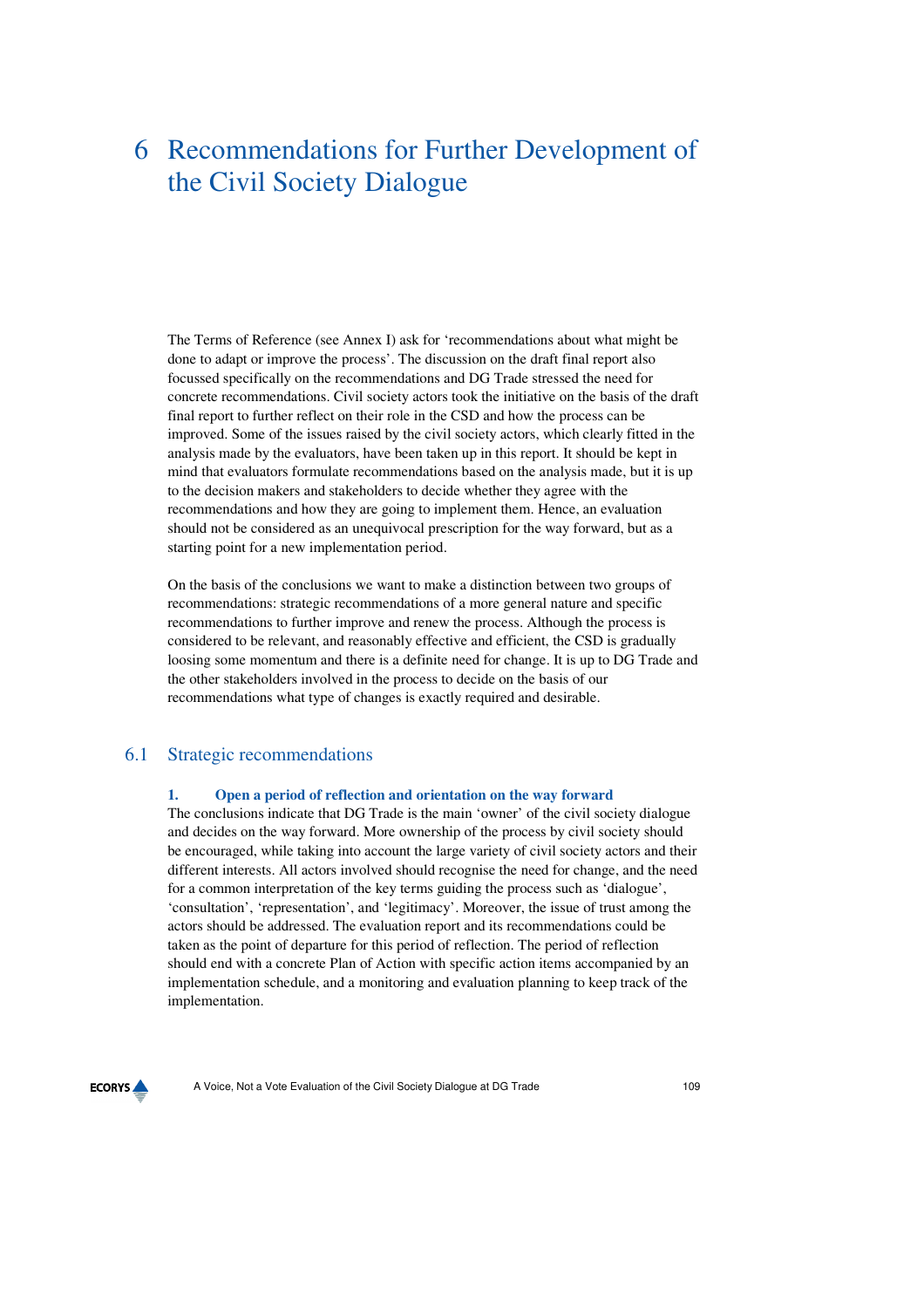#### **2. Reconsider the objectives**

The present objectives are not considered to be very transparent and realistic (see conclusion on relevance and main issues), and are interpreted in different ways by the various actors involved. We recommended that in the proposed reflection period actors agree on a common terminology. On the basis of this common terminology, the discussions on the objectives should be initiated. In fact, there are two options for the dialogue to be more result-oriented in the future:

- 1. Reformulate the objectives: make the objectives more specific and less ambitious (i.e. main focus on information exchange);
- 2. Do not fundamentally change the present ambitious objectives, but prepare an action plan with clear targets how the objectives will be achieved.

#### **3. Organise one or several meetings to draw (mutual) lessons from analogue processes**

It is important not to isolate this civil society dialogue from other similar processes that aim to fill the democratic deficit. So far this civil society dialogue has concentrated on trade issues only. In the process of reformulation it is important to draw the lessons from other processes as studied in this evaluation.

Several issues that were raised during this evaluation were also subject of debate in other DGs. Exchange of information within the EC, particularly with DG SANCO and DG Development, is a first requirement. It is recommended to organise a joint EC seminar, involving various DGs including DG Trade, to exchange information and draw lessons. Within the European Commission the Secretariat General has a role to play in the information exchange and knowledge sharing between various DGs on civil society dialogue. Given the growing attention within the Commission for civil society dialogues this role could be further enhanced. DG Trade just as other DGs could suggest topics for discussion in order to learn lessons from each other.

In a later stage also lessons could be drawn from other civil society dialogue processes.

#### **4. (Encourage) a more pro-active attitude from civil society**

Currently DG Trade is mainly responsible for the organisation of the dialogue, while civil society reacts mainly to the initiatives of the Commission and is internally divided (see conclusion on relevance and internal explanatory factors). CSOs take some initiatives, but these have so far been incidental. A more pro-active attitude from participants is required to keep the dialogue lively and interesting. In this context it is very encouraging that some civil society actors have immediately taken action upon presentation of the draft report to reflect on the recommendation and the role they can play in the future orientation of the dialogue.

## 6.2 Specific recommendations

#### **1. Reconsider the role and membership of the Contact Group**

The functioning of the Contact Group is not completely transparent at the moment, although the Contact Group definitely fulfils a useful role. This lack of transparency of the Contact Group is linked to the issue of representativeness. We recommend paying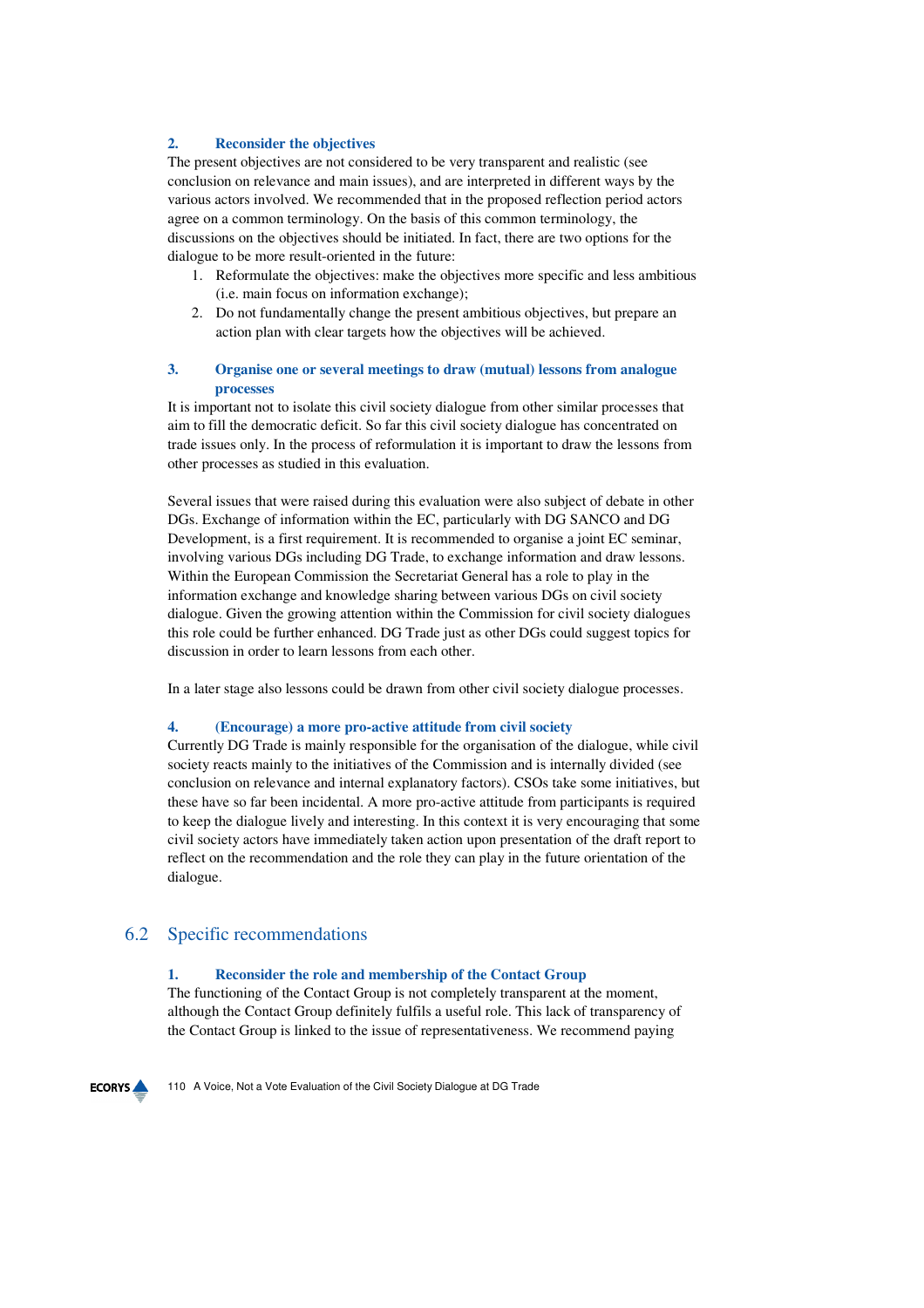more attention to the functioning and membership of the Contact Group. This would include amongst other things a clearer definition and communication of its mandate, clarity on its responsibilities and how other participants may hold them accountable for further dissemination of information, as well as a (re)definition of criteria for membership of the Contact Group. In this respect, rotating membership is one option to be considered.

#### **2. Diversify of the type and formats of meetings**

The format of the meetings is still quite uniform and more diversification is required. The standard format now consists of a speech followed by reactions, although recently some more interactive formats have been observed as well $^{51}$ . More interactive meetings with facilitators could be set up. This would require different types of preparation and involvement of specific participants. Participants should be involved in the preparation of meetings and should show commitment in doing so. For example, the purpose and main function of each meeting (information exchange, consultation on policy issues, knowledge development on specific issues) should be clearly defined and will be decisive for the format.

#### **3. Start other ways of communicating and interacting**

Meetings are now the one and only instrument of the civil society dialogue, while the website is focused mostly on the facilitation of these meetings. Better use of the internet can be made to have different types of discussions. In this way internet can serve as a forum for information exchange and discussions on content. DG Sanco's initiative with a virtual forum may provide an interesting example in this respect. Moreover, better use of internet could also be a way to diminish the Brussels based bias of the participants and to get new member states involved.

#### **4. More attention to follow-up**

Currently insufficient attention is paid to follow-up and this should be improved in the near future. The complaints about the lack of feedback are still quite general and further specification of the needs is required. Therefore, the starting point should be an inventory of priority feedback needs of civil society. Subsequently, various possibilities to improve the feedback by DG Trade might be identified and implemented. This could include for instance regular updates or reports, through the website and meetings with an appropriate format (see above), on policy changes or policy implementations and the considerations that were taken into account in these changes, or why certain inputs provided by CSOs were not taken up. Other options for record keeping could be identified based on the needs and requests from the CSOs. The implementation of this recommendation should take into consideration the available DG Trade capacity. An increase of human resources might be required.

#### **5. Encourage involvement of participants from new member states by engaging in capacity building and out-reach programs**

Limited participation of new member states is to a certain extent a consequence of the fact that dialogue with civil society by governments in these countries is also limited. In order to involve the new member states DG Trade could consider starting with national level consultations as a first step before these countries and organisations are linked to the

 $51$  For instance the ad hoc meeting on EU-China Trade Relations in the 21 $^{\rm st}$  Century



 $\overline{\phantom{0}}$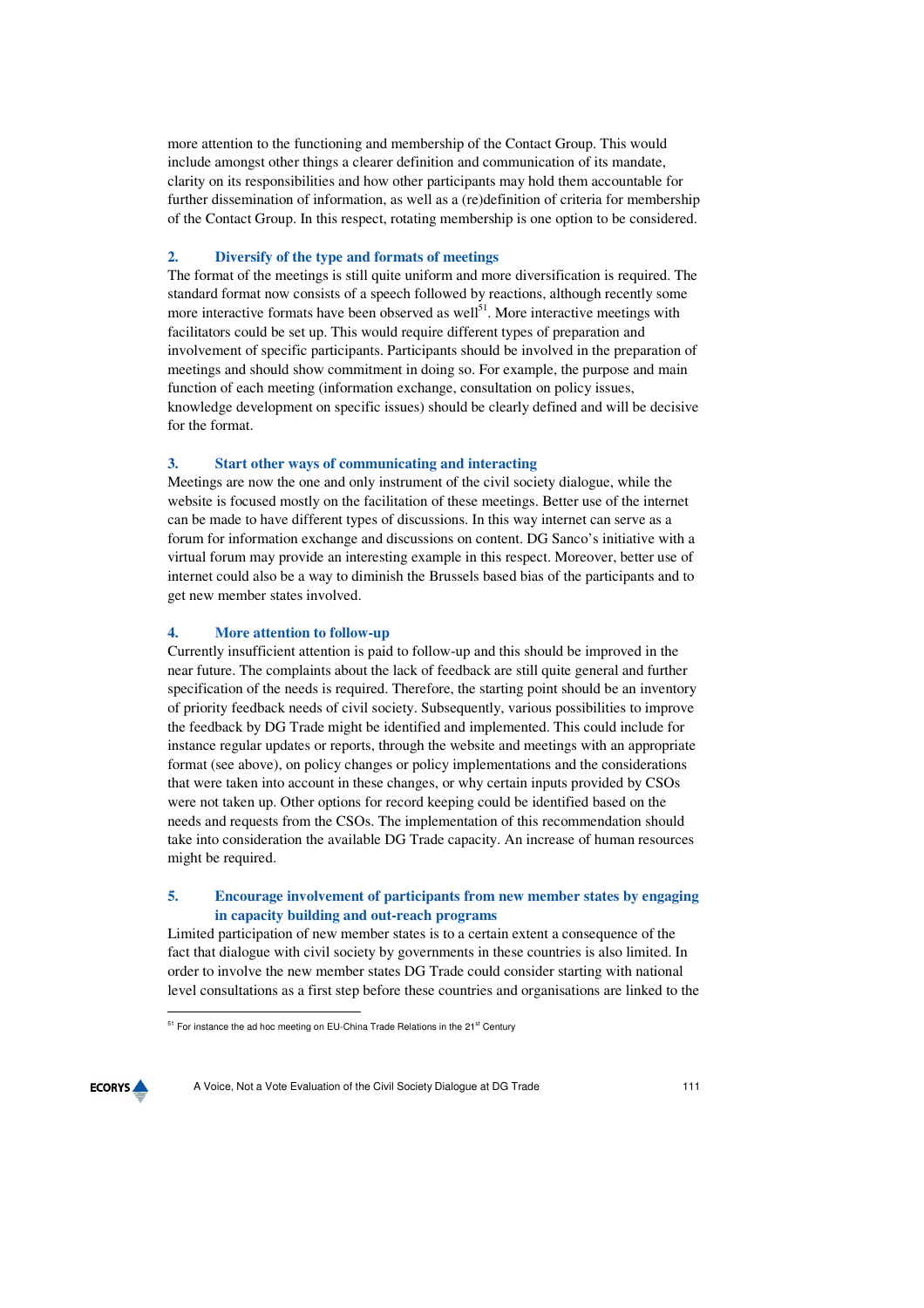EU level. This would involve some capacity building. Existing CSO participating in the process should also play their part in these initiatives. In addition, adjusted topics or formats of meetings may be necessary to include this group of (potential) participants, while in general creating awareness of the existence and relevance (as well as possibility for travel reimbursement) of the CSD for CSOs in these recently acceded member states should continue after the seminar series organised by DG Trade this year.

#### **6. Broaden the attendance and diminish the Brussels-bias by engaging more DG Trade officials and organising different meetings.**

DG Trade attendance of the CSD is still quite limited and therefore, it is recommended that attendance be more widespread among DG Trade officials (even if they don't provide direct inputs). Moreover, part of the budget could be used to organise meetings outside Brussels. E.g. 'familiarisation meetings' could be organised to further diversify the active participation in the CSD. Finally, also external speakers (journalists, academics, etc.) could be invited from time to time.

#### **7. Readjust and align the funding strategy and resources to changes made in the structure and activities of the dialogue**

An appropriate funding strategy should be formulated to follow and facilitate the possible changes that DG Trade in consultation with the stakeholders decides to make in the process. Several options may be considered, with the main question being whether the Commission wants a budget neutral option, or whether it wishes to increase available funding/resources.

*Budget neutral options:* 

- If DG Trade opts for organising more meetings outside of Brussels, part of the travel budget could be reallocated to fund these meetings.
- Better promoting the travel reimbursement scheme and especially the fact that even partners from outside the EU could be invited under this scheme – e.g. during meetings or more explicitly when announcing meetings – should lead to better utilisation of the travel reimbursement budget.

*Increased resources options* 

• Should DG Trade opt for a process that includes structured and systematic feedback and additional familiarisation meetings, it would make sense to increase staff input and/or resources to outsource some of the additional activities this would require.

**ECORYS**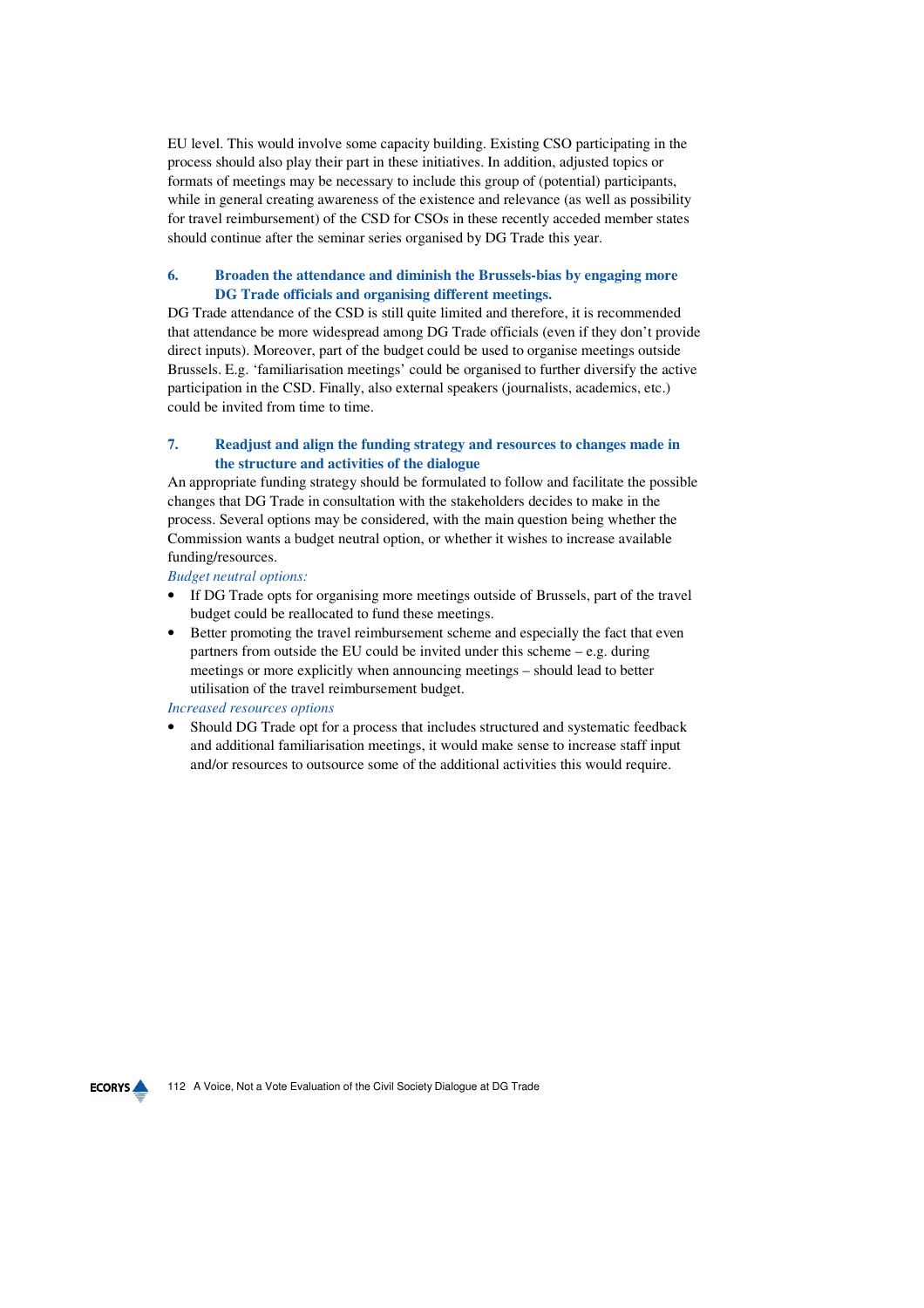## References

#### *Articles, reports and documents*

- College of Europe (2006) "Civil Society in the Recently Acceded EU Member States Actors in EU Policy-Making on Trade". Seminar report, Malta, 18-19 May, 2006.
- Fazi, E. & J. Smith (2006) "Civil Dialogue. Making it work better." Draft report presented at the conference "NGO's and the EU: Making Civil Dialogue Work Better."(July 12, 2006) organised by the Civil Society Contact Group (final report due in October 2006, to be published on website: www.act4europe.org/code/en/hp.asp
- Friends of the Earth Europe, et al (2004) Open letter of European Civil Society Groups to Commissioner Lamy and designate Commissioner Mandelson, 15 Nov. 2004
- ICTSD, et al (2000) Bridges Weekly Digest (International Centre on Trade and Sustainable Development), SUNS (South-North Development Monitor), SEATINI Bulletin (International South Group Network), meeting of the North-South Centre, Washington,DC (1/11/00. www.coc.org/bin/view.fpl/1090/article/1578.html).
- Insausti, M. (2003) "Civil Society and Participation: The Challenges of Trade Policy. A Comparative Analysis (Europe – Latin America) of the Trade Policy Dialogue between Civil Society and the European Commission.: Paper presented at the seminar '*Good Practices on Social Inclusion: A Dialogue between Europe, Latin America and the Caribbean*' (March 21-22, 2003, Milan). World Wide Fund for Nature/IADB
- Interview with Robert Madelin, coordinator of the European Commission's trade dialogue with civil society by Diane Smith of EPHA (13 January 2003)
- Mandelson, P. (2005) Letter in response to open letter from European Civil Society Groups dated 15 Nov. 2004, 14 March 2005
- Meunier, S. (2003) "Trade Policy and Political Legitimacy in the European Union". In: *Comparative European Politics*, Vol. 1, No. 1, March 2003.

#### *Commission papers and communications*

- COM(2001) 428 final COM(2005) 494 final COM(2006) 35 final COM(2002) 704 final
- Opinion of the ESC on Organised Civil Society and European Governance: the Committee's contribution to the drafting of the White Paper (April 2001).

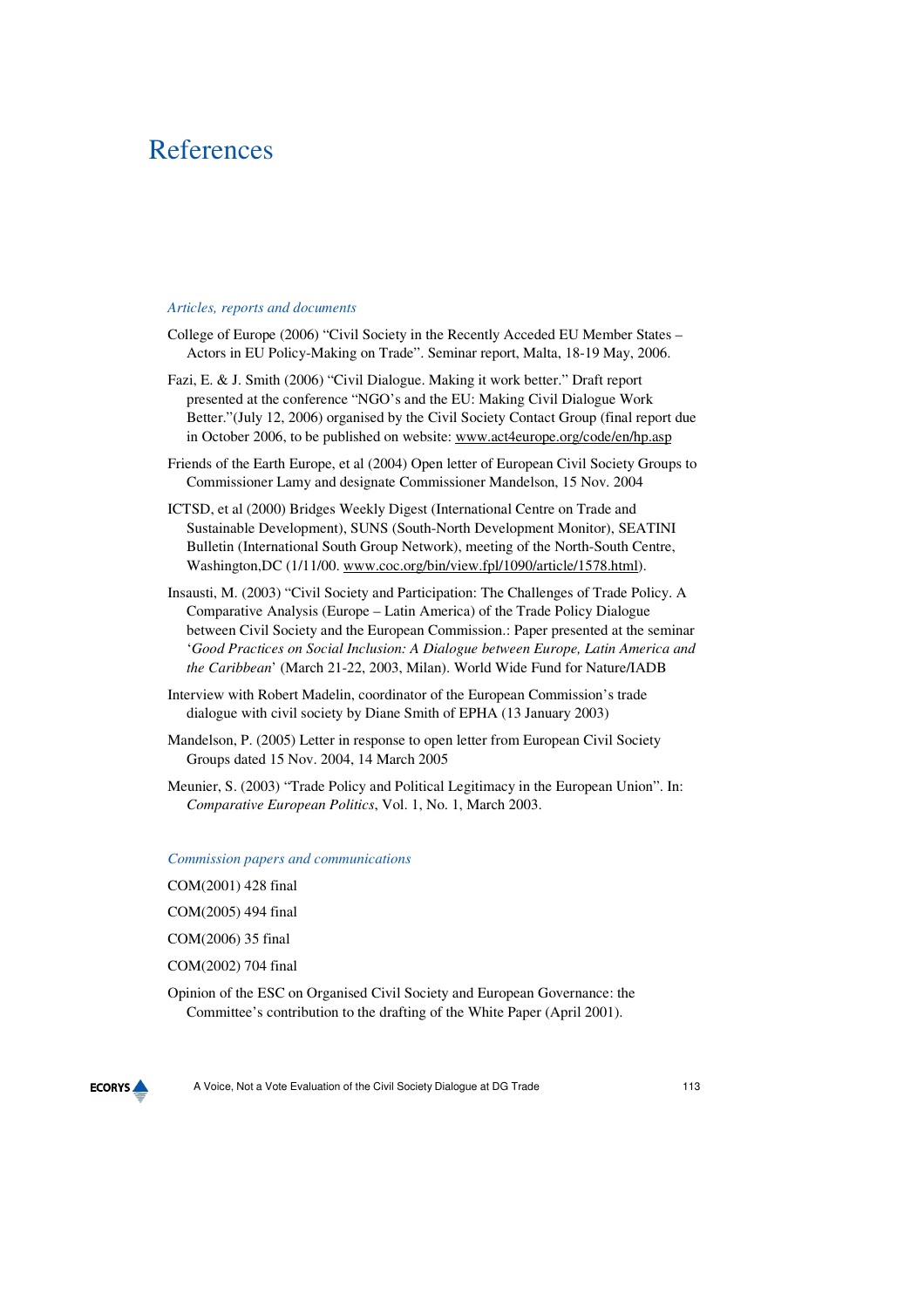European Commission, Commissioner for Institutional Relations and Communication (20 July, 2005)

| Websites                                          |                                                                                                                                               |
|---------------------------------------------------|-----------------------------------------------------------------------------------------------------------------------------------------------|
| WTO:                                              | www.wto.org                                                                                                                                   |
| MAI:                                              | www.oecd.org/daf/mai/intro.htm                                                                                                                |
| G20:                                              | http://g20.mindbit.com                                                                                                                        |
| DG Trade:                                         | http://ec.europa.eu/trade/index en.htm /<br>http://ec.europa.eu/trade/whatwedo/index_en.htm /<br>http://trade.ec.europa.eu/civilsoc/index.cfm |
| Project NMS                                       | www.cisat.org/index.php?page_id=project                                                                                                       |
| Dictionary                                        | www.m-w.com/dictionary/dialogue                                                                                                               |
| DG SANCO                                          | www.ec.europa.eu/dgs/health consumer                                                                                                          |
| EC general<br>European Transparency<br>Initiative | http://ec.europa.eu/civil_society/apgen_en.htm#blm<br>http://ec.europa.eu/comm/eti/index en.htm                                               |

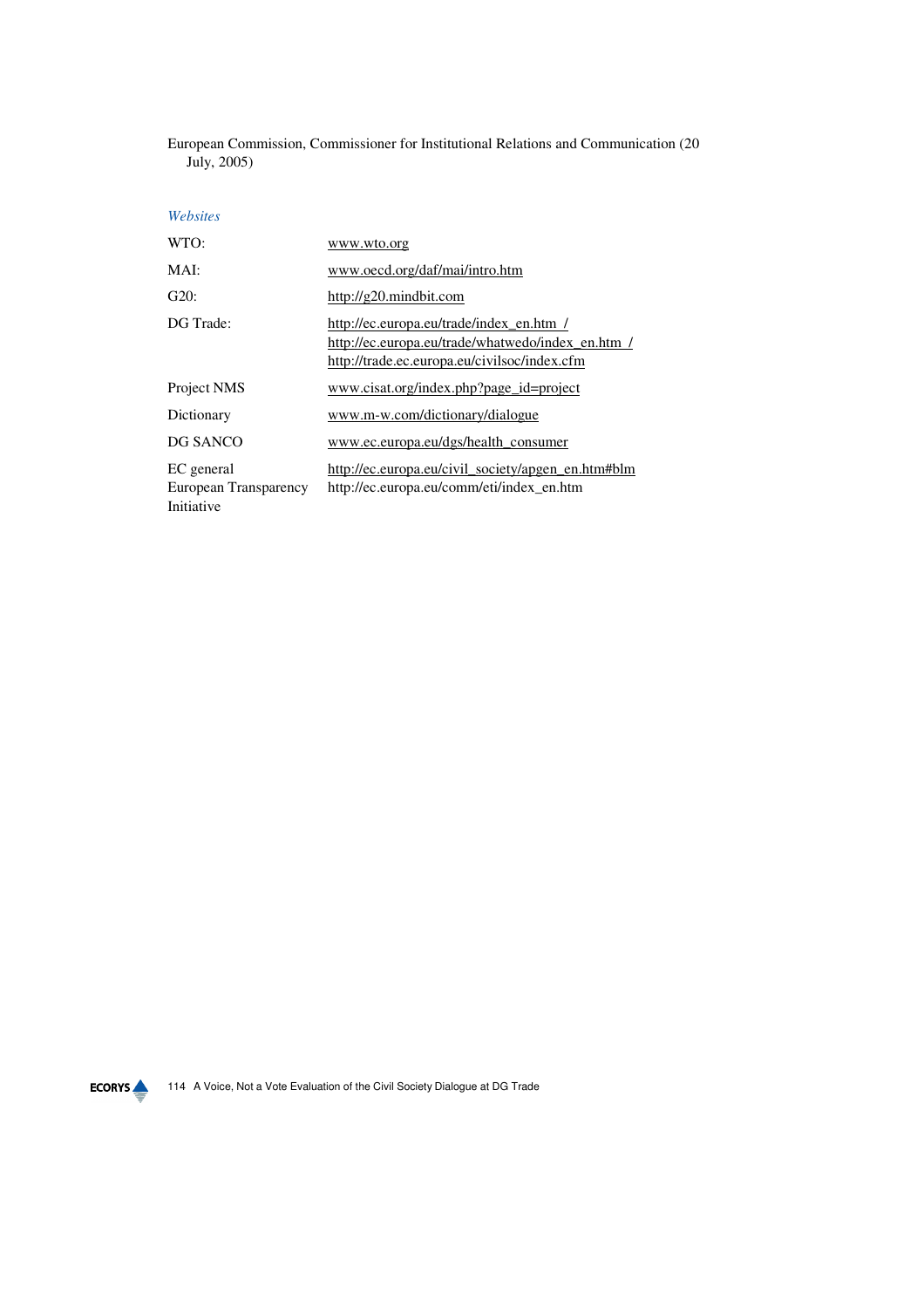## Annex I Terms of Reference

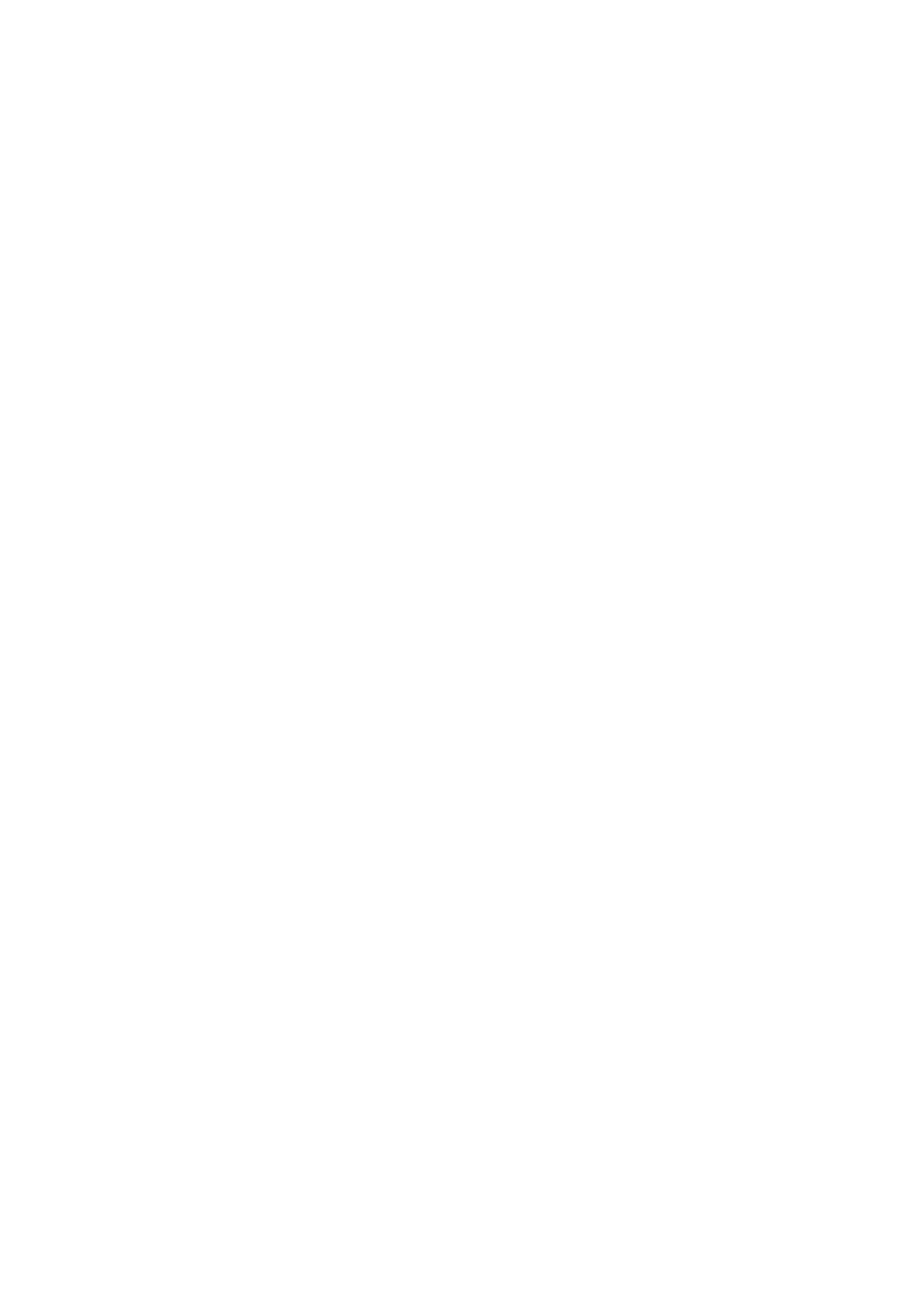## Annex II Intervention Logic: Assumptions, Hypotheses & Evaluation Questions

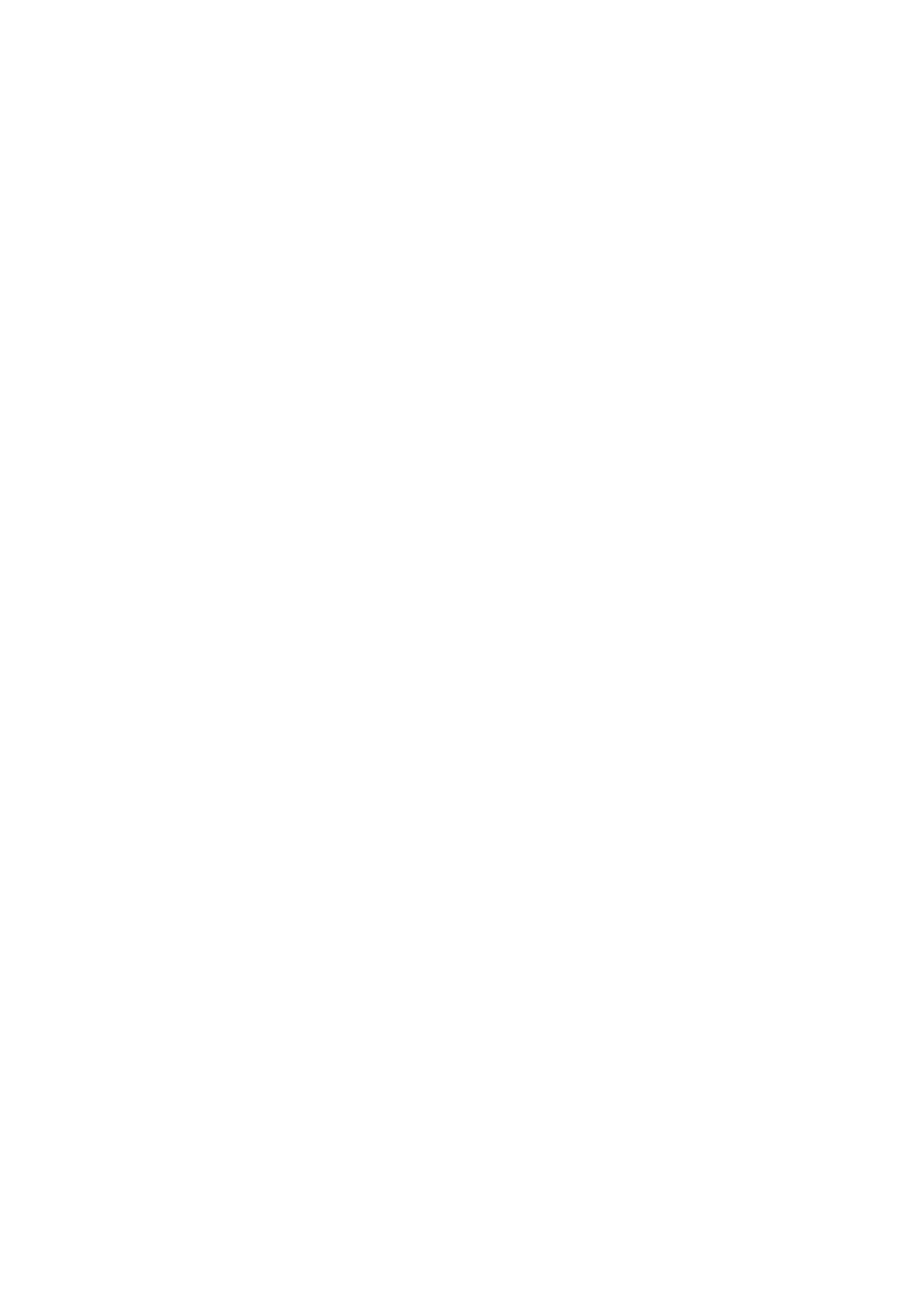#### Table 0.1 Assumptions and hypotheses underlying the Civil Society Dialogue objectives and actions

| Objective                                            |    | Detailed underlying assumptions                                      | <b>Main Hypotheses</b>                                          |
|------------------------------------------------------|----|----------------------------------------------------------------------|-----------------------------------------------------------------|
| Overall                                              |    |                                                                      | <b>Hypothesis 1</b>                                             |
| To develop a confident working                       | 1. | Civil society organisations are                                      | There is a two way commitment                                   |
| relationship between all of the                      |    | interested in a broad and general                                    | to the CSD process: CSO are                                     |
| (many) civil society actors                          |    | dialogue on trade policy;                                            | interested in taking part in and                                |
| interested in trade policy,                          |    | 2. DG Trade officials/policymakers (at all                           | contributing to a general                                       |
| enabling civil society actors to                     |    | levels) are willing to listen to and take                            | dialogue on trade policy and                                    |
| make known their views directly                      |    | into account the issues put forward by                               | DG Trade officials demonstrate                                  |
| to policymakers and contributing                     |    | the CSOs and the advisory role of                                    | political will and commitment to                                |
| to a better understanding of the                     |    | these actors is recognised.                                          | the process                                                     |
| issues at stake on both sides.                       |    |                                                                      |                                                                 |
| Specific 1                                           |    |                                                                      | <b>Hypothesis 2</b>                                             |
| To consult widely                                    | 3. | All views of interested parties will be                              | Views of all interested parties                                 |
| (to take into account the views of                   |    | taken into account;                                                  | will be taken into account in a                                 |
| all interested parties when                          |    | 4. Views will be taken into account in                               | timely way (i.e. in time for them                               |
| drafting policies and proposing                      |    | time for them to be relevant to policy                               | to be relevant to policy drafting                               |
| action)                                              |    | drafting and actions;                                                | and actions) and the policy                                     |
|                                                      | 5. | The policy making process is                                         | making process allows for this                                  |
|                                                      |    | structured in such a way that it allows                              | timely input from CSOs                                          |
|                                                      |    | for (timely) input from CSOs.                                        |                                                                 |
|                                                      |    |                                                                      |                                                                 |
| <b>Specific 2</b>                                    |    |                                                                      | <b>Hypothesis 3</b><br>The CSD is seen as the                   |
| To address civil society concerns<br>on trade policy | 6. | CSOs see the CSD as platform to<br>voice their concerns and views on |                                                                 |
|                                                      |    |                                                                      | appropriate channel by CSOs                                     |
| (find out more about concerns,                       |    | trade policy and these are                                           | for voicing concerns and                                        |
| debate specific issues, answer                       |    | new/unknown to the Commission;                                       | gaining insights into trade policy                              |
| questions if possible and take up                    | 7. | Issues are debated and questions                                     | (making), and by the                                            |
| suggestions for action made by                       |    | answered in a manner satisfactory to                                 | Commission for learning about                                   |
| CSOs).                                               |    | all stakeholders;                                                    | and addressing civil society                                    |
|                                                      | 8. | Suggestions made by CSOs for action                                  | concerns on trade policy                                        |
|                                                      |    | will be taken up or an explanation will                              |                                                                 |
|                                                      |    | be provided of why they weren't taken                                |                                                                 |
|                                                      |    | up.                                                                  |                                                                 |
| <b>Specific 3</b>                                    |    |                                                                      | <b>Hypothesis 4</b>                                             |
| To improve EU trade policy                           | 9. | The views and issues raised by the                                   | Participants of the CSD can be                                  |
| making through structured                            |    | CSOs can be considered a                                             | considered representative for                                   |
| dialogue                                             |    | reasonable reflection of public opinion;                             | public opinion and engaging in                                  |
| (debating the questions that are                     |    | 10. The views and issues raised by the                               | a general dialogue with these                                   |
| shaping public opinion - and                         |    | CSOs will strengthen the                                             | organisations will strengthen<br>the Commission's expertise and |
| thus have an impact in public                        |    | Commission's expertise;                                              |                                                                 |
| acceptance of trade policy - as a                    |    | 11. A dialogue with civil society will                               | knowledge of public opinion,                                    |
| way of updating and                                  |    | improve the Commission's knowledge                                   | enabling it to take this opinion                                |
| strengthening the Commission's                       |    | of public opinion, enabling it to take                               | into account when drafting EU                                   |
| expertise)                                           |    | this into account when drafting EU                                   | trade policy                                                    |
|                                                      |    | trade policy and thus improve                                        |                                                                 |
|                                                      |    | acceptance of trade policy.                                          |                                                                 |
| Specific 4                                           |    |                                                                      | <b>Hypothesis 5</b>                                             |
| To improve transparency of the                       |    | 12. The information provided through the                             | The information provided                                        |

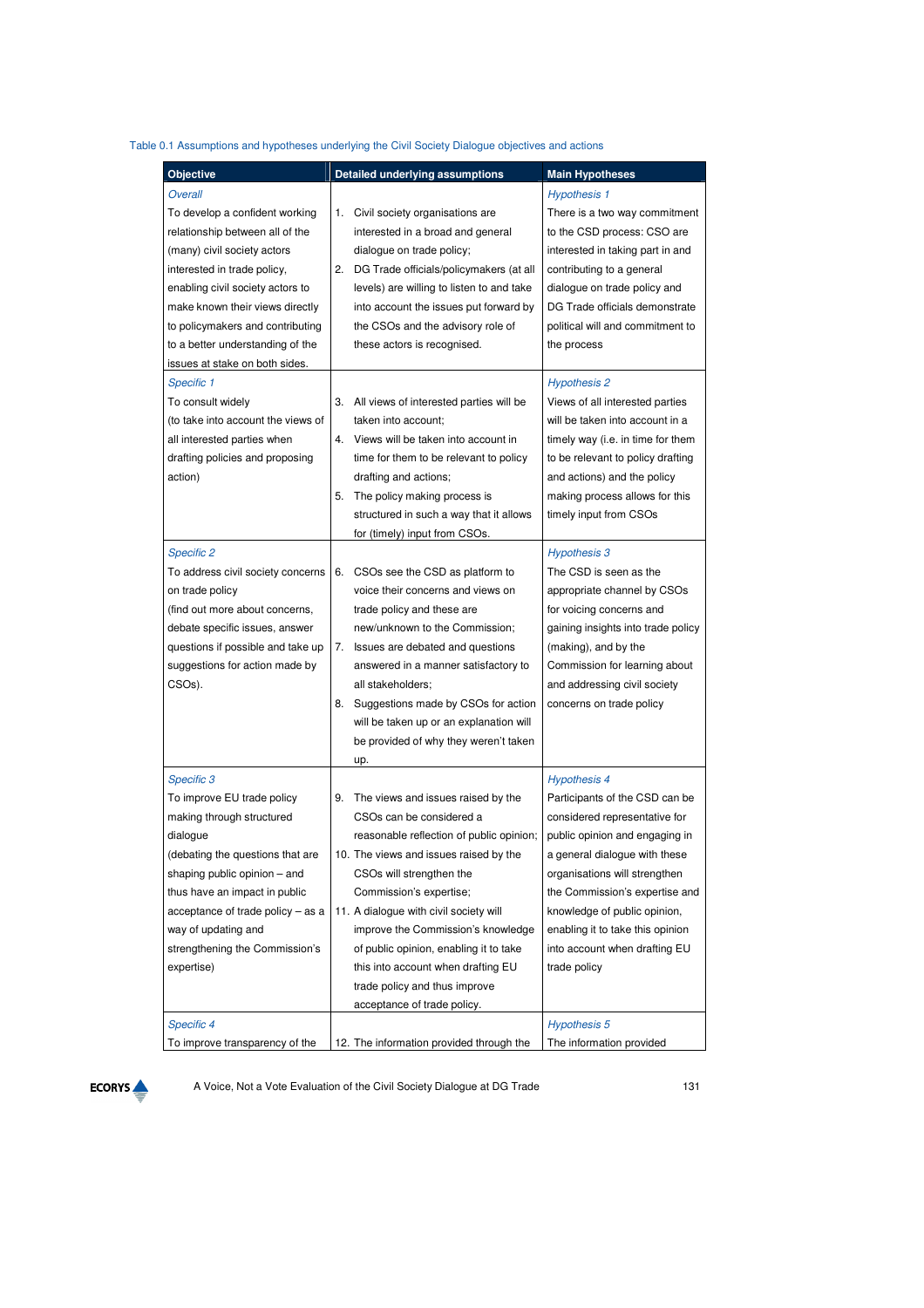| <b>Objective</b>                | Detailed underlying assumptions       | <b>Main Hypotheses</b>           |
|---------------------------------|---------------------------------------|----------------------------------|
| policy making process           | dialogue and published on the web is  | through the dialogue and         |
|                                 | new, comprehensive, clear and         | published on the web is new.     |
|                                 | complete and gives insight into the   | comprehensive, clear and         |
|                                 | different stages of the policy making | complete and gives insight into  |
|                                 | process.                              | the policy making process in all |
|                                 |                                       | its stages.                      |
| <b>Actions</b>                  |                                       | <b>Hypothesis 6</b>              |
| Meetings (Regular, Ad-hoc,      |                                       | The actions undertaken, i.e. the |
| Contact Group, Out based)       |                                       | way in which the CSD is set up   |
| Contact Group                   |                                       | and structured, are logical and  |
| Advisory function Contact Group |                                       | adequate for achieving the       |
| Funding (travel reimbursement   |                                       | goals set for the Dialogue.      |
| and CSO project proposals)      |                                       |                                  |
|                                 |                                       |                                  |

#### Table 0.2 Evaluation questions related to relevance

|    | 1. Relevance                                                                                                |
|----|-------------------------------------------------------------------------------------------------------------|
| А. | <b>EC Policies</b>                                                                                          |
| 1. | How does civil society dialogue fit into DG Trade's overall commitment to transparency and good             |
|    | governance?                                                                                                 |
| 2. | How does the process fit with DG Trade's strategy for communicating about trade policy?                     |
| В. | <b>Civil Society Needs</b>                                                                                  |
| 1. | What are the needs and expectations of the participating CSOs regarding the CSD process and                 |
|    | procedures?                                                                                                 |
| 2. | What are the perceptions of the CSD on the objectives of the CSD; did participants understand the           |
|    | objectives (are they clearly formulated)?                                                                   |
|    | <b>Trade Officials Needs</b>                                                                                |
| C. |                                                                                                             |
| 1. | What are the needs and expectations of DG Trade officials regarding the CSD process and procedures?         |
| D. | Ownership                                                                                                   |
| 1. | To what extent do the stakeholders feel they own, and are capable of influencing, the process and           |
|    | procedures?                                                                                                 |
| 2. | How were objectives set / formulated?                                                                       |
| Е. | <b>Topics</b>                                                                                               |
| 1. | To what extent are topics of individual meetings (experienced as) relevant and specific? (responsiveness)   |
| 2. | To what extent do the topics of the individual meetings reflect the needs and expectations of the different |

#### Table 0.3 Evaluation questions related to effectiveness

## **2. Effectiveness**

- **A. Perceptions of the process**
- 1. How is the process perceived by senior and middle management within DG Trade and in other DGs, and by the officials called upon to provide contributions to it?
- 2. Has this perception changed since the civil society dialogue began, and if so how and why? (governance)
- 3. How effective is the process in providing participants with a forum in which to present ideas for influencing

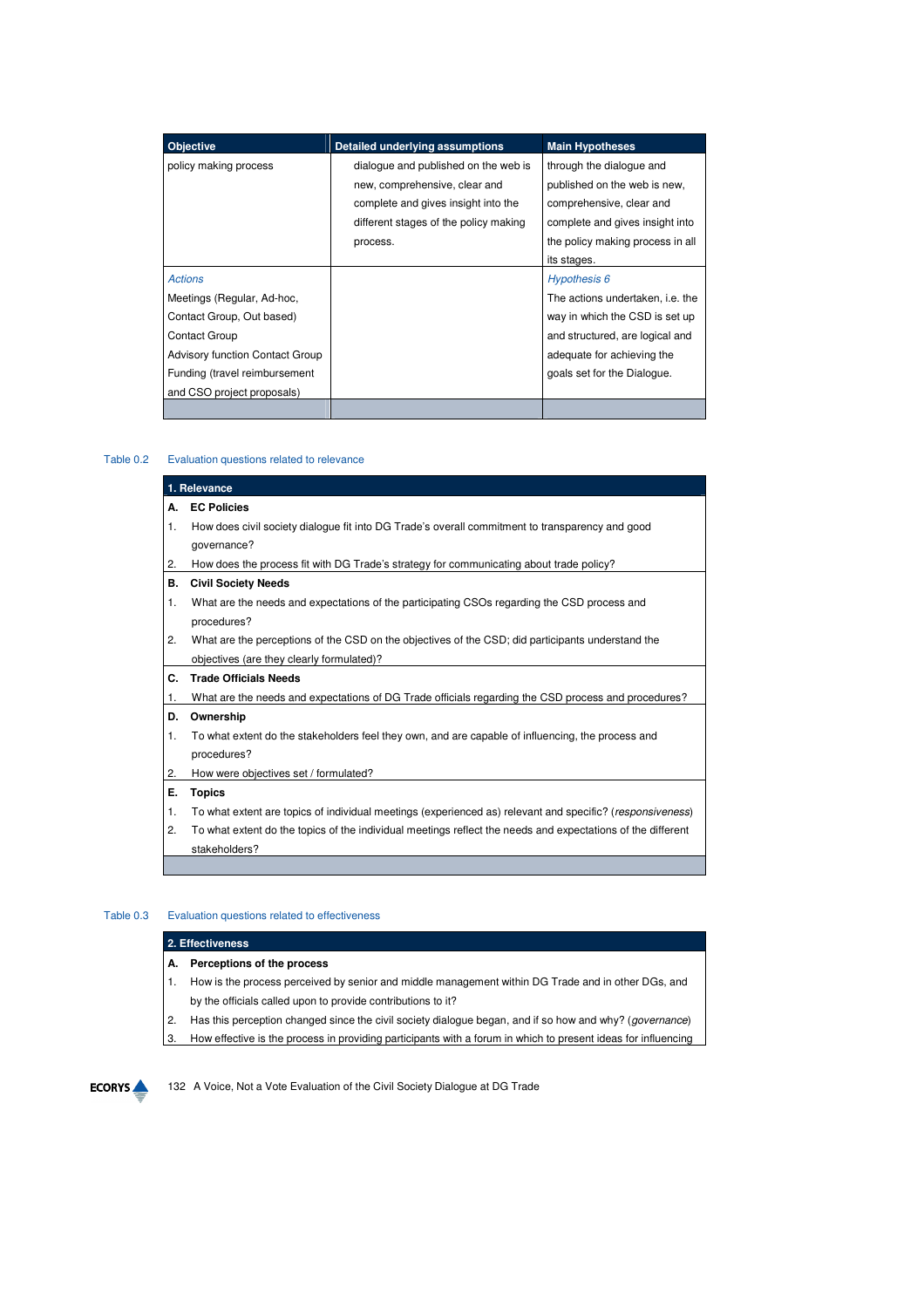|    | trade policy? (to which extent do they see the CSD as an important channel for policy                                        |
|----|------------------------------------------------------------------------------------------------------------------------------|
|    | influencing/advocacy?)                                                                                                       |
| В. | Accessibility and participation                                                                                              |
| 1. | How effective is the CSD process in being accessible to interested parties, in familiarising participants with               |
|    | trade policy issues, and in keeping them informed about the development of policies and progress and state                   |
|    | of play in trade negotiations?                                                                                               |
|    | 2. What is the difference in CSOs general level of participation and competencies (general knowledge,                        |
|    | advocacy skills, etc.).                                                                                                      |
| 3. | How effective is the process in reaching CSOs in the newly acceded member states?                                            |
|    | C. Perceptions of the outcomes                                                                                               |
|    | Exchange of information & gains                                                                                              |
| 1. | To what extent is the information provided by DG Trade at the CSD meetings perceived as new and useful                       |
|    | (when compared to what is already on the website for instance)?                                                              |
| 2. | What is the quality of inputs of the CSOs in the process and how are these contributions perceived by DG                     |
|    | Trade officials?                                                                                                             |
| 3. | Do the inputs from CSOs improve the insights and expertise of DG Trade officials/policy makers?                              |
| 4. | To what extent do the CSOs feel they gain from the process? What do they see as the outcome of the<br>process?               |
| 5. | To what extent do DG Trade officials/policy makers gain from the process? What do they see as the<br>outcome of the process? |
|    | Follow up & feedback / change of policies & strategies                                                                       |
| 6. | To what extent is there follow up to the CSD meetings? Are active CSOs also approached outside / after<br>the CSD meetings?  |
| 7. | How do participants rate the feedback offered on ways in which their views are taken into account?                           |
| 8. | Are there examples of where inputs of CSO have led to policy changes or to putting issues newly on the                       |
|    | agenda?                                                                                                                      |
| 9. | To which extent are the views CSOs are reflected in policies drafted and actions undertaken, or is feedback                  |
|    | is given on why they aren't.                                                                                                 |
|    | 10. To what extent do CSOs feel their views and recommendations, as voiced during the CSD, are taken into                    |
|    | account in policy making decisions?                                                                                          |

#### 11. To what extent do the CSOs feel they can influence policy making?

#### Table 0.4 Evaluation questions related to efficiency

### **3. Efficiency**

#### **A. Resources**

- 1. Are the resources (both financial and human) allocated to the process commensurate with its objectives?
- 2. Are the resources allocated to the process by both DG Trade and the participants (perceived to be) commensurate with its results?
- 3. Are current resources adequate for an EU expanded to 25?
- 4. To what extent do non-Brussels based CSOs participate in the meetings?
- 5. What is the usage of the travel reimbursement budget for non-Brussels based CSOs?

#### **B. Organisation**

1. To what extent do the existing organisational and administrative procedures result in an effective, sufficiently inclusive consultation process?

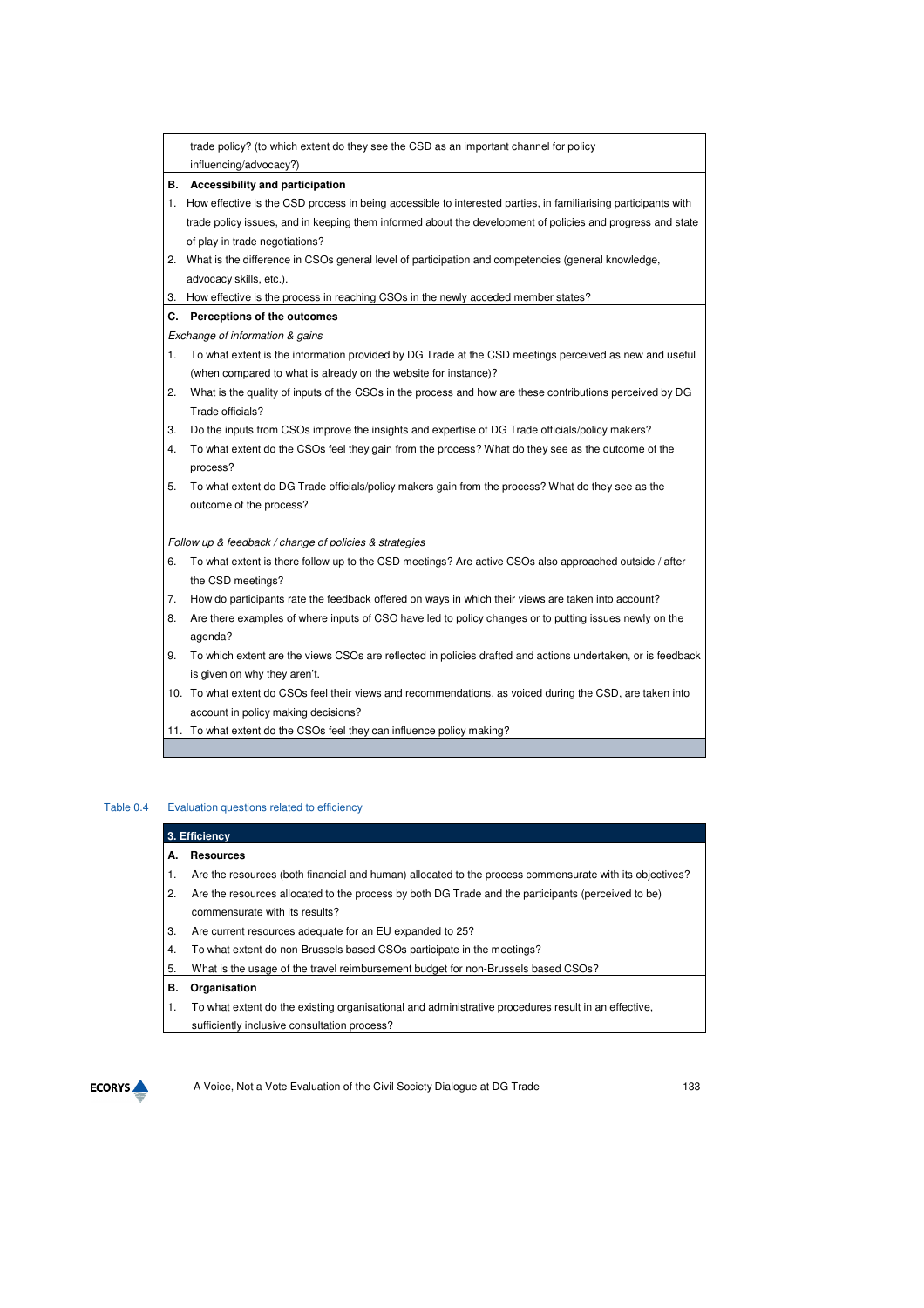- 2. Are the number of meetings and the type of meetings (ad-hoc, regular, with the Commissioner, Contact Group meetings, etc.) perceived as adequate and commensurate the needs of the different stakeholders?
- 3. Is the way in which meetings are planned and the topics for discussion are decided commensurate the needs of the different stakeholders?
- 4. Is the role of the Contact Group clear and considered useful? Does it facilitate the process? Is its composition appropriate?
- 5. To which extent does the Contact Group reach out to its constituencies? Is it making any extra effort to reach constituencies in the new member states?
- 6. Do CSO's feel that there is enough time/opportunity given to them during the meetings for feedback?
- 7. Are there administrative aspects that act as a barrier to effective participation?
- **C. Monitoring of the process**
- 1. To what extent is the way DG Trade's input and participants' contributions are recorded adequate and appropriate?

#### Table 0.5 Relation between evaluation questions and hypotheses

| <b>Questions</b>                        | <b>Relevance</b> | <b>Effectiveness</b> | <b>Efficiency</b> | <b>Benchmark</b> |
|-----------------------------------------|------------------|----------------------|-------------------|------------------|
| <b>Hypothesis 1</b>                     |                  |                      |                   |                  |
| Two way commitment to process           | X                | x                    |                   |                  |
|                                         |                  |                      |                   |                  |
| <b>Hypothesis 2</b>                     |                  |                      |                   |                  |
| Views all interested parties taken into |                  | X                    |                   |                  |
| account                                 |                  |                      |                   |                  |
| <b>Hypothesis 3</b>                     |                  |                      |                   |                  |
| The CSD is channel for CSOs to voice    | X                | X                    |                   | X                |
| concerns & gain insights and for COM    |                  |                      |                   |                  |
| to learn about & address concerns       |                  |                      |                   |                  |
| <b>Hypothesis 4</b>                     |                  |                      |                   |                  |
| CSOs' inputs useful for strengthening   | X                | x                    |                   |                  |
| expertise COM                           |                  |                      |                   |                  |
| <b>Hypothesis 5</b>                     |                  |                      |                   |                  |
| Info by COM new/complete and gives      |                  | X                    |                   | x                |
| insight policy making process           |                  |                      |                   |                  |
| <b>Hypothesis 6</b>                     |                  |                      |                   |                  |
| CSD structure & organisation is         |                  |                      | X                 | X                |
| adequate for objectives                 |                  |                      |                   |                  |
|                                         |                  |                      |                   |                  |

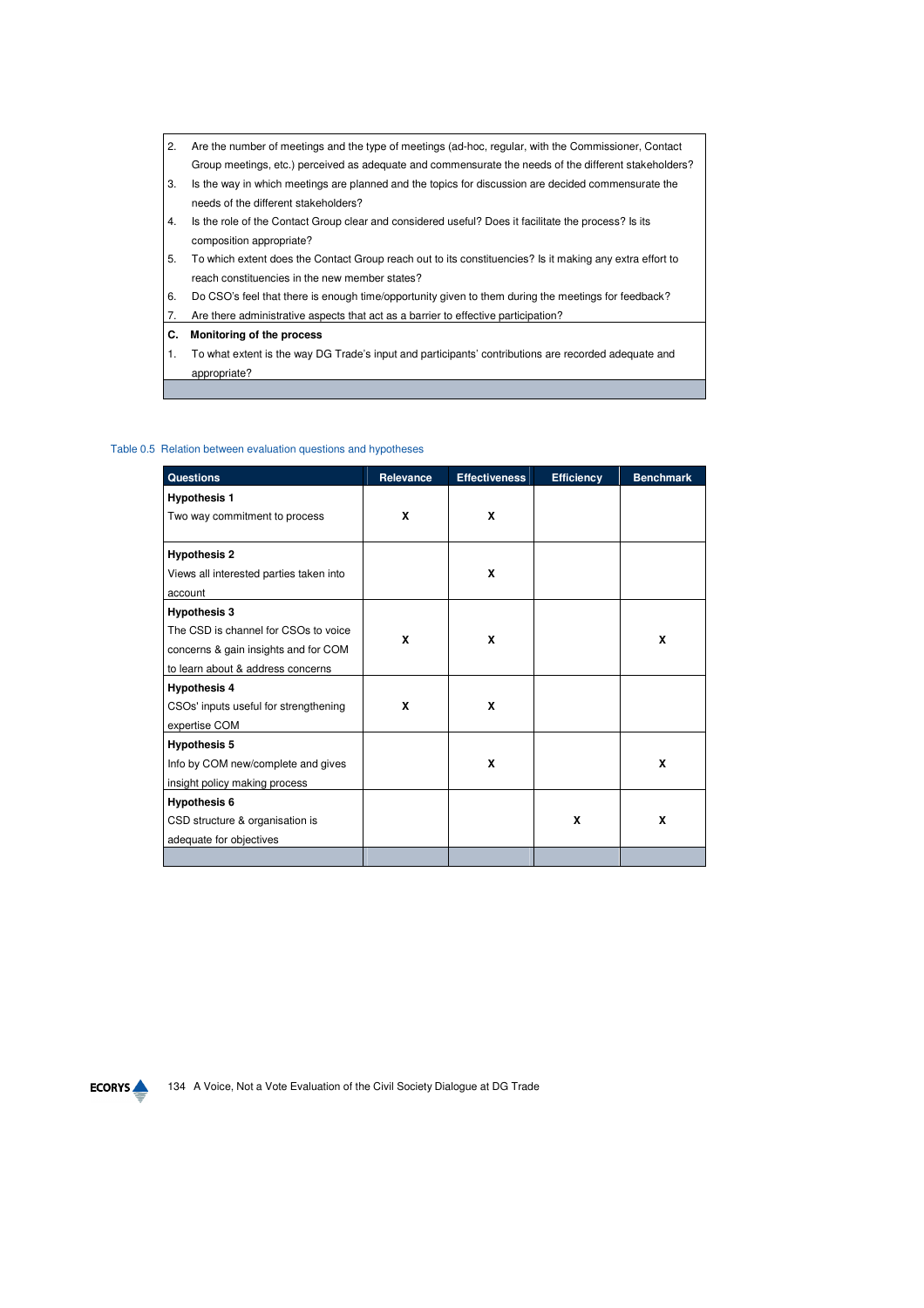## Annex III Lists of Interviewed People and **Organisations**

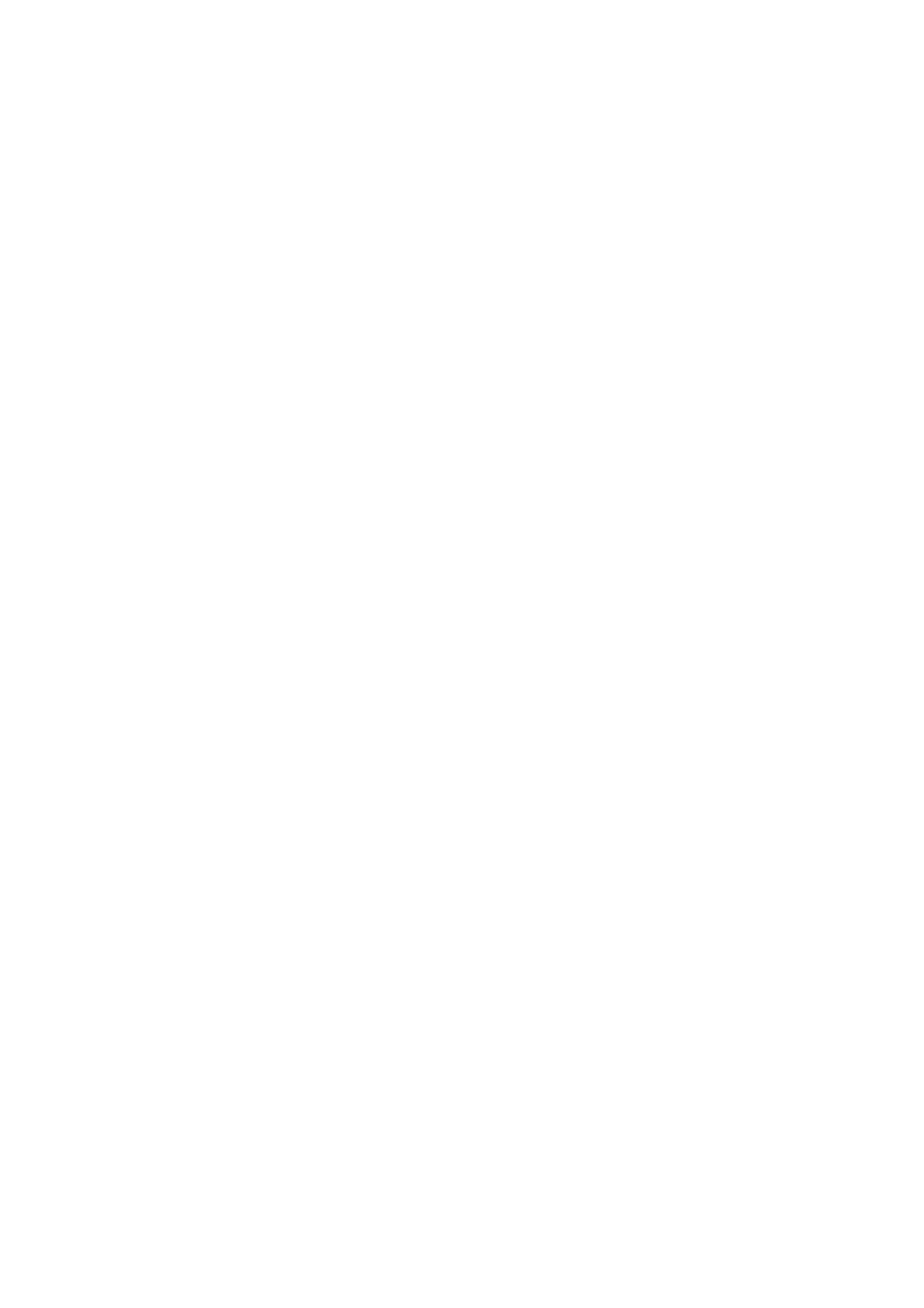| Table 0.1 Interviewed persons for the evaluation of the Civil Society Dialogue at DG Trade |  |  |  |
|--------------------------------------------------------------------------------------------|--|--|--|
|--------------------------------------------------------------------------------------------|--|--|--|

|                | <b>Name</b>                      | Organisation                                | <b>Date</b> |
|----------------|----------------------------------|---------------------------------------------|-------------|
| 1              | Mr. Adrian van den Hoven         | UNICE (CG)                                  | 21-03-2006  |
| $\overline{2}$ | Mr. Gampieri Alhadeff / Mr. Ian  | SOLIDAR (CG)                                | 22-03-2006  |
|                | Derry                            |                                             |             |
| 3              | Mr. Pascal Kerneis               | ESF (CG)                                    | 23-03-2006  |
| 4              | Mr. Eivind Hoff                  | WWF (CG)                                    | 23-03-2006  |
| 5              | Ms. Melissa Julian               | <b>ECDPM</b>                                | 23-03-2006  |
| 6              | Mr. Mariano lossa                | ActionAid                                   | 29-03-2006  |
| 7              | Mrs. Sophie Dupressoir           | ETUC (CG)                                   | 30-03-2006  |
| 8              | Ms. Anja-Susan Lörcher           | FTA (CG)                                    | 30-05-2006  |
| 9              | Mr. Guillaume Legaut             | CIDSE (CG)                                  | 31-05-2006  |
| 10             | Ms. Ulrike Schmülling            | Verband der Chemischen Industrie (VCI)      | 31-05-2006  |
| 11             | Mrs. Shelby Matthews             | COPA-COGECA (CG)                            | 01-06-2006  |
| 12             | Mr. Gian Luca Gardini / Mr. Dirk | EUROCHAMBRES (CG)                           | 01-06-2006  |
|                | Vantyghem                        |                                             |             |
| 13             | Mr. Dominique Forest             | BEUC (CG)                                   | 02-06-2006  |
| 14             | Mr. Robert Madelin               | DG SANCO, Director General                  | 07-06-2006  |
| 15             | Mr. Louis Bélanger               | Oxfam International                         | 08-06-2006  |
| 16             | Ms. Barbara Specht               | WIDE (CG)                                   | 08-06-2006  |
| 17             | Mr. Rupert Schlegelmilch / Mrs.  | DG Trade, Head of Unit G3 / Coordinator CSD | 08-06-2006  |
|                | Manuela Geleng                   |                                             |             |
| 18             | Mr. Karl-Friedrich Falkenberg    | DG Trade, Deputy Director General           | 15-06-2006  |
| 19             | Mr. Petros Sourmelis             | DG Trade, Head of Unit G1 (Services)        | 15-06-2006  |
| 20             | Mr. Peter Balas                  | DG Trade, Deputy Director General           | 21-06-2006  |
| 21             | Mr. John Clarke                  | DG Trade, HoU WTO Coordination              | 21-06-2006  |
| 22             | Mr. Aguiar Machado               | DG Trade, Director Unit G (Sustainable      | 21-06-2006  |
|                |                                  | Development, CSD, Agriculture & Services)   |             |
| 23             | Mr. Miguel Ceballos Barron       | DG Trade, Deputy HoU Communication          | 21-06-2006  |
| 24             | Mr. Jens Schaps                  | DG Trade, Head of unit G2 (Agriculture)     | 21-06-2006  |
| 25             | Mr. Haitze Siemers               | Former coordinator CSD                      | 21-06-2006  |
| 26             | Mr. Charley Poppe                | Friends of the Earth Europe                 | 21-06-2006  |
| 27             | Mr. Lutwin Strautch              | <b>DIHK</b>                                 | 21-06-2006  |
| 28             | Mrs. Nathalie Lecocq             | CIAA                                        | 12-07-2006  |
| 29             | Mr. Cees Vermeeren               | a.v.e.c.                                    | 12-07-2006  |
| 30             | Mr. Kamphöner                    | EuroCommerce                                | 12-07-2006  |
| 31             | Mr. Heinrich Hicks               | DG Agriculture                              | 12-07-2006  |
| 32             | Mr. David O'Sullivan             | Director General DG Trade                   | 30-08-2006  |
| 33             | Mr. Pieter Bangma                | NGO Liaison DG Development, member Steering | 30-08-2006  |
|                |                                  | Committee                                   |             |
| 34             | Ms. Eva Kaluzynska               | Press officer in London EC office, former   | 06-10-2006  |
|                |                                  | coordinator of the CSD.                     |             |
|                |                                  |                                             |             |

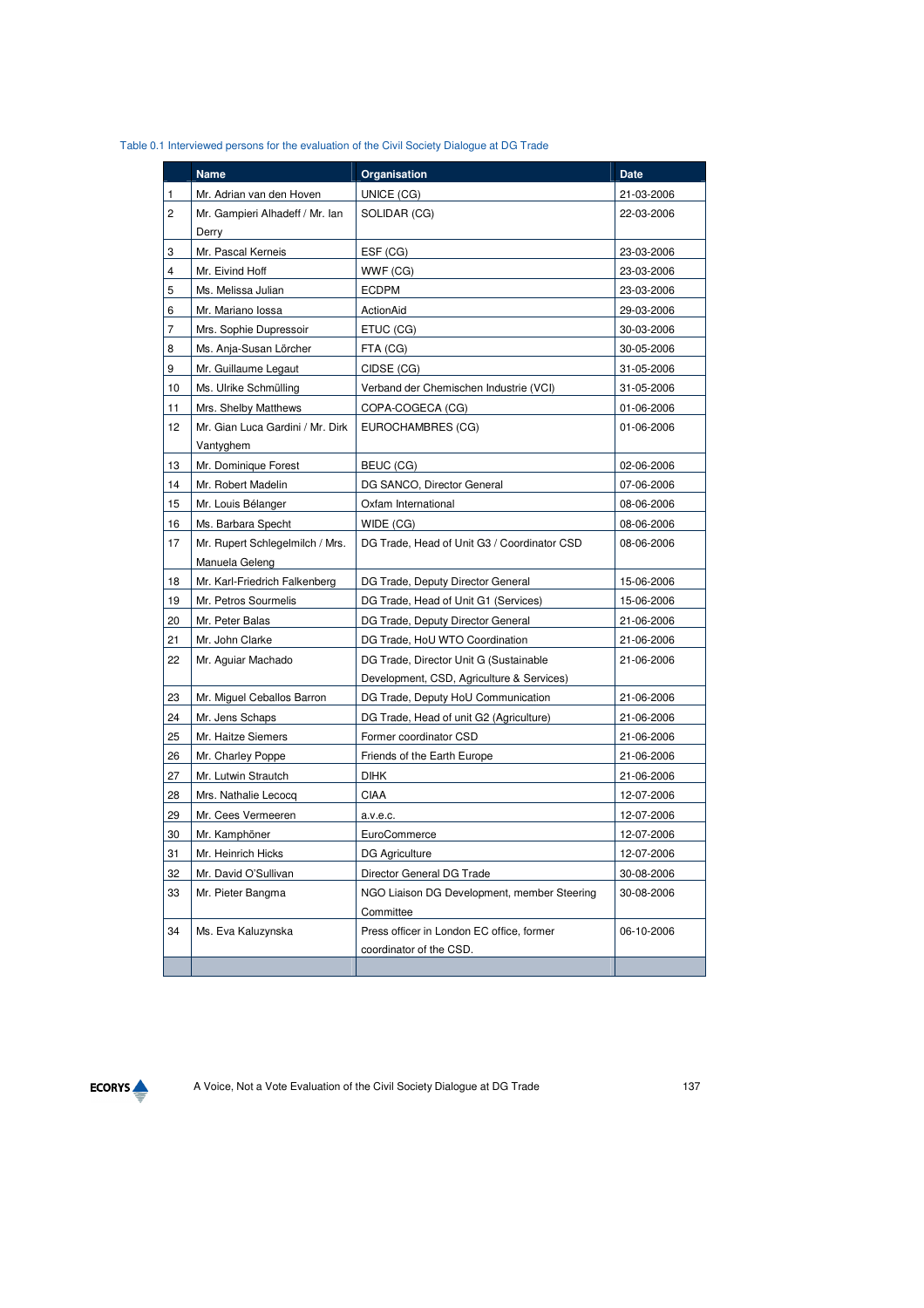### Table 0.2 CSD meetings attended by the evaluation team

|                | Date          | Theme                                                    | Type                                  |
|----------------|---------------|----------------------------------------------------------|---------------------------------------|
|                | 20/21-03-2006 | Trade SIA stocktaking conference                         | Ad-hoc                                |
| 2              | 23-03-2006    | Doha Development Agenda                                  | General meeting with the Commissioner |
| 3              | 25-04-2006    | Doha Development Agenda, Update                          | Regular meeting                       |
| $\overline{4}$ | 30-05-2006    | Doha Development Agenda, Update                          | Regular meeting                       |
| 5              | 01-06-2006    | EU-China Trade Relations in the 21 <sup>st</sup> Century | Ad-hoc meeting                        |
| 6              | 12-07-2006    | Preferential Rules of Origin                             | Regular meeting                       |
|                |               |                                                          |                                       |

#### Table 0.3 CSOs from new member states that have returned questionnaire

|                | <b>Name</b>                         | Organisation                                               | Country           | <b>Date</b>                |
|----------------|-------------------------------------|------------------------------------------------------------|-------------------|----------------------------|
| 1              | Mr. Istvan Garai                    | National Association for Consumer<br>Protection            | Hungary           | 28-09-2006                 |
| $\overline{c}$ | Dr. Gyözö V. Kenéz                  | <b>Team Europe</b>                                         | Hungary           | 28-09-2006                 |
| 3              | Mr. Jozef Orgonáš                   | Slovak Association of Commerce &<br>Tourism                | Slovakia          | 28-09-2006                 |
| $\overline{4}$ | Mr.Lenka Tycova / Mr. Ivan<br>Voles | Economic Chamber of the Czech Republic                     | Czech<br>Republic | 29-09-2006 /<br>02-10-2006 |
| 5              | Ms. Viera Dobosova                  | Faculty of Commerce, University of<br>Economics Bratislava | Slovakia          | 01-10-2006                 |
| 6              | Ms. Fryni Michael                   | <b>Cyprus Consumers Association</b>                        | Cyprus            | 02-10-2006                 |
| $\overline{7}$ | Ms. Wanda Katarzyna<br>Grzejszczyk  | Polish Chamber of Commerce                                 | Poland            | 03-10-2006                 |
| 8              | Ms. Manca Poglajen                  | Umanotera                                                  | Slovenia          | 26-10-2006                 |
| 9              | Ms. Katarzyna Scwiecicka            | Gdynia Cotton Association                                  | Poland            | 26-10-2006                 |
| 10             | Ms. Rita Gazdag                     | <b>PLANET Foundation and Fair World</b>                    | Hungary           | 17-11-2006                 |
| 11             | Ms. Jana Jablonciko                 | Women's Association of Slovakia                            | Slovakia          | 17-11-2006                 |
| 12             | Mr. Matyas Benyik                   | <b>ATTAC Hungary</b>                                       | Hungary           | 20-11-2006                 |
| 13             | Mr. Anthony Micallef<br>Debono      | Confederation of Malta Trade Unions                        | Malta             | 20-11-2006                 |
| 14             | Mr. Ain Kabal                       | <b>Estonian Association of SMEs</b>                        | Estonia           | 20-11-2006                 |
| 15             | Mr. Stanislaw Alwasiak              | Trade Union 'Solidarnosc'                                  | Poland            | 20-11-2006                 |

#### Table 0.4 People interviewed for analogous processes

|   | <b>Name</b>        | Organisation                                | <b>Date</b>             |
|---|--------------------|---------------------------------------------|-------------------------|
|   | Mr. Bernard Kuiten | WTO, External Relations                     | 13-09-2006              |
| 2 | Ms A, Ajour,       | Policy Officer Health Strategy DG Sanco     | 04-10-2006 / 26-01-2007 |
| 3 | Mr. John Garrison, | Senior Civil Society Specialist, World Bank | 04-10-2006              |
| 4 | Ms. Maud Johansson | Forum Syd; participant Consultation Group   | 10-11-2006              |
|   |                    | Sweden                                      |                         |
|   |                    |                                             |                         |

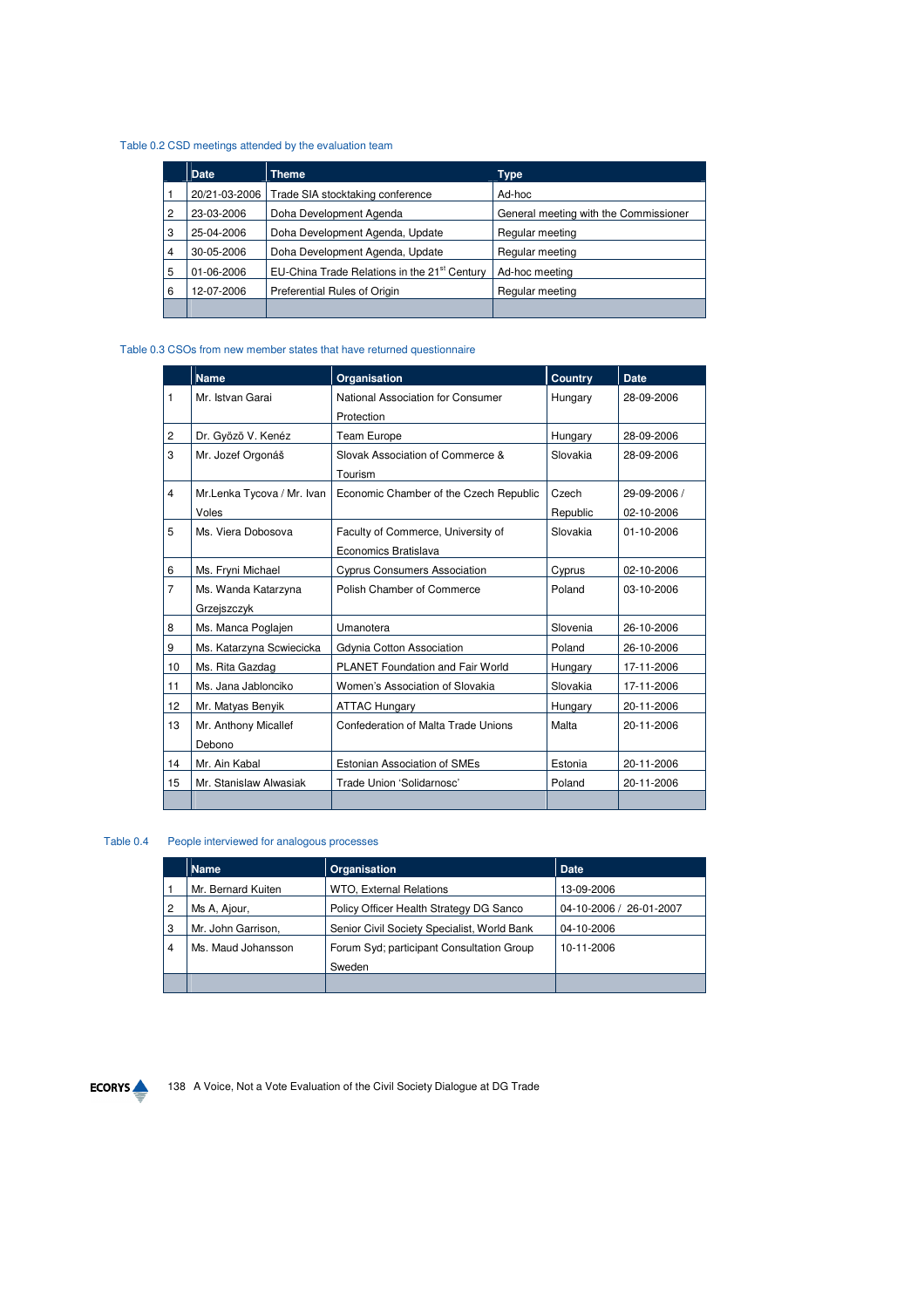# Annex IV DG Trade Organisation Chart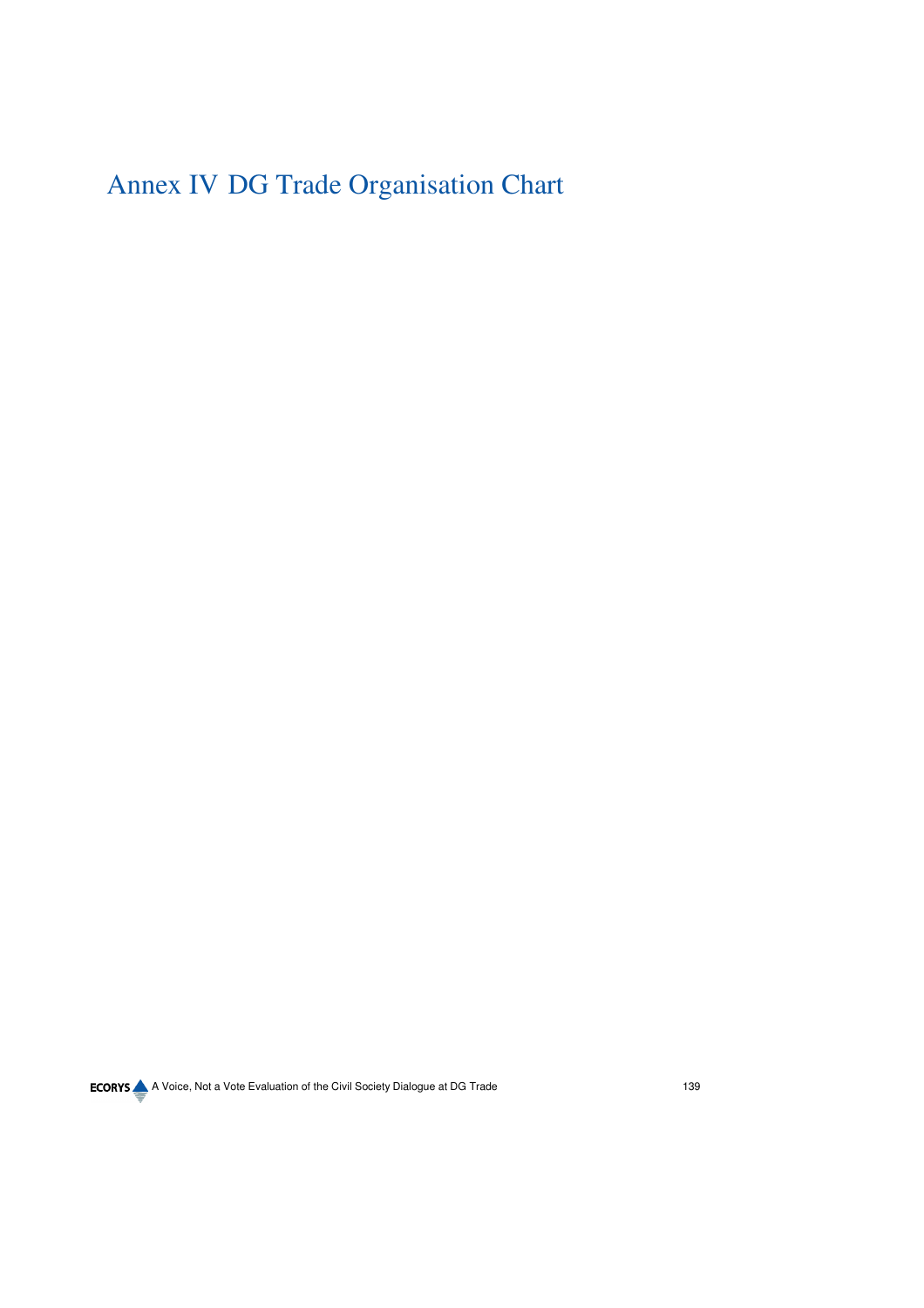#### Figure 0.1 Directorate General for Trade Organisation Chart

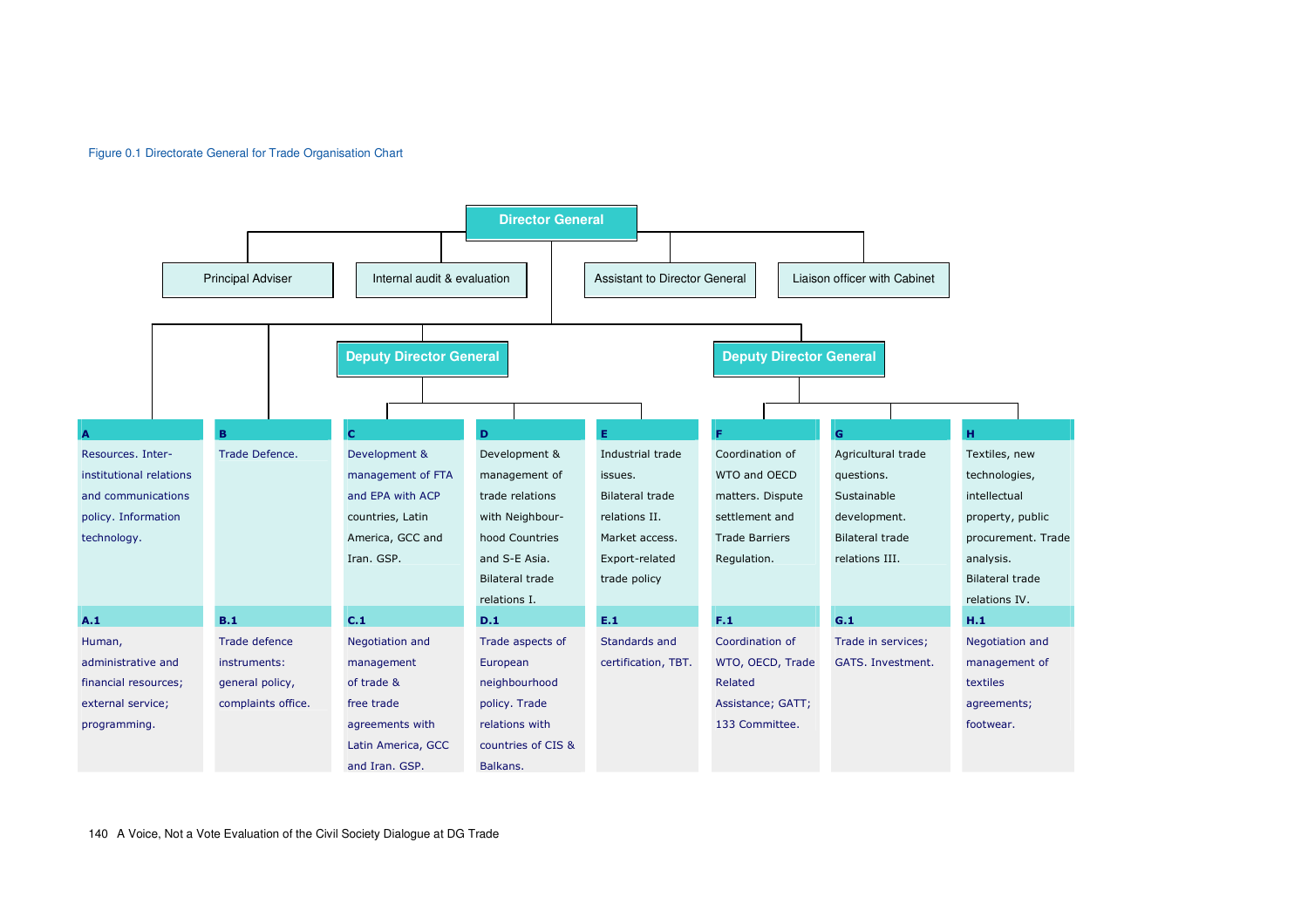| A.2                | B.2                    | C.2          | D.2                | E.2                    | F.2                | G.2                 | H.2               |
|--------------------|------------------------|--------------|--------------------|------------------------|--------------------|---------------------|-------------------|
| Interinstitutional | Trade defence          | Economic     | Negotiation &      | Steel, coal,           | Dispute settlement | Agriculture,        | New technologies, |
| relations and      | instruments:           | partnership  | management of      | shipbuilding,          | and Trade Barriers | fisheries, sanitary | intellectual      |
| communications     | investigations         | agreements 1 | trade / free-trade | automotive,            | Regulation         | and phytosanitary   | property, public  |
| policy             | I. Monitoring of third |              | agreements with    | chemical and           |                    | measures,           | procurement.      |
|                    | country measures       |              | Mediterranean      | other industries       |                    | biotechnology       |                   |
|                    |                        |              | countries and      |                        |                    |                     |                   |
|                    |                        |              | South-East Asia.   |                        |                    |                     |                   |
|                    |                        |              | TREATI.            |                        |                    |                     |                   |
| A.3                | B.3                    | C.3          |                    | E.3                    |                    | G.3                 | H.3               |
| Information        | Trade defence          | Economic     |                    | Market access.         |                    | Sustainable         | Trade analysis    |
| technology         | instruments:           | partnership  |                    | <b>Trade relations</b> |                    | development (incl.  |                   |
|                    | investigations II      | agreements 2 |                    | with USA,              |                    | trade and           |                   |
|                    |                        |              |                    | Canada, EFTA.          |                    | environment);       |                   |
|                    |                        |              |                    |                        |                    | dialogue with civil |                   |
|                    |                        |              |                    |                        |                    | society.            |                   |
|                    | B.4                    |              |                    | E.4                    |                    |                     |                   |
|                    | Trade defence          |              |                    | Export-related         |                    |                     |                   |
|                    | instruments:           |              |                    | trade policy           |                    |                     |                   |
|                    | investigations III.    |              |                    | (export credits,       |                    |                     |                   |
|                    | Monitoring & follow-   |              |                    | controls; third        |                    |                     |                   |
|                    | up of                  |              |                    | countries              |                    |                     |                   |
|                    | implementation of      |              |                    | practices).            |                    |                     |                   |
|                    | measures in the        |              |                    |                        |                    |                     |                   |
|                    | Community.             |              |                    |                        |                    |                     |                   |
|                    | B.5                    |              |                    |                        |                    |                     |                   |
|                    | Trade defence          |              |                    |                        |                    |                     |                   |
|                    | instruments:           |              |                    |                        |                    |                     |                   |
|                    | investigations IV      |              |                    |                        |                    |                     |                   |

Source: http://ec.europa.eu/trade/whatwedo/whois/index\_en.htm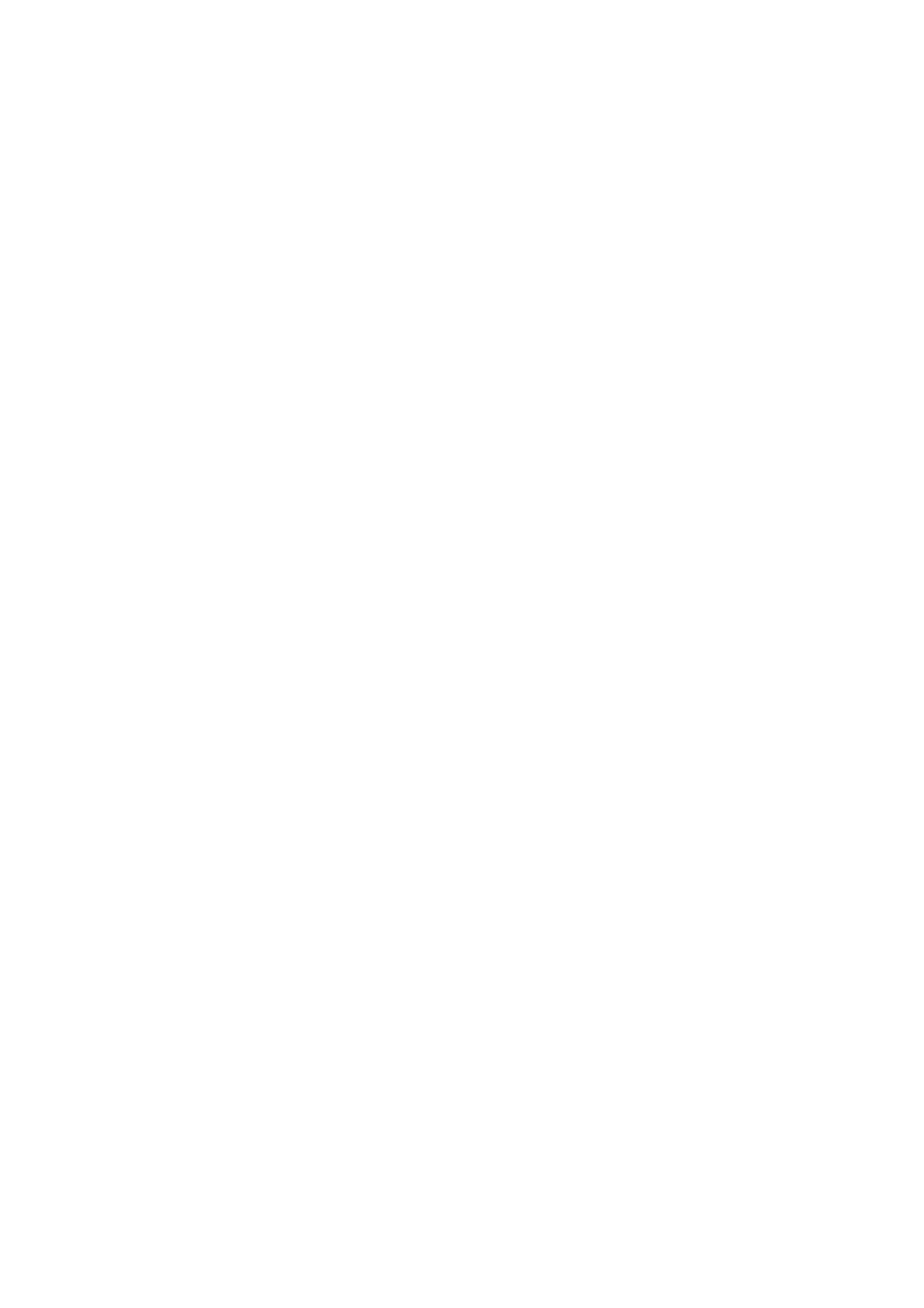# Annex V Online Questionnaires

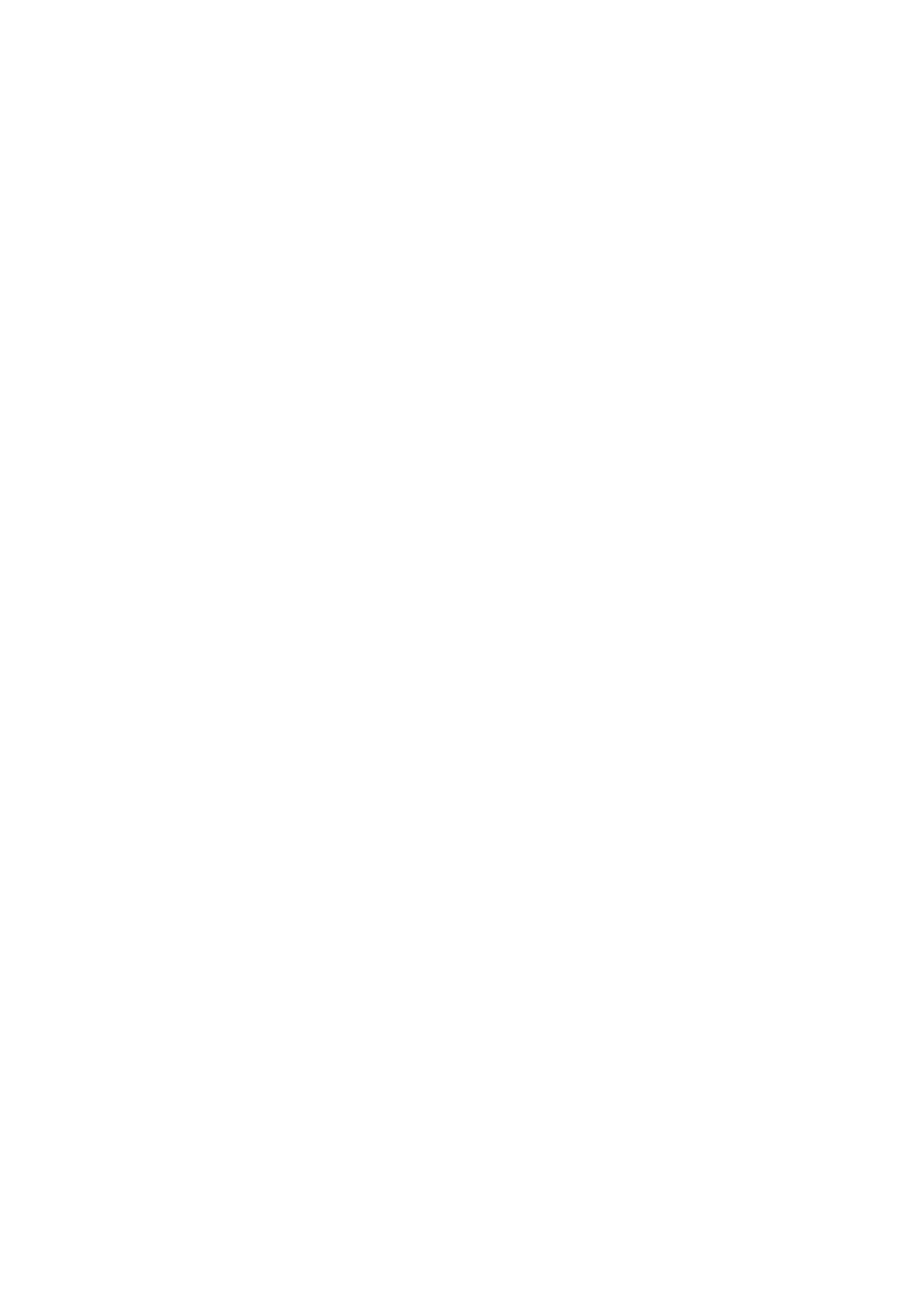## Response rates and basic information

#### *Participants*

Response rates to the questionnaires were reasonable, as is illustrated in the tables below.

#### Table 0.1 Response Rate Participants Questionnaire

|                               | <b>Total</b> | <b>Share total</b> | <b>Relevant share</b> |
|-------------------------------|--------------|--------------------|-----------------------|
| Panel size                    | 1291         | 100%               | 100%                  |
| Bounced                       | 182          | 14%                | 14%                   |
| Declined                      | 2            | 0.2%               | 0.2%                  |
| Saw e-mail                    | 509          | 39%                | 100%1                 |
| Clicked through questionnaire | 188          | 15%                | 37%                   |
| Responded                     | 128          | 10%                | 25%                   |
| Completed                     | 105          | 8%                 | 21%                   |
|                               |              |                    |                       |

1 It could be argued that the targeted respondent was only actually reached in 509 cases. If this is taken as the actual panel, response rates are higher.

The following figures provide some basic information on the survey participants.



#### Figure 0.1 Type of civil society organisations in survey

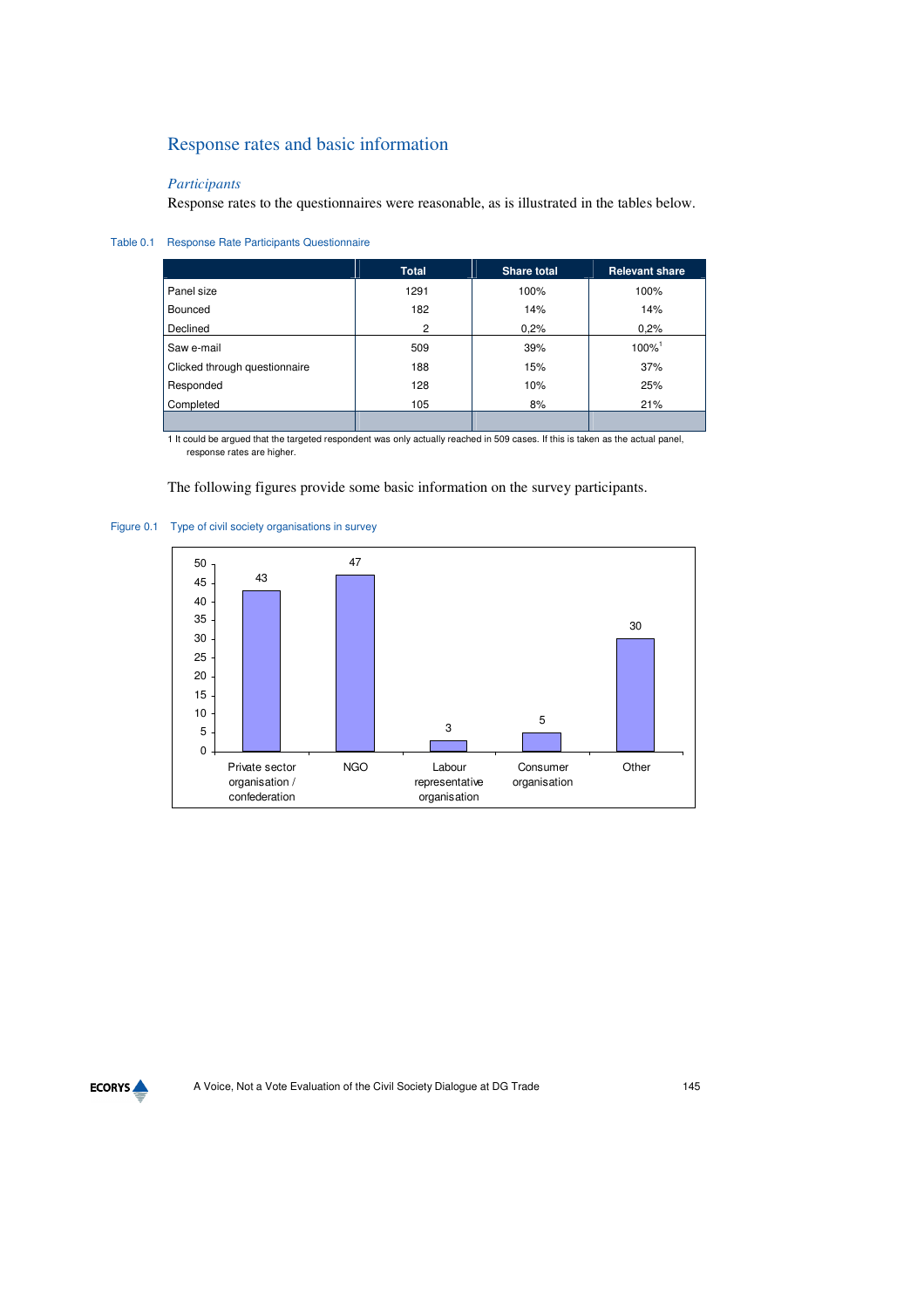#### Figure 0.2 Constituencies of civil society organisations in survey



Figure 0.3 Year in which respondents registered organisation with the CSD



**ECORYS** 

146 A Voice, Not a Vote Evaluation of the Civil Society Dialogue at DG Trade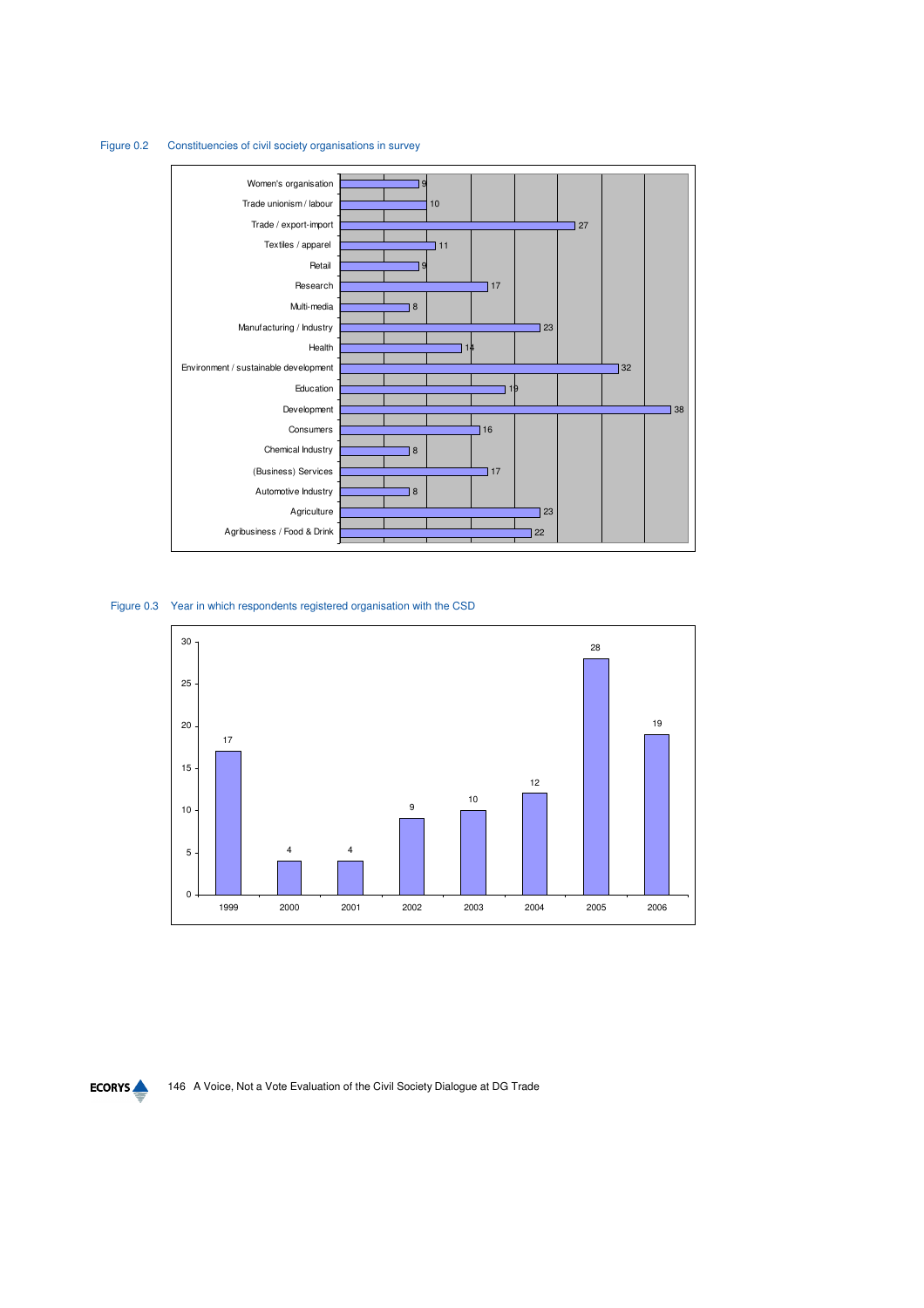### *DG Trade officials*

The response rate to the DG Trade questionnaire was reasonable to good, as is illustrated in the table below.

#### Table 0.2 Response Rate DG Trade Questionnaire

|                  | <b>Total</b> | <b>Share</b>        |
|------------------|--------------|---------------------|
| Panel size       | 198          | 100%                |
| Start page views | 90           | 45%                 |
| Responded        | 75           | 38%                 |
| Completed        | 63           | $32\%$ <sup>1</sup> |
|                  |              |                     |

1 If taken as a share of start page views response rate is 70%

#### Figure 0.4 Response per Unit



**ECORYS**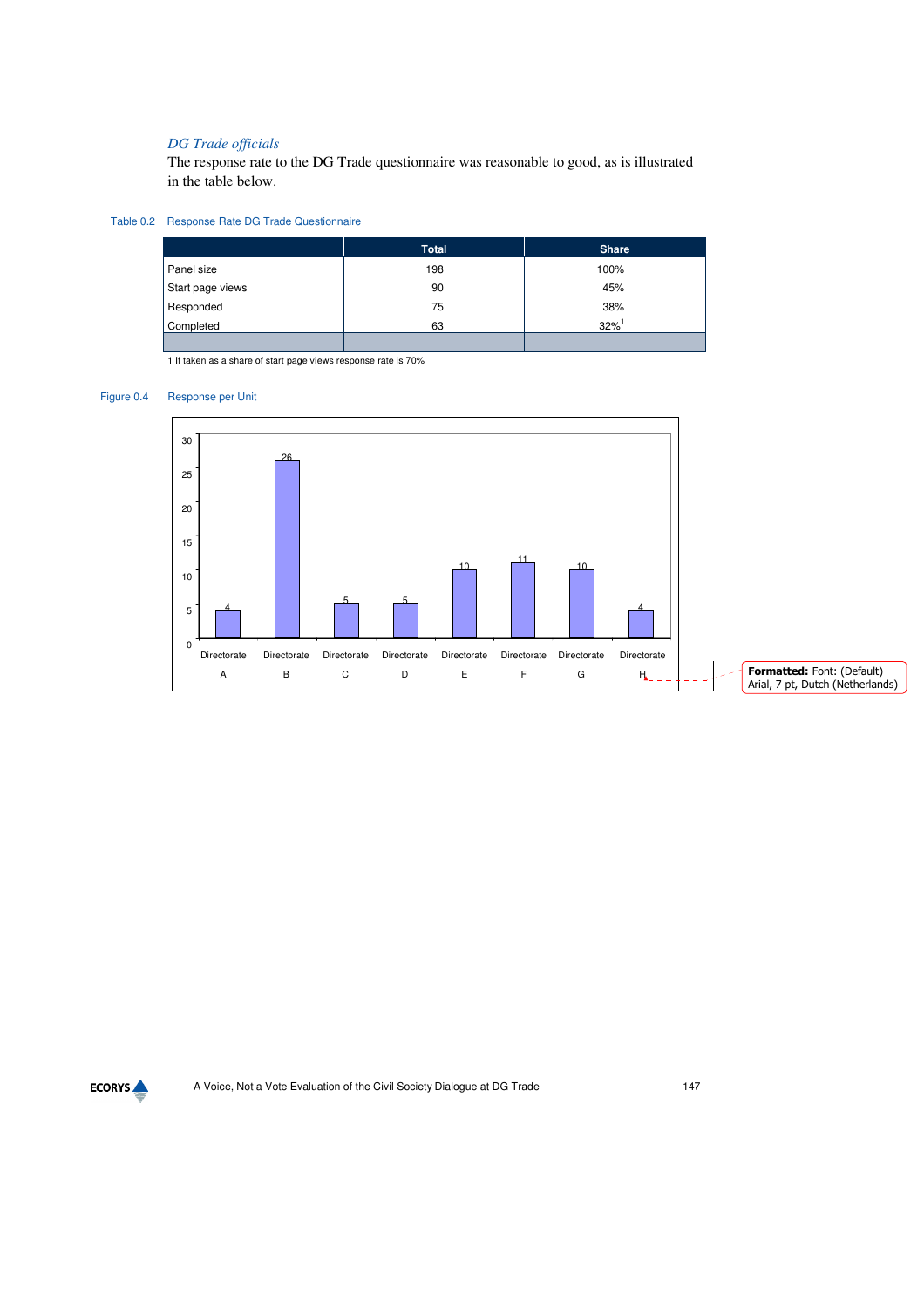

### Figure 0.5 Frequency of attendance of CSD meetings (N=55)

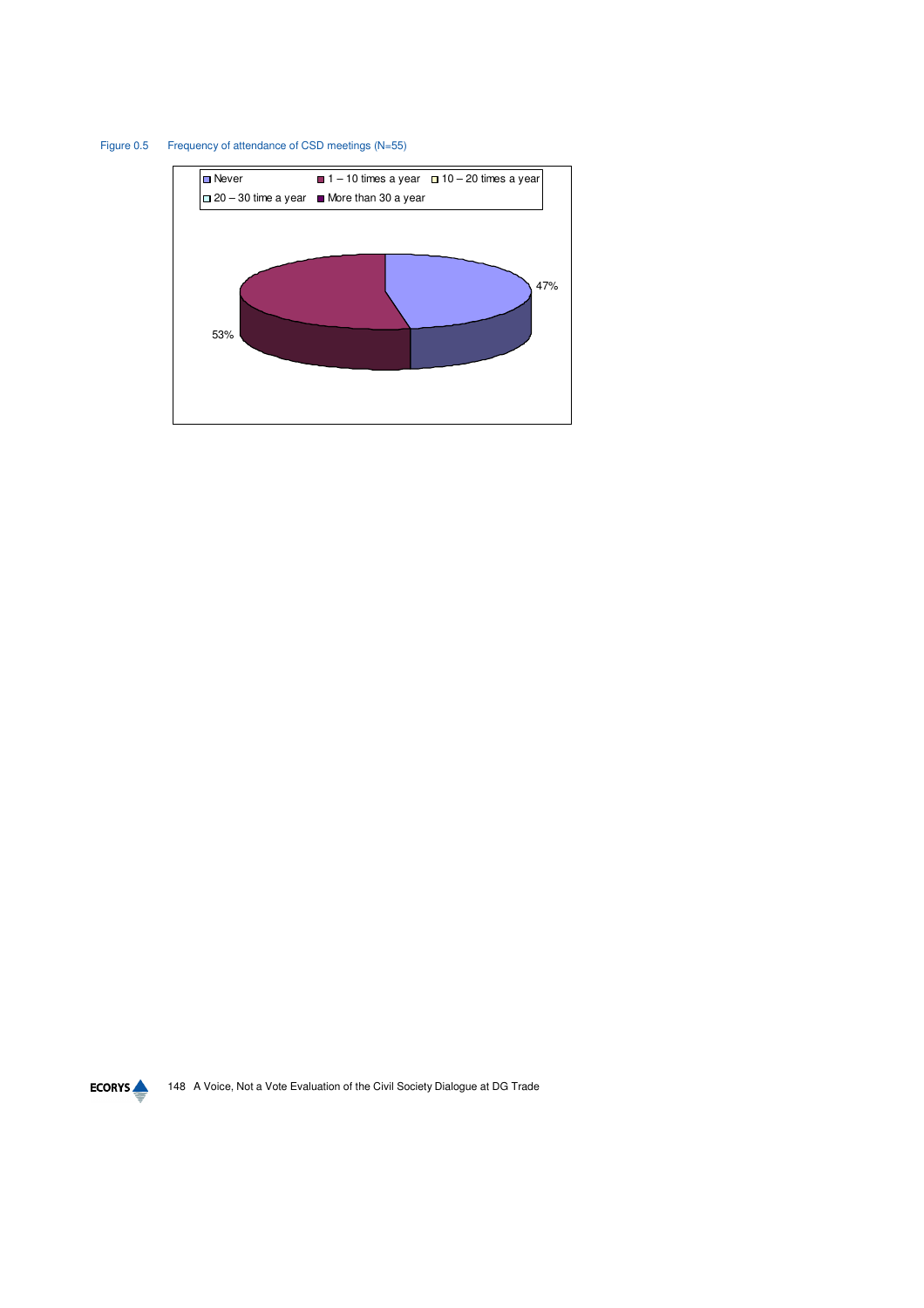Questionnaire Participants

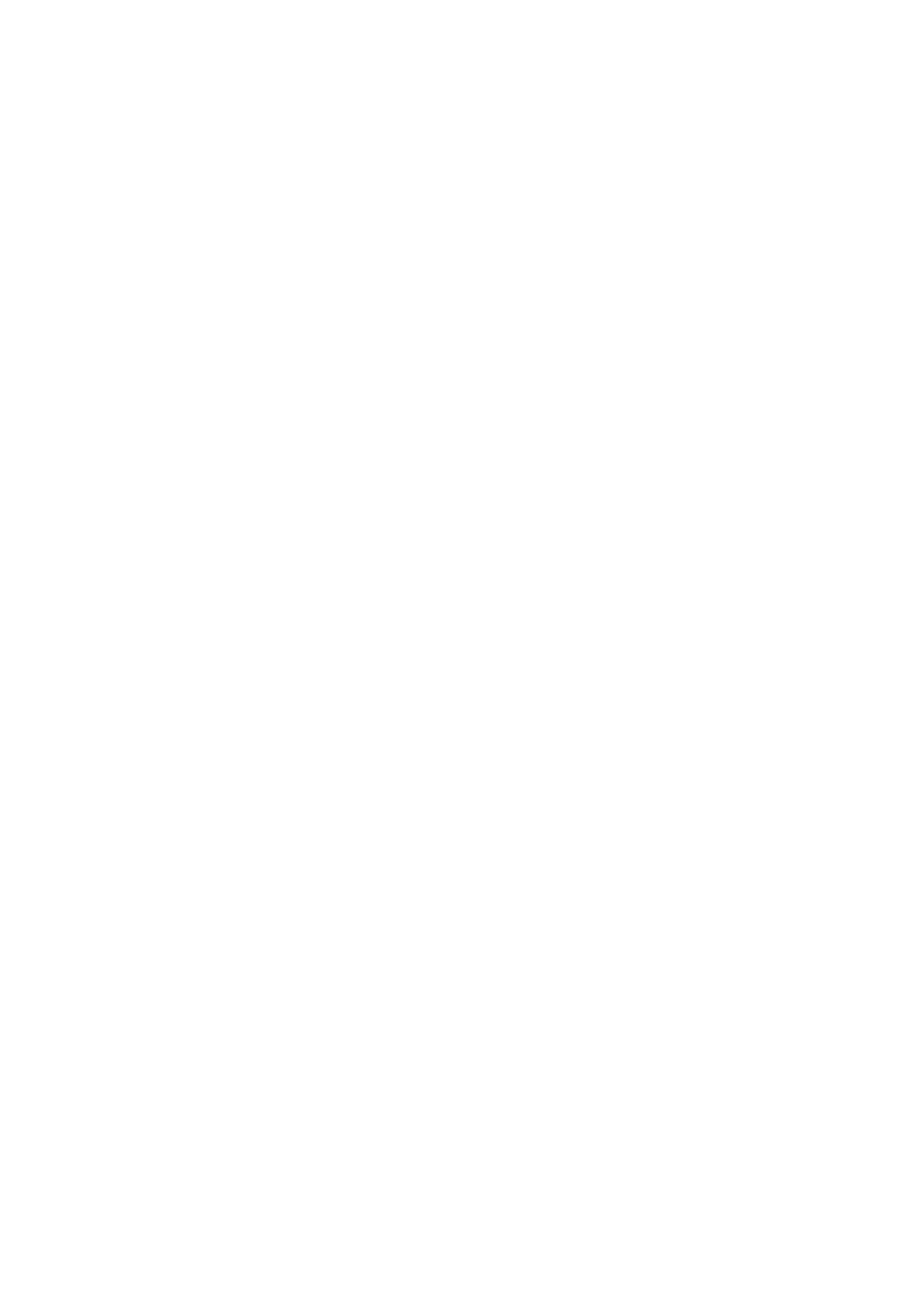Questionnaire DG Trade officials